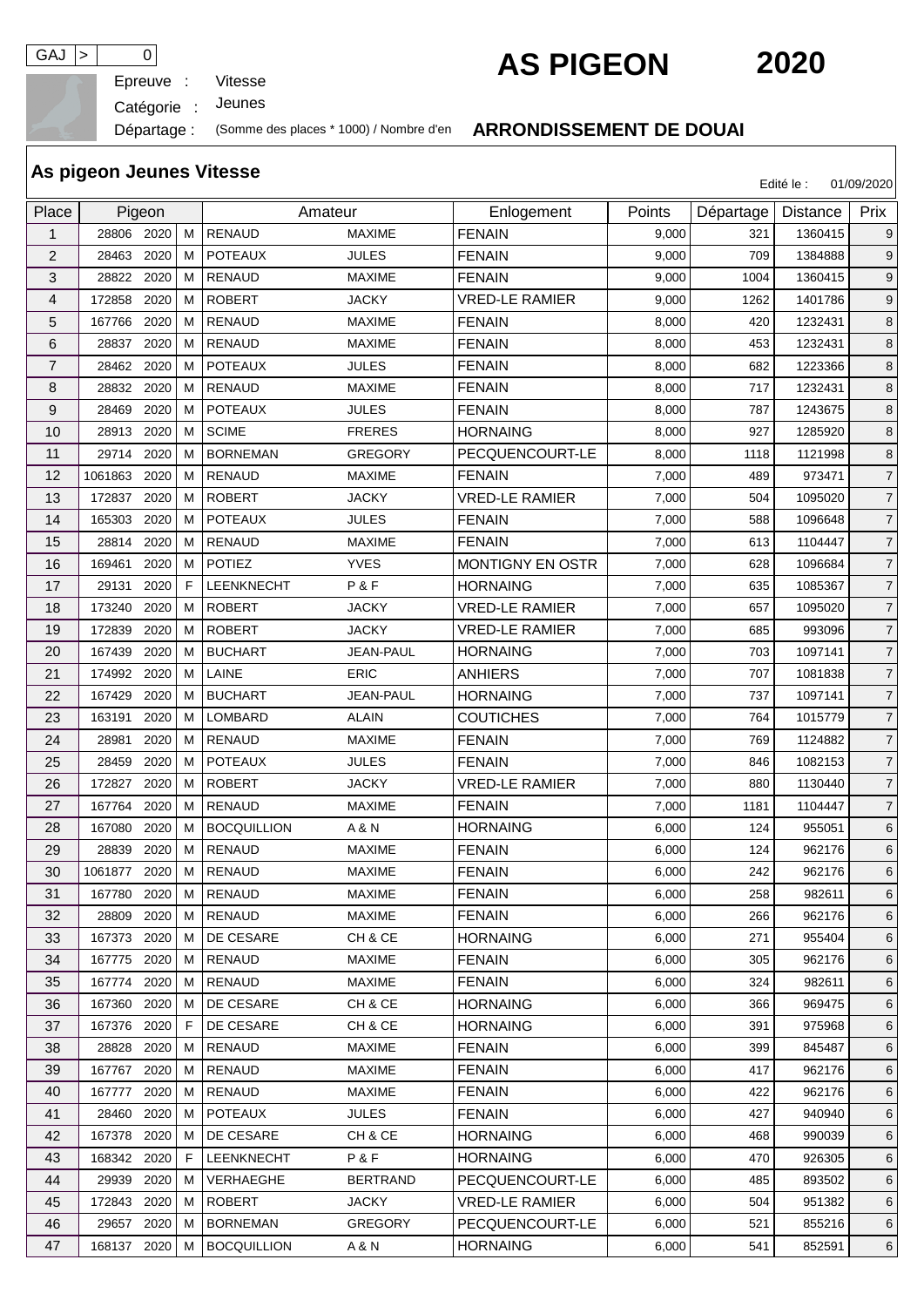| 48       | 28465 2020                 | м      | <b>POTEAUX</b>                      | <b>JULES</b>                   | <b>FENAIN</b>                             | 6,000          | 586        | 955435           | 6                                  |
|----------|----------------------------|--------|-------------------------------------|--------------------------------|-------------------------------------------|----------------|------------|------------------|------------------------------------|
| 49       | 28810<br>2020              | м      | <b>RENAUD</b>                       | <b>MAXIME</b>                  | <b>FENAIN</b>                             | 6,000          | 601        | 982611           | 6                                  |
| 50       | 2020<br>163170             | м      | LOMBARD                             | <b>ALAIN</b>                   | <b>COUTICHES</b>                          | 6,000          | 612        | 987041           | 6                                  |
| 51       | 2020<br>28906              | м      | <b>SCIME</b>                        | <b>FRERES</b>                  | <b>HORNAING</b>                           | 6,000          | 631        | 1010591          | 6                                  |
| 52       | 29652 2020                 | м      | <b>BORNEMAN</b>                     | <b>GREGORY</b>                 | PECQUENCOURT-LE                           | 6,000          | 635        | 819797           | 6                                  |
| 53       | 167377<br>2020             | м      | DE CESARE                           | CH & CE                        | <b>HORNAING</b>                           | 6,000          | 686        | 852942           | 6                                  |
| 54       | 2020<br>28934              | м      | <b>SCIME</b>                        | <b>FRERES</b>                  | <b>HORNAING</b>                           | 6,000          | 695        | 962930           | 6                                  |
| 55       | 168105<br>2020             | м      | <b>BOCQUILLION</b>                  | A & N                          | <b>HORNAING</b>                           | 6,000          | 724        | 955051           | 6                                  |
| 56       | 2020<br>28954              | м      | <b>SCIME</b>                        | <b>FRERES</b>                  | <b>HORNAING</b>                           | 6,000          | 767        | 894619           | 6                                  |
| 57       | 28464<br>2020              | м      | <b>POTEAUX</b>                      | <b>JULES</b>                   | <b>FENAIN</b>                             | 6,000          | 792        | 873401           | 6                                  |
| 58       | 172122<br>2020             | м      | <b>ROBERT</b>                       | <b>JACKY</b>                   | <b>VRED-LE RAMIER</b>                     | 6,000          | 809        | 865388           | 6                                  |
| 59       | 28411<br>2020              | м      | <b>BARGIACCHI</b>                   | <b>YVES</b>                    | <b>FENAIN</b>                             | 6,000          | 850        | 923857           | 6                                  |
| 60       | 28412 2020                 | м      | <b>BARGIACCHI</b>                   | <b>YVES</b>                    | <b>FENAIN</b>                             | 6,000          | 858        | 944217           | 6                                  |
| 61       | 28902<br>2020              | м      | <b>SCIME</b>                        | <b>FRERES</b>                  | <b>HORNAING</b>                           | 6,000          | 920        | 894619           | 6                                  |
| 62       | 29694<br>2020              | м      | <b>ROBERT</b>                       | <b>JACKY</b>                   | <b>VRED-LE RAMIER</b>                     | 6,000          | 924        | 814038           | 6                                  |
| 63       | 160601<br>2020             | м      | <b>BRIENNE</b>                      | JEAN-CLAUDE                    | <b>ANHIERS</b>                            | 6,000          | 1000       | 947137           | 6                                  |
| 64       | 2020<br>167434             | м      | <b>BUCHART</b>                      | <b>JEAN-PAUL</b>               | <b>HORNAING</b>                           | 6,000          | 1071       | 967993           | 6                                  |
| 65       | 2020<br>163183             | м      | LOMBARD                             | ALAIN                          | <b>COUTICHES</b>                          | 6,000          | 1086       | 987041           | 6                                  |
| 66       | 2020<br>172855             | м      | <b>ROBERT</b>                       | <b>JACKY</b>                   | <b>VRED-LE RAMIER</b>                     | 6,000          | 1108       | 986802           | 6                                  |
| 67       | 163154<br>2020             | м      | LOMBARD                             | ALAIN                          | <b>COUTICHES</b>                          | 6,000          | 1153       | 951207           | 6                                  |
| 68       | 28831<br>2020              | м      | <b>RENAUD</b>                       | <b>MAXIME</b>                  | <b>FENAIN</b>                             | 5,000          | 133        | 785183           | 5                                  |
| 69       | 28818<br>2020              | м      | <b>RENAUD</b>                       | <b>MAXIME</b>                  | <b>FENAIN</b>                             | 5,000          | 175        | 819905           | $5\phantom{.0}$                    |
| 70       | 28467 2020                 | м      | <b>POTEAUX</b>                      | <b>JULES</b>                   | <b>FENAIN</b>                             | 5,000          | 211        | 814222           | 5 <sup>5</sup>                     |
| 71       | 28840<br>2020              | м      | <b>RENAUD</b>                       | <b>MAXIME</b>                  | <b>FENAIN</b>                             | 5,000          | 225        | 805618           | 5                                  |
| 72       | 167761<br>2020             | м      | <b>RENAUD</b>                       | <b>MAXIME</b>                  | <b>FENAIN</b>                             | 5,000          | 234        | 785183           | $5\phantom{.0}$                    |
| 73       | 2020<br>167779             | м      | <b>RENAUD</b>                       | <b>MAXIME</b>                  | <b>FENAIN</b>                             | 5,000          | 247        | 799470           | 5                                  |
| 74       | 28405<br>2020              | м      | <b>BARGIACCHI</b>                   | <b>YVES</b>                    | <b>FENAIN</b>                             | 5,000          | 259        | 837270           | $5\overline{)}$                    |
| 75       | 28999<br>2020              | м      | <b>RENAUD</b>                       | <b>MAXIME</b>                  | <b>FENAIN</b>                             | 5,000          | 277        | 834192           | 5                                  |
| 76       | 2020<br>28815              | м      | <b>RENAUD</b>                       | <b>MAXIME</b>                  | <b>FENAIN</b>                             | 5,000          | 299        | 854627           | $5\overline{)}$                    |
| 77       | 166510<br>2020             | м      | CARNEAUX                            | <b>REGIS</b>                   | FLINES LEZ RÂCHES                         | 5,000          | 305        | 851068           | $5\phantom{.0}$                    |
| 78       | 29680<br>2020              | M      | <b>ROBERT</b>                       | <b>JACKY</b>                   | <b>VRED-LE RAMIER</b>                     | 5,000          | 308        | 839604           | 5                                  |
| 79       | 168103 2020                | M      | <b>BOCQUILLION</b>                  | A & N                          | <b>HORNAING</b>                           | 5,000          | 311        | 825764           | $5\overline{)}$                    |
| 80       | 28836 2020                 | М      | <b>RENAUD</b>                       | <b>MAXIME</b>                  | <b>FENAIN</b>                             | 5,000          | 317        | 785183           | 5                                  |
| 81       | 29818 2020                 | м      | <b>COUSIN</b>                       | JEAN-YVES                      | ROOST WARENDIN-L'                         | 5,000          | 319        | 788007           | 5                                  |
| 82       | 168037<br>2020             | м      | <b>SCIME</b>                        | <b>FRERES</b>                  | <b>HORNAING</b>                           | 5,000          | 329        | 715966           |                                    |
| 83       | 172123<br>2020             | м      | <b>ROBERT</b>                       | <b>JACKY</b>                   | <b>VRED-LE RAMIER</b>                     | 5,000          | 339        | 859094           | 5                                  |
|          | 28456 2020                 |        | <b>POTEAUX</b>                      | <b>JULES</b>                   | <b>FENAIN</b>                             |                | 350        |                  | 5                                  |
| 84       | 166582                     | м      | CARNEAUX                            | <b>REGIS</b>                   | FLINES LEZ RÂCHES                         | 5,000          |            | 808408           | $5\overline{)}$                    |
| 85       | 2020<br>168152             | м      | <b>BOCQUILLION</b>                  | A & N                          |                                           | 5,000          | 381        | 732610           | $5\overline{)}$                    |
| 86       | 2020                       | M      |                                     |                                | <b>HORNAING</b>                           | 5,000          | 386        | 791126<br>837270 | 5                                  |
| 87       | 164724 2020                | м      | <b>BARGIACCHI</b>                   | <b>YVES</b>                    | <b>FENAIN</b><br><b>VRED-LE RAMIER</b>    | 5,000          | 393        |                  | $5\overline{)}$                    |
| 88<br>89 | 171237 2020<br>168102 2020 | м<br>м | <b>ROBERT</b><br><b>BOCQUILLION</b> | <b>JACKY</b><br>A & N          | <b>HORNAING</b>                           | 5,000<br>5,000 | 396<br>399 | 823674<br>709227 | $5\overline{)}$<br>$5\overline{)}$ |
|          |                            |        |                                     |                                | PECQUENCOURT-LE                           |                | 410        |                  |                                    |
| 90<br>91 | 29677<br>2020              | м      | <b>BORNEMAN</b><br><b>ROBERT</b>    | <b>GREGORY</b><br><b>JACKY</b> | <b>VRED-LE RAMIER</b>                     | 5,000          | 417        | 776835<br>721750 | 5                                  |
|          | 172850<br>2020             | м      | CARNEAUX                            |                                | FLINES LEZ RÂCHES                         | 5,000          |            |                  | $5\overline{)}$<br>$5\overline{)}$ |
| 92       | 2020<br>163114<br>2020     | F<br>м |                                     | <b>REGIS</b><br><b>YVES</b>    |                                           | 5,000          | 430        | 834209           |                                    |
| 93       | 28398                      |        | <b>BARGIACCHI</b>                   |                                | <b>FENAIN</b>                             | 5,000          | 435        | 816910           | 5                                  |
| 94       | 28063<br>2020              | м      | ABRAHAM                             | <b>CLAUDE</b>                  | <b>COUTICHES</b><br><b>VRED-LE RAMIER</b> | 5,000          | 443        | 871198           | $5\overline{)}$                    |
| 95       | 2020<br>172844             | м      | <b>ROBERT</b>                       | <b>JACKY</b>                   |                                           | 5,000          | 452        | 705820           | $5\overline{)}$                    |
| 96       | 29161<br>2020              | F.     | LEENKNECHT                          | P&F                            | <b>HORNAING</b>                           | 5,000          | 454        | 720003           | $5\overline{)}$                    |
| 97       | 28404<br>2020              | м      | <b>BARGIACCHI</b>                   | <b>YVES</b>                    | <b>FENAIN</b>                             | 5,000          | 469        | 714543           | 5                                  |
| 98       | 167046 2020                | M      | <b>BOCQUILLION</b>                  | A & N                          | <b>HORNAING</b>                           | 5,000          | 472        | 709227           | $5\overline{)}$                    |
| 99       | 165577<br>2020             | м      | <b>DELROT</b>                       | <b>TONY</b>                    | <b>FENAIN</b>                             | 5,000          | 478        | 699324           | $5\overline{)}$                    |
| 100      | 2020<br>161657             | F      | <b>CATTIAUX</b>                     | <b>BERNARD</b>                 | <b>AUBERCHICOURT</b>                      | 5,000          | 480        | 645294           | $5\overline{)}$                    |
| 101      | 27570 2020                 | м      | <b>DELROT</b>                       | TONY                           | <b>FENAIN</b>                             | 5,000          | 493        | 713748           | 5                                  |
| 102      | 168134 2020                | м      | <b>BOCQUILLION</b>                  | A & N                          | <b>HORNAING</b>                           | 5,000          | 494        | 825764           | $5\phantom{.0}$                    |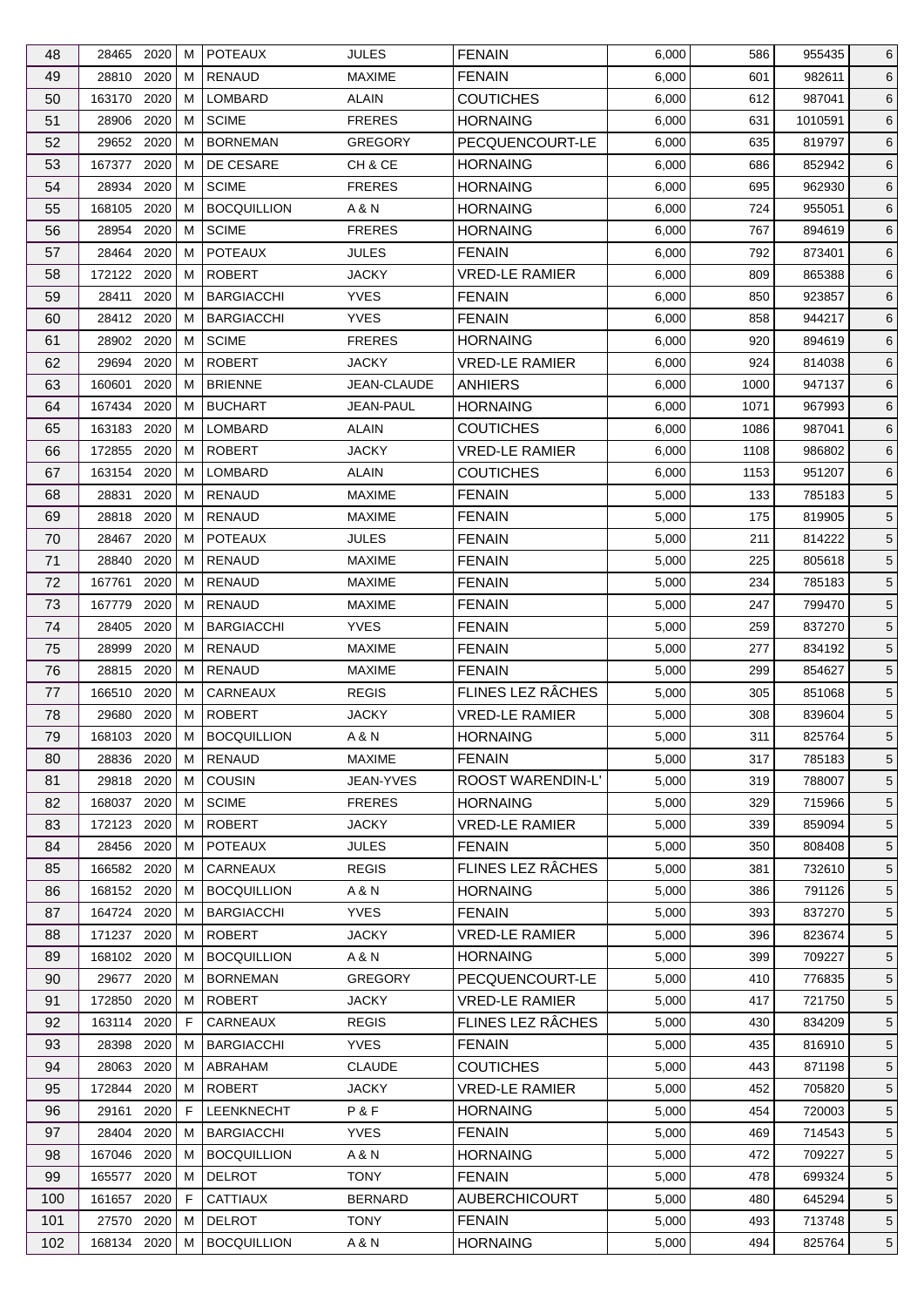| 103        | 168538 2020           |      | м      | <b>TIBERGHIEN</b>                   | JEAN-JACQUES                  | BEUVRY LA FÔRET                        | 5,000          | 521        | 761979           | 5               |
|------------|-----------------------|------|--------|-------------------------------------|-------------------------------|----------------------------------------|----------------|------------|------------------|-----------------|
| 104        | 161624 2020           |      | F      | <b>CATTIAUX</b>                     | <b>BERNARD</b>                | <b>AUBERCHICOURT</b>                   | 5,000          | 542        | 713093           | $5\overline{)}$ |
| 105        | 172822 2020           |      | м      | <b>ROBERT</b>                       | <b>JACKY</b>                  | <b>VRED-LE RAMIER</b>                  | 5,000          | 543        | 705820           | $5\overline{)}$ |
| 106        | 171757 2020           |      | м      | <b>COUSIN</b>                       | JEAN-YVES                     | ROOST WARENDIN-L'                      | 5,000          | 545        | 824231           | $5\overline{)}$ |
| 107        | 162023                | 2020 | М      | <b>ORIOT</b>                        | <b>LIONEL</b>                 | <b>AUBERCHICOURT</b>                   | 5,000          | 569        | 753719           | $5\overline{)}$ |
| 108        | 29719                 | 2020 | м      | <b>BORNEMAN</b>                     | <b>GREGORY</b>                | PECQUENCOURT-LE                        | 5,000          | 582        | 796286           | $5\overline{)}$ |
| 109        | 28830                 | 2020 | м      | RENAUD                              | <b>MAXIME</b>                 | <b>FENAIN</b>                          | 5,000          | 588        | 770896           | $5\overline{)}$ |
| 110        | 167365                | 2020 | М      | DE CESARE                           | CH & CE                       | <b>HORNAING</b>                        | 5,000          | 595        | 709522           | $5\overline{)}$ |
| 111        | 29648 2020            |      | м      | <b>BORNEMAN</b>                     | <b>GREGORY</b>                | PECQUENCOURT-LE                        | 5,000          | 605        | 776835           | $5\overline{)}$ |
| 112        | 164735                | 2020 | М      | <b>DELROT</b>                       | TONY                          | <b>FENAIN</b>                          | 5,000          | 612        | 795759           | $5\phantom{.0}$ |
| 113        | 172838                | 2020 | м      | <b>ROBERT</b>                       | <b>JACKY</b>                  | <b>VRED-LE RAMIER</b>                  | 5,000          | 615        | 741240           | $5\overline{)}$ |
| 114        | 28064 2020            |      | м      | ABRAHAM                             | <b>CLAUDE</b>                 | <b>COUTICHES</b>                       | 5,000          | 621        | 868952           | $5\overline{)}$ |
| 115        | 167375 2020           |      | м      | DE CESARE                           | CH & CE                       | <b>HORNAING</b>                        | 5,000          | 626        | 688958           | $5\overline{)}$ |
| 116        | 28950                 | 2020 | м      | <b>SCIME</b>                        | <b>FRERES</b>                 | <b>HORNAING</b>                        | 5,000          | 632        | 750282           | $5\overline{)}$ |
| 117        | 29656                 | 2020 | м      | <b>BORNEMAN</b>                     | <b>GREGORY</b>                | PECQUENCOURT-LE                        | 5,000          | 634        | 812254           | $5\overline{)}$ |
| 118        | 172840                | 2020 | M      | <b>ROBERT</b>                       | <b>JACKY</b>                  | <b>VRED-LE RAMIER</b>                  | 5,000          | 634        | 721750           | $5\phantom{.0}$ |
| 119        | 28823                 | 2020 | м      | <b>RENAUD</b>                       | <b>MAXIME</b>                 | <b>FENAIN</b>                          | 5,000          | 638        | 819905           | $5\overline{)}$ |
| 120        | 171758 2020           |      | м      | <b>COUSIN</b>                       | <b>JEAN-YVES</b>              | ROOST WARENDIN-L'                      | 5,000          | 644        | 824231           | $5\overline{)}$ |
| 121        | 174985                | 2020 | М      | LAINE                               | <b>ERIC</b>                   | <b>ANHIERS</b>                         | 5,000          | 646        | 778622           | $5\phantom{.0}$ |
| 122        | 169224 2020           |      | м      | <b>DASSONVILLE</b>                  | <b>JEAN-MARC</b>              | <b>MARCHIENNES-LA R</b>                | 5,000          | 654        | 856842           | $5\overline{)}$ |
| 123        | 165685                | 2020 | м      | <b>BOCQUILLION</b>                  | A & N                         | <b>HORNAING</b>                        | 5,000          | 671        | 709227           | $5\phantom{.0}$ |
| 124        | 172704                | 2020 | М      | LEGRAND                             | <b>SERGE</b>                  | <b>VRED-LE RAMIER</b>                  | 5,000          | 676        | 823537           | $5\phantom{.0}$ |
| 125        | 175015 2020           |      | м      | <b>BARGIACCHI</b>                   | <b>YVES</b>                   | <b>FENAIN</b>                          | 5,000          | 695        | 837270           | $5\overline{)}$ |
| 126        | 172788                | 2020 | м      | ZAWADZKI                            | JEAN-CLAUDE                   | <b>VRED-LE RAMIER</b>                  | 5,000          | 705        | 738805           | $5\overline{)}$ |
| 127        | 167531                | 2020 | м      | <b>BODENNE</b>                      | ADRIEN                        | <b>FENAIN</b>                          | 5,000          | 714        | 690001           | $5\overline{)}$ |
| 128        | 28961                 | 2020 | М      | <b>SCIME</b>                        | <b>FRERES</b>                 | <b>HORNAING</b>                        | 5,000          | 716        | 750282           | $5\overline{)}$ |
|            | 169408                | 2020 |        |                                     |                               |                                        |                |            |                  |                 |
| 129<br>130 | 165793 2020           |      | M<br>M | <b>MATUSZEWSKI</b><br><b>DELROT</b> | <b>EDOUARD</b><br><b>TONY</b> | <b>VRED-LE RAMIER</b><br><b>FENAIN</b> | 5,000<br>5,000 | 719<br>720 | 790729<br>795759 | $5\phantom{.0}$ |
| 131        | 167770 2020           |      | м      | RENAUD                              | <b>MAXIME</b>                 | <b>FENAIN</b>                          | 5,000          | 724        | 668494           | 5<br>5          |
| 132        | 163153 2020           |      | М      | LOMBARD                             | <b>ALAIN</b>                  | <b>COUTICHES</b>                       | 5,000          | 724        | 820892           | $5\phantom{.0}$ |
| 133        | 163207 2020           |      | M      | LOMBARD                             | <b>ALAIN</b>                  | <b>COUTICHES</b>                       | 5,000          | 729        | 685445           | $5\overline{)}$ |
|            |                       |      |        |                                     |                               |                                        |                |            |                  |                 |
| 134        | 164714 2020 M         |      |        | <b>BARGIACCHI</b>                   | <b>YVES</b>                   | <b>FENAIN</b>                          | 5,000          | 735        | 796550           | $5\phantom{.0}$ |
| 135        | 169328 2020           |      | М      | JAHN                                | <b>GIANNY</b>                 | <b>VRED-LE RAMIER</b>                  | 5,000          | 737        | 672177           | 5               |
| 136        | 166539 2020<br>163145 |      | F      | CARNEAUX                            | <b>REGIS</b>                  | FLINES LEZ RÂCHES                      | 5,000          | 737        | 815270           | 5               |
| 137        |                       | 2020 | м      | <b>LOMBARD</b>                      | <b>ALAIN</b>                  | <b>COUTICHES</b>                       | 5,000          | 752        | 685445           | $5\overline{)}$ |
| 138        | 28952 2020            |      | м      | <b>SCIME</b>                        | <b>FRERES</b>                 | <b>HORNAING</b>                        | 5,000          | 754        | 750282           | 5               |
| 139        | 167369                | 2020 | м      | DE CESARE                           | CH & CE                       | <b>HORNAING</b>                        | 5,000          | 761        | 826055           | $5\overline{)}$ |
| 140        | 28959                 | 2020 | м      | <b>SCIME</b>                        | <b>FRERES</b>                 | <b>HORNAING</b>                        | 5,000          | 784        | 729311           | $5\overline{)}$ |
| 141        | 173185                | 2020 | F      | <b>MOURETTE</b>                     | JEAN-CLAUDE                   | <b>WAZIERS-LA RAPIDE</b>               | 5,000          | 790        | 706580           | $5\overline{)}$ |
| 142        | 174949                | 2020 | м      | <b>POT</b>                          | PERE & FILS                   | <b>ANHIERS</b>                         | 5,000          | 790        | 839581           | 5               |
| 143        | 168515 2020           |      | м      | <b>TIBERGHIEN</b>                   | <b>JEAN-JACQUES</b>           | BEUVRY LA FÔRET                        | 5,000          | 803        | 726479           | $5\overline{)}$ |
| 144        | 164922 2020           |      | F      | <b>FRANCK</b>                       | <b>JEAN-FRANCOIS</b>          | <b>FENAIN</b>                          | 5,000          | 812        | 849909           | $5\overline{)}$ |
| 145        | 161504                | 2020 | M      | <b>DUPIRE</b>                       | <b>YVES</b>                   | ARLEUX-L'HIRONDEL                      | 5,000          | 813        | 743361           | 5               |
| 146        | 164736                | 2020 | м      | <b>BARGIACCHI</b>                   | <b>YVES</b>                   | <b>FENAIN</b>                          | 5,000          | 862        | 734903           | $5\overline{)}$ |
| 147        | 167422 2020           |      | M      | <b>BUCHART</b>                      | JEAN-PAUL                     | <b>HORNAING</b>                        | 5,000          | 891        | 810833           | 5               |
| 148        | 163155                | 2020 | м      | LOMBARD                             | <b>ALAIN</b>                  | <b>COUTICHES</b>                       | 5,000          | 902        | 803957           | $5\overline{)}$ |
| 149        | 165731                | 2020 | м      | <b>DELROT</b>                       | <b>TONY</b>                   | <b>FENAIN</b>                          | 5,000          | 905        | 678972           | 5               |
| 150        | 168504                | 2020 | M      | <b>TIBERGHIEN</b>                   | JEAN-JACQUES                  | BEUVRY LA FÔRET                        | 5,000          | 920        | 844446           | $5\overline{)}$ |
| 151        | 160845 2020           |      | м      | <b>TETART</b>                       | <b>SEBASTIEN</b>              | ARLEUX-L'HIRONDEL                      | 5,000          | 1094       | 753647           | $5\overline{)}$ |
| 152        | 167765                | 2020 | м      | <b>RENAUD</b>                       | <b>MAXIME</b>                 | <b>FENAIN</b>                          | 4,000          | 34         | 691921           | $\overline{4}$  |
| 153        | 161635                | 2020 | м      | <b>CATTIAUX</b>                     | <b>BERNARD</b>                | <b>AUBERCHICOURT</b>                   | 4,000          | 108        | 582458           | 4               |
| 154        | 28994                 | 2020 | м      | <b>RENAUD</b>                       | <b>MAXIME</b>                 | <b>FENAIN</b>                          | 4,000          | 126        | 671486           | $\overline{4}$  |
| 155        | 28812 2020            |      | M      | RENAUD                              | <b>MAXIME</b>                 | <b>FENAIN</b>                          | 4,000          | 147        | 657199           | $\overline{4}$  |
| 156        | 28820                 | 2020 | M      | RENAUD                              | <b>MAXIME</b>                 | <b>FENAIN</b>                          | 4,000          | 153        | 691921           | 4               |
| 157        | 167077 2020           |      | м      | <b>BOCQUILLION</b>                  | A & N                         | <b>HORNAING</b>                        | 4,000          | 154        | 565863           | $\overline{4}$  |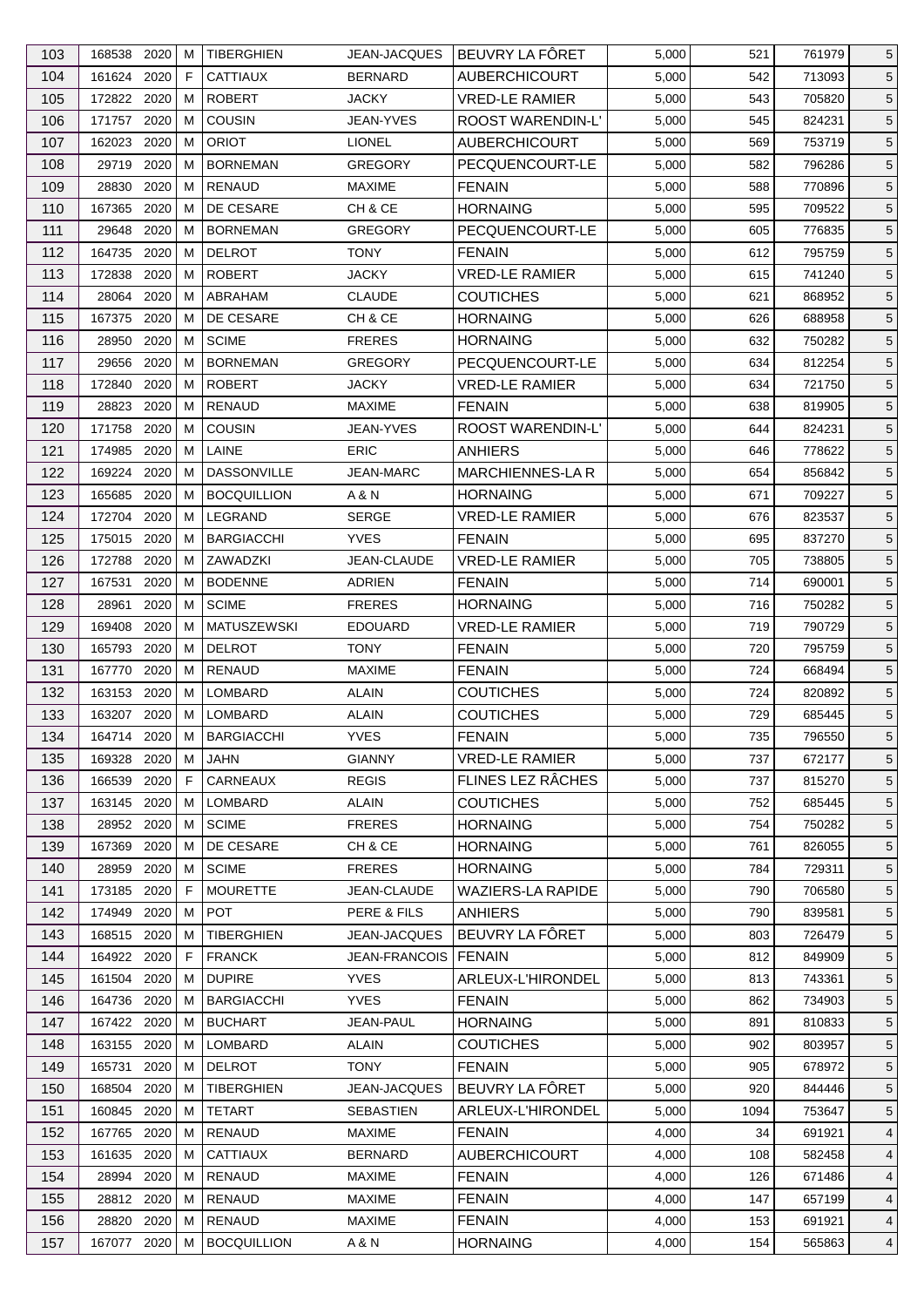| 158 | 164914 2020 |      | м  | <b>FRANCK</b>      | JEAN-FRANCOIS   FENAIN |                          | 4,000 | 164 | 704445 | 4              |
|-----|-------------|------|----|--------------------|------------------------|--------------------------|-------|-----|--------|----------------|
| 159 | 165304      | 2020 | м  | <b>POTEAUX</b>     | <b>JULES</b>           | <b>FENAIN</b>            | 4,000 | 173 | 687504 | 4              |
| 160 | 28987       | 2020 | м  | RENAUD             | <b>MAXIME</b>          | <b>FENAIN</b>            | 4,000 | 180 | 575232 | 4              |
| 161 | 167778      | 2020 | м  | <b>RENAUD</b>      | <b>MAXIME</b>          | <b>FENAIN</b>            | 4,000 | 208 | 554797 | 4              |
| 162 | 172826      | 2020 | м  | <b>ROBERT</b>      | <b>JACKY</b>           | <b>VRED-LE RAMIER</b>    | 4,000 | 210 | 695966 | 4              |
| 163 | 1061866     | 2020 | м  | <b>RENAUD</b>      | <b>MAXIME</b>          | <b>FENAIN</b>            | 4,000 | 211 | 691921 | 4              |
| 164 | 28486       | 2020 | м  | RENAUD             | <b>MAXIME</b>          | <b>FENAIN</b>            | 4,000 | 216 | 575232 | 4              |
| 165 | 29917       | 2020 | м  | <b>VERHAEGHE</b>   | <b>BERTRAND</b>        | PECQUENCOURT-LE          | 4,000 | 218 | 622181 | 4              |
| 166 | 28910       | 2020 | м  | <b>SCIME</b>       | <b>FRERES</b>          | <b>HORNAING</b>          | 4,000 | 235 | 571629 | 4              |
| 167 | 167762      | 2020 | м  | RENAUD             | <b>MAXIME</b>          | <b>FENAIN</b>            | 4,000 | 237 | 691921 | 4              |
| 168 | 167781      | 2020 | м  | <b>RENAUD</b>      | <b>MAXIME</b>          | <b>FENAIN</b>            | 4,000 | 237 | 642912 | 4              |
| 169 | 29666       | 2020 | м  | <b>BORNEMAN</b>    | <b>GREGORY</b>         | PECQUENCOURT-LE          | 4,000 | 259 | 553015 | 4              |
| 170 | 167256      | 2020 | F  | <b>CHOQUET</b>     | VALENTIN               | <b>FENAIN</b>            | 4,000 | 262 | 691729 | 4              |
| 171 | 28805       | 2020 | м  | RENAUD             | <b>MAXIME</b>          | <b>FENAIN</b>            | 4,000 | 263 | 677634 | 4              |
| 172 | 168316 2020 |      | F  | <b>HANQUEZ</b>     | <b>DAVID</b>           | <b>HORNAING</b>          | 4,000 | 268 | 631446 | 4              |
| 173 | 168395      | 2020 | F  | <b>LEENKNECHT</b>  | P&F                    | <b>HORNAING</b>          | 4,000 | 286 | 560941 | 4              |
| 174 | 29759       | 2020 | м  | <b>COUSIN</b>      | JEAN-YVES              | ROOST WARENDIN-L'        | 4,000 | 291 | 661454 | 4              |
| 175 | 163186      | 2020 | м  | LOMBARD            | ALAIN                  | <b>COUTICHES</b>         | 4,000 | 293 | 656707 | 4              |
| 176 | 173180      | 2020 | F  | <b>MOURETTE</b>    | <b>JEAN-CLAUDE</b>     | <b>WAZIERS-LA RAPIDE</b> | 4,000 | 294 | 565432 | 4              |
| 177 | 28985       | 2020 | м  | <b>DELROT</b>      | TONY                   | <b>FENAIN</b>            | 4,000 | 296 | 654195 | 4              |
| 178 | 172845      | 2020 | м  | <b>ROBERT</b>      | <b>JACKY</b>           | <b>VRED-LE RAMIER</b>    | 4,000 | 298 | 613532 | 4              |
|     | 167359      | 2020 | F  | DE CESARE          | CH & CE                | <b>HORNAING</b>          |       | 299 |        |                |
| 179 |             |      |    |                    |                        |                          | 4,000 |     | 668564 | 4              |
| 180 | 172857      | 2020 | м  | <b>ROBERT</b>      | <b>JACKY</b>           | <b>VRED-LE RAMIER</b>    | 4,000 | 301 | 699526 | 4              |
| 181 | 174959      | 2020 | м  | LAINE              | <b>ERIC</b>            | <b>ANHIERS</b>           | 4,000 | 304 | 689090 | 4              |
| 182 | 163147      | 2020 | м  | <b>RYSER</b>       | <b>MATHIEU</b>         | ORCHIES-LE VENGE         | 4,000 | 305 | 690536 | 4              |
| 183 | 26932 2020  |      | м  | <b>BARGIACCHI</b>  | <b>YVES</b>            | <b>FENAIN</b>            | 4,000 | 314 | 572824 | 4              |
| 184 | 28470       | 2020 | м  | <b>POTEAUX</b>     | <b>JULES</b>           | <b>FENAIN</b>            | 4,000 | 315 | 590975 | 4              |
| 185 | 168345      | 2020 | F  | LEENKNECHT         | P&F                    | <b>HORNAING</b>          | 4,000 | 325 | 595764 | 4              |
| 186 | 173429      | 2020 | F. | DE CESARE          | CH & CE                | <b>HORNAING</b>          | 4,000 | 332 | 580173 | 4              |
| 187 | 172865      | 2020 | м  | <b>ROBERT</b>      | <b>JACKY</b>           | <b>VRED-LE RAMIER</b>    | 4,000 | 334 | 542692 | 4              |
| 188 | 29947       | 2020 | м  | VERHAEGHE          | <b>BERTRAND</b>        | PECQUENCOURT-LE          | 4,000 | 336 | 641409 | $\overline{4}$ |
| 189 | 165213      | 2020 | M  | VAILLE             | <b>PASCAL</b>          | <b>FENAIN</b>            | 4,000 | 343 | 574029 | $\overline{4}$ |
| 190 | 28453 2020  |      | М  | <b>POTEAUX</b>     | <b>JULES</b>           | <b>FENAIN</b>            | 4,000 | 346 | 673009 | $\overline{4}$ |
| 191 | 168158 2020 |      | м  | <b>BOCQUILLION</b> | A & N                  | <b>HORNAING</b>          | 4,000 | 347 | 668323 | 4              |
| 192 | 167358      | 2020 | F  | DE CESARE          | CH & CE                | <b>HORNAING</b>          | 4,000 | 350 | 566102 | 4              |
| 193 | 167370      | 2020 | F  | DE CESARE          | CH & CE                | <b>HORNAING</b>          | 4,000 | 355 | 545538 | 4              |
| 194 | 168109 2020 |      | м  | <b>BOCQUILLION</b> | A & N                  | <b>HORNAING</b>          | 4,000 | 355 | 545302 | 4              |
| 195 | 168122 2020 |      | м  | <b>BOCQUILLION</b> | A & N                  | <b>HORNAING</b>          | 4,000 | 355 | 545302 | 4              |
| 196 | 28489       | 2020 | M  | <b>BARGIACCHI</b>  | <b>YVES</b>            | <b>FENAIN</b>            | 4,000 | 360 | 689603 | 4              |
| 197 | 168125      | 2020 | м  | <b>BOCQUILLION</b> | A & N                  | <b>HORNAING</b>          | 4,000 | 362 | 682400 | 4              |
| 198 | 172706 2020 |      | м  | LEGRAND            | <b>SERGE</b>           | <b>VRED-LE RAMIER</b>    | 4,000 | 363 | 679972 | 4              |
| 199 | 167437      | 2020 | M  | <b>BUCHART</b>     | <b>JEAN-PAUL</b>       | <b>HORNAING</b>          | 4,000 | 365 | 681685 | 4              |
| 200 | 166528      | 2020 | м  | CARNEAUX           | <b>REGIS</b>           | FLINES LEZ RÂCHES        | 4,000 | 367 | 605443 | 4              |
| 201 | 28450       | 2020 | м  | <b>POTEAUX</b>     | <b>JULES</b>           | <b>FENAIN</b>            | 4,000 | 368 | 638205 | 4              |
| 202 | 168143 2020 |      | м  | <b>BOCQUILLION</b> | A & N                  | <b>HORNAING</b>          | 4,000 | 371 | 565863 | 4              |
| 203 | 166509      | 2020 | F  | CARNEAUX           | <b>REGIS</b>           | FLINES LEZ RÂCHES        | 4,000 | 375 | 704962 | 4              |
| 204 | 28407       | 2020 | м  | <b>BARGIACCHI</b>  | <b>YVES</b>            | <b>FENAIN</b>            | 4,000 | 376 | 689603 | 4              |
| 205 | 172848 2020 |      | м  | <b>ROBERT</b>      | <b>JACKY</b>           | <b>VRED-LE RAMIER</b>    | 4,000 | 377 | 558622 | 4              |
| 206 | 29760       | 2020 | м  | COUSIN             | JEAN-YVES              | ROOST WARENDIN-L'        | 4,000 | 377 | 661454 | 4              |
| 207 | 160535      | 2020 | м  | <b>POT</b>         | PERE & FILS            | <b>ANHIERS</b>           | 4,000 | 380 | 659508 | 4              |
| 208 | 168121      | 2020 | м  | <b>BOCQUILLION</b> | A & N                  | <b>HORNAING</b>          | 4,000 | 381 | 565863 | 4              |
| 209 | 161629      | 2020 | м  | <b>CATTIAUX</b>    | <b>BERNARD</b>         | <b>AUBERCHICOURT</b>     | 4,000 | 387 | 494242 | 4              |
| 210 | 162142 2020 |      | M  | ROMANOWICZ         | <b>ALAIN</b>           | <b>FENAIN</b>            | 4,000 | 388 | 543267 | 4              |
| 211 | 29909       | 2020 | м  | VERHAEGHE          | <b>BERTRAND</b>        | PECQUENCOURT-LE          | 4,000 | 389 | 657658 | 4              |
| 212 | 163202 2020 |      | м  | LOMBARD            | <b>ALAIN</b>           | <b>COUTICHES</b>         | 4,000 | 393 | 656707 | $\overline{4}$ |
|     |             |      |    |                    |                        |                          |       |     |        |                |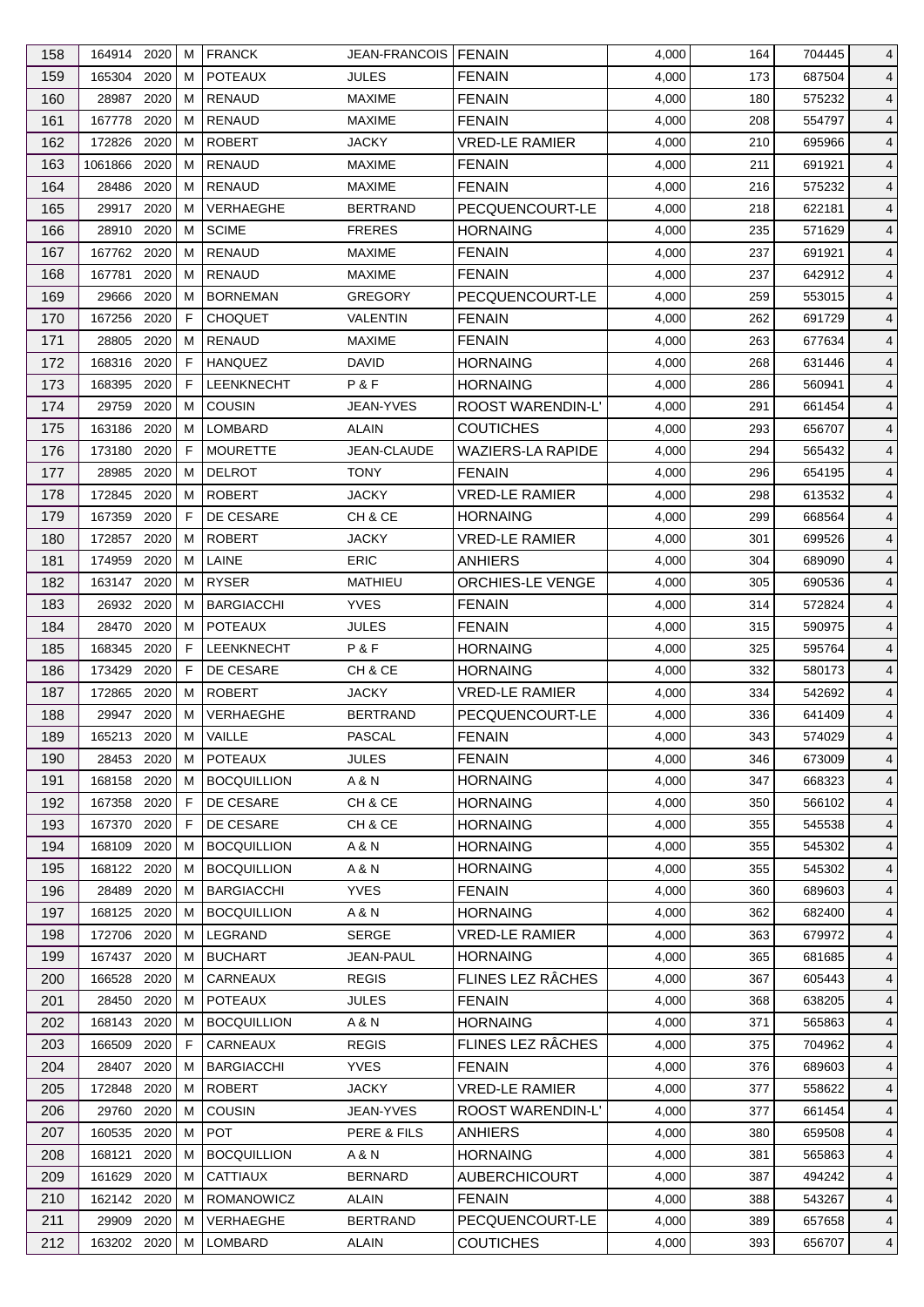| 213 | 174970 2020  |      | м | LAINE              | <b>ERIC</b>      | <b>ANHIERS</b>           | 4,000 | 406 | 534896 | 4              |
|-----|--------------|------|---|--------------------|------------------|--------------------------|-------|-----|--------|----------------|
| 214 | 29121        | 2020 | F | LEENKNECHT         | P&F              | <b>HORNAING</b>          | 4,000 | 407 | 663246 | 4              |
| 215 | 29902        | 2020 | м | VERHAEGHE          | <b>BERTRAND</b>  | PECQUENCOURT-LE          | 4,000 | 409 | 539663 | 4              |
| 216 | 163192 2020  |      | м | <b>LOMBARD</b>     | ALAIN            | <b>COUTICHES</b>         | 4,000 | 412 | 555130 | 4              |
| 217 | 29808        | 2020 | м | <b>COUSIN</b>      | JEAN-YVES        | <b>ROOST WARENDIN-L'</b> | 4,000 | 412 | 661454 | 4              |
| 218 | 28446        | 2020 | м | <b>POTEAUX</b>     | <b>JULES</b>     | <b>FENAIN</b>            | 4,000 | 414 | 652700 | 4              |
| 219 | 165560       | 2020 | м | <b>DELROT</b>      | TONY             | <b>FENAIN</b>            | 4,000 | 415 | 674547 | 4              |
| 220 | 28958        | 2020 | м | <b>SCIME</b>       | <b>FRERES</b>    | <b>HORNAING</b>          | 4,000 | 417 | 700946 | 4              |
| 221 | 167371       | 2020 | F | DE CESARE          | CH & CE          | <b>HORNAING</b>          | 4,000 | 424 | 580173 | $\overline{4}$ |
| 222 | 166511       | 2020 | м | CARNEAUX           | <b>REGIS</b>     | FLINES LEZ RÂCHES        | 4,000 | 424 | 605443 | 4              |
| 223 | 28441        | 2020 | м | <b>MORELLE</b>     | <b>ERIC</b>      | <b>FENAIN</b>            | 4,000 | 426 | 586357 | 4              |
| 224 | 161648       | 2020 | м | <b>CATTIAUX</b>    | <b>BERNARD</b>   | AUBERCHICOURT            | 4,000 | 435 | 514659 | 4              |
| 225 | 171755       | 2020 | м | <b>COUSIN</b>      | <b>JEAN-YVES</b> | ROOST WARENDIN-L'        | 4,000 | 436 | 697678 | 4              |
| 226 | 172854       | 2020 | м | <b>ROBERT</b>      | <b>JACKY</b>     | <b>VRED-LE RAMIER</b>    | 4,000 | 443 | 660546 | 4              |
| 227 | 29915        | 2020 | м | <b>VERHAEGHE</b>   | <b>BERTRAND</b>  | PECQUENCOURT-LE          | 4,000 | 444 | 641409 | 4              |
| 228 | 167284       | 2020 | м | <b>CHOQUET</b>     | VALENTIN         | <b>FENAIN</b>            | 4,000 | 446 | 691729 | 4              |
| 229 | 29654        | 2020 | м | <b>BORNEMAN</b>    | <b>GREGORY</b>   | PECQUENCOURT-LE          | 4,000 | 448 | 670879 | 4              |
| 230 | 29752 2020   |      | м | <b>COUSIN</b>      | <b>JEAN-YVES</b> | <b>ROOST WARENDIN-L'</b> | 4,000 | 450 | 679623 | $\overline{4}$ |
| 231 | 168142 2020  |      | м | <b>BOCQUILLION</b> | A & N            | <b>HORNAING</b>          | 4,000 | 451 | 579940 | 4              |
|     |              | 2020 |   |                    |                  |                          |       |     |        |                |
| 232 | 170037       |      | M | <b>DANGREMONT</b>  | DANIEL           | ORCHIES-LE VENGE         | 4,000 | 452 | 711169 | $\overline{4}$ |
| 233 | 172342 2020  |      | м | PIEDANNA           | <b>RAYMOND</b>   | PECQUENCOURT-LE          | 4,000 | 453 | 704068 | 4              |
| 234 | 172842       | 2020 | м | <b>ROBERT</b>      | <b>JACKY</b>     | <b>VRED-LE RAMIER</b>    | 4,000 | 454 | 699526 | 4              |
| 235 | 168516 2020  |      | м | <b>TIBERGHIEN</b>  | JEAN-JACQUES     | BEUVRY LA FÔRET          | 4,000 | 460 | 594708 | 4              |
| 236 | 174948       | 2020 | м | <b>POT</b>         | PERE & FILS      | <b>ANHIERS</b>           | 4,000 | 461 | 576673 | 4              |
| 237 | 28413        | 2020 | м | <b>BARGIACCHI</b>  | <b>YVES</b>      | <b>FENAIN</b>            | 4,000 | 462 | 689603 | 4              |
| 238 | 29954        | 2020 | м | <b>VERHAEGHE</b>   | <b>BERTRAND</b>  | PECQUENCOURT-LE          | 4,000 | 464 | 641409 | 4              |
| 239 | 28451        | 2020 | M | <b>POTEAUX</b>     | <b>JULES</b>     | <b>FENAIN</b>            | 4,000 | 469 | 550357 | 4              |
| 240 | 172846       | 2020 | м | <b>ROBERT</b>      | <b>JACKY</b>     | <b>VRED-LE RAMIER</b>    | 4,000 | 469 | 680036 | 4              |
| 241 | 28179        | 2020 | м | <b>GANTIER</b>     | <b>SIMON</b>     | <b>COUTICHES</b>         | 4,000 | 470 | 608939 | $\overline{4}$ |
| 242 | 162699       | 2020 | F | <b>MANNA</b>       | <b>EVA</b>       | BEUVRY LA FÔRET          | 4,000 | 476 | 679567 | $\overline{4}$ |
| 243 | 28437        | 2020 | M | <b>MORELLE</b>     | <b>ERIC</b>      | <b>FENAIN</b>            | 4,000 | 477 | 688621 | $\overline{4}$ |
| 244 | 161866       | 2020 | M | <b>DUPAS</b>       | <b>GREGORY</b>   | <b>AUBERCHICOURT</b>     | 4,000 | 481 | 622120 | $\overline{4}$ |
| 245 | 28264 2020   |      | М | <b>GANTIER</b>     | <b>SIMON</b>     | <b>COUTICHES</b>         | 4,000 | 482 | 590791 | $\overline{4}$ |
| 246 | 173774 2020  |      | м | <b>COUSIN</b>      | <b>JEAN-YVES</b> | ROOST WARENDIN-L'        | 4,000 | 483 | 697678 | 4              |
| 247 | 164344       | 2020 | F | <b>CREPIEUX</b>    | <b>FRERES</b>    | <b>DECHY</b>             | 4,000 | 483 | 639105 | 4              |
| 248 | 28230        | 2020 | м | <b>GANTIER</b>     | <b>SIMON</b>     | <b>COUTICHES</b>         | 4,000 | 483 | 673716 | 4              |
| 249 | 28034 2020   |      | м | <b>MANNA</b>       | <b>EVA</b>       | BEUVRY LA FÔRET          | 4,000 | 486 | 679567 | 4              |
| 250 | 171760 2020  |      | м | COUSIN             | JEAN-YVES        | ROOST WARENDIN-L'        | 4,000 | 487 | 679623 | 4              |
| 251 | 28816        | 2020 | м | <b>RENAUD</b>      | <b>MAXIME</b>    | <b>FENAIN</b>            | 4,000 | 489 | 691921 | 4              |
| 252 | 28551        | 2020 | м | <b>BUCHART</b>     | JEAN-PAUL        | <b>HORNAING</b>          | 4,000 | 493 | 695691 | 4              |
| 253 | 29932        | 2020 | м | VERHAEGHE          | <b>BERTRAND</b>  | PECQUENCOURT-LE          | 4,000 | 503 | 622181 | 4              |
| 254 | 174910       | 2020 | м | <b>POT</b>         | PERE & FILS      | <b>ANHIERS</b>           | 4,000 | 504 | 659508 | 4              |
| 255 | 160719       | 2020 | м | CARON              | <b>BERNARD</b>   | <b>ANHIERS</b>           | 4,000 | 504 | 605582 | 4              |
| 256 | 169230       | 2020 | м | <b>DASSONVILLE</b> | <b>JEAN-MARC</b> | MARCHIENNES-LA R         | 4,000 | 504 | 623894 | 4              |
| 257 | 163173 2020  |      | м | LOMBARD            | <b>ALAIN</b>     | <b>COUTICHES</b>         | 4,000 | 510 | 673642 | 4              |
| 258 | 167076       | 2020 | м | <b>BOCQUILLION</b> | A & N            | <b>HORNAING</b>          | 4,000 | 516 | 696477 | 4              |
| 259 | 163167       | 2020 | м | LOMBARD            | <b>ALAIN</b>     | <b>COUTICHES</b>         | 4,000 | 517 | 555130 | 4              |
| 260 | 27654 2020   |      | м | <b>ROMANOWICZ</b>  | JEAN-PIERRE      | <b>FENAIN</b>            | 4,000 | 523 | 612657 | 4              |
|     |              |      |   |                    |                  |                          |       |     |        |                |
| 261 | 167425 2020  |      | м | <b>BUCHART</b>     | JEAN-PAUL        | <b>HORNAING</b>          | 4,000 | 523 | 558610 | 4              |
| 262 | 29913        | 2020 | M | VERHAEGHE          | <b>BERTRAND</b>  | PECQUENCOURT-LE          | 4,000 | 523 | 539663 | 4              |
| 263 | 174996       | 2020 | м | LAINE              | <b>ERIC</b>      | <b>ANHIERS</b>           | 4,000 | 523 | 655394 | 4              |
| 264 | 28963        | 2020 | м | <b>SCIME</b>       | <b>FRERES</b>    | <b>HORNAING</b>          | 4,000 | 526 | 700946 | 4              |
| 265 | 169222 2020  |      | M | <b>DASSONVILLE</b> | <b>JEAN-MARC</b> | <b>MARCHIENNES-LA R</b>  | 4,000 | 527 | 690908 | 4              |
| 266 | 163210 2020  |      | м | LOMBARD            | ALAIN            | <b>COUTICHES</b>         | 4,000 | 529 | 574029 | 4              |
| 267 | 1061897 2020 |      | м | <b>BARGIACCHI</b>  | <b>YVES</b>      | <b>FENAIN</b>            | 4,000 | 529 | 709963 | $\overline{4}$ |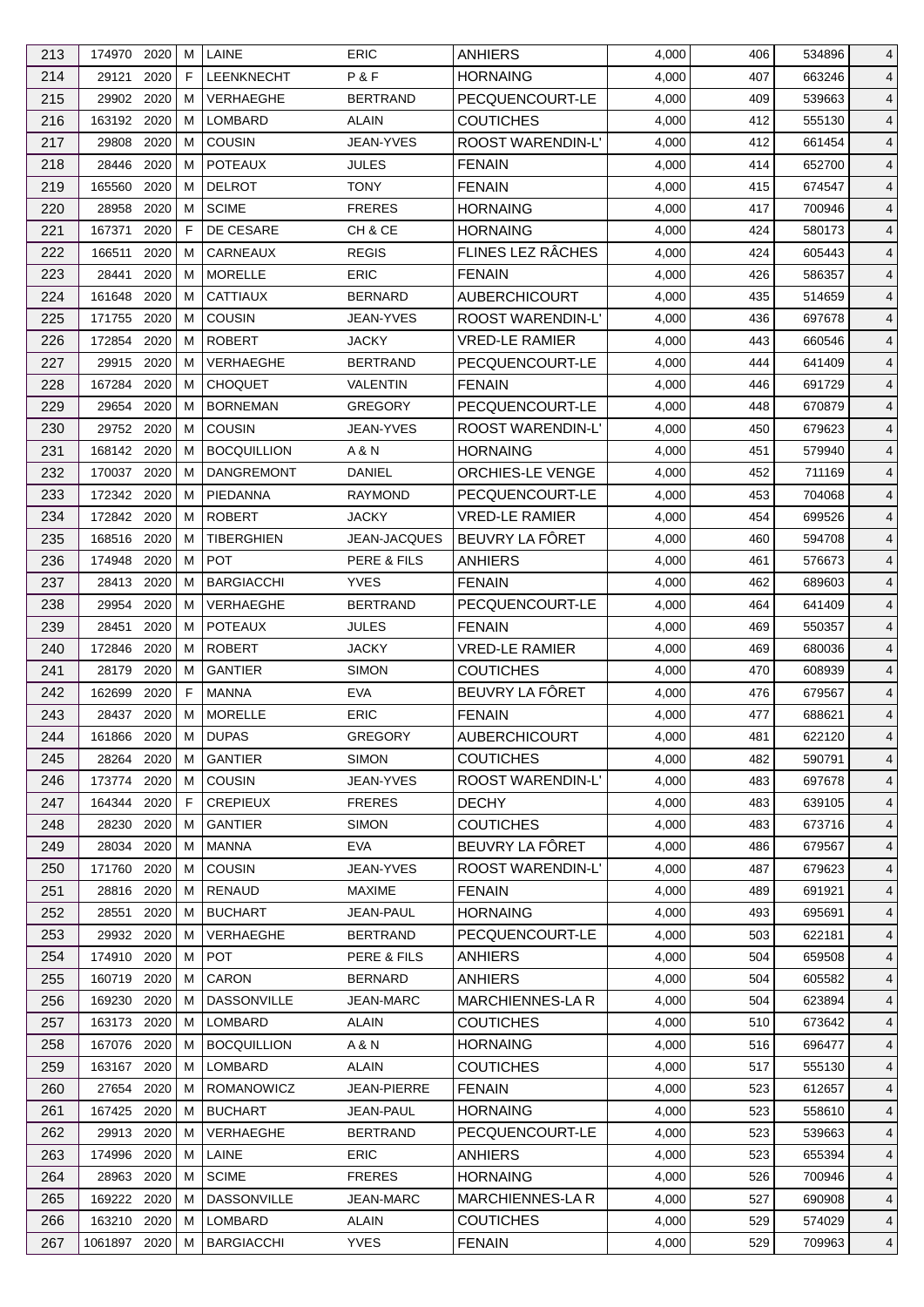| 268 | 164343 2020  |          | м | <b>CREPIEUX</b>    | <b>FRERES</b>        | <b>DECHY</b>             | 4,000 | 532 | 537786           | 4              |
|-----|--------------|----------|---|--------------------|----------------------|--------------------------|-------|-----|------------------|----------------|
| 269 | 165546       | 2020     | м | <b>DELROT</b>      | <b>TONY</b>          | <b>FENAIN</b>            | 4,000 | 533 | 654195           | $\overline{4}$ |
| 270 | 168586       | 2020     | M | <b>TIBERGHIEN</b>  | JEAN-JACQUES         | BEUVRY LA FÔRET          | 4,000 | 535 | 630208           | 4              |
| 271 | 171745       | 2020     | м | <b>COUSIN</b>      | <b>JEAN-YVES</b>     | ROOST WARENDIN-L'        | 4,000 | 538 | 596601           | 4              |
| 272 | 161512 2020  |          | M | <b>DUPIRE</b>      | <b>YVES</b>          | ARLEUX-L'HIRONDEL        | 4,000 | 538 | 611769           | 4              |
| 273 | 169404       | 2020     | м | <b>MATUSZEWSKI</b> | <b>EDOUARD</b>       | <b>VRED-LE RAMIER</b>    | 4,000 | 540 | 564761           | $\overline{4}$ |
| 274 | 28415        | 2020     | м | <b>BARGIACCHI</b>  | <b>YVES</b>          | <b>FENAIN</b>            | 4,000 | 543 | 689603           | $\overline{4}$ |
| 275 | 28821        | 2020     | м | <b>RENAUD</b>      | <b>MAXIME</b>        | <b>FENAIN</b>            | 4,000 | 545 | 663347           | $\overline{4}$ |
| 276 | 172849       | 2020     | м | <b>ROBERT</b>      | <b>JACKY</b>         | <b>VRED-LE RAMIER</b>    | 4,000 | 545 | 715456           | $\overline{4}$ |
| 277 | 169453       | 2020     | м | <b>POTIEZ</b>      | <b>YVES</b>          | <b>MONTIGNY EN OSTR</b>  | 4,000 | 546 | 687823           | $\overline{4}$ |
| 278 | 167386       | 2020     | F | DE CESARE          | CH & CE              | <b>HORNAING</b>          | 4,000 | 549 | 682635           | 4              |
| 279 | 168133       | 2020     | м | <b>BOCQUILLION</b> | A & N                | <b>HORNAING</b>          | 4,000 | 552 | 579940           | $\overline{4}$ |
| 280 | 167972 2020  |          | м | <b>SCIME</b>       | <b>FRERES</b>        | <b>HORNAING</b>          | 4,000 | 560 | 550658           | $\overline{4}$ |
| 281 | 28139        | 2020     | M | <b>BRICOUT</b>     | P&F                  | <b>COUTICHES</b>         | 4,000 | 560 | 721007           | 4              |
| 282 | 175017       | 2020     | м | <b>BARGIACCHI</b>  | <b>YVES</b>          | <b>FENAIN</b>            | 4,000 | 560 | 675191           | 4              |
| 283 | 163223       | 2020     | M | <b>LOMBARD</b>     | ALAIN                | <b>COUTICHES</b>         | 4,000 | 560 | 555130           | 4              |
| 284 | 166934       | 2020     | м | <b>FILLASSIER</b>  | <b>FREDERIC</b>      | <b>GUESNAIN</b>          | 4,000 | 562 | 618125           |                |
|     | 167413 2020  |          |   |                    | <b>JEAN-PAUL</b>     |                          |       |     |                  | $\overline{4}$ |
| 285 |              |          | м | <b>BUCHART</b>     |                      | <b>HORNAING</b>          | 4,000 | 564 | 593215<br>703489 | 4              |
| 286 | 164867       | 2020     | м | <b>MORELLE</b>     | <b>ERIC</b>          | <b>FENAIN</b>            | 4,000 | 566 |                  | $\overline{4}$ |
| 287 | 28942 2020   |          | м | <b>SCIME</b>       | <b>FRERES</b>        | <b>HORNAING</b>          | 4,000 | 569 | 550658           | $\overline{4}$ |
| 288 | 28088        | 2020     | м | <b>BRICOUT</b>     | <b>P&amp;F</b>       | COUTICHES                | 4,000 | 576 | 721007           | $\overline{4}$ |
| 289 | 164901       | 2020     | F | <b>FRANCK</b>      | <b>JEAN-FRANCOIS</b> | <b>FENAIN</b>            | 4,000 | 576 | 689810           | 4              |
| 290 | 164716       | 2020     | м | <b>BARGIACCHI</b>  | <b>YVES</b>          | <b>FENAIN</b>            | 4,000 | 577 | 689603           | $\overline{4}$ |
| 291 | 166534       | 2020     | м | CARNEAUX           | <b>REGIS</b>         | FLINES LEZ RÂCHES        | 4,000 | 586 | 688103           | $\overline{4}$ |
| 292 | 169221       | 2020     | M | <b>DASSONVILLE</b> | <b>JEAN-MARC</b>     | <b>MARCHIENNES-LAR</b>   | 4,000 | 591 | 603973           | 4              |
| 293 | 168591       | 2020     | м | <b>TIBERGHIEN</b>  | JEAN-JACQUES         | BEUVRY LA FÔRET          | 4,000 | 593 | 696613           | $\overline{4}$ |
| 294 | 167271       | 2020     | F | <b>CHOQUET</b>     | VALENTIN             | <b>FENAIN</b>            | 4,000 | 595 | 691729           | $\overline{4}$ |
| 295 | 167537       | 2020     | F | <b>BODENNE</b>     | <b>ADRIEN</b>        | <b>FENAIN</b>            | 4,000 | 596 | 566955           | $\overline{4}$ |
| 296 | 29718        | 2020     | м | <b>BORNEMAN</b>    | <b>GREGORY</b>       | PECQUENCOURT-LE          | 4,000 | 603 | 654911           | 4              |
| 297 | 162151       | 2020     | м | ROMANOWICZ         | <b>ALAIN</b>         | <b>FENAIN</b>            | 4,000 | 609 | 665073           | $\overline{4}$ |
| 298 | 28817        | 2020     | М | <b>RENAUD</b>      | <b>MAXIME</b>        | <b>FENAIN</b>            | 4,000 | 616 | 581380           | $\overline{4}$ |
| 299 | 29770        | $2020$ M |   | <b>COUSIN</b>      | JEAN-YVES            | <b>ROOST WARENDIN-L'</b> | 4,000 | 620 | 679623           | $\overline{4}$ |
| 300 | 6204936 2020 |          | M | <b>BOUTELEUX</b>   | <b>SARTORE</b>       | ROOST WARENDIN-L'        | 4,000 | 628 | 696867           | 4              |
| 301 | 1061224 2020 |          | F | <b>GANTIER</b>     | <b>SIMON</b>         | <b>COUTICHES</b>         | 4,000 | 631 | 746318           | 4              |
| 302 | 28409        | 2020     | м | <b>BARGIACCHI</b>  | <b>YVES</b>          | <b>FENAIN</b>            | 4,000 | 638 | 607596           | 4              |
| 303 | 28494        | 2020     | M | <b>BARGIACCHI</b>  | <b>YVES</b>          | <b>FENAIN</b>            | 4,000 | 643 | 607596           | 4              |
| 304 | 29653 2020   |          | м | <b>BORNEMAN</b>    | <b>GREGORY</b>       | PECQUENCOURT-LE          | 4,000 | 643 | 568983           | 4              |
| 305 | 163146 2020  |          | м | <b>LOMBARD</b>     | <b>ALAIN</b>         | <b>COUTICHES</b>         | 4,000 | 645 | 572065           | 4              |
| 306 | 28982 2020   |          | M | <b>RENAUD</b>      | <b>MAXIME</b>        | <b>FENAIN</b>            | 4,000 | 648 | 642912           | 4              |
| 307 | 28416 2020   |          | м | <b>BARGIACCHI</b>  | <b>YVES</b>          | <b>FENAIN</b>            | 4,000 | 648 | 587236           | 4              |
| 308 | 28651        | 2020     | м | <b>DEPOORTERE</b>  | <b>GILBERT</b>       | <b>HORNAING</b>          | 4,000 | 658 | 704636           | 4              |
| 309 | 163178 2020  |          | M | LOMBARD            | <b>ALAIN</b>         | <b>COUTICHES</b>         | 4,000 | 665 | 692541           | 4              |
| 310 | 170382 2020  |          | м | <b>RYSER</b>       | <b>MATHIEU</b>       | ORCHIES-LE VENGE         | 4,000 | 670 | 690536           | 4              |
| 311 | 167724       | 2020     | м | <b>GOUDALIER</b>   | <b>FRERES</b>        | <b>HORNAING</b>          | 4,000 | 672 | 703999           | 4              |
| 312 | 167974 2020  |          | M | <b>SCIME</b>       | <b>FRERES</b>        | <b>HORNAING</b>          | 4,000 | 672 | 592600           | 4              |
| 313 | 28492 2020   |          | м | <b>BARGIACCHI</b>  | <b>YVES</b>          | <b>FENAIN</b>            | 4,000 | 676 | 675191           | $\overline{4}$ |
| 314 | 167353       | 2020     | M | DE CESARE          | CH & CE              | <b>HORNAING</b>          | 4,000 | 684 | 545538           | 4              |
| 315 | 164906 2020  |          | м | <b>FRANCK</b>      | <b>JEAN-FRANCOIS</b> | <b>FENAIN</b>            | 4,000 | 685 | 704445           | 4              |
| 316 | 171620 2020  |          | м | <b>VERITE</b>      | <b>SEBASTIEN</b>     | ROOST WARENDIN-L'        | 4,000 | 685 | 596651           | 4              |
| 317 | 169410       | 2020     | M | <b>MATUSZEWSKI</b> | <b>EDOUARD</b>       | <b>VRED-LE RAMIER</b>    | 4,000 | 691 | 529234           | 4              |
| 318 | 163204       | 2020     | м | LOMBARD            | <b>ALAIN</b>         | <b>COUTICHES</b>         | 4,000 | 691 | 673642           | 4              |
| 319 | 28414 2020   |          | м | <b>BARGIACCHI</b>  | <b>YVES</b>          | <b>FENAIN</b>            | 4,000 | 691 | 709963           | 4              |
| 320 | 173436 2020  |          | F | <b>HANQUEZ</b>     | <b>DAVID</b>         | <b>HORNAING</b>          | 4,000 | 692 | 529638           | 4              |
| 321 | 167408       | 2020     | M | <b>BUCHART</b>     | JEAN-PAUL            | <b>HORNAING</b>          | 4,000 | 695 | 579209           | 4              |
| 322 | 161558 2020  |          | М | <b>DUPIRE</b>      | <b>YVES</b>          | ARLEUX-L'HIRONDEL        | 4,000 | 711 | 595464           | $\overline{4}$ |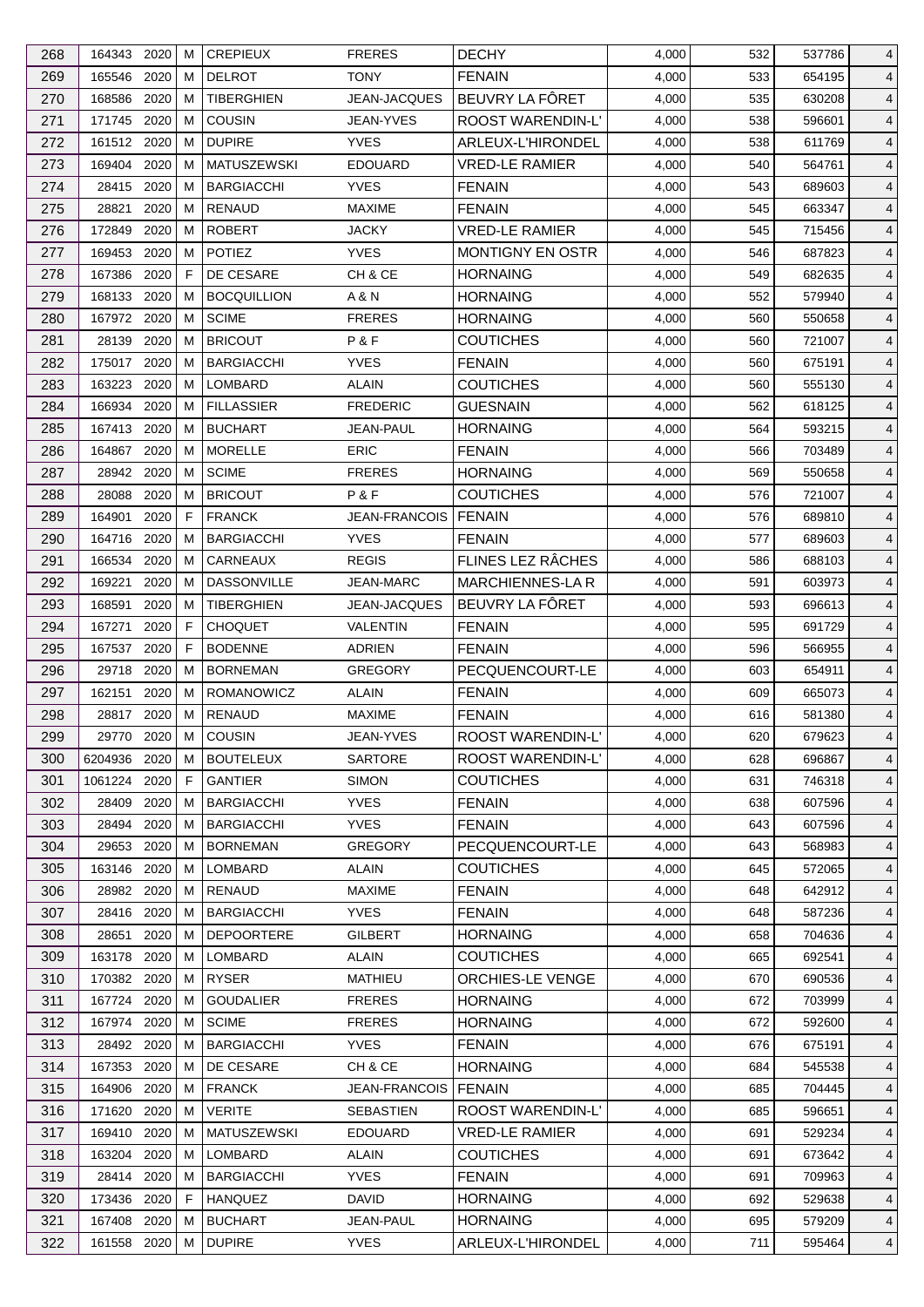| 323 | 169462 2020 |      | м  | <b>POTIEZ</b>      | <b>YVES</b>      | <b>MONTIGNY EN OSTR</b>  | 4,000 | 716 | 671775 | 4              |
|-----|-------------|------|----|--------------------|------------------|--------------------------|-------|-----|--------|----------------|
| 324 | 168367      | 2020 | F  | <b>LEENKNECHT</b>  | P&F              | <b>HORNAING</b>          | 4,000 | 716 | 526118 | 4              |
| 325 | 163166      | 2020 | м  | LOMBARD            | ALAIN            | <b>COUTICHES</b>         | 4,000 | 720 | 656707 | 4              |
| 326 | 175243 2020 |      | F  | <b>MANNA</b>       | <b>EVA</b>       | BEUVRY LA FÖRET          | 4,000 | 720 | 597167 | 4              |
| 327 | 28986       | 2020 | м  | <b>BARGIACCHI</b>  | <b>YVES</b>      | <b>FENAIN</b>            | 4,000 | 720 | 669243 | 4              |
| 328 | 28976       | 2020 | м  | <b>SCIME</b>       | <b>FRERES</b>    | <b>HORNAING</b>          | 4,000 | 740 | 700946 | 4              |
| 329 | 168317      | 2020 | F  | <b>HANQUEZ</b>     | DAVID            | <b>HORNAING</b>          | 4,000 | 774 | 666890 | 4              |
| 330 | 161544      | 2020 | м  | <b>DUPIRE</b>      | <b>YVES</b>      | ARLEUX-L'HIRONDEL        | 4,000 | 779 | 666422 | 4              |
| 331 | 29906       | 2020 | M  | <b>VERHAEGHE</b>   | <b>BERTRAND</b>  | PECQUENCOURT-LE          | 4,000 | 800 | 539663 | $\overline{4}$ |
| 332 | 167535      | 2020 | м  | <b>BODENNE</b>     | ADRIEN           | <b>FENAIN</b>            | 4,000 | 811 | 690348 | 4              |
| 333 | 164711      | 2020 | м  | <b>BARGIACCHI</b>  | <b>YVES</b>      | <b>FENAIN</b>            | 4,000 | 823 | 593184 | 4              |
| 334 | 172864 2020 |      | м  | <b>GUYOT</b>       | DANIEL           | <b>VRED-LE RAMIER</b>    | 4,000 | 859 | 577182 | 4              |
| 335 | 1061867     | 2020 | м  | <b>RENAUD</b>      | <b>MAXIME</b>    | <b>FENAIN</b>            | 3,000 | 29  | 514928 | 3              |
| 336 | 28996       | 2020 | м  | RENAUD             | <b>MAXIME</b>    | <b>FENAIN</b>            | 3,000 | 56  | 447248 | 3              |
| 337 | 167281      | 2020 | F  | <b>CHOQUET</b>     | VALENTIN         | <b>FENAIN</b>            | 3,000 | 56  | 549500 | 3              |
| 338 | 167385      | 2020 | F  | DE CESARE          | CH & CE          | <b>HORNAING</b>          | 3,000 | 60  | 553286 | $\mathbf{3}$   |
| 339 | 28432 2020  |      | м  | <b>MORELLE</b>     | <b>ERIC</b>      | <b>FENAIN</b>            | 3,000 | 62  | 558214 | 3              |
| 340 | 28241       | 2020 | м  | <b>GANTIER</b>     | <b>SIMON</b>     | <b>COUTICHES</b>         | 3,000 | 74  | 420402 | 3              |
| 341 | 172825      | 2020 | M  | <b>ROBERT</b>      | <b>JACKY</b>     | <b>VRED-LE RAMIER</b>    | 3,000 | 93  | 434474 | 3              |
|     |             | 2020 | M  |                    |                  |                          |       |     |        |                |
| 342 | 160824      |      |    | <b>TETART</b>      | <b>SEBASTIEN</b> | ARLEUX-L'HIRONDEL        | 3,000 | 107 | 509992 | 3              |
| 343 | 161518      | 2020 | м  | <b>DUPIRE</b>      | <b>YVES</b>      | ARLEUX-L'HIRONDEL        | 3,000 | 111 | 480177 | 3              |
| 344 | 167273      | 2020 | м  | <b>CHOQUET</b>     | <b>VALENTIN</b>  | <b>FENAIN</b>            | 3,000 | 113 | 549500 | 3              |
| 345 | 167258      | 2020 | м  | <b>CHOQUET</b>     | VALENTIN         | <b>FENAIN</b>            | 3,000 | 118 | 549500 | 3              |
| 346 | 172752 2020 |      | м  | <b>GUYOT</b>       | DANIEL           | <b>VRED-LE RAMIER</b>    | 3,000 | 124 | 433777 | 3              |
| 347 | 168115      | 2020 | м  | <b>BOCQUILLION</b> | A & N            | <b>HORNAING</b>          | 3,000 | 124 | 553113 | 3              |
| 348 | 170035      | 2020 | м  | <b>DANGREMONT</b>  | DANIEL           | ORCHIES-LE VENGE         | 3,000 | 128 | 563676 | 3              |
| 349 | 172853      | 2020 | м  | <b>ROBERT</b>      | <b>JACKY</b>     | <b>VRED-LE RAMIER</b>    | 3,000 | 129 | 516908 | $\mathbf{3}$   |
| 350 | 171742 2020 |      | м  | <b>COUSIN</b>      | JEAN-YVES        | ROOST WARENDIN-L'        | 3,000 | 135 | 516846 | 3              |
| 351 | 160716      | 2020 | F. | CARON              | <b>BERNARD</b>   | <b>ANHIERS</b>           | 3,000 | 136 | 463666 | 3              |
| 352 | 170391      | 2020 | м  | <b>RYSER</b>       | MATHIEU          | ORCHIES-LE VENGE         | 3,000 | 139 | 524905 | 3              |
| 353 | 169055      | 2020 | м  | <b>NEVE</b>        | JEAN             | MARCHIENNES-LA R         | 3,000 | 141 | 407110 | 3              |
| 354 | 28833 2020  |      | M  | RENAUD             | MAXIME           | <b>FENAIN</b>            | 3,000 | 141 | 418674 | $\sqrt{3}$     |
| 355 | 168358 2020 |      | F  | <b>LEENKNECHT</b>  | P&F              | <b>HORNAING</b>          | 3,000 | 147 | 559249 | 3              |
| 356 | 164346 2020 |      | F  | <b>CREPIEUX</b>    | <b>FRERES</b>    | <b>DECHY</b>             | 3,000 | 152 | 500303 | 3              |
| 357 | 162672 2020 |      | м  | MANNA              | <b>EVA</b>       | BEUVRY LA FÔRET          | 3,000 | 153 | 531221 | 3              |
| 358 | 167255      | 2020 | F  | <b>CHOQUET</b>     | <b>VALENTIN</b>  | <b>FENAIN</b>            | 3,000 | 163 | 549500 | 3              |
| 359 | 167262 2020 |      | м  | <b>CHOQUET</b>     | VALENTIN         | <b>FENAIN</b>            | 3,000 | 165 | 549500 | 3              |
| 360 | 167362 2020 |      | м  | DE CESARE          | CH & CE          | <b>HORNAING</b>          | 3,000 | 167 | 402118 | 3              |
| 361 | 167270      | 2020 | F  | <b>CHOQUET</b>     | <b>VALENTIN</b>  | <b>FENAIN</b>            | 3,000 | 167 | 447105 | 3              |
| 362 | 173529      | 2020 | м  | <b>BRICOUT</b>     | P&F              | <b>COUTICHES</b>         | 3,000 | 173 | 570810 | 3              |
| 363 | 167403      | 2020 | м  | <b>BUCHART</b>     | JEAN-PAUL        | <b>HORNAING</b>          | 3,000 | 174 | 470660 | 3              |
| 364 | 28813       | 2020 | м  | RENAUD             | <b>MAXIME</b>    | <b>FENAIN</b>            | 3,000 | 177 | 412526 | $\mathbf{3}$   |
|     |             |      |    |                    |                  | <b>AUBERCHICOURT</b>     |       |     |        |                |
| 365 | 161821      | 2020 | м  | <b>DORDAIN</b>     | <b>DIDIER</b>    |                          | 3,000 | 183 | 418693 | 3              |
| 366 | 167355      | 2020 | F  | DE CESARE          | CH & CE          | <b>HORNAING</b>          | 3,000 | 183 | 436753 | 3              |
| 367 | 167351      | 2020 | F  | DE CESARE          | CH & CE          | <b>HORNAING</b>          | 3,000 | 186 | 450824 | 3              |
| 368 | 165569      | 2020 | м  | <b>DELROT</b>      | <b>TONY</b>      | <b>FENAIN</b>            | 3,000 | 186 | 527055 | 3              |
| 369 | 171542      | 2020 | м  | <b>COUSIN</b>      | JEAN-YVES        | ROOST WARENDIN-L'        | 3,000 | 189 | 433938 | 3              |
| 370 | 28057 2020  |      | м  | ABRAHAM            | <b>CLAUDE</b>    | <b>COUTICHES</b>         | 3,000 | 191 | 569640 | 3              |
| 371 | 28686       | 2020 | м  | <b>DEPOORTERE</b>  | GILBERT          | <b>HORNAING</b>          | 3,000 | 195 | 456784 | 3              |
| 372 | 29813       | 2020 | м  | <b>COUSIN</b>      | JEAN-YVES        | ROOST WARENDIN-L'        | 3,000 | 199 | 498791 | 3              |
| 373 | 164342 2020 |      | м  | <b>CREPIEUX</b>    | <b>FRERES</b>    | <b>DECHY</b>             | 3,000 | 199 | 417522 | 3              |
| 374 | 168107 2020 |      | м  | <b>BOCQUILLION</b> | A & N            | <b>HORNAING</b>          | 3,000 | 202 | 436576 | 3              |
| 375 | 29852 2020  |      | F  | <b>JONCKEERE</b>   | <b>STEPHANIE</b> | <b>ROOST WARENDIN-L'</b> | 3,000 | 202 | 410160 | 3              |
| 376 | 28175 2020  |      | F  | <b>GANTIER</b>     | <b>SIMON</b>     | <b>COUTICHES</b>         | 3,000 | 203 | 539633 | 3              |
| 377 | 173198 2020 |      | F. | <b>MOURETTE</b>    | JEAN-CLAUDE      | WAZIERS-LA RAPIDE        | 3,000 | 204 | 424284 | 3              |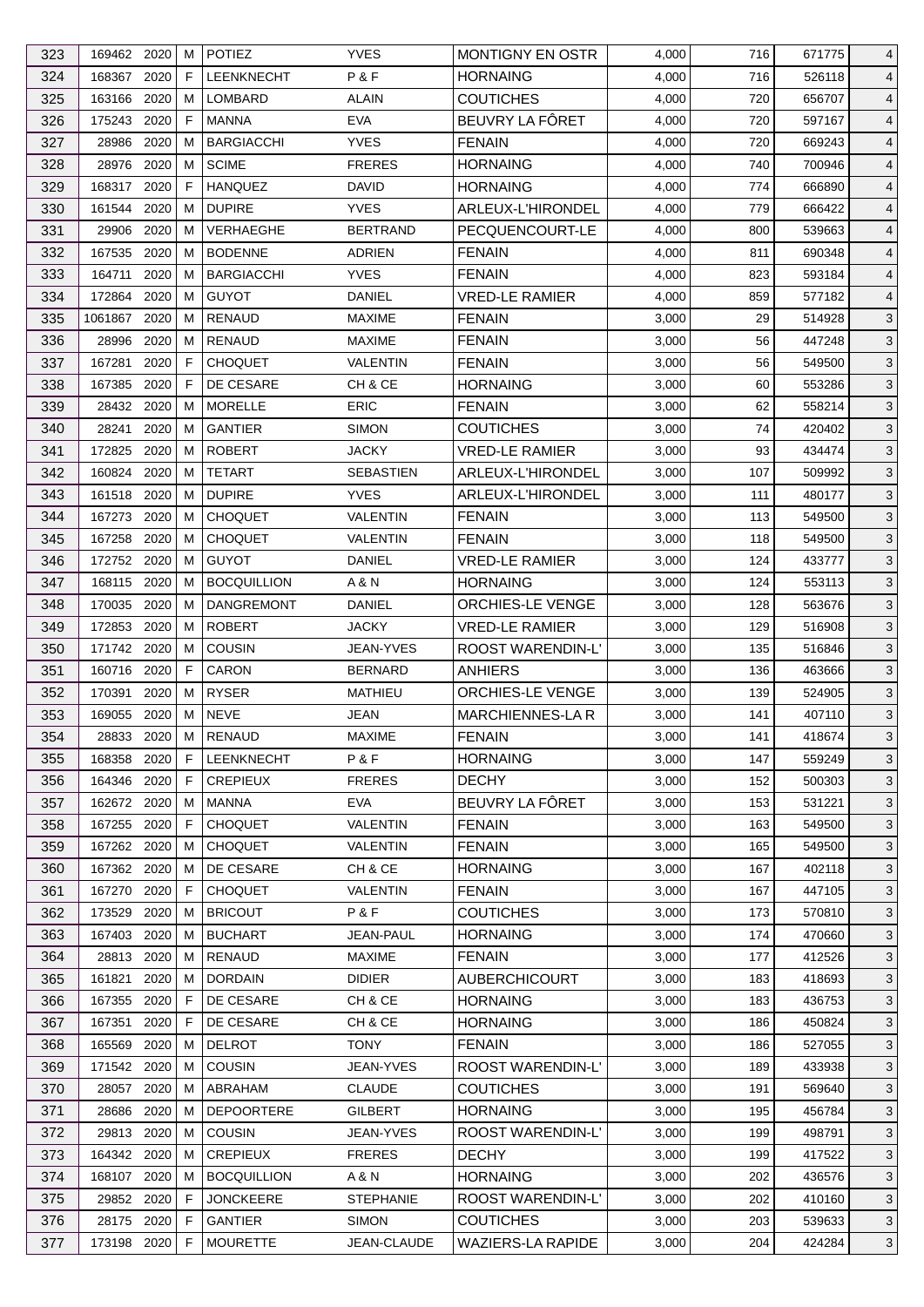| 378 | 1061214 2020 |              | F  | <b>GANTIER</b>     | <b>SIMON</b>           | <b>COUTICHES</b>         | 3,000 | 204 | 557786 | 3            |
|-----|--------------|--------------|----|--------------------|------------------------|--------------------------|-------|-----|--------|--------------|
| 379 | 28130        | 2020         | м  | <b>BRICOUT</b>     | P&F                    | <b>COUTICHES</b>         | 3,000 | 205 | 570810 | $\mathbf{3}$ |
| 380 | 29849        | 2020         | F  | <b>JONCKEERE</b>   | <b>STEPHANIE</b>       | ROOST WARENDIN-L'        | 3,000 | 206 | 510664 | 3            |
| 381 | 29918        | 2020         | м  | VERHAEGHE          | <b>BERTRAND</b>        | PECQUENCOURT-LE          | 3,000 | 206 | 421741 | 3            |
| 382 | 161845       | 2020         | F  | <b>DUPAS</b>       | <b>GREGORY</b>         | <b>AUBERCHICOURT</b>     | 3,000 | 208 | 405970 | 3            |
| 383 | 169020       | 2020         | м  | <b>NEVE</b>        | JEAN                   | <b>MARCHIENNES-LA R</b>  | 3,000 | 208 | 422342 | $\mathbf{3}$ |
| 384 | 167510       | 2020         | F  | <b>BODENNE</b>     | ADRIEN                 | <b>FENAIN</b>            | 3,000 | 209 | 532983 | 3            |
| 385 | 237503       | 2020         | M  | <b>BOCQUILLION</b> | A & N                  | <b>HORNAING</b>          | 3,000 | 210 | 422499 | 3            |
| 386 | 163181       | 2020         | м  | <b>LOMBARD</b>     | <b>ALAIN</b>           | <b>COUTICHES</b>         | 3,000 | 215 | 407880 | 3            |
| 387 | 164866       | 2020         | F  | <b>MORELLE</b>     | <b>ERIC</b>            | <b>FENAIN</b>            | 3,000 | 216 | 558214 | 3            |
| 388 | 172317       | 2020         | м  | PIEDANNA           | <b>RAYMOND</b>         | PECQUENCOURT-LE          | 3,000 | 216 | 543522 | 3            |
| 389 | 28040        | 2020         | F  | <b>MANNA</b>       | <b>EVA</b>             | BEUVRY LA FÔRET          | 3,000 | 220 | 448821 | 3            |
| 390 | 170069       | 2020         | м  | <b>DANGREMONT</b>  | <b>DANIEL</b>          | ORCHIES-LE VENGE         | 3,000 | 220 | 563676 | $\mathbf{3}$ |
| 391 | 6103777      | 2020         | м  | <b>DURET</b>       | <b>JEAN-MARIE</b>      | <b>ANHIERS</b>           | 3,000 | 222 | 518563 | 3            |
| 392 | 166526       | 2020         | F  | CARNEAUX           | <b>REGIS</b>           | <b>FLINES LEZ RÂCHES</b> | 3,000 | 223 | 558856 | 3            |
| 393 | 27898        | 2020         | м  | <b>MANNA</b>       | <b>EVA</b>             | BEUVRY LA FÔRET          | 3,000 | 223 | 448821 | 3            |
| 394 | 203009       | 2020         | M  | <b>DUPUIS</b>      | JEAN-JACQUES           | <b>AUBY</b>              | 3,000 | 225 | 539156 | $\mathbf{3}$ |
| 395 | 29935        | 2020         | м  | <b>VERHAEGHE</b>   | <b>BERTRAND</b>        | PECQUENCOURT-LE          | 3,000 | 226 | 421741 | 3            |
| 396 | 28838        | 2020         | м  | <b>RENAUD</b>      | <b>MAXIME</b>          | <b>FENAIN</b>            | 3,000 | 228 | 432961 | 3            |
|     |              |              | м  |                    |                        |                          |       |     |        | 3            |
| 397 | 29938        | 2020<br>2020 | м  | <b>VERHAEGHE</b>   | <b>BERTRAND</b><br>P&F | PECQUENCOURT-LE          | 3,000 | 229 | 507238 |              |
| 398 | 28149        |              |    | <b>BRICOUT</b>     |                        | <b>COUTICHES</b>         | 3,000 | 229 | 570810 | 3            |
| 399 | 167427       | 2020         | м  | <b>BUCHART</b>     | <b>JEAN-PAUL</b>       | <b>HORNAING</b>          | 3,000 | 232 | 450061 | 3            |
| 400 | 28160        | 2020         | м  | <b>BRICOUT</b>     | P&F                    | <b>COUTICHES</b>         | 3,000 | 235 | 570810 | 3            |
| 401 | 166577       | 2020         | F  | CARNEAUX           | <b>REGIS</b>           | FLINES LEZ RÂCHES        | 3,000 | 241 | 440398 | $\mathbf{3}$ |
| 402 | 170001       | 2020         | M  | <b>DANGREMONT</b>  | DANIEL                 | ORCHIES-LE VENGE         | 3,000 | 243 | 481171 | 3            |
| 403 | 161533       | 2020         | м  | <b>DUPIRE</b>      | <b>YVES</b>            | ARLEUX-L'HIRONDEL        | 3,000 | 245 | 378471 | 3            |
| 404 | 171812 2020  |              | F  | <b>JONCKEERE</b>   | <b>STEPHANIE</b>       | ROOST WARENDIN-L'        | 3,000 | 247 | 510664 | 3            |
| 405 | 174990       | 2020         | м  | LAINE              | <b>ERIC</b>            | ANHIERS                  | 3,000 | 248 | 546942 | 3            |
| 406 | 170041       | 2020         | м  | <b>DANGREMONT</b>  | DANIEL                 | ORCHIES-LE VENGE         | 3,000 | 249 | 563676 | 3            |
| 407 | 29929        | 2020         | м  | VERHAEGHE          | <b>BERTRAND</b>        | PECQUENCOURT-LE          | 3,000 | 251 | 523487 | 3            |
| 408 | 175214       | 2020         | м  | <b>DEPOORTERE</b>  | <b>GILBERT</b>         | <b>HORNAING</b>          | 3,000 | 251 | 559165 | 3            |
| 409 | 170013       | 2020         | M  | DANGREMONT         | <b>DANIEL</b>          | ORCHIES-LE VENGE         | 3,000 | 251 | 481171 | $\mathbf{3}$ |
| 410 | 167784 2020  |              | м  | RENAUD             | <b>MAXIME</b>          | <b>FENAIN</b>            | 3,000 | 252 | 529215 | 3            |
| 411 | 27861        | 2020         | м  | MANNA              | <b>EVA</b>             | BEUVRY LA FÔRET          | 3,000 | 253 | 429228 | 3            |
| 412 | 160718       | 2020         | м  | CARON              | <b>BERNARD</b>         | <b>ANHIERS</b>           | 3,000 | 255 | 392184 | 3            |
| 413 | 28102 2020   |              | M  | <b>BRICOUT</b>     | P&F                    | <b>COUTICHES</b>         | 3,000 | 256 | 570810 | 3            |
| 414 | 168119 2020  |              | м  | <b>BOCQUILLION</b> | A & N                  | <b>HORNAING</b>          | 3,000 | 257 | 436576 | 3            |
| 415 | 160710 2020  |              | F. | <b>CARON</b>       | <b>BERNARD</b>         | <b>ANHIERS</b>           | 3,000 | 258 | 444707 | 3            |
| 416 | 167254 2020  |              | F  | <b>CHOQUET</b>     | VALENTIN               | <b>FENAIN</b>            | 3,000 | 258 | 549500 | 3            |
| 417 | 161552 2020  |              | м  | <b>DUPIRE</b>      | <b>YVES</b>            | <b>ARLEUX-L'HIRONDEL</b> | 3,000 | 258 | 515656 | 3            |
| 418 | 175227 2020  |              | м  | <b>MANNA</b>       | <b>EVA</b>             | BEUVRY LA FÔRET          | 3,000 | 259 | 531221 | 3            |
| 419 | 28653        | 2020         | м  | <b>DEPOORTERE</b>  | <b>GILBERT</b>         | <b>HORNAING</b>          | 3,000 | 262 | 538794 | 3            |
| 420 | 172821       | 2020         | м  | <b>ROBERT</b>      | <b>JACKY</b>           | <b>VRED-LE RAMIER</b>    | 3,000 | 267 | 552328 | 3            |
| 421 | 175250       | 2020         | F  | <b>DEPOORTERE</b>  | <b>GILBERT</b>         | <b>HORNAING</b>          | 3,000 | 268 | 456784 | 3            |
| 422 | 28819        | 2020         | м  | <b>RENAUD</b>      | <b>MAXIME</b>          | <b>FENAIN</b>            | 3,000 | 272 | 500641 | 3            |
| 423 | 175217 2020  |              | м  | <b>MANNA</b>       | <b>EVA</b>             | BEUVRY LA FÔRET          | 3,000 | 275 | 429228 | 3            |
| 424 | 167293       | 2020         | M  | <b>CHOQUET</b>     | <b>VALENTIN</b>        | <b>FENAIN</b>            | 3,000 | 276 | 549500 | 3            |
| 425 | 23068        | 2020         | м  | JAHN               | <b>GIANNY</b>          | <b>VRED-LE RAMIER</b>    | 3,000 | 276 | 421104 | 3            |
| 426 | 164893 2020  |              | м  | <b>MORELLE</b>     | <b>ERIC</b>            | <b>FENAIN</b>            | 3,000 | 282 | 441082 | 3            |
| 427 | 28200        | 2020         | F  | <b>GANTIER</b>     | <b>SIMON</b>           | <b>COUTICHES</b>         | 3,000 | 282 | 539633 | 3            |
| 428 | 160810       | 2020         | м  | TETART             | <b>SEBASTIEN</b>       | ARLEUX-L'HIRONDEL        | 3,000 | 284 | 392909 | 3            |
| 429 | 173113 2020  |              | м  | VAN STEERTEGHEM    | <b>CEDRIC</b>          | <b>VRED-LE RAMIER</b>    | 3,000 | 285 | 508054 | 3            |
| 430 | 169411       | 2020         | м  | <b>MATUSZEWSKI</b> | <b>EDOUARD</b>         | <b>VRED-LE RAMIER</b>    | 3,000 | 286 | 408067 | 3            |
| 431 | 163197       | 2020         | м  | LOMBARD            | ALAIN                  | <b>COUTICHES</b>         | 3,000 | 286 | 407880 | 3            |
| 432 | 27888 2020   |              | М  | <b>MANNA</b>       | EVA                    | BEUVRY LA FÔRET          | 3,000 | 287 | 429228 | 3            |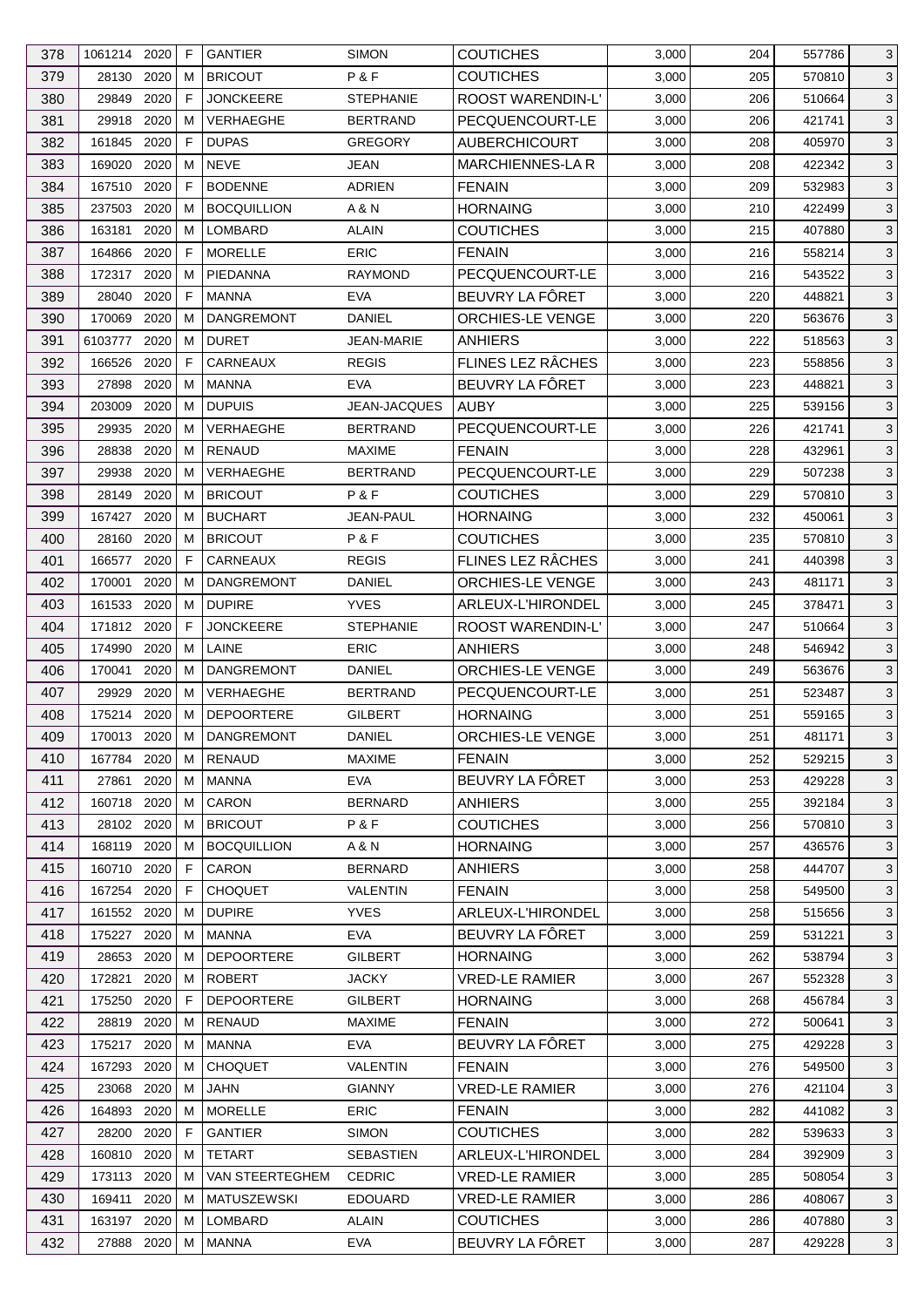| 433 | 28835 2020   |      | м | <b>RENAUD</b>      | <b>MAXIME</b>       | <b>FENAIN</b>          | 3,000 | 287 | 412526 | 3            |
|-----|--------------|------|---|--------------------|---------------------|------------------------|-------|-----|--------|--------------|
| 434 | 163217       | 2020 | м | LOMBARD            | <b>ALAIN</b>        | <b>COUTICHES</b>       | 3,000 | 293 | 424815 | $\mathbf{3}$ |
| 435 | 167289       | 2020 | м | <b>CHOQUET</b>     | <b>VALENTIN</b>     | <b>FENAIN</b>          | 3,000 | 295 | 549500 | 3            |
| 436 | 28083        | 2020 | м | <b>BRICOUT</b>     | P&F                 | <b>COUTICHES</b>       | 3,000 | 295 | 488069 | 3            |
| 437 | 28436        | 2020 | м | <b>MORELLE</b>     | <b>ERIC</b>         | <b>FENAIN</b>          | 3,000 | 296 | 558214 | 3            |
| 438 | 28643        | 2020 | м | <b>DEPOORTERE</b>  | <b>GILBERT</b>      | <b>HORNAING</b>        | 3,000 | 297 | 559165 | $\mathbf{3}$ |
| 439 | 164728       | 2020 | м | <b>BARGIACCHI</b>  | <b>YVES</b>         | <b>FENAIN</b>          | 3,000 | 297 | 513112 | 3            |
| 440 | 167772       | 2020 | м | <b>RENAUD</b>      | <b>MAXIME</b>       | <b>FENAIN</b>          | 3,000 | 300 | 529215 | 3            |
| 441 | 28167 2020   |      | F | <b>GANTIER</b>     | <b>SIMON</b>        | <b>COUTICHES</b>       | 3,000 | 301 | 575934 | 3            |
| 442 | 168127       | 2020 | м | <b>BOCQUILLION</b> | A & N               | <b>HORNAING</b>        | 3,000 | 302 | 401938 | 3            |
| 443 | 174918       | 2020 | м | <b>POT</b>         | PERE & FILS         | <b>ANHIERS</b>         | 3,000 | 305 | 450366 | 3            |
| 444 | 28135        | 2020 | м | <b>BRICOUT</b>     | P&F                 | <b>COUTICHES</b>       | 3,000 | 306 | 469330 | 3            |
| 445 | 168389       | 2020 | F | LEENKNECHT         | P&F                 | <b>HORNAING</b>        | 3,000 | 306 | 539007 | $\mathbf{3}$ |
| 446 | 168110       | 2020 | м | <b>BOCQUILLION</b> | A & N               | <b>HORNAING</b>        | 3,000 | 306 | 450653 | 3            |
| 447 | 167708       | 2020 | м | <b>GOUDALIER</b>   | <b>FRERES</b>       | <b>HORNAING</b>        | 3,000 | 307 | 558598 | $\mathbf{3}$ |
| 448 | 29940        | 2020 | м | VERHAEGHE          | <b>BERTRAND</b>     | PECQUENCOURT-LE        | 3,000 | 307 | 523487 | 3            |
| 449 | 29916        | 2020 | м | VERHAEGHE          | <b>BERTRAND</b>     | PECQUENCOURT-LE        | 3,000 | 308 | 488010 | $\mathbf{3}$ |
| 450 | 28420        | 2020 | м | <b>BARGIACCHI</b>  | <b>YVES</b>         | <b>FENAIN</b>          | 3,000 | 309 | 568244 | 3            |
|     |              |      |   |                    |                     |                        |       |     |        |              |
| 451 | 165161       | 2020 | м | <b>MORELLE</b>     | <b>ERIC</b>         | <b>FENAIN</b>          | 3,000 | 310 | 558214 | 3            |
| 452 | 160745       | 2020 | м | <b>DURET</b>       | <b>JEAN-MARIE</b>   | ANHIERS                | 3,000 | 311 | 435036 | 3            |
| 453 | 171743       | 2020 | м | <b>COUSIN</b>      | <b>JEAN-YVES</b>    | ROOST WARENDIN-L'      | 3,000 | 311 | 553070 | 3            |
| 454 | 174991       | 2020 | м | LAINE              | ERIC                | <b>ANHIERS</b>         | 3,000 | 313 | 546942 | 3            |
| 455 | 167507       | 2020 | F | <b>BODENNE</b>     | <b>ADRIEN</b>       | <b>FENAIN</b>          | 3,000 | 316 | 553818 | 3            |
| 456 | 29735        | 2020 | м | <b>BORNEMAN</b>    | <b>GREGORY</b>      | PECQUENCOURT-LE        | 3,000 | 316 | 408157 | $\mathbf{3}$ |
| 457 | 161647       | 2020 | M | <b>CATTIAUX</b>    | <b>BERNARD</b>      | <b>AUBERCHICOURT</b>   | 3,000 | 316 | 377756 | 3            |
| 458 | 1061878      | 2020 | м | RENAUD             | <b>MAXIME</b>       | <b>FENAIN</b>          | 3,000 | 318 | 549650 | $\mathbf{3}$ |
| 459 | 169247 2020  |      | м | <b>DASSONVILLE</b> | <b>JEAN-MARC</b>    | MARCHIENNES-LA R       | 3,000 | 318 | 524974 | 3            |
| 460 | 240243       | 2020 | F | <b>HANQUEZ</b>     | <b>DAVID</b>        | <b>HORNAING</b>        | 3,000 | 319 | 447964 | 3            |
| 461 | 29263        | 2020 | м | LEFEBVRE           | <b>MICHEL</b>       | LANDAS-UNION ST J      | 3,000 | 319 | 581583 | 3            |
| 462 | 164738       | 2020 | м | <b>BARGIACCHI</b>  | <b>YVES</b>         | <b>FENAIN</b>          | 3,000 | 321 | 547884 | 3            |
| 463 | 1061217      | 2020 | F | <b>GANTIER</b>     | <b>SIMON</b>        | <b>COUTICHES</b>       | 3,000 | 321 | 557786 | 3            |
| 464 | 28120 2020 M |      |   | <b>BRICOUT</b>     | P&F                 | <b>COUTICHES</b>       | 3,000 | 322 | 570810 | $\mathbf{3}$ |
| 465 | 169346 2020  |      | м | <b>JAHN</b>        | <b>GIANNY</b>       | <b>VRED-LE RAMIER</b>  | 3,000 | 323 | 522876 | 3            |
| 466 | 162152 2020  |      | м | ROMANOWICZ         | <b>ALAIN</b>        | <b>FENAIN</b>          | 3,000 | 325 | 403589 | 3            |
| 467 | 169061       | 2020 | м | <b>NEVE</b>        | JEAN                | <b>MARCHIENNES-LAR</b> | 3,000 | 325 | 544421 | 3            |
| 468 | 29855        | 2020 | F | <b>JONCKEERE</b>   | <b>STEPHANIE</b>    | ROOST WARENDIN-L'      | 3,000 | 328 | 410160 | 3            |
| 469 | 6204930      | 2020 | м | <b>BOUTELEUX</b>   | <b>SARTORE</b>      | ROOST WARENDIN-L'      | 3,000 | 332 | 415061 | 3            |
| 470 | 162163 2020  |      | м | ROMANOWICZ         | <b>ALAIN</b>        | <b>FENAIN</b>          | 3,000 | 333 | 505646 | 3            |
| 471 | 162362 2020  |      | м | <b>DUPUIS</b>      | <b>JEAN-JACQUES</b> | AUBY                   | 3,000 | 333 | 419761 | 3            |
| 472 | 170058       | 2020 | м | <b>DANGREMONT</b>  | DANIEL              | ORCHIES-LE VENGE       | 3,000 | 333 | 481171 | 3            |
| 473 | 171251       | 2020 | м | <b>MARFIL</b>      | <b>KILLYANO</b>     | ROOST WARENDIN-L'      | 3,000 | 334 | 456578 | 3            |
| 474 | 167356 2020  |      | м | DE CESARE          | CH & CE             | <b>HORNAING</b>        | 3,000 | 334 | 402118 | 3            |
| 475 | 167547       | 2020 | м | <b>BODENNE</b>     | <b>ADRIEN</b>       | <b>FENAIN</b>          | 3,000 | 334 | 430425 | 3            |
| 476 | 169456       | 2020 | м | <b>POTIEZ</b>      | <b>YVES</b>         | MONTIGNY EN OSTR       | 3,000 | 336 | 530138 | 3            |
| 477 | 28119 2020   |      | м | <b>BRICOUT</b>     | P&F                 | <b>COUTICHES</b>       | 3,000 | 337 | 469330 | 3            |
| 478 | 166583       | 2020 | м | CARNEAUX           | <b>REGIS</b>        | FLINES LEZ RÂCHES      | 3,000 | 337 | 457257 | 3            |
| 479 | 28656        | 2020 | M | <b>DEPOORTERE</b>  | <b>GILBERT</b>      | <b>HORNAING</b>        | 3,000 | 338 | 559165 | 3            |
| 480 | 164712 2020  |      | м | <b>BARGIACCHI</b>  | <b>YVES</b>         | <b>FENAIN</b>          | 3,000 | 338 | 445517 | 3            |
| 481 | 172333 2020  |      | м | PIEDANNA           | <b>RAYMOND</b>      | PECQUENCOURT-LE        | 3,000 | 339 | 528851 | 3            |
| 482 | 175202 2020  |      | F | <b>MANNA</b>       | <b>EVA</b>          | BEUVRY LA FÖRET        | 3,000 | 340 | 531221 | 3            |
| 483 | 169413       | 2020 | м | <b>MATUSZEWSKI</b> | <b>EDOUARD</b>      | <b>VRED-LE RAMIER</b>  | 3,000 | 342 | 424324 | 3            |
| 484 | 160838 2020  |      | м | <b>TETART</b>      | <b>SEBASTIEN</b>    | ARLEUX-L'HIRONDEL      | 3,000 | 343 | 475092 | 3            |
| 485 |              |      |   |                    |                     |                        |       |     |        | 3            |
|     | 29704 2020   |      | м | <b>BORNEMAN</b>    | <b>GREGORY</b>      | PECQUENCOURT-LE        | 3,000 | 344 | 510053 |              |
| 486 | 28396 2020   |      | м | <b>BARGIACCHI</b>  | <b>YVES</b>         | <b>FENAIN</b>          | 3,000 | 346 | 445517 | 3            |
| 487 | 165734 2020  |      | м | <b>DELROT</b>      | <b>TONY</b>         | <b>FENAIN</b>          | 3,000 | 346 | 445044 | 3            |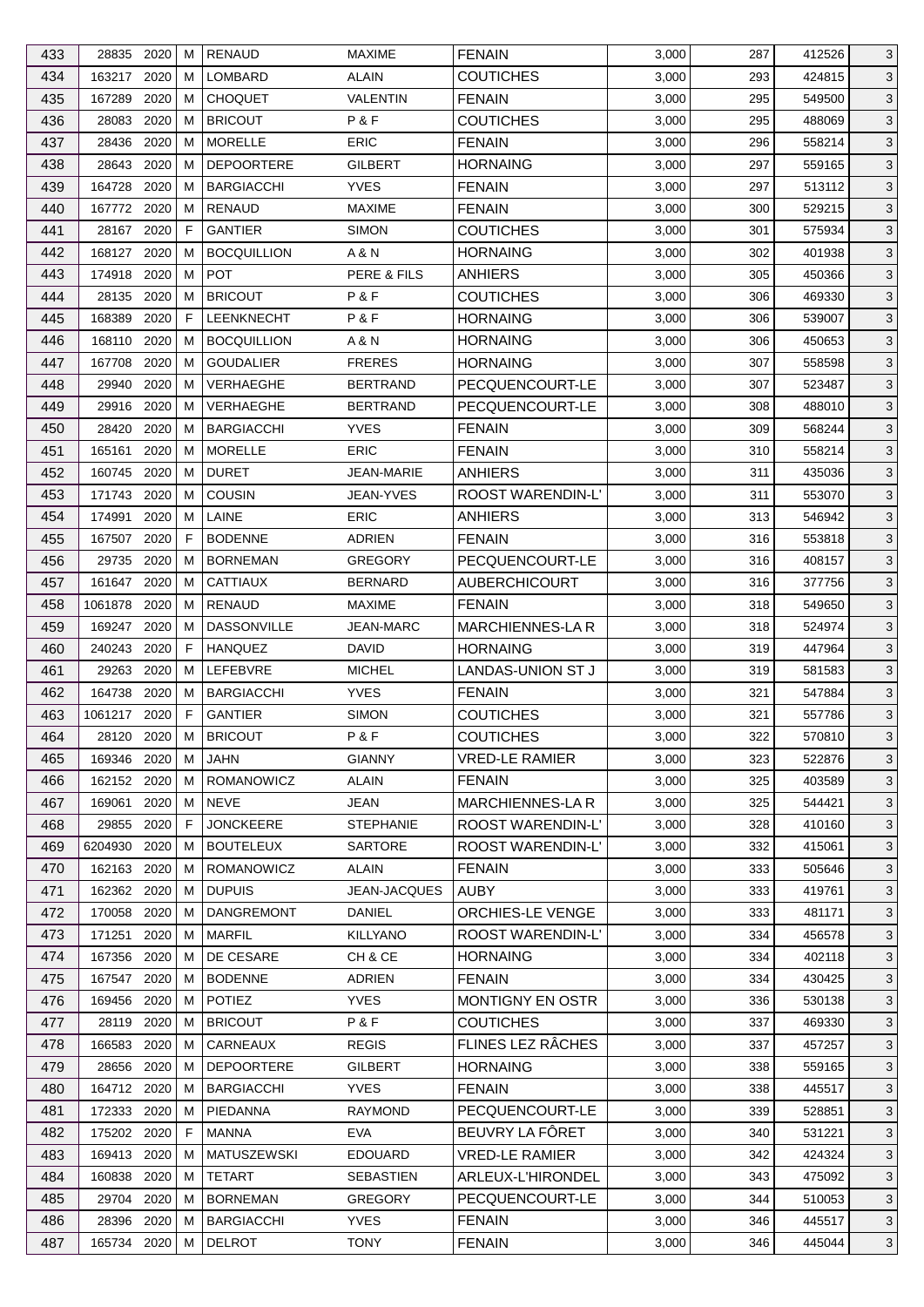| 488 | 166521       | 2020 | м           | <b>CARNEAUX</b>    | <b>REGIS</b>         | FLINES LEZ RÂCHES       | 3,000 | 350 | 558856 | 3            |
|-----|--------------|------|-------------|--------------------|----------------------|-------------------------|-------|-----|--------|--------------|
| 489 | 163229       | 2020 | м           | <b>LOMBARD</b>     | <b>ALAIN</b>         | <b>COUTICHES</b>        | 3,000 | 350 | 443714 | 3            |
| 490 | 162677       | 2020 | $\mathsf F$ | <b>MANNA</b>       | <b>EVA</b>           | BEUVRY LA FÔRET         | 3,000 | 350 | 429228 | 3            |
| 491 | 29944 2020   |      | м           | VERHAEGHE          | <b>BERTRAND</b>      | PECQUENCOURT-LE         | 3,000 | 350 | 523487 | 3            |
| 492 | 167101       | 2020 | м           | <b>DELSTANCHE</b>  | <b>DEBORAH</b>       | <b>HORNAING</b>         | 3,000 | 350 | 528319 | $\mathbf{3}$ |
| 493 | 169043       | 2020 | м           | <b>NEVE</b>        | <b>JEAN</b>          | <b>MARCHIENNES-LAR</b>  | 3,000 | 351 | 544421 | 3            |
| 494 | 161817 2020  |      | м           | <b>DORDAIN</b>     | <b>DIDIER</b>        | <b>AUBERCHICOURT</b>    | 3,000 | 351 | 433666 | 3            |
| 495 | 166515       | 2020 | м           | CARNEAUX           | <b>REGIS</b>         | FLINES LEZ RÂCHES       | 3,000 | 352 | 523058 | 3            |
|     |              |      |             |                    |                      |                         |       |     |        |              |
| 496 | 165549       | 2020 | м           | <b>DANIELEWSKI</b> | DANY                 | <b>FENAIN</b>           | 3,000 | 353 | 514071 | 3            |
| 497 | 167294       | 2020 | м           | <b>CHOQUET</b>     | <b>VALENTIN</b>      | <b>FENAIN</b>           | 3,000 | 356 | 549500 | 3            |
| 498 | 29914        | 2020 | м           | VERHAEGHE          | <b>BERTRAND</b>      | PECQUENCOURT-LE         | 3,000 | 357 | 421741 | $\mathbf{3}$ |
| 499 | 164913 2020  |      | м           | <b>FRANCK</b>      | <b>JEAN-FRANCOIS</b> | I FENAIN                | 3,000 | 359 | 538721 | 3            |
| 500 | 167522 2020  |      | м           | <b>BODENNE</b>     | <b>ADRIEN</b>        | <b>FENAIN</b>           | 3,000 | 361 | 416941 | 3            |
| 501 | 29859        | 2020 | м           | <b>JONCKEERE</b>   | <b>STEPHANIE</b>     | ROOST WARENDIN-L'       | 3,000 | 361 | 510664 | 3            |
| 502 | 169069       | 2020 | м           | <b>NEVE</b>        | JEAN                 | MARCHIENNES-LA R        | 3,000 | 362 | 442260 | 3            |
| 503 | 28116        | 2020 | M           | <b>BRICOUT</b>     | P&F                  | <b>COUTICHES</b>        | 3,000 | 362 | 570810 | $\mathbf{3}$ |
| 504 | 28941        | 2020 | м           | <b>SCIME</b>       | <b>FRERES</b>        | <b>HORNAING</b>         | 3,000 | 363 | 440637 | 3            |
| 505 | 175009       | 2020 | м           | <b>BARGIACCHI</b>  | <b>YVES</b>          | <b>FENAIN</b>           | 3,000 | 364 | 431105 | 3            |
| 506 | 28418 2020   |      | м           | <b>BARGIACCHI</b>  | <b>YVES</b>          | <b>FENAIN</b>           | 3,000 | 364 | 465877 | 3            |
| 507 | 171244       | 2020 | м           | <b>MARFIL</b>      | <b>KILLYANO</b>      | ROOST WARENDIN-L'       | 3,000 | 364 | 521094 | 3            |
| 508 | 28667        | 2020 | м           | <b>DEPOORTERE</b>  | <b>GILBERT</b>       | <b>HORNAING</b>         | 3,000 | 364 | 538794 | 3            |
| 509 | 28929        | 2020 | м           | <b>SCIME</b>       | <b>FRERES</b>        | <b>HORNAING</b>         | 3,000 | 369 | 453982 | $\mathbf{3}$ |
| 510 | 160843 2020  |      | м           | <b>TETART</b>      | <b>SEBASTIEN</b>     | ARLEUX-L'HIRONDEL       | 3,000 | 370 | 412862 | 3            |
| 511 | 167706 2020  |      | F           | <b>GOUDALIER</b>   | <b>FRERES</b>        | <b>HORNAING</b>         | 3,000 | 370 | 558598 | 3            |
| 512 | 169027       | 2020 | м           | <b>NEVE</b>        | JEAN                 | MARCHIENNES-LA R        | 3,000 | 371 | 509271 | 3            |
| 513 | 163194 2020  |      | м           | LOMBARD            | ALAIN                | <b>COUTICHES</b>        | 3,000 | 372 | 407880 | 3            |
| 514 | 29903        | 2020 | м           | VERHAEGHE          | <b>BERTRAND</b>      | PECQUENCOURT-LE         | 3,000 | 372 | 386264 | $\mathbf{3}$ |
| 515 | 29955        | 2020 | м           | <b>VERHAEGHE</b>   | <b>BERTRAND</b>      | PECQUENCOURT-LE         | 3,000 | 372 | 421741 | 3            |
| 516 | 169239       | 2020 | м           | <b>DASSONVILLE</b> | <b>JEAN-MARC</b>     | MARCHIENNES-LA R        | 3,000 | 372 | 560124 | 3            |
| 517 | 171744 2020  |      | м           | COUSIN             | <b>JEAN-YVES</b>     | ROOST WARENDIN-L'       | 3,000 | 373 | 553070 | 3            |
| 518 | 128694       | 2020 | м           | <b>BARGIACCHI</b>  | <b>YVES</b>          | <b>FENAIN</b>           | 3,000 | 373 | 465877 | 3            |
| 519 | 163188 2020  |      | M           | LOMBARD            | ALAIN                | <b>COUTICHES</b>        | 3,000 | 374 | 424815 | $\sqrt{3}$   |
| 520 | 161521       | 2020 | м           | <b>DUPIRE</b>      | <b>YVES</b>          | ARLEUX-L'HIRONDEL       | 3,000 | 375 | 496482 | 3            |
| 521 | 163151       | 2020 | м           | LOMBARD            | <b>ALAIN</b>         | <b>COUTICHES</b>        | 3,000 | 375 | 526392 | 3            |
| 522 | 29956        | 2020 | м           | VERHAEGHE          | <b>BERTRAND</b>      | PECQUENCOURT-LE         | 3,000 | 375 | 523487 | 3            |
| 523 | 28397        | 2020 | м           | <b>BARGIACCHI</b>  | <b>YVES</b>          | <b>FENAIN</b>           | 3,000 | 376 | 431105 | 3            |
| 524 | 29934 2020   |      | м           | <b>VERHAEGHE</b>   | <b>BERTRAND</b>      | PECQUENCOURT-LE         | 3,000 | 379 | 523487 | 3            |
| 525 | 167544 2020  |      | F           | <b>BODENNE</b>     | <b>ADRIEN</b>        | <b>FENAIN</b>           | 3,000 | 380 | 430425 | $\mathbf{3}$ |
| 526 | 162200       | 2020 | м           | PANLOU             | ANDRE                | <b>AUBERCHICOURT</b>    | 3,000 | 380 | 434269 | 3            |
| 527 | 174922       | 2020 | м           | <b>POT</b>         | PERE & FILS          | <b>ANHIERS</b>          | 3,000 | 383 | 515522 | 3            |
| 528 | 27938        | 2020 | м           | <b>MOCQ</b>        | <b>LEONCE</b>        | BEUVRY LA FÔRET         | 3,000 | 384 | 564029 | 3            |
| 529 | 28138        | 2020 | M           | <b>BRICOUT</b>     | P&F                  | <b>COUTICHES</b>        | 3,000 | 384 | 469330 | $\mathbf{3}$ |
| 530 | 1061184 2020 |      | F           | <b>GANTIER</b>     | <b>SIMON</b>         | <b>COUTICHES</b>        | 3,000 | 385 | 557786 | 3            |
| 531 | 168136       | 2020 | м           | <b>BOCQUILLION</b> | A & N                | <b>HORNAING</b>         | 3,000 | 386 | 401938 | 3            |
| 532 | 28434 2020   |      | м           | MORELLE            | <b>ERIC</b>          | <b>FENAIN</b>           | 3,000 | 386 | 538089 | 3            |
|     | 160844       | 2020 | м           | <b>TETART</b>      | <b>SEBASTIEN</b>     | ARLEUX-L'HIRONDEL       | 3,000 | 388 | 372956 | 3            |
| 533 |              |      |             | <b>GODIN</b>       | <b>PASCAL</b>        |                         |       |     |        |              |
| 534 | 178122       | 2020 | м           |                    |                      | ROOST WARENDIN-L'       | 3,000 | 388 | 462270 | 3            |
| 535 | 28940 2020   |      | м           | <b>SCIME</b>       | <b>FRERES</b>        | <b>HORNAING</b>         | 3,000 | 389 | 556609 | 3            |
| 536 | 27966 2020   |      | м           | <b>JACOBS</b>      | <b>JEAN-FRANCOIS</b> | BEUVRY LA FÔRET         | 3,000 | 389 | 437340 | 3            |
| 537 | 169245       | 2020 | M           | <b>DASSONVILLE</b> | <b>JEAN-MARC</b>     | <b>MARCHIENNES-LA R</b> | 3,000 | 391 | 524974 | 3            |
| 538 | 166519 2020  |      | м           | CARNEAUX           | <b>REGIS</b>         | FLINES LEZ RÂCHES       | 3,000 | 392 | 421459 | 3            |
| 539 | 169405       | 2020 | м           | <b>MATUSZEWSKI</b> | <b>EDOUARD</b>       | <b>VRED-LE RAMIER</b>   | 3,000 | 394 | 388797 | 3            |
| 540 | 170375 2020  |      | м           | <b>RYSER</b>       | <b>MATHIEU</b>       | ORCHIES-LE VENGE        | 3,000 | 394 | 442198 | 3            |
| 541 | 166584 2020  |      | F           | CARNEAUX           | <b>REGIS</b>         | FLINES LEZ RÂCHES       | 3,000 | 394 | 421459 | 3            |
| 542 | 171819 2020  |      | F           | <b>JONCKEERE</b>   | <b>STEPHANIE</b>     | ROOST WARENDIN-L'       | 3,000 | 396 | 446753 | 3            |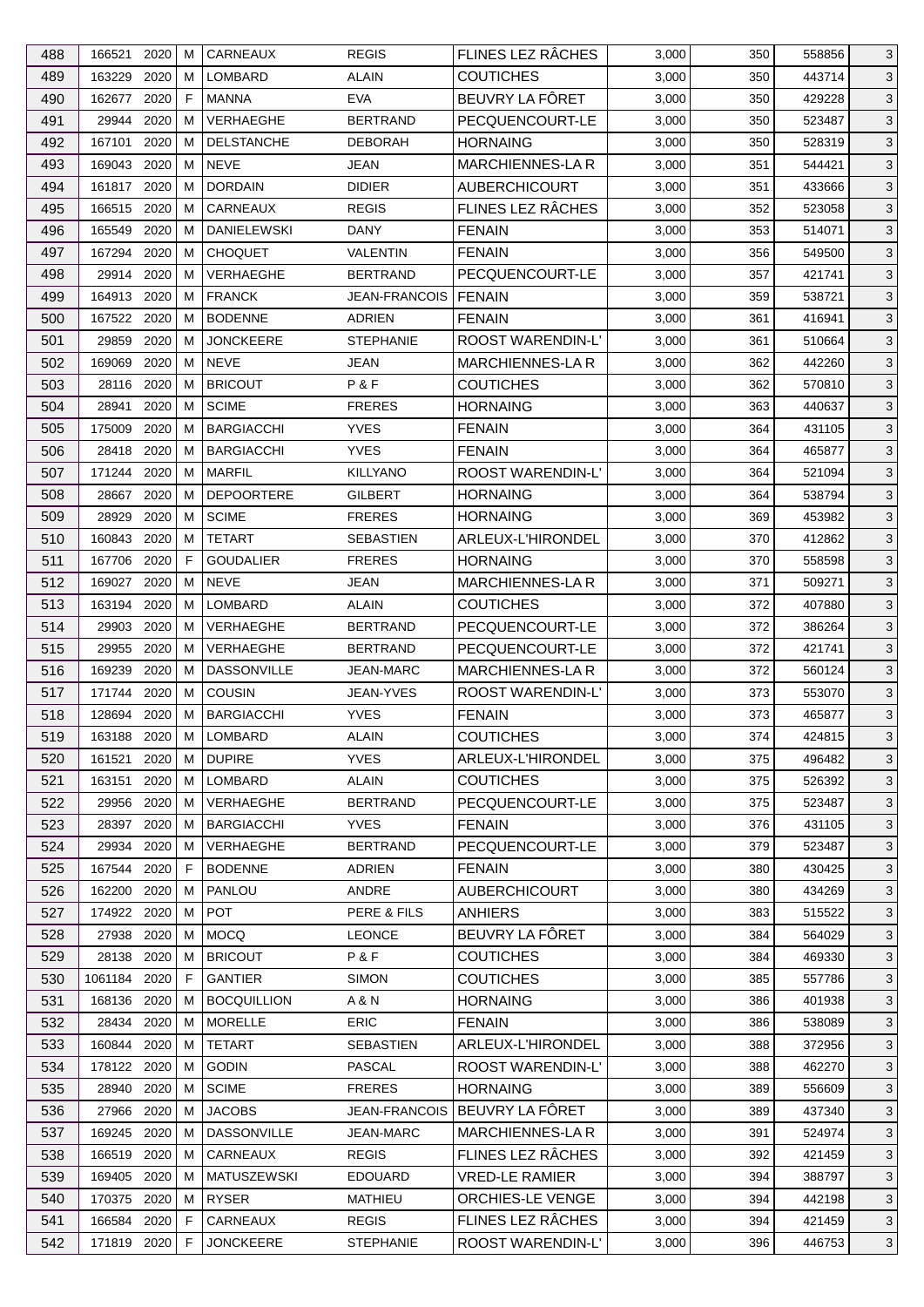| 543 | 170396 2020 |      | м  | <b>RYSER</b>              | MATHIEU                      | <b>ORCHIES-LE VENGE</b>            | 3,000 | 399 | 560786 | 3            |
|-----|-------------|------|----|---------------------------|------------------------------|------------------------------------|-------|-----|--------|--------------|
| 544 | 28427       | 2020 | F  | <b>MORELLE</b>            | <b>ERIC</b>                  | <b>FENAIN</b>                      | 3,000 | 399 | 441082 | 3            |
| 545 | 169233      | 2020 | м  | <b>DASSONVILLE</b>        | <b>JEAN-MARC</b>             | <b>MARCHIENNES-LAR</b>             | 3,000 | 401 | 422810 | 3            |
| 546 | 173345 2020 |      | F  | <b>POULET</b>             | <b>BRUNO</b>                 | <b>MONTIGNY EN OSTR</b>            | 3,000 | 403 | 537569 | 3            |
| 547 | 28636       | 2020 | м  | <b>DEPOORTERE</b>         | GILBERT                      | <b>HORNAING</b>                    | 3,000 | 404 | 559165 | 3            |
| 548 | 28406       | 2020 | м  | <b>BARGIACCHI</b>         | <b>YVES</b>                  | <b>FENAIN</b>                      | 3,000 | 408 | 431105 | 3            |
| 549 | 29904       | 2020 | м  | <b>VERHAEGHE</b>          | <b>BERTRAND</b>              | PECQUENCOURT-LE                    | 3,000 | 409 | 405492 | 3            |
| 550 | 163184 2020 |      | м  | <b>LOMBARD</b>            | ALAIN                        | <b>COUTICHES</b>                   | 3,000 | 410 | 526392 | 3            |
| 551 | 160697      | 2020 | м  | CARON                     | <b>BERNARD</b>               | ANHIERS                            | 3,000 | 411 | 444707 | 3            |
| 552 | 172605      | 2020 | м  | <b>VERHAEGHE</b>          | <b>BERTRAND</b>              | PECQUENCOURT-LE                    | 3,000 | 412 | 488010 | 3            |
| 553 | 29000       | 2020 | М  | <b>RENAUD</b>             | <b>MAXIME</b>                | <b>FENAIN</b>                      | 3,000 | 412 | 447248 | 3            |
| 554 | 29924 2020  |      | м  | <b>VERHAEGHE</b>          | <b>BERTRAND</b>              | PECQUENCOURT-LE                    | 3,000 | 412 | 405492 | 3            |
| 555 | 161858      | 2020 | F  | <b>DUPAS</b>              | <b>GREGORY</b>               | <b>AUBERCHICOURT</b>               | 3,000 | 412 | 386217 | 3            |
| 556 | 169342      | 2020 | м  | JAHN                      | <b>GIANNY</b>                | <b>VRED-LE RAMIER</b>              | 3,000 | 413 | 542119 | 3            |
| 557 | 166533      | 2020 | м  | <b>CARNEAUX</b>           | <b>REGIS</b>                 | FLINES LEZ RÂCHES                  | 3,000 | 413 | 440398 | 3            |
| 558 | 175230      | 2020 | м  | <b>MANNA</b>              | <b>EVA</b>                   | BEUVRY LA FÔRET                    | 3,000 | 415 | 531221 | $\mathbf{3}$ |
| 559 | 175008      | 2020 | м  | <b>BARGIACCHI</b>         | <b>YVES</b>                  | <b>FENAIN</b>                      | 3,000 | 415 | 465877 | 3            |
| 560 | 166886      | 2020 | м  | <b>FILLASSIER</b>         | <b>FREDERIC</b>              | <b>GUESNAIN</b>                    | 3,000 | 417 | 497388 | 3            |
| 561 | 165662 2020 |      | м  | <b>TISON</b>              | <b>JEAN-LOUIS</b>            | <b>FENAIN</b>                      | 3,000 | 417 | 447671 | 3            |
| 562 | 28675       | 2020 | M  | <b>DEPOORTERE</b>         | GILBERT                      | <b>HORNAING</b>                    | 3,000 | 417 | 456784 | 3            |
| 563 | 173188      | 2020 | F  | <b>MOURETTE</b>           | JEAN-CLAUDE                  | <b>WAZIERS-LA RAPIDE</b>           | 3,000 | 417 | 543142 | 3            |
| 564 | 167973      | 2020 | м  | <b>SCIME</b>              | <b>FRERES</b>                | <b>HORNAING</b>                    | 3,000 | 420 | 556609 | $\mathbf{3}$ |
| 565 | 173194 2020 |      | м  | <b>MOURETTE</b>           | JEAN-CLAUDE                  | WAZIERS-LA RAPIDE                  | 3,000 | 422 | 423444 | 3            |
| 566 | 29960       | 2020 | м  | <b>VERHAEGHE</b>          | <b>BERTRAND</b>              | PECQUENCOURT-LE                    | 3,000 | 423 | 405492 | 3            |
| 567 | 173129      | 2020 | м  | <b>BORNEMAN</b>           | <b>GREGORY</b>               | PECQUENCOURT-LE                    | 3,000 | 426 | 427608 | 3            |
| 568 | 167292 2020 |      | F  | <b>CHOQUET</b>            | VALENTIN                     | <b>FENAIN</b>                      | 3,000 | 426 | 549500 | 3            |
| 569 | 175253      | 2020 | м  | CARON                     | <b>BERNARD</b>               | <b>ANHIERS</b>                     | 3,000 | 427 | 427925 | $\mathbf{3}$ |
| 570 | 29708       | 2020 | м  | <b>BORNEMAN</b>           | <b>GREGORY</b>               | PECQUENCOURT-LE                    | 3,000 | 427 | 427608 | 3            |
| 571 | 173431      | 2020 | F. | <b>HANQUEZ</b>            | DAVID                        | <b>HORNAING</b>                    | 3,000 | 427 | 530450 | 3            |
| 572 | 169322 2020 |      | м  | <b>JAHN</b>               | <b>GIANNY</b>                | <b>VRED-LE RAMIER</b>              | 3,000 | 428 | 506574 | 3            |
| 573 | 160573 2020 |      | M  | <b>BALLE</b>              | <b>JEREMY</b>                | <b>ANHIERS</b>                     | 3,000 | 429 | 389619 | 3            |
|     |             |      | M  |                           |                              |                                    |       |     |        |              |
| 574 | 28623 2020  |      |    | <b>DEPOORTERE</b>         | <b>GILBERT</b><br><b>EVA</b> | <b>HORNAING</b><br>BEUVRY LA FÔRET | 3,000 | 429 | 538794 | $\sqrt{3}$   |
| 575 | 175311 2020 |      | F  | MANNA<br><b>BOUTELEUX</b> | <b>SARTORE</b>               | <b>ROOST WARENDIN-L'</b>           | 3,000 | 430 | 531221 | 3            |
| 576 | 5066069     | 2020 | м  |                           |                              |                                    | 3,000 | 432 | 515790 | 3            |
| 577 | 167423      | 2020 | м  | <b>BUCHART</b>            | <b>JEAN-PAUL</b>             | <b>HORNAING</b>                    | 3,000 | 432 | 517932 | 3            |
| 578 | 28093       | 2020 | м  | <b>BRICOUT</b>            | P&F                          | <b>COUTICHES</b>                   | 3,000 | 432 | 589549 | 3            |
| 579 | 175278 2020 |      | м  | <b>POT</b>                | PERE & FILS                  | <b>ANHIERS</b>                     | 3,000 | 433 | 551609 | 3            |
| 580 | 167431      | 2020 | м  | <b>BUCHART</b>            | JEAN-PAUL                    | <b>HORNAING</b>                    | 3,000 | 433 | 531938 | 3            |
| 581 | 164911      | 2020 | м  | <b>FRANCK</b>             | JEAN-FRANCOIS                | <b>FENAIN</b>                      | 3,000 | 434 | 456652 | 3            |
| 582 | 28970       | 2020 | м  | <b>SCIME</b>              | <b>FRERES</b>                | <b>HORNAING</b>                    | 3,000 | 441 | 427292 | 3            |
| 583 | 166518 2020 |      | F  | <b>CARNEAUX</b>           | <b>REGIS</b>                 | FLINES LEZ RÂCHES                  | 3,000 | 442 | 523058 | 3            |
| 584 | 172785 2020 |      | M  | ZAWADZKI                  | JEAN-CLAUDE                  | <b>VRED-LE RAMIER</b>              | 3,000 | 442 | 451085 | $\mathbf{3}$ |
| 585 | 167252 2020 |      | F  | <b>CHOQUET</b>            | <b>VALENTIN</b>              | <b>FENAIN</b>                      | 3,000 | 445 | 549500 | 3            |
| 586 | 172358      | 2020 | м  | PIEDANNA                  | <b>RAYMOND</b>               | PECQUENCOURT-LE                    | 3,000 | 445 | 508648 | 3            |
| 587 | 173793 2020 |      | F  | <b>MOURETTE</b>           | JEAN-CLAUDE                  | <b>WAZIERS-LA RAPIDE</b>           | 3,000 | 445 | 405844 | 3            |
| 588 | 167416      | 2020 | м  | <b>BUCHART</b>            | JEAN-PAUL                    | <b>HORNAING</b>                    | 3,000 | 445 | 470660 | 3            |
| 589 | 28901       | 2020 | м  | <b>SCIME</b>              | <b>FRERES</b>                | <b>HORNAING</b>                    | 3,000 | 445 | 535638 | 3            |
| 590 | 167275      | 2020 | м  | <b>CHOQUET</b>            | VALENTIN                     | <b>FENAIN</b>                      | 3,000 | 447 | 549500 | 3            |
| 591 | 29331       | 2020 | м  | LEFEBVRE                  | <b>MICHEL</b>                | LANDAS-UNION ST J                  | 3,000 | 447 | 581583 | 3            |
| 592 | 168015      | 2020 | м  | <b>DOURNEL</b>            | O&C                          | <b>HORNAING</b>                    | 3,000 | 447 | 530909 | 3            |
| 593 | 29905 2020  |      | м  | <b>VERHAEGHE</b>          | <b>BERTRAND</b>              | PECQUENCOURT-LE                    | 3,000 | 448 | 405492 | 3            |
| 594 | 174908      | 2020 | м  | <b>POT</b>                | PERE & FILS                  | <b>ANHIERS</b>                     | 3,000 | 450 | 414279 | 3            |
| 595 | 173248 2020 |      | м  | <b>ROBERT</b>             | <b>JACKY</b>                 | <b>VRED-LE RAMIER</b>              | 3,000 | 450 | 552328 | 3            |
| 596 | 29910 2020  |      | м  | VERHAEGHE                 | <b>BERTRAND</b>              | PECQUENCOURT-LE                    | 3,000 | 451 | 421741 | 3            |
| 597 | 28803 2020  |      | М  | RENAUD                    | <b>MAXIME</b>                | <b>FENAIN</b>                      | 3,000 | 458 | 529215 | 3            |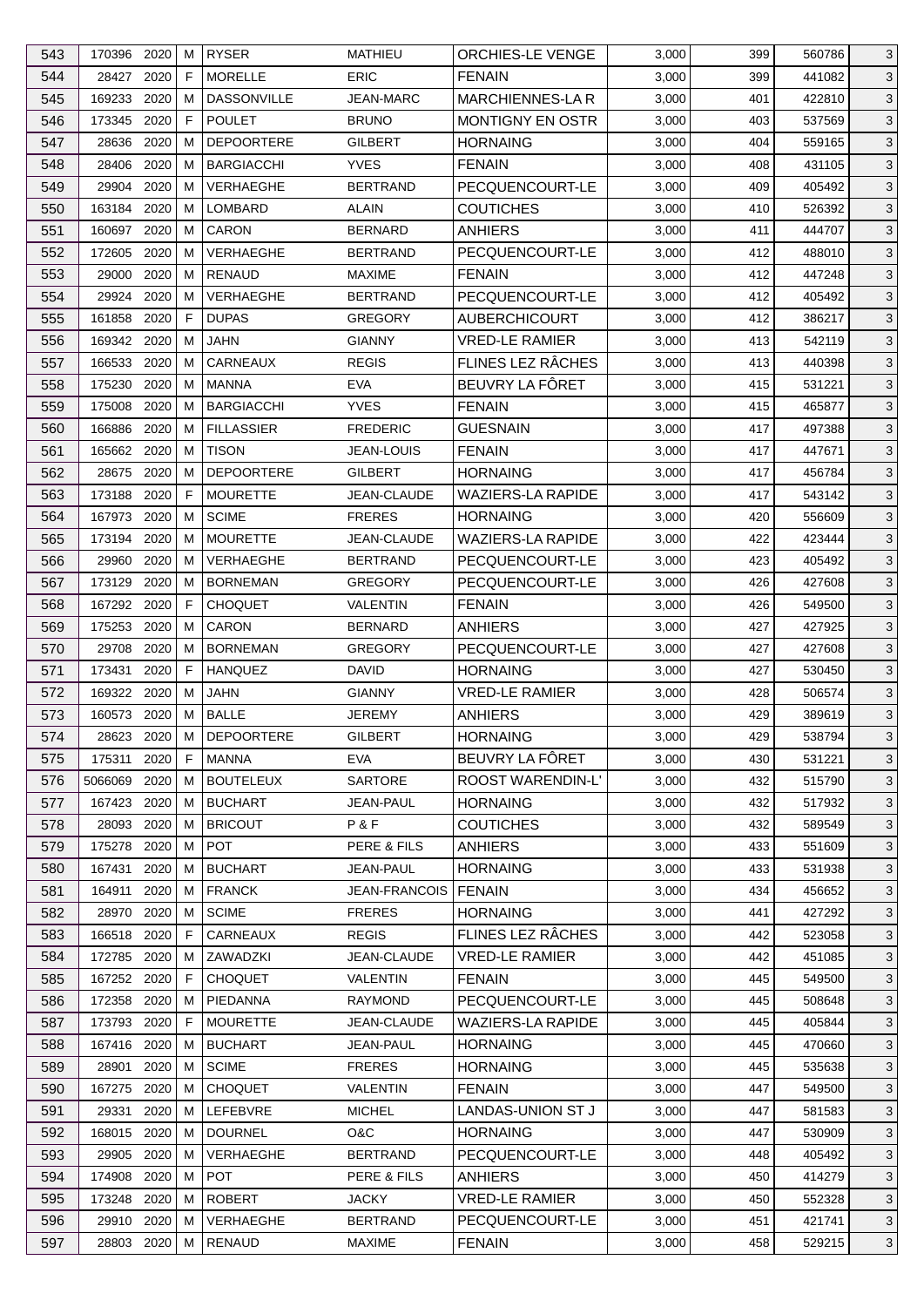| 598 | 168146 2020  |      | м  | <b>BOCQUILLION</b> | A & N                  | <b>HORNAING</b>          | 3,000 | 458 | 416015 | 3            |
|-----|--------------|------|----|--------------------|------------------------|--------------------------|-------|-----|--------|--------------|
| 599 | 28027        | 2020 | F  | <b>MANNA</b>       | <b>EVA</b>             | BEUVRY LA FÔRET          | 3,000 | 458 | 448821 | 3            |
| 600 | 29942        | 2020 | м  | VERHAEGHE          | <b>BERTRAND</b>        | PECQUENCOURT-LE          | 3,000 | 460 | 386264 | 3            |
| 601 | 172601       | 2020 | м  | VERHAEGHE          | <b>BERTRAND</b>        | PECQUENCOURT-LE          | 3,000 | 460 | 523487 | 3            |
| 602 | 28905        | 2020 | м  | <b>SCIME</b>       | <b>FRERES</b>          | <b>HORNAING</b>          | 3,000 | 461 | 440637 | $\mathbf{3}$ |
| 603 | 163196       | 2020 | м  | <b>LOMBARD</b>     | <b>ALAIN</b>           | <b>COUTICHES</b>         | 3,000 | 462 | 526392 | 3            |
| 604 | 28824        | 2020 | м  | <b>RENAUD</b>      | <b>MAXIME</b>          | <b>FENAIN</b>            | 3,000 | 463 | 514928 | 3            |
| 605 | 172868       | 2020 | м  | <b>ROBERT</b>      | <b>JACKY</b>           | <b>VRED-LE RAMIER</b>    | 3,000 | 463 | 399054 | 3            |
| 606 | 171873       | 2020 | м  | <b>GODIN</b>       | PASCAL                 | <b>ROOST WARENDIN-L'</b> | 3,000 | 464 | 444462 | 3            |
| 607 | 168150       | 2020 | м  | <b>BOCQUILLION</b> | A & N                  | <b>HORNAING</b>          | 3,000 | 465 | 401938 | 3            |
| 608 | 1727933      | 2020 | м  | <b>DEMETTE</b>     | <b>JEAN-LUC</b>        | DOUAI-L'UNION            | 3,000 | 465 | 402367 | $\mathbf{3}$ |
| 609 | 170047 2020  |      | м  | <b>DANGREMONT</b>  | DANIEL                 | <b>ORCHIES-LE VENGE</b>  | 3,000 | 465 | 563676 | 3            |
| 610 | 168159       | 2020 | м  | <b>BUCHART</b>     | <b>JEAN-PAUL</b>       | <b>HORNAING</b>          | 3,000 | 466 | 450061 | 3            |
| 611 | 169406       | 2020 | м  | <b>MATUSZEWSKI</b> | <b>EDOUARD</b>         | <b>VRED-LE RAMIER</b>    | 3,000 | 467 | 405054 | 3            |
| 612 | 173189       | 2020 | м  | <b>MOURETTE</b>    | JEAN-CLAUDE            | <b>WAZIERS-LA RAPIDE</b> | 3,000 | 467 | 507102 | 3            |
| 613 | 171868       | 2020 | м  | <b>GODIN</b>       | <b>PASCAL</b>          | ROOST WARENDIN-L'        | 3,000 | 467 | 545269 | $\mathbf{3}$ |
| 614 | 163226       | 2020 | м  | <b>LOMBARD</b>     | <b>ALAIN</b>           | <b>COUTICHES</b>         | 3,000 | 470 | 407880 | 3            |
| 615 | 28991        | 2020 | м  | <b>RENAUD</b>      | <b>MAXIME</b>          | <b>FENAIN</b>            | 3,000 | 470 | 467683 | 3            |
|     |              |      |    |                    |                        |                          |       |     |        |              |
| 616 | 27931        | 2020 | м  | <b>MOCQ</b>        | <b>LEONCE</b>          | BEUVRY LA FÔRET          | 3,000 | 474 | 564029 | 3            |
| 617 | 1061898      | 2020 | M  | <b>BARGIACCHI</b>  | <b>YVES</b>            | <b>FENAIN</b>            | 3,000 | 475 | 547884 | $\mathbf{3}$ |
| 618 | 167410 2020  |      | м  | <b>BUCHART</b>     | JEAN-PAUL              | <b>HORNAING</b>          | 3,000 | 476 | 415456 | 3            |
| 619 | 160712       | 2020 | F  | <b>CARON</b>       | <b>BERNARD</b>         | <b>ANHIERS</b>           | 3,000 | 477 | 411143 | $\mathbf{3}$ |
| 620 | 167432 2020  |      | м  | <b>BUCHART</b>     | JEAN-PAUL              | <b>HORNAING</b>          | 3,000 | 478 | 531938 | 3            |
| 621 | 27817        | 2020 | F  | <b>MANNA</b>       | <b>EVA</b>             | BEUVRY LA FÔRET          | 3,000 | 479 | 464631 | 3            |
| 622 | 29330        | 2020 | м  | LEFEBVRE           | <b>MICHEL</b>          | LANDAS-UNION ST J        | 3,000 | 481 | 479579 | 3            |
| 623 | 169056       | 2020 | м  | <b>NEVE</b>        | JEAN                   | MARCHIENNES-LA R         | 3,000 | 484 | 544421 | 3            |
| 624 | 28421        | 2020 | M  | <b>BARGIACCHI</b>  | <b>YVES</b>            | <b>FENAIN</b>            | 3,000 | 485 | 431105 | $\mathbf{3}$ |
| 625 | 167421       | 2020 | м  | <b>BUCHART</b>     | <b>JEAN-PAUL</b>       | <b>HORNAING</b>          | 3,000 | 485 | 450061 | 3            |
| 626 | 175312 2020  |      | F. | MANNA              | <b>EVA</b>             | BEUVRY LA FÔRET          | 3,000 | 487 | 448821 | 3            |
| 627 | 168135       | 2020 | м  | <b>BOCQUILLION</b> | A & N                  | <b>HORNAING</b>          | 3,000 | 489 | 450653 | 3            |
| 628 | 28145 2020   |      | м  | <b>BRICOUT</b>     | P&F                    | <b>COUTICHES</b>         | 3,000 | 490 | 469330 | 3            |
| 629 | 172302 2020  |      | M  | PIEDANNA           | <b>RAYMOND</b>         | PECQUENCOURT-LE          | 3,000 | 490 | 461435 | $\sqrt{3}$   |
| 630 | 164902 2020  |      | М  | <b>FRANCK</b>      | JEAN-FRANCOIS   FENAIN |                          | 3,000 | 491 | 456652 | 3            |
| 631 | 166555 2020  |      | м  | CARNEAUX           | <b>REGIS</b>           | FLINES LEZ RÂCHES        | 3,000 | 498 | 541997 | 3            |
| 632 | 1071076 2020 |      | м  | VAN STEERTEGHEM    | <b>CEDRIC</b>          | <b>VRED-LE RAMIER</b>    | 3,000 | 498 | 524317 | 3            |
| 633 | 27845        | 2020 | м  | <b>WAUTIER</b>     | <b>GILBERT</b>         | BEUVRY LA FÔRET          | 3,000 | 499 | 562074 | 3            |
| 634 | 1071068 2020 |      | м  | VAN STEERTEGHEM    | <b>CEDRIC</b>          | <b>VRED-LE RAMIER</b>    | 3,000 | 501 | 508054 | 3            |
| 635 | 161508 2020  |      | м  | <b>DUPIRE</b>      | <b>YVES</b>            | ARLEUX-L'HIRONDEL        | 3,000 | 501 | 515656 | $\mathbf{3}$ |
| 636 | 175280       | 2020 | м  | <b>POT</b>         | PERE & FILS            | <b>ANHIERS</b>           | 3,000 | 501 | 497843 | 3            |
| 637 | 167894       | 2020 | м  | <b>SCIME</b>       | <b>FRERES</b>          | <b>HORNAING</b>          | 3,000 | 501 | 556609 | 3            |
| 638 | 29937        | 2020 | м  | VERHAEGHE          | <b>BERTRAND</b>        | PECQUENCOURT-LE          | 3,000 | 502 | 488010 | 3            |
| 639 | 175233       | 2020 | F  | <b>MANNA</b>       | <b>EVA</b>             | BEUVRY LA FÔRET          | 3,000 | 502 | 531221 | $\mathbf{3}$ |
| 640 | 164701       | 2020 | F  | <b>MARTIN</b>      | <b>PHILIPPE</b>        | <b>AUBERCHICOURT</b>     | 3,000 | 502 | 421858 | 3            |
| 641 | 162014       | 2020 | м  | <b>ORIOT</b>       | <b>LIONEL</b>          | <b>AUBERCHICOURT</b>     | 3,000 | 502 | 413653 | 3            |
| 642 | 163185 2020  |      | м  | LOMBARD            | <b>ALAIN</b>           | <b>COUTICHES</b>         | 3,000 | 503 | 545291 | 3            |
|     |              |      |    |                    |                        |                          |       |     |        |              |
| 643 | 27993        | 2020 | м  | <b>JACOBS</b>      | <b>JEAN-FRANCOIS</b>   | l BEUVRY LA FÖRET.       | 3,000 | 505 | 437340 | 3            |
| 644 | 167430       | 2020 | м  | <b>BUCHART</b>     | JEAN-PAUL              | <b>HORNAING</b>          | 3,000 | 505 | 450061 | 3            |
| 645 | 27638 2020   |      | м  | ROMANOWICZ         | JEAN-PIERRE            | <b>FENAIN</b>            | 3,000 | 505 | 512405 | 3            |
| 646 | 175326       | 2020 | F  | <b>MANNA</b>       | <b>EVA</b>             | BEUVRY LA FÔRET          | 3,000 | 505 | 448821 | $\mathbf{3}$ |
| 647 | 28965        | 2020 | M  | <b>SCIME</b>       | <b>FRERES</b>          | <b>HORNAING</b>          | 3,000 | 506 | 419666 | 3            |
| 648 | 175002 2020  |      | M  | <b>DELROT</b>      | <b>TONY</b>            | <b>FENAIN</b>            | 3,000 | 509 | 512631 | 3            |
| 649 | 163134 2020  |      | м  | CARNEAUX           | <b>REGIS</b>           | FLINES LEZ RÂCHES        | 3,000 | 512 | 404600 | 3            |
| 650 | 162078 2020  |      | м  | <b>ORIOT</b>       | <b>LIONEL</b>          | <b>AUBERCHICOURT</b>     | 3,000 | 514 | 394462 | $\mathbf{3}$ |
| 651 | 160617 2020  |      | м  | <b>BRIENNE</b>     | JEAN-CLAUDE            | <b>ANHIERS</b>           | 3,000 | 514 | 550866 | 3            |
| 652 | 174914 2020  |      | м  | <b>POT</b>         | PERE & FILS            | <b>ANHIERS</b>           | 3,000 | 516 | 414279 | 3            |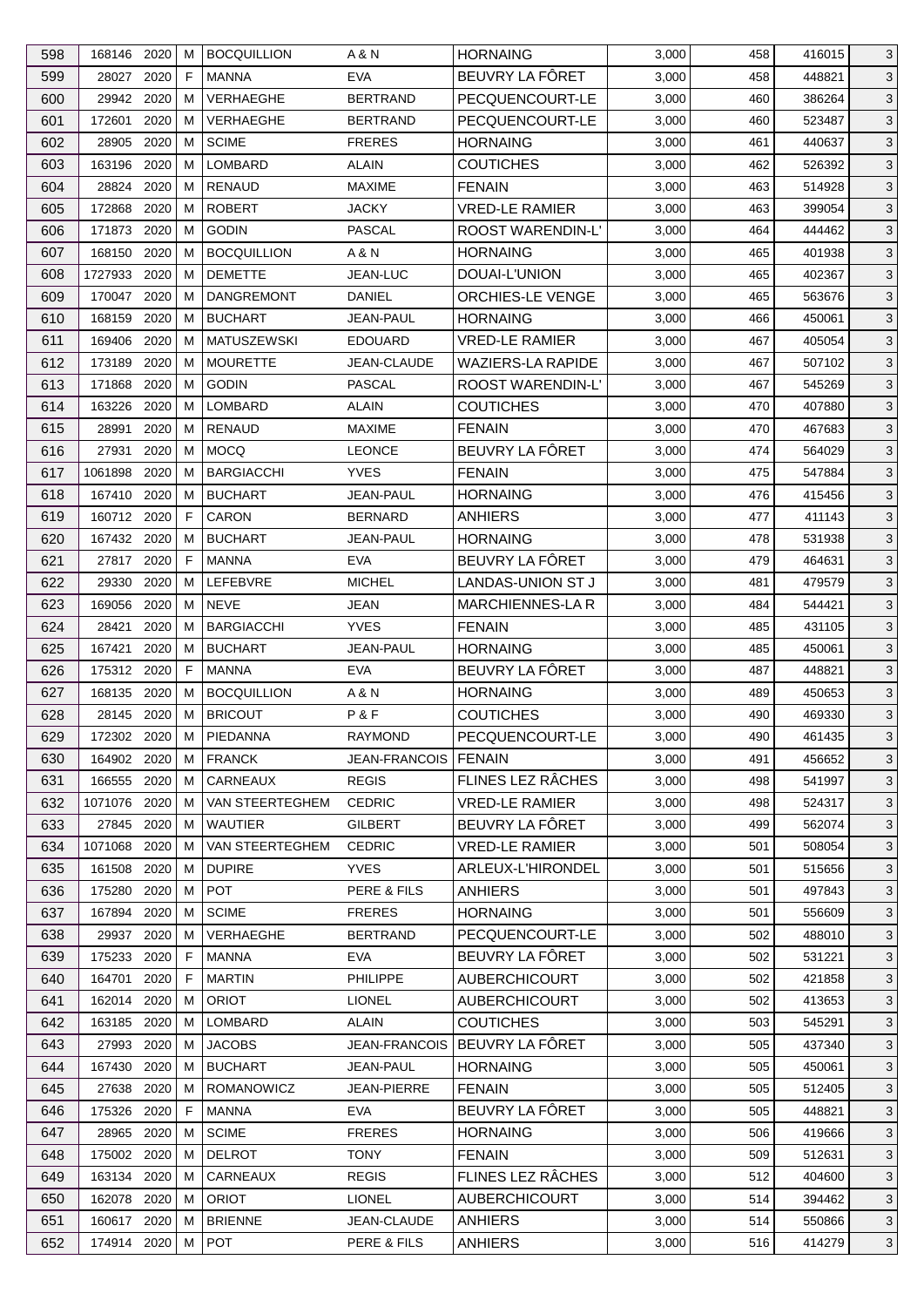| 653 | 166576 2020     |              | F      | CARNEAUX           | <b>REGIS</b>          | FLINES LEZ RÂCHES                         | 3,000 | 519 | 523058 | 3              |
|-----|-----------------|--------------|--------|--------------------|-----------------------|-------------------------------------------|-------|-----|--------|----------------|
| 654 | 27854           | 2020         | м      | <b>MANNA</b>       | <b>EVA</b>            | BEUVRY LA FÔRET                           | 3,000 | 520 | 547031 | 3              |
| 655 | 168532 2020     |              | м      | <b>TIBERGHIEN</b>  | JEAN-JACQUES          | BEUVRY LA FÔRET                           | 3,000 | 520 | 446875 | 3              |
| 656 | 172662 2020     |              | м      | ZAWADZKI           | JEAN-CLAUDE           | <b>VRED-LE RAMIER</b>                     | 3,000 | 525 | 470590 | 3              |
| 657 | 162001          | 2020         | м      | <b>ORIOT</b>       | <b>LIONEL</b>         | <b>AUBERCHICOURT</b>                      | 3,000 | 528 | 394462 | $\mathbf{3}$   |
| 658 | 168081          | 2020         | м      | <b>DESOR</b>       | <b>MARC</b>           | <b>HORNAING</b>                           | 3,000 | 540 | 512573 | 3              |
| 659 | 168528          | 2020         | м      | <b>TIBERGHIEN</b>  | JEAN-JACQUES          | BEUVRY LA FÔRET                           | 3,000 | 545 | 564842 | 3              |
| 660 | 175244 2020     |              | F      | <b>MANNA</b>       | <b>EVA</b>            | BEUVRY LA FÔRET                           | 3,000 | 548 | 429228 | $\mathbf{3}$   |
| 661 | 172709          | 2020         | M      | LEGRAND            | <b>SERGE</b>          | <b>VRED-LE RAMIER</b>                     | 3,000 | 552 | 532659 | $\mathbf{3}$   |
| 662 | 27905           | 2020         | м      | MOCQ               | <b>LEONCE</b>         | BEUVRY LA FÔRET                           | 3,000 | 554 | 481528 | 3              |
| 663 | 161652          | 2020         | F.     | <b>CATTIAUX</b>    | <b>BERNARD</b>        | <b>AUBERCHICOURT</b>                      | 3,000 | 555 | 480121 | $\mathbf{3}$   |
| 664 | 168512 2020     |              | м      | <b>TIBERGHIEN</b>  | <b>JEAN-JACQUES</b>   | BEUVRY LA FÔRET                           | 3,000 | 557 | 482375 | 3              |
| 665 | 165572 2020     |              | м      | <b>DELROT</b>      | <b>TONY</b>           | <b>FENAIN</b>                             | 3,000 | 558 | 395844 | 3              |
| 666 | 167534          | 2020         | F      | <b>BODENNE</b>     | ADRIEN                | <b>FENAIN</b>                             | 3,000 | 568 | 519499 | 3              |
| 667 | 168580          | 2020         | м      | <b>TIBERGHIEN</b>  | <b>JEAN-JACQUES</b>   | BEUVRY LA FÔRET                           | 3,000 | 568 | 462937 | 3              |
| 668 | 168577          | 2020         | м      | <b>TIBERGHIEN</b>  | <b>JEAN-JACQUES</b>   | BEUVRY LA FÔRET                           | 3,000 | 570 | 446875 | $\mathbf{3}$   |
| 669 | 174939          | 2020         | M      | <b>POT</b>         | PERE & FILS           | <b>ANHIERS</b>                            | 3,000 | 570 | 533930 | 3              |
| 670 | 29329           | 2020         | м      | LEFEBVRE           | <b>MICHEL</b>         | LANDAS-UNION ST J                         | 3,000 | 570 | 561991 | 3              |
| 671 | 28408           | 2020         | м      | <b>BARGIACCHI</b>  | <b>YVES</b>           | <b>FENAIN</b>                             | 3,000 | 571 | 410745 | 3              |
| 672 | 166531          | 2020         | F      | CARNEAUX           | <b>REGIS</b>          | FLINES LEZ RÂCHES                         | 3,000 | 573 | 421459 | $\mathbf{3}$   |
| 673 | 160804          | 2020         | м      | <b>TETART</b>      | <b>SEBASTIEN</b>      | ARLEUX-L'HIRONDEL                         | 3,000 | 573 | 475092 | 3              |
| 674 | 164503          | 2020         | м      | <b>OWCZARCZAK</b>  | <b>LAURENT</b>        | <b>DECHY</b>                              | 3,000 | 574 | 510438 | $\mathbf{3}$   |
| 675 | 28493 2020      |              | м      | <b>BARGIACCHI</b>  | <b>YVES</b>           | <b>FENAIN</b>                             | 3,000 | 577 | 416693 | $\mathbf{3}$   |
| 676 | 29727           | 2020         | м      | <b>BORNEMAN</b>    | <b>GREGORY</b>        | PECQUENCOURT-LE                           | 3,000 | 578 | 408157 | 3              |
| 677 | 1071066         | 2020         | м      | VAN STEERTEGHEM    | <b>CEDRIC</b>         | <b>VRED-LE RAMIER</b>                     | 3,000 | 578 | 508054 | 3              |
|     |                 | 2020         | F      | <b>JONCKEERE</b>   | <b>STEPHANIE</b>      |                                           |       |     |        |                |
| 678 | 106371          |              |        |                    |                       | ROOST WARENDIN-L'                         | 3,000 | 580 | 528075 | 3              |
| 679 | 168374          | 2020         | F      | <b>HANQUEZ</b>     | DAVID                 | <b>HORNAING</b>                           | 3,000 | 581 | 412520 | $\mathbf{3}$   |
| 680 | 28275<br>172701 | 2020<br>2020 | м      | LOMBARD<br>LEGRAND | ALAIN<br><b>SERGE</b> | <b>COUTICHES</b><br><b>VRED-LE RAMIER</b> | 3,000 | 582 | 424815 | 3<br>3         |
| 681 | 165584          | 2020         | м<br>м | <b>DELROT</b>      | <b>TONY</b>           |                                           | 3,000 | 590 | 536407 |                |
| 682 |                 |              | M      |                    |                       | <b>FENAIN</b>                             | 3,000 | 590 | 512631 | 3              |
| 683 | 162196 2020     |              |        | PANLOU             | ANDRE                 | <b>AUBERCHICOURT</b>                      | 3,000 | 596 | 394583 | 3              |
| 684 | 28915 2020 M    |              |        | <b>SCIME</b>       | <b>FRERES</b>         | <b>HORNAING</b>                           | 3,000 | 609 | 440637 | $\sqrt{3}$     |
| 685 | 29327 2020      |              | М      | LEFEBVRE           | <b>MICHEL</b>         | LANDAS-UNION ST J                         | 3,000 | 614 | 459987 | 3              |
| 686 | 172686          | 2020         | м      | LEGRAND            | <b>SERGE</b>          | <b>VRED-LE RAMIER</b>                     | 3,000 | 617 | 434443 | 3              |
| 687 | 28090           | 2020         | м      | <b>VERITE</b>      | <b>SEBASTIEN</b>      | <b>ROOST WARENDIN-L'</b>                  | 3,000 | 619 | 415624 | 3              |
| 688 | 160802 2020     |              | м      | <b>TETART</b>      | <b>SEBASTIEN</b>      | ARLEUX-L'HIRONDEL                         | 3,000 | 622 | 475092 | 3              |
| 689 | 173455 2020     |              | F      | <b>HANQUEZ</b>     | DAVID                 | <b>HORNAING</b>                           | 3,000 | 622 | 428642 | 3              |
| 690 | 28328 2020      |              | м      | <b>BOUABDALLAH</b> | AHMED                 | <b>DECHY</b>                              | 3,000 | 628 | 394940 | 3              |
| 691 | 174916 2020     |              | м      | <b>POT</b>         | PERE & FILS           | <b>ANHIERS</b>                            | 3,000 | 631 | 414279 | 3              |
| 692 | 160594          | 2020         | м      | <b>BALLE</b>       | <b>JEREMY</b>         | <b>ANHIERS</b>                            | 3,000 | 632 | 543914 | 3              |
| 693 | 167518 2020     |              | F.     | <b>BODENNE</b>     | ADRIEN                | <b>FENAIN</b>                             | 3,000 | 641 | 532983 | 3              |
| 694 | 244612 2020     |              | м      | <b>GANTIER</b>     | <b>SIMON</b>          | <b>COUTICHES</b>                          | 3,000 | 667 | 420402 | $\mathbf{3}$   |
| 695 | 169344 2020     |              | м      | JAHN               | <b>GIANNY</b>         | VRED-LE RAMIER                            | 3,000 | 671 | 459590 | 3              |
| 696 | 167436          | 2020         | м      | <b>BUCHART</b>     | JEAN-PAUL             | <b>HORNAING</b>                           | 3,000 | 674 | 415456 | 3              |
| 697 | 28439 2020      |              | F      | <b>MORELLE</b>     | <b>ERIC</b>           | <b>FENAIN</b>                             | 2,000 | 5   | 330800 | $\overline{c}$ |
| 698 | 167768          | 2020         | м      | RENAUD             | <b>MAXIME</b>         | <b>FENAIN</b>                             | 2,000 | 6   | 407379 | $\overline{2}$ |
| 699 | 28095           | 2020         | м      | <b>BRICOUT</b>     | P&F                   | <b>COUTICHES</b>                          | 2,000 | 10  | 319133 | $\overline{2}$ |
| 700 | 171811          | 2020         | м      | <b>JONCKEERE</b>   | <b>STEPHANIE</b>      | ROOST WARENDIN-L'                         | 2,000 | 11  | 267046 | $\overline{2}$ |
| 701 | 28180           | 2020         | F      | <b>GANTIER</b>     | <b>SIMON</b>          | <b>COUTICHES</b>                          | 2,000 | 16  | 286319 | $\overline{2}$ |
| 702 | 28035           | 2020         | F      | <b>MANNA</b>       | <b>EVA</b>            | BEUVRY LA FÖRET                           | 2,000 | 18  | 316285 | $\overline{2}$ |
| 703 | 171549          | 2020         | м      | <b>COUSIN</b>      | JEAN-YVES             | ROOST WARENDIN-L'                         | 2,000 | 19  | 289330 | $\overline{2}$ |
| 704 | 168123 2020     |              | м      | <b>BOCQUILLION</b> | A & N                 | <b>HORNAING</b>                           | 2,000 | 19  | 307289 | $\overline{2}$ |
| 705 | 29950           | 2020         | м      | VERHAEGHE          | <b>BERTRAND</b>       | PECQUENCOURT-LE                           | 2,000 | 27  | 370088 | $\overline{2}$ |
| 706 | 167509          | 2020         | F      | <b>BODENNE</b>     | ADRIEN                | <b>FENAIN</b>                             | 2,000 | 29  | 293895 | $\overline{c}$ |
| 707 | 161520 2020     |              | М      | <b>DUPIRE</b>      | <b>YVES</b>           | ARLEUX-L'HIRONDEL                         | 2,000 | 30  | 364890 | $\overline{2}$ |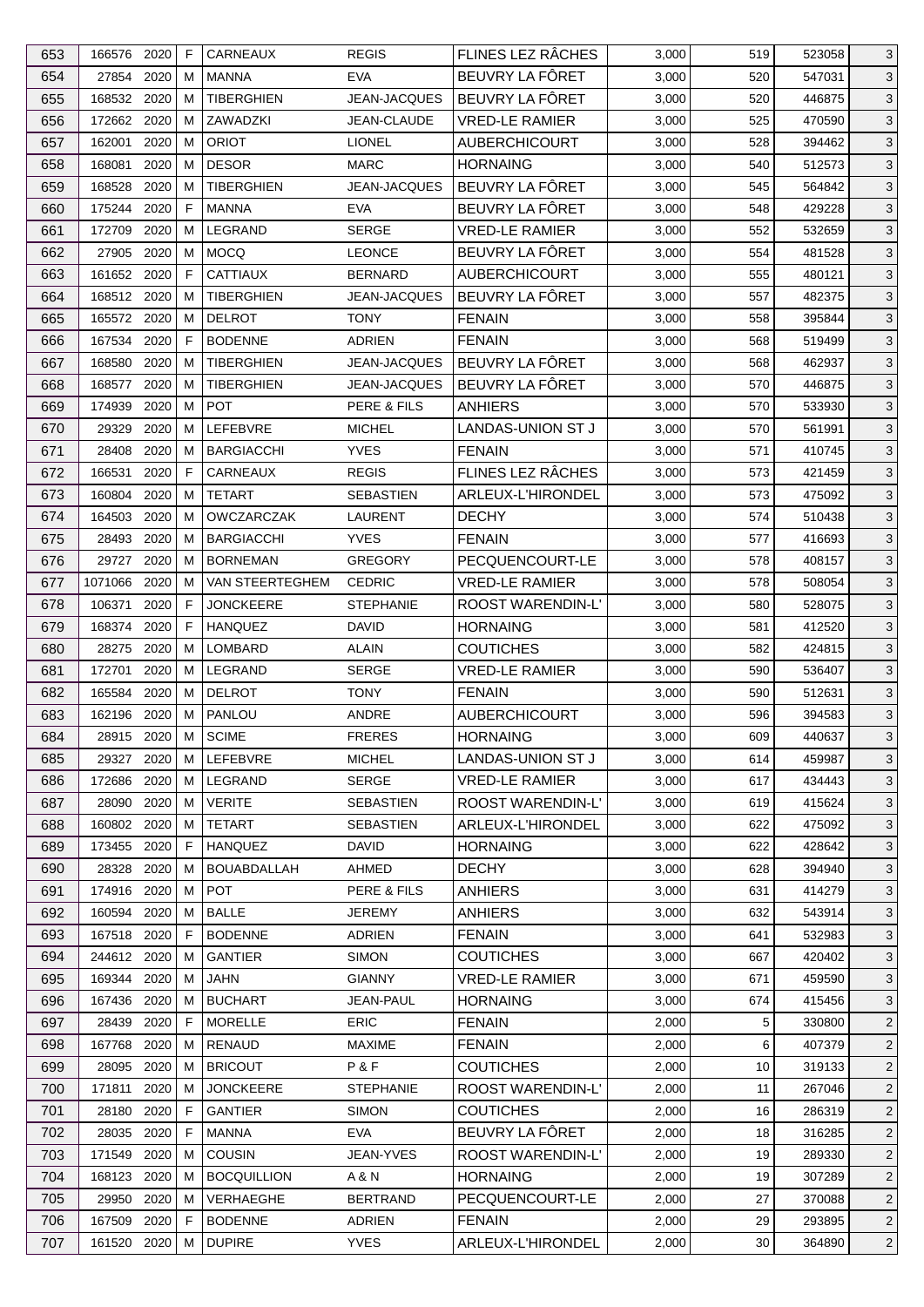| 708 | 171801        | 2020 | м | <b>JONCKEERE</b>   | <b>STEPHANIE</b>       | ROOST WARENDIN-L'        | 2,000 | 35  | 267046 | $\overline{2}$ |
|-----|---------------|------|---|--------------------|------------------------|--------------------------|-------|-----|--------|----------------|
| 709 | 168369        | 2020 | м | LEENKNECHT         | P&F                    | <b>HORNAING</b>          | 2,000 | 36  | 263059 | $\overline{2}$ |
| 710 | 170997        | 2020 | м | <b>BORNEMAN</b>    | <b>GREGORY</b>         | PECQUENCOURT-LE          | 2,000 | 38  | 384646 | $\overline{2}$ |
| 711 | 28983         | 2020 | м | <b>RENAUD</b>      | <b>MAXIME</b>          | <b>FENAIN</b>            | 2,000 | 42  | 407379 | $\overline{2}$ |
| 712 | 172787        | 2020 | M | ZAWADZKI           | JEAN-CLAUDE            | <b>VRED-LE RAMIER</b>    | 2,000 | 49  | 326730 | $\overline{2}$ |
| 713 | 28045         | 2020 | F | <b>MANNA</b>       | <b>EVA</b>             | BEUVRY LA FÔRET          | 2,000 | 56  | 300475 | $\overline{c}$ |
| 714 | 171802        | 2020 | F | <b>JONCKEERE</b>   | <b>STEPHANIE</b>       | ROOST WARENDIN-L'        | 2,000 | 56  | 267046 | $\overline{2}$ |
| 715 | 171749        | 2020 | M | <b>COUSIN</b>      | JEAN-YVES              | <b>ROOST WARENDIN-L'</b> | 2,000 | 58  | 390293 | $\overline{2}$ |
| 716 | 170005        | 2020 | м | <b>DANGREMONT</b>  | DANIEL                 | <b>ORCHIES-LE VENGE</b>  | 2,000 | 60  | 396837 | $\overline{2}$ |
| 717 | 28669         | 2020 | м | <b>DEPOORTERE</b>  | GILBERT                | <b>HORNAING</b>          | 2,000 | 61  | 311313 | $\overline{2}$ |
| 718 | 173636        | 2020 | F | <b>BOUTELEUX</b>   | <b>SARTORE</b>         | ROOST WARENDIN-L'        | 2,000 | 61  | 270451 | $\overline{2}$ |
| 719 | 167253        | 2020 | м | <b>CHOQUET</b>     | <b>VALENTIN</b>        | <b>FENAIN</b>            | 2,000 | 62  | 284458 | $\overline{2}$ |
| 720 | 28198         | 2020 | F | <b>GANTIER</b>     | <b>SIMON</b>           | <b>COUTICHES</b>         | 2,000 | 65  | 286319 | $\overline{2}$ |
| 721 | 169343        | 2020 | м | JAHN               | <b>GIANNY</b>          | <b>VRED-LE RAMIER</b>    | 2,000 | 67  | 319222 | $\overline{2}$ |
|     |               | 2020 | м | <b>POT</b>         |                        |                          |       | 71  |        |                |
| 722 | 175279        |      |   |                    | <b>PERE &amp; FILS</b> | <b>ANHIERS</b>           | 2,000 |     | 252614 | $\overline{2}$ |
| 723 | 174911        | 2020 | м | <b>POT</b>         | PERE & FILS            | ANHIERS                  | 2,000 | 71  | 270293 | $\overline{2}$ |
| 724 | 163240        | 2020 | м | <b>LOMBARD</b>     | <b>ALAIN</b>           | <b>COUTICHES</b>         | 2,000 | 73  | 260630 | $\overline{2}$ |
| 725 | 167287        | 2020 | м | <b>CHOQUET</b>     | VALENTIN               | <b>FENAIN</b>            | 2,000 | 73  | 304876 | $\overline{2}$ |
| 726 | 171751        | 2020 | M | COUSIN             | JEAN-YVES              | ROOST WARENDIN-L'        | 2,000 | 74  | 372238 | $\overline{2}$ |
| 727 | 169338        | 2020 | м | <b>JAHN</b>        | <b>GIANNY</b>          | <b>VRED-LE RAMIER</b>    | 2,000 | 76  | 299979 | $\overline{2}$ |
| 728 | 167710        | 2020 | м | <b>GOUDALIER</b>   | <b>FRERES</b>          | <b>HORNAING</b>          | 2,000 | 77  | 393068 | $\overline{2}$ |
| 729 | 29165         | 2020 | м | <b>LEENKNECHT</b>  | P&F                    | <b>HORNAING</b>          | 2,000 | 77  | 263059 | $\overline{2}$ |
| 730 | 164916 2020   |      | F | <b>FRANCK</b>      | <b>JEAN-FRANCOIS</b>   | <b>FENAIN</b>            | 2,000 | 78  | 311188 | $\overline{2}$ |
| 731 | 171817        | 2020 | м | <b>JONCKEERE</b>   | <b>STEPHANIE</b>       | ROOST WARENDIN-L'        | 2,000 | 79  | 267046 | $\overline{2}$ |
| 732 | 171754        | 2020 | м | <b>COUSIN</b>      | JEAN-YVES              | ROOST WARENDIN-L'        | 2,000 | 80  | 390293 | $\overline{2}$ |
| 733 | 27566         | 2020 | м | <b>DELROT</b>      | <b>TONY</b>            | <b>FENAIN</b>            | 2,000 | 81  | 405843 | $\overline{2}$ |
| 734 | 174913        | 2020 | м | <b>POT</b>         | PERE & FILS            | ANHIERS                  | 2,000 | 81  | 270293 | $\overline{c}$ |
| 735 | 170028        | 2020 | M | <b>DANGREMONT</b>  | <b>DANIEL</b>          | <b>ORCHIES-LE VENGE</b>  | 2,000 | 83  | 314332 | $\overline{2}$ |
| 736 | 169236        | 2020 | M | <b>DASSONVILLE</b> | <b>JEAN-MARC</b>       | <b>MARCHIENNES-LA R</b>  | 2,000 | 84  | 311947 | $\overline{2}$ |
| 737 | 163136        | 2020 | F | <b>CARNEAUX</b>    | <b>REGIS</b>           | FLINES LEZ RÂCHES        | 2,000 | 85  | 393811 | $\overline{2}$ |
| 738 | 29933         | 2020 | м | VERHAEGHE          | <b>BERTRAND</b>        | PECQUENCOURT-LE          | 2,000 | 85  | 287570 | $\overline{c}$ |
| 739 | 164925 2020 M |      |   | <b>FRANCK</b>      | JEAN-FRANCOIS   FENAIN |                          | 2,000 | 87  | 311188 | $2 \mid$       |
| 740 | 168101        | 2020 | М | <b>BOCQUILLION</b> | A & N                  | <b>HORNAING</b>          | 2,000 | 91  | 307289 | $\overline{2}$ |
| 741 | 164823        | 2020 | F | <b>CATTIAUX</b>    | <b>BERNARD</b>         | <b>AUBERCHICOURT</b>     | 2,000 | 92  | 384052 | $\overline{2}$ |
| 742 | 160811        | 2020 | M | <b>TETART</b>      | <b>SEBASTIEN</b>       | ARLEUX-L'HIRONDEL        | 2,000 | 94  | 278555 | $\overline{2}$ |
| 743 | 160711        | 2020 | F | CARON              | BERNARD                | <b>ANHIERS</b>           | 2,000 | 96  | 267050 | $\overline{2}$ |
| 744 | 169029        | 2020 | м | <b>NEVE</b>        | <b>JEAN</b>            | MARCHIENNES-LA R         | 2,000 | 97  | 296402 | $\overline{2}$ |
| 745 | 167527 2020   |      | F | <b>BODENNE</b>     | ADRIEN                 | <b>FENAIN</b>            | 2,000 | 97  | 375618 | $\overline{2}$ |
| 746 | 167005        | 2020 | F | <b>BERNARD</b>     | <b>FRERES</b>          | <b>GUESNAIN</b>          | 2,000 | 99  | 376727 | $\overline{c}$ |
| 747 | 171759        | 2020 | M | <b>COUSIN</b>      | <b>JEAN-YVES</b>       | ROOST WARENDIN-L'        | 2,000 | 99  | 372238 | $\overline{2}$ |
| 748 | 29367         | 2020 | м | <b>VAN DAMME</b>   | <b>LUCIEN</b>          | MONTIGNY EN OSTR         | 2,000 | 100 | 269572 | $\overline{2}$ |
| 749 | 173087        | 2020 | м | LEGRAND            | <b>SERGE</b>           | VRED-LE RAMIER           | 2,000 | 100 | 389094 | $\overline{2}$ |
| 750 | 168156 2020   |      | M | <b>BOCQUILLION</b> | A & N                  | <b>HORNAING</b>          | 2,000 | 101 | 258574 | $\overline{2}$ |
| 751 | 28428         | 2020 | E | <b>MORELLE</b>     | ERIC                   | <b>FENAIN</b>            | 2,000 | 101 | 310675 | $\overline{2}$ |
| 752 | 169333        | 2020 | M | JAHN               | <b>GIANNY</b>          | VRED-LE RAMIER           | 2,000 | 104 | 264434 | $\overline{2}$ |
| 753 | 167352 2020   |      | F | DE CESARE          | CH & CE                | <b>HORNAING</b>          | 2,000 | 105 | 307404 | $\overline{2}$ |
| 754 | 165555        | 2020 | м | <b>DELROT</b>      | <b>TONY</b>            | <b>FENAIN</b>            | 2,000 | 105 | 289056 | $\overline{2}$ |
| 755 | 168360        | 2020 | F | LEENKNECHT         | P&F                    | <b>HORNAING</b>          | 2,000 | 107 | 297882 | $\overline{2}$ |
| 756 | 173098        | 2020 | M | LEGRAND            | <b>SERGE</b>           | <b>VRED-LE RAMIER</b>    | 2,000 | 109 | 306690 | $\overline{2}$ |
| 757 | 174929        | 2020 | м | <b>POT</b>         | PERE & FILS            | <b>ANHIERS</b>           | 2,000 | 110 | 270293 | $\overline{2}$ |
| 758 | 168131        | 2020 | м | <b>BOCQUILLION</b> | A & N                  | <b>HORNAING</b>          | 2,000 | 110 | 258574 | $\overline{2}$ |
| 759 | 190001        | 2020 | м | <b>GOUDALIER</b>   | <b>FRERES</b>          | <b>HORNAING</b>          | 2,000 | 110 | 290802 | $\overline{2}$ |
| 760 | 163180        | 2020 | м | LOMBARD            | <b>ALAIN</b>           | <b>COUTICHES</b>         | 2,000 | 110 | 313399 | $\overline{2}$ |
| 761 | 28608         | 2020 | M | <b>DEPOORTERE</b>  | <b>GILBERT</b>         | <b>HORNAING</b>          | 2,000 | 111 | 393323 | $\overline{2}$ |
| 762 | 28804 2020    |      | М | RENAUD             | <b>MAXIME</b>          | <b>FENAIN</b>            | 2,000 | 111 | 407379 | $\overline{2}$ |
|     |               |      |   |                    |                        |                          |       |     |        |                |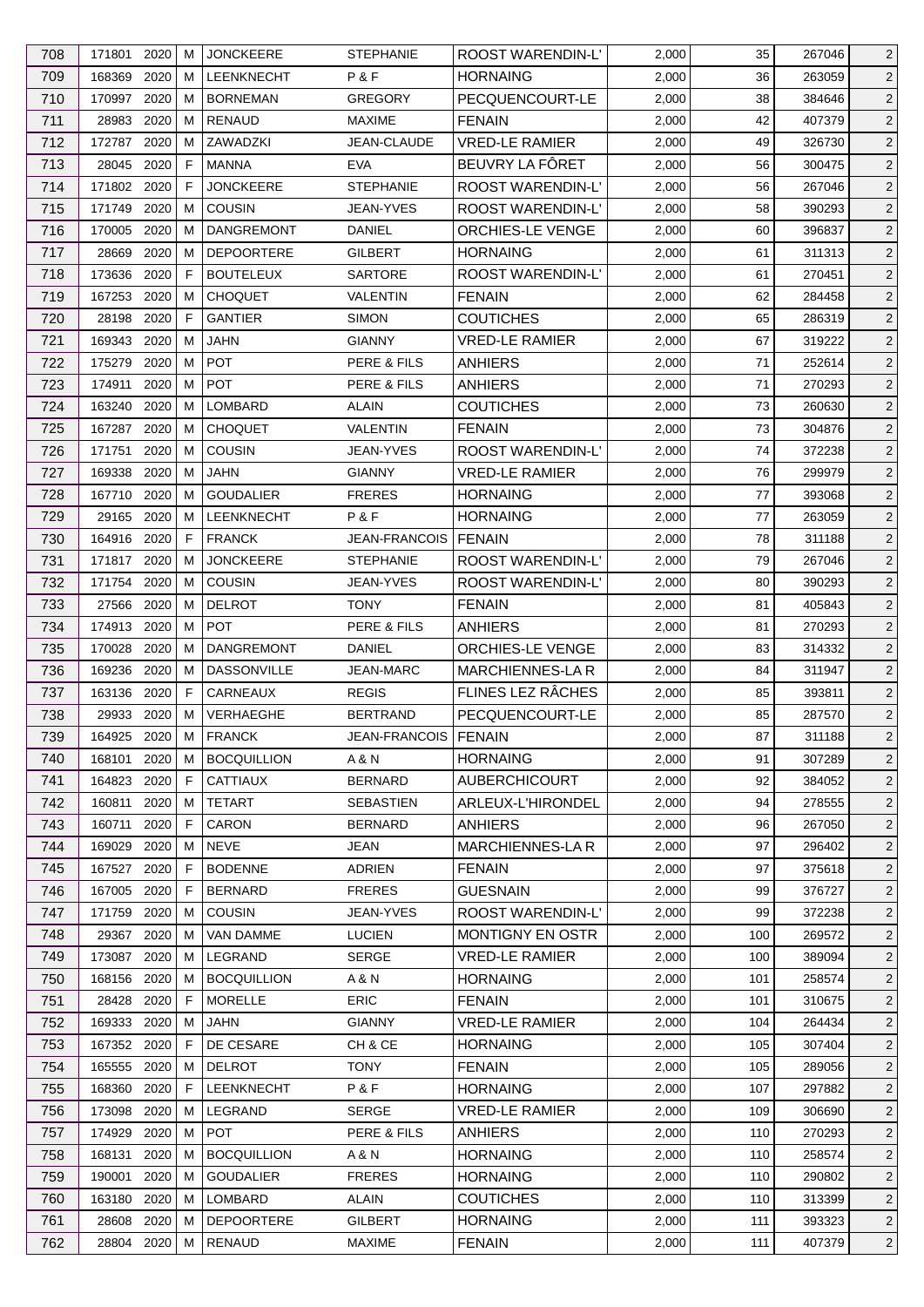| 763 | 171803 2020  |      | F            | <b>JONCKEERE</b>          | <b>STEPHANIE</b>                  | ROOST WARENDIN-L'                  | 2,000 | 112 | 267046 | $\overline{2}$ |
|-----|--------------|------|--------------|---------------------------|-----------------------------------|------------------------------------|-------|-----|--------|----------------|
| 764 | 175301       | 2020 | F            | <b>MANNA</b>              | <b>EVA</b>                        | BEUVRY LA FÔRET                    | 2,000 | 113 | 280882 | $\overline{2}$ |
| 765 | 27890        | 2020 | F            | <b>MANNA</b>              | <b>EVA</b>                        | BEUVRY LA FÔRET                    | 2,000 | 113 | 300475 | $\overline{2}$ |
| 766 | 171813 2020  |      | м            | <b>JONCKEERE</b>          | <b>STEPHANIE</b>                  | <b>ROOST WARENDIN-L'</b>           | 2,000 | 114 | 267046 | $\overline{2}$ |
| 767 | 28912 2020   |      | м            | <b>SCIME</b>              | <b>FRERES</b>                     | <b>HORNAING</b>                    | 2,000 | 114 | 412272 | $\overline{c}$ |
| 768 | 165183       | 2020 | м            | <b>MARTIN</b>             | <b>LUDOVIC</b>                    | <b>FENAIN</b>                      | 2,000 | 114 | 393834 | $\overline{2}$ |
| 769 | 173150       | 2020 | F            | VAN STEERTEGHEM           | <b>CEDRIC</b>                     | <b>VRED-LE RAMIER</b>              | 2,000 | 115 | 370645 | 2              |
| 770 | 167274 2020  |      | м            | <b>CHOQUET</b>            | VALENTIN                          | <b>FENAIN</b>                      | 2,000 | 116 | 407271 | $\overline{c}$ |
| 771 | 168326       | 2020 | $\mathsf{F}$ | <b>LEENKNECHT</b>         | P&F                               | <b>HORNAING</b>                    | 2,000 | 116 | 365364 | 2              |
| 772 | 173200       | 2020 | F            | <b>MOURETTE</b>           | JEAN-CLAUDE                       | WAZIERS-LA RAPIDE                  | 2,000 | 116 | 264696 | $\overline{2}$ |
| 773 | 167512       | 2020 | M            | <b>BODENNE</b>            | <b>ADRIEN</b>                     | <b>FENAIN</b>                      | 2,000 | 118 | 293895 | $\overline{2}$ |
| 774 | 1062158 2020 |      | м            | RENAUD                    | <b>MAXIME</b>                     | <b>FENAIN</b>                      | 2,000 | 118 | 270255 | 2              |
| 775 | 174909       | 2020 | м            | <b>POT</b>                | PERE & FILS                       | <b>ANHIERS</b>                     | 2,000 | 118 | 407623 | $\overline{2}$ |
| 776 | 160610       | 2020 | м            | <b>BRIENNE</b>            | JEAN-CLAUDE                       | <b>ANHIERS</b>                     | 2,000 | 118 | 388598 | $\overline{2}$ |
| 777 | 29850        | 2020 | м            | <b>JONCKEERE</b>          | <b>STEPHANIE</b>                  | ROOST WARENDIN-L'                  | 2,000 | 120 | 267046 | $\overline{c}$ |
| 778 | 28165        | 2020 | м            | <b>DUPUIS</b>             | <b>JEAN-JACQUES</b>               | <b>AUBY</b>                        | 2,000 | 122 | 393055 | $\overline{c}$ |
|     |              | 2020 | F            | <b>BODENNE</b>            | <b>ADRIEN</b>                     | <b>FENAIN</b>                      |       | 123 |        |                |
| 779 | 167506       |      |              |                           |                                   |                                    | 2,000 |     | 293895 | $\overline{2}$ |
| 780 | 28665        | 2020 | м            | <b>DEPOORTERE</b>         | <b>GILBERT</b>                    | <b>HORNAING</b>                    | 2,000 | 124 | 290942 | $\overline{c}$ |
| 781 | 173107 2020  |      | м            | VAN STEERTEGHEM           | <b>CEDRIC</b>                     | <b>VRED-LE RAMIER</b>              | 2,000 | 127 | 389866 | $\overline{2}$ |
| 782 | 162145       | 2020 | м            | ROMANOWICZ                | ALAIN                             | <b>FENAIN</b>                      | 2,000 | 128 | 279356 | $\overline{c}$ |
| 783 | 160731       | 2020 | м            | <b>DURET</b>              | <b>JEAN-MARIE</b>                 | ANHIERS                            | 2,000 | 128 | 391260 | $\overline{2}$ |
| 784 | 29800        | 2020 | F            | <b>LIBERT</b>             | JEAN-PIERRE                       | ROOST WARENDIN-L'                  | 2,000 | 128 | 286360 | $\overline{c}$ |
| 785 | 173195       | 2020 | м            | <b>MOURETTE</b>           | JEAN-CLAUDE                       | <b>WAZIERS-LA RAPIDE</b>           | 2,000 | 130 | 264696 | $\overline{c}$ |
| 786 | 28654        | 2020 | м            | <b>DEPOORTERE</b>         | GILBERT                           | <b>HORNAING</b>                    | 2,000 | 131 | 413694 | $\overline{2}$ |
| 787 | 167722       | 2020 | м            | <b>GOUDALIER</b>          | <b>FRERES</b>                     | <b>HORNAING</b>                    | 2,000 | 131 | 413197 | $\overline{2}$ |
| 788 | 170399       | 2020 | м            | <b>RYSER</b>              | MATHIEU                           | ORCHIES-LE VENGE                   | 2,000 | 133 | 378088 | $\overline{2}$ |
| 789 | 6003239      | 2020 | F            | <b>BOUTELEUX</b>          | <b>SARTORE</b>                    | <b>ROOST WARENDIN-L'</b>           | 2,000 | 135 | 270451 | $\overline{c}$ |
| 790 | 175221       | 2020 | м            | <b>MANNA</b>              | <b>EVA</b>                        | BEUVRY LA FÔRET                    | 2,000 | 135 | 316285 | $\overline{2}$ |
| 791 | 161816 2020  |      | м            | <b>DORDAIN</b>            | <b>DIDIER</b>                     | <b>AUBERCHICOURT</b>               | 2,000 | 135 | 260797 | 2              |
| 792 | 174897       | 2020 | м            | <b>POT</b>                | PERE & FILS                       | <b>ANHIERS</b>                     | 2,000 | 136 | 288701 | $\overline{2}$ |
| 793 | 170811       | 2020 | M            | <b>BORNEMAN</b>           | <b>CHRISTIAN</b>                  | PECQUENCOURT-LE                    | 2,000 | 137 | 267325 | $\overline{c}$ |
| 794 | 160608       | 2020 | M            | <b>BRIENNE</b>            | JEAN-CLAUDE                       | <b>ANHIERS</b>                     | 2,000 | 137 | 371356 | $\overline{c}$ |
| 795 | 160684 2020  |      | М            | CARON                     | <b>BERNARD</b>                    | <b>ANHIERS</b>                     | 2,000 | 138 | 302791 | $\overline{2}$ |
| 796 | 167372 2020  |      | м            | DE CESARE                 | CH & CE                           | <b>HORNAING</b>                    | 2,000 | 139 | 307404 | $\overline{2}$ |
| 797 | 163182 2020  |      | м            | LOMBARD                   | ALAIN                             | <b>COUTICHES</b>                   | 2,000 | 140 | 277565 | $\overline{2}$ |
| 798 | 175320       | 2020 | м            | <b>MANNA</b>              | <b>EVA</b>                        | BEUVRY LA FÔRET                    | 2,000 | 141 | 280882 | $\overline{2}$ |
| 799 | 160754 2020  |      | м            | <b>POT</b>                | PERE & FILS                       | <b>ANHIERS</b>                     | 2,000 | 141 | 270293 | $\overline{2}$ |
| 800 | 174942 2020  |      | F            | <b>POT</b>                | PERE & FILS                       | <b>ANHIERS</b>                     | 2,000 | 141 | 287972 | $\overline{c}$ |
| 801 | 172338       | 2020 | м            | PIEDANNA                  | <b>RAYMOND</b>                    | PECQUENCOURT-LE                    | 2,000 | 143 | 368305 | $\overline{2}$ |
| 802 | 167419       | 2020 | м            | <b>BUCHART</b>            | <b>JEAN-PAUL</b>                  | <b>HORNAING</b>                    | 2,000 | 143 | 286308 | $\overline{2}$ |
| 803 | 167523 2020  |      | м            | <b>BODENNE</b>            | ADRIEN                            | <b>FENAIN</b>                      | 2,000 | 144 | 293895 | $\overline{2}$ |
| 804 | 162007       | 2020 | м            | <b>ORIOT</b>              | <b>LIONEL</b>                     | <b>AUBERCHICOURT</b>               | 2,000 | 144 | 375603 | $\overline{c}$ |
|     |              |      |              | <b>MOCQ</b>               |                                   | BEUVRY LA FÖRET                    |       |     |        |                |
| 805 | 27922 2020   |      | м            |                           | <b>LEONCE</b>                     |                                    | 2,000 | 144 | 333922 | $\overline{2}$ |
| 806 | 169082       | 2020 | м            | <b>NEVE</b>               | <b>JEAN</b>                       | MARCHIENNES-LA R                   | 2,000 | 144 | 296402 | $\overline{2}$ |
| 807 | 29948 2020   | 2020 | м            | VERHAEGHE<br><b>FACHE</b> | <b>BERTRAND</b><br><b>VINCENT</b> | PECQUENCOURT-LE<br>BEUVRY LA FÖRET | 2,000 | 145 | 287570 | 2              |
| 808 | 162722       |      | м            |                           |                                   |                                    | 2,000 | 145 | 424496 | $\overline{2}$ |
| 809 | 169978       | 2020 | м            | <b>DRUBBELE</b>           | DANY                              | <b>ORCHIES-LE VENGE</b>            | 2,000 | 146 | 273364 | $\overline{2}$ |
| 810 | 175201       | 2020 | м            | <b>MANNA</b>              | <b>EVA</b>                        | BEUVRY LA FÖRET                    | 2,000 | 147 | 296692 | $\overline{2}$ |
| 811 | 6002127 2020 |      | F            | <b>BOUTELEUX</b>          | <b>SARTORE</b>                    | <b>ROOST WARENDIN-L'</b>           | 2,000 | 148 | 289220 | $\overline{2}$ |
| 812 | 29706        | 2020 | M            | <b>BORNEMAN</b>           | <b>GREGORY</b>                    | PECQUENCOURT-LE                    | 2,000 | 150 | 404097 | $\overline{2}$ |
| 813 | 175319       | 2020 | F            | MANNA                     | <b>EVA</b>                        | BEUVRY LA FÔRET                    | 2,000 | 152 | 280882 | $\overline{2}$ |
| 814 | 160835       | 2020 | м            | TETART                    | <b>SEBASTIEN</b>                  | <b>ARLEUX-L'HIRONDEL</b>           | 2,000 | 154 | 360738 | $\overline{2}$ |
| 815 | 172831       | 2020 | м            | <b>ROBERT</b>             | <b>JACKY</b>                      | <b>VRED-LE RAMIER</b>              | 2,000 | 154 | 306766 | $\overline{2}$ |
| 816 | 28061        | 2020 | м            | ABRAHAM                   | <b>CLAUDE</b>                     | <b>COUTICHES</b>                   | 2,000 | 156 | 318328 | $\overline{2}$ |
| 817 | 1074008 2020 |      | F.           | CARNEAUX                  | <b>REGIS</b>                      | FLINES LEZ RÂCHES                  | 2,000 | 157 | 294292 | $\overline{2}$ |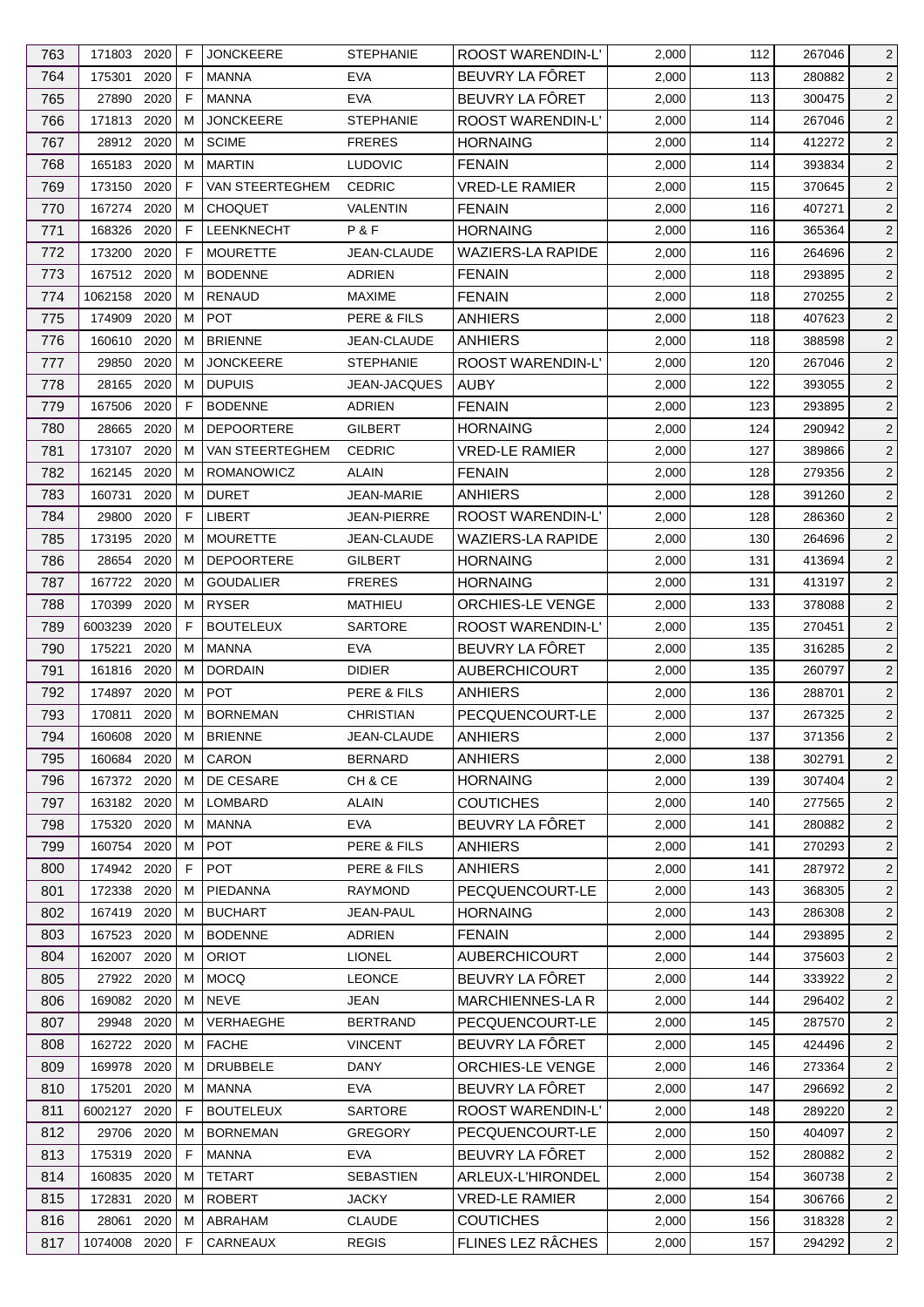| 818 | 160823 2020 |      | м           | <b>TETART</b>      | <b>SEBASTIEN</b>     | ARLEUX-L'HIRONDEL        | 2,000 | 158 | 278555 | $\overline{2}$ |
|-----|-------------|------|-------------|--------------------|----------------------|--------------------------|-------|-----|--------|----------------|
| 819 | 29620       | 2020 | м           | <b>BORNEMAN</b>    | <b>PATRICK</b>       | PECQUENCOURT-LE          | 2,000 | 159 | 281340 | $\overline{2}$ |
| 820 | 161646      | 2020 | F           | <b>CATTIAUX</b>    | <b>BERNARD</b>       | <b>AUBERCHICOURT</b>     | 2,000 | 159 | 281687 | $\overline{2}$ |
| 821 | 1057590     | 2020 | м           | <b>COUSIN</b>      | <b>JEAN-YVES</b>     | <b>ROOST WARENDIN-L'</b> | 2,000 | 163 | 271161 | $\overline{2}$ |
| 822 | 29730       | 2020 | м           | <b>GODIN</b>       | <b>PASCAL</b>        | <b>ROOST WARENDIN-L'</b> | 2,000 | 165 | 385243 | $\overline{2}$ |
| 823 | 170017      | 2020 | M           | <b>DANGREMONT</b>  | <b>DANIEL</b>        | ORCHIES-LE VENGE         | 2,000 | 166 | 396837 | $\overline{2}$ |
| 824 | 28189       | 2020 | F           | <b>GANTIER</b>     | <b>SIMON</b>         | <b>COUTICHES</b>         | 2,000 | 167 | 286319 | $\overline{2}$ |
| 825 | 175336      | 2020 | м           | <b>MANNA</b>       | <b>EVA</b>           | BEUVRY LA FÔRET          | 2,000 | 167 | 300475 | $\overline{2}$ |
| 826 | 160834      | 2020 | M           | <b>TETART</b>      | <b>SEBASTIEN</b>     | ARLEUX-L'HIRONDEL        | 2,000 | 167 | 263608 | $\overline{2}$ |
| 827 | 29372 2020  |      | M           | VAN DAMME          | <b>LUCIEN</b>        | <b>MONTIGNY EN OSTR</b>  | 2,000 | 167 | 272553 | $\overline{2}$ |
| 828 | 29333       | 2020 | М           | LEFEBVRE           | <b>MICHEL</b>        | LANDAS-UNION ST J        | 2,000 | 168 | 345842 | $\overline{2}$ |
| 829 | 171820      | 2020 | м           | <b>JONCKEERE</b>   | <b>STEPHANIE</b>     | <b>ROOST WARENDIN-L'</b> | 2,000 | 170 | 284457 | $\overline{2}$ |
| 830 | 175021      | 2020 | м           | <b>DANIELEWSKI</b> | <b>DANY</b>          | <b>FENAIN</b>            | 2,000 | 170 | 269607 | $\overline{2}$ |
| 831 | 164874      | 2020 | м           | <b>MORELLE</b>     | <b>ERIC</b>          | <b>FENAIN</b>            | 2,000 | 171 | 295807 | $\overline{2}$ |
| 832 | 167357 2020 |      | F           | DE CESARE          | CH & CE              | <b>HORNAING</b>          | 2,000 | 171 | 272769 | $\overline{2}$ |
| 833 | 28039       | 2020 | м           | <b>MANNA</b>       | <b>EVA</b>           | BEUVRY LA FÔRET          | 2,000 | 171 | 316285 | $\overline{2}$ |
| 834 | 167769      | 2020 | м           | <b>RENAUD</b>      | <b>MAXIME</b>        | <b>FENAIN</b>            | 2,000 | 171 | 407379 | $\overline{2}$ |
| 835 | 29326       | 2020 | м           | LEFEBVRE           | <b>MICHEL</b>        | LANDAS-UNION ST J        | 2,000 | 171 | 306658 | $\overline{2}$ |
| 836 | 162017      | 2020 | м           | <b>ORIOT</b>       | <b>LIONEL</b>        | <b>AUBERCHICOURT</b>     | 2,000 | 172 | 375603 | $\overline{2}$ |
| 837 | 28239       | 2020 | M           | <b>GANTIER</b>     | <b>SIMON</b>         | <b>COUTICHES</b>         | 2,000 | 173 | 405550 | $\overline{2}$ |
| 838 | 1061864     | 2020 | м           | RENAUD             | <b>MAXIME</b>        | <b>FENAIN</b>            | 2,000 | 173 | 325412 | $\overline{2}$ |
| 839 | 162407      | 2020 | м           | <b>DUPUIS</b>      | JEAN-JACQUES         | <b>AUBY</b>              | 2,000 | 173 | 393055 | $\overline{2}$ |
| 840 | 167296      | 2020 | м           | <b>CHOQUET</b>     | VALENTIN             | <b>FENAIN</b>            | 2,000 | 173 | 304876 | $\overline{2}$ |
| 841 | 173411      | 2020 | м           | LEENKNECHT         | P&F                  | <b>HORNAING</b>          | 2,000 | 173 | 365364 | $\overline{2}$ |
| 842 | 160880      | 2020 | $\mathsf F$ | <b>ROSSI</b>       | DAVID                | ARLEUX-L'HIRONDEL        | 2,000 | 174 | 234997 | $\overline{2}$ |
| 843 | 166506      | 2020 | м           | CARNEAUX           | <b>REGIS</b>         | FLINES LEZ RÂCHES        | 2,000 | 175 | 330090 | $\overline{2}$ |
| 844 | 160686      | 2020 | м           | CARON              | <b>BERNARD</b>       | <b>ANHIERS</b>           | 2,000 | 176 | 302791 | $\overline{2}$ |
| 845 | 166537      | 2020 | м           | CARNEAUX           | <b>REGIS</b>         | FLINES LEZ RÂCHES        | 2,000 | 177 | 412750 | $\overline{2}$ |
| 846 | 173082 2020 |      | м           | LEGRAND            | <b>SERGE</b>         | <b>VRED-LE RAMIER</b>    | 2,000 | 177 | 306690 | $\overline{2}$ |
| 847 | 28010 2020  |      | м           | <b>JACOBS</b>      | <b>JEAN-FRANCOIS</b> | BEUVRY LA FÔRET          | 2,000 | 178 | 297511 | $\overline{2}$ |
| 848 | 167367      | 2020 | м           | DE CESARE          | CH & CE              | <b>HORNAING</b>          | 2,000 | 179 | 258698 | $\overline{2}$ |
| 849 | 175329 2020 |      | -F          | <b>MANNA</b>       | EVA                  | BEUVRY LA FÔRET          | 2,000 | 179 | 296692 | $\sqrt{2}$     |
| 850 | 29370 2020  |      | М           | VAN DAMME          | <b>LUCIEN</b>        | MONTIGNY EN OSTR         | 2,000 | 180 | 253321 | $\overline{2}$ |
| 851 | 30010 2020  |      | M           | VAN STEERTEGHEM    | <b>CEDRIC</b>        | <b>VRED-LE RAMIER</b>    | 2,000 | 180 | 389866 | $\overline{2}$ |
| 852 | 29953       | 2020 | M           | PIEDANNA           | <b>RAYMOND</b>       | PECQUENCOURT-LE          | 2,000 | 181 | 251344 | $\overline{2}$ |
| 853 | 164533      | 2020 | м           | <b>OWCZARCZAK</b>  | <b>LAURENT</b>       | <b>DECHY</b>             | 2,000 | 182 | 272988 | $\overline{2}$ |
| 854 | 163161 2020 |      | M           | LOMBARD            | <b>ALAIN</b>         | <b>COUTICHES</b>         | 2,000 | 183 | 313399 | $\overline{2}$ |
| 855 | 161630      | 2020 | м           | <b>CATTIAUX</b>    | <b>BERNARD</b>       | <b>AUBERCHICOURT</b>     | 2,000 | 183 | 267538 | $\overline{2}$ |
| 856 | 173801      | 2020 | м           | <b>MENUT</b>       | <b>FABRICE</b>       | <b>WAZIERS-LA RAPIDE</b> | 2,000 | 184 | 255666 | $\overline{2}$ |
| 857 | 29168       | 2020 | F.          | <b>LEENKNECHT</b>  | P&F                  | <b>HORNAING</b>          | 2,000 | 184 | 263059 | $\overline{2}$ |
| 858 | 161184 2020 |      | M           | <b>DORDAIN</b>     | <b>JEAN-JACQUES</b>  | ARLEUX-L'HIRONDEL        | 2,000 | 185 | 235004 | $\overline{2}$ |
| 859 | 167364 2020 |      | м           | DE CESARE          | CH & CE              | <b>HORNAING</b>          | 2,000 | 186 | 307404 | $\overline{2}$ |
| 860 | 169064      | 2020 | м           | <b>POTELLE</b>     | P&F                  | <b>HORNAING</b>          | 2,000 | 186 | 306144 | $\overline{2}$ |
| 861 | 27900       | 2020 | $\mathsf F$ | <b>MANNA</b>       | <b>EVA</b>           | BEUVRY LA FÔRET          | 2,000 | 188 | 382875 | $\overline{2}$ |
| 862 | 172712 2020 |      | м           | LEGRAND            | <b>SERGE</b>         | <b>VRED-LE RAMIER</b>    | 2,000 | 190 | 306690 | $\overline{2}$ |
| 863 | 170059      | 2020 | м           | <b>DANGREMONT</b>  | DANIEL               | ORCHIES-LE VENGE         | 2,000 | 190 | 294986 | $\overline{2}$ |
| 864 | 29143       | 2020 | F.          | <b>LEENKNECHT</b>  | P&F                  | <b>HORNAING</b>          | 2,000 | 190 | 400187 | $\overline{2}$ |
| 865 | 28659 2020  |      | M           | <b>DEPOORTERE</b>  | <b>GILBERT</b>       | <b>HORNAING</b>          | 2,000 | 191 | 311313 | $\overline{2}$ |
| 866 | 169045 2020 |      | м           | NEVE               | <b>JEAN</b>          | <b>MARCHIENNES-LA R</b>  | 2,000 | 191 | 296402 | $\overline{2}$ |
| 867 | 28156 2020  |      | M           | <b>BRICOUT</b>     | P&F                  | <b>COUTICHES</b>         | 2,000 | 191 | 319133 | $\overline{2}$ |
| 868 | 29962 2020  |      | м           | VERHAEGHE          | <b>BERTRAND</b>      | PECQUENCOURT-LE          | 2,000 | 191 | 268342 | $\overline{2}$ |
| 869 | 170043 2020 |      | м           | <b>DANGREMONT</b>  | DANIEL               | <b>ORCHIES-LE VENGE</b>  | 2,000 | 192 | 416183 | $\overline{2}$ |
| 870 | 29966 2020  |      | м           | VERHAEGHE          | <b>BERTRAND</b>      | PECQUENCOURT-LE          | 2,000 | 193 | 271321 | $\overline{2}$ |
| 871 | 28918 2020  |      | м           | <b>SCIME</b>       | <b>FRERES</b>        | <b>HORNAING</b>          | 2,000 | 194 | 296300 | $\overline{2}$ |
| 872 | 169298 2020 |      | М           | <b>VAN DAMME</b>   | <b>LUCIEN</b>        | MONTIGNY EN OSTR         | 2,000 | 194 | 253321 | $\overline{2}$ |
|     |             |      |             |                    |                      |                          |       |     |        |                |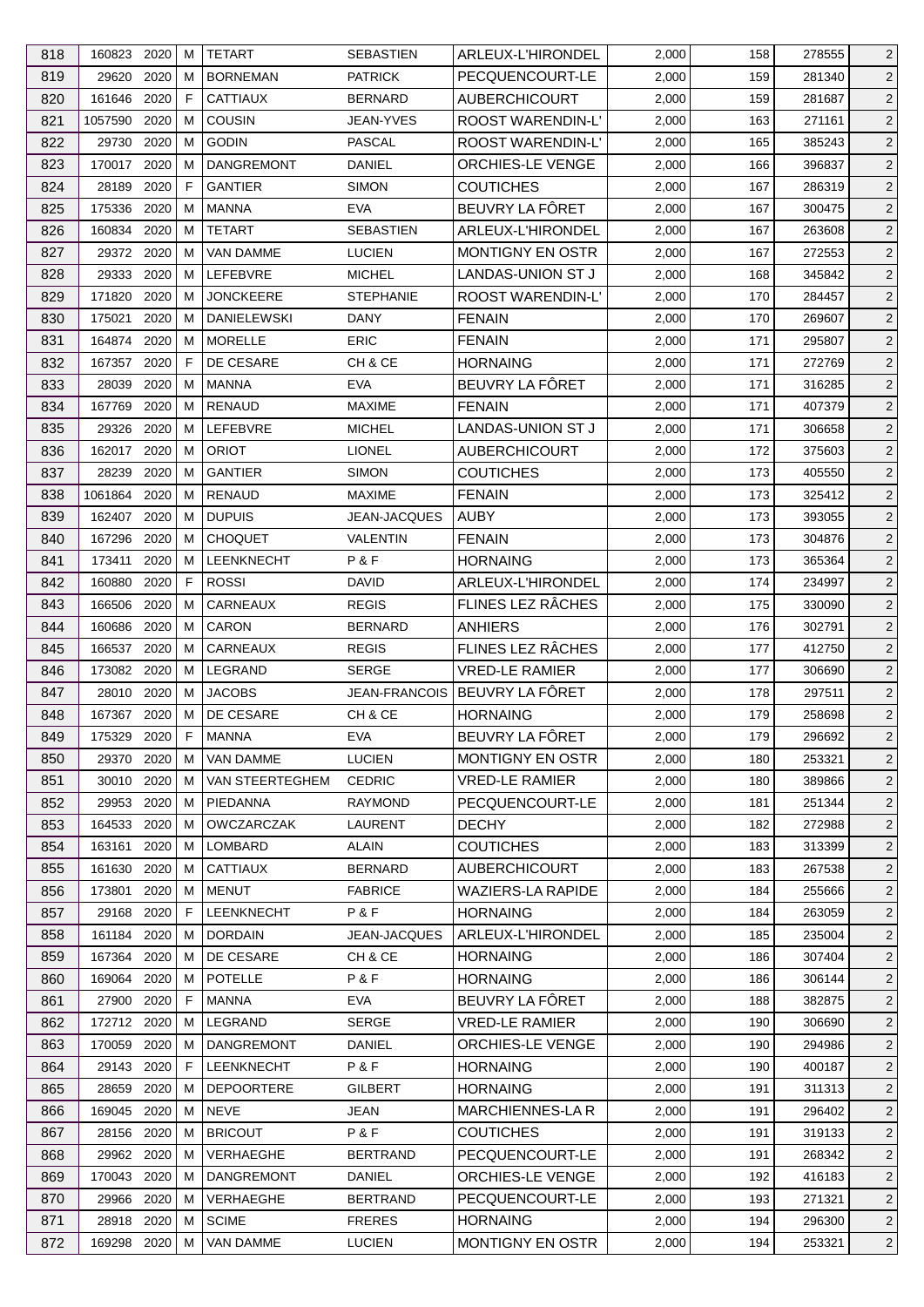| 873        | 172801                     | 2020 | м      | ZAWADZKI                  | JEAN-CLAUDE                   | <b>VRED-LE RAMIER</b>             | 2,000          | 195        | 409158           | 2              |
|------------|----------------------------|------|--------|---------------------------|-------------------------------|-----------------------------------|----------------|------------|------------------|----------------|
| 874        | 167291                     | 2020 | м      | <b>CHOQUET</b>            | <b>VALENTIN</b>               | <b>FENAIN</b>                     | 2,000          | 195        | 407271           | $\overline{2}$ |
| 875        | 173175                     | 2020 | F      | <b>MOURETTE</b>           | JEAN-CLAUDE                   | <b>WAZIERS-LA RAPIDE</b>          | 2,000          | 195        | 300736           | $\overline{2}$ |
| 876        | 164883 2020                |      | F      | <b>MORELLE</b>            | <b>ERIC</b>                   | <b>FENAIN</b>                     | 2,000          | 197        | 275682           | $\overline{2}$ |
| 877        | 173101                     | 2020 | F      | VAN STEERTEGHEM           | <b>CEDRIC</b>                 | <b>VRED-LE RAMIER</b>             | 2,000          | 197        | 288123           | $\overline{c}$ |
| 878        | 167368                     | 2020 | F      | DE CESARE                 | CH & CE                       | <b>HORNAING</b>                   | 2,000          | 197        | 293333           | $\overline{2}$ |
| 879        | 28121                      | 2020 | F      | DE CESARE                 | CH & CE                       | <b>HORNAING</b>                   | 2,000          | 198        | 272769           | 2              |
| 880        | 174994 2020                |      | м      | LAINE                     | <b>ERIC</b>                   | <b>ANHIERS</b>                    | 2,000          | 200        | 404794           | $\overline{c}$ |
| 881        | 28260                      | 2020 | F      | <b>GANTIER</b>            | <b>SIMON</b>                  | <b>COUTICHES</b>                  | 2,000          | 200        | 405550           | 2              |
| 882        | 167283                     | 2020 | м      | <b>CHOQUET</b>            | <b>VALENTIN</b>               | <b>FENAIN</b>                     | 2,000          | 200        | 407271           | $\overline{2}$ |
| 883        | 169337 2020                |      | м      | <b>JAHN</b>               | <b>GIANNY</b>                 | <b>VRED-LE RAMIER</b>             | 2,000          | 200        | 264434           | $\overline{c}$ |
| 884        | 28226 2020                 |      | м      | <b>GANTIER</b>            | <b>SIMON</b>                  | <b>COUTICHES</b>                  | 2,000          | 200        | 286319           | $\overline{c}$ |
| 885        | 29936                      | 2020 | м      | VERHAEGHE                 | <b>BERTRAND</b>               | PECQUENCOURT-LE                   | 2,000          | 200        | 389316           | $\overline{2}$ |
| 886        | 175206                     | 2020 | F      | <b>MANNA</b>              | <b>EVA</b>                    | BEUVRY LA FÔRET                   | 2,000          | 201        | 280882           | $\overline{2}$ |
| 887        | 166932 2020                |      | м      | ANSART                    | <b>FRERES</b>                 | <b>GUESNAIN</b>                   | 2,000          | 201        | 257883           | $\overline{c}$ |
| 888        | 164907 2020                |      | F      | <b>FRANCK</b>             | <b>JEAN-FRANCOIS</b>          | <b>FENAIN</b>                     | 2,000          | 201        | 276293           | $\overline{c}$ |
| 889        | 169981                     | 2020 | м      | <b>DRUBBELE</b>           | <b>DANY</b>                   | <b>ORCHIES-LE VENGE</b>           | 2,000          | 202        | 273364           | $\overline{2}$ |
| 890        | 155056                     | 2020 | м      | <b>BOUTELEUX</b>          | <b>SARTORE</b>                | ROOST WARENDIN-L'                 | 2,000          | 202        | 251682           | $\overline{2}$ |
| 891        | 170023 2020                |      | м      | <b>DANGREMONT</b>         | DANIEL                        | ORCHIES-LE VENGE                  | 2,000          | 203        | 314332           | $\overline{2}$ |
| 892        | 30197                      | 2020 | F      | <b>CREPIEUX</b>           | <b>FRERES</b>                 | <b>DECHY</b>                      | 2,000          | 203        | 296142           | $\overline{c}$ |
| 893        | 173095                     | 2020 | м      | LEGRAND                   | <b>SERGE</b>                  | <b>VRED-LE RAMIER</b>             | 2,000          | 203        | 306690           | $\overline{2}$ |
| 894        | 169034                     | 2020 | м      | <b>NEVE</b>               | <b>JEAN</b>                   | MARCHIENNES-LA R                  | 2,000          | 204        | 276484           | $\overline{c}$ |
| 895        | 162164 2020                |      | м      | ROMANOWICZ                | ALAIN                         | <b>FENAIN</b>                     | 2,000          | 204        | 365968           | $\overline{c}$ |
| 896        | 166557 2020                |      | м      | <b>NOEZ</b>               | <b>JEAN-BAPTISTE</b>          | BEUVRY LA FÔRET                   | 2,000          | 205        | 397991           | $\overline{2}$ |
| 897        | 28417                      | 2020 | м      | <b>BARGIACCHI</b>         | <b>YVES</b>                   | <b>FENAIN</b>                     | 2,000          | 205        | 289386           | $\overline{2}$ |
| 898        | 168587 2020                |      | м      | <b>TIBERGHIEN</b>         | <b>JEAN-JACQUES</b>           | BEUVRY LA FÔRET                   | 2,000          | 206        | 417009           | 2              |
| 899        | 168324                     | 2020 | F      | LEENKNECHT                | P&F                           | <b>HORNAING</b>                   | 2,000          | 206        | 297882           | $\overline{c}$ |
| 900        | 168564 2020                |      | м      | TIBERGHIEN                | JEAN-JACQUES                  | BEUVRY LA FÔRET                   | 2,000          | 206        | 279604           | $\overline{2}$ |
| 901        | 174945 2020                |      | м      | <b>POT</b>                | PERE & FILS                   | <b>ANHIERS</b>                    | 2,000          | 207        | 270293           | $\overline{c}$ |
| 902        | 167374 2020                |      | F.     | DE CESARE                 | CH & CE                       | <b>HORNAING</b>                   | 2,000          | 207        | 258698           | $\overline{2}$ |
| 903        | 163213 2020                |      | M      | LOMBARD                   | <b>ALAIN</b>                  | <b>COUTICHES</b>                  | 2,000          | 207        | 396077           | $\overline{c}$ |
| 904        |                            |      |        |                           |                               |                                   |                | 207        |                  |                |
|            | 161809 2020 M              |      |        | <b>DORDAIN</b><br>LOMBARD | <b>DIDIER</b><br><b>ALAIN</b> | <b>AUBERCHICOURT</b>              | 2,000          |            | 280808<br>294500 | $\overline{c}$ |
| 905<br>906 | 163171 2020<br>167519 2020 |      | M<br>м | <b>BODENNE</b>            | <b>ADRIEN</b>                 | <b>COUTICHES</b><br><b>FENAIN</b> | 2,000<br>2,000 | 208<br>208 | 375618           | $\overline{2}$ |
|            | 174904                     | 2020 | м      | <b>POT</b>                | PERE & FILS                   |                                   |                |            |                  | $\overline{2}$ |
| 907        |                            |      |        | ROMANOWICZ                |                               | <b>ANHIERS</b>                    | 2,000          | 209        | 270293           | $\overline{2}$ |
| 908        | 27636                      | 2020 | м      |                           | JEAN-PIERRE                   | <b>FENAIN</b>                     | 2,000          | 209        | 372959           | $\overline{2}$ |
| 909        | 28019 2020                 |      | F      | <b>MANNA</b>              | <b>EVA</b>                    | BEUVRY LA FÔRET                   | 2,000          | 209        | 280882           | $\overline{2}$ |
| 910        | 171621                     | 2020 | м      | <b>VERITE</b>             | <b>SEBASTIEN</b>              | ROOST WARENDIN-L'                 | 2,000          | 211        | 271109           | $\overline{c}$ |
| 911        | 165124 2020                |      | м      | <b>LANOIS</b>             | <b>SEBASTIEN</b>              | <b>FENAIN</b>                     | 2,000          | 212        | 268858           | $\overline{2}$ |
| 912        | 28922 2020                 |      | м      | <b>SCIME</b>              | <b>FRERES</b>                 | <b>HORNAING</b>                   | 2,000          | 213        | 296300           | $\overline{2}$ |
| 913        | 166564 2020                |      | F      | CARNEAUX                  | <b>REGIS</b>                  | FLINES LEZ RÂCHES                 | 2,000          | 213        | 275353           | $\overline{2}$ |
| 914        | 163047                     | 2020 | M      | <b>GANTIER</b>            | <b>SIMON</b>                  | <b>COUTICHES</b>                  | 2,000          | 214        | 286319           | $\overline{c}$ |
| 915        | 163168 2020                |      | м      | LOMBARD                   | ALAIN                         | <b>COUTICHES</b>                  | 2,000          | 214        | 277565           | 2              |
| 916        | 27824                      | 2020 | F.     | <b>MANNA</b>              | <b>EVA</b>                    | BEUVRY LA FÔRET                   | 2,000          | 214        | 316285           | $\overline{2}$ |
| 917        | 175330                     | 2020 | F      | <b>MANNA</b>              | <b>EVA</b>                    | BEUVRY LA FÔRET                   | 2,000          | 214        | 296692           | 2              |
| 918        | 162043                     | 2020 | м      | <b>ORIOT</b>              | <b>LIONEL</b>                 | <b>AUBERCHICOURT</b>              | 2,000          | 215        | 394794           | $\overline{2}$ |
| 919        | 169251                     | 2020 | м      | <b>DASSONVILLE</b>        | JEAN-MARC                     | <b>MARCHIENNES-LAR</b>            | 2,000          | 215        | 311947           | $\overline{2}$ |
| 920        | 163215 2020                |      | м      | LOMBARD                   | <b>ALAIN</b>                  | <b>COUTICHES</b>                  | 2,000          | 215        | 379142           | $\overline{2}$ |
| 921        | 28932 2020                 |      | м      | <b>SCIME</b>              | <b>FRERES</b>                 | <b>HORNAING</b>                   | 2,000          | 216        | 296300           | $\overline{2}$ |
| 922        | 170952 2020                |      | м      | <b>GUINEZ</b>             | <b>GUY</b>                    | <b>VRED-LE RAMIER</b>             | 2,000          | 216        | 267957           | $\overline{2}$ |
| 923        | 165576 2020                |      | м      | <b>DELROT</b>             | <b>TONY</b>                   | <b>FENAIN</b>                     | 2,000          | 216        | 268704           | $\overline{2}$ |
| 924        | 170687                     | 2020 | м      | <b>DEMARCQ</b>            | <b>FRERES</b>                 | <b>ORCHIES-LE VENGE</b>           | 2,000          | 216        | 322098           | $\overline{2}$ |
| 925        | 172830 2020                |      | м      | <b>ROBERT</b>             | <b>JACKY</b>                  | <b>VRED-LE RAMIER</b>             | 2,000          | 216        | 389200           | $\overline{2}$ |
| 926        | 28444                      | 2020 | м      | <b>MORELLE</b>            | <b>ERIC</b>                   | <b>FENAIN</b>                     | 2,000          | 216        | 310675           | $\overline{2}$ |
| 927        | 29861 2020                 |      | F      | <b>JONCKEERE</b>          | <b>STEPHANIE</b>              | ROOST WARENDIN-L'                 | 2,000          | 217        | 386732           | $\overline{2}$ |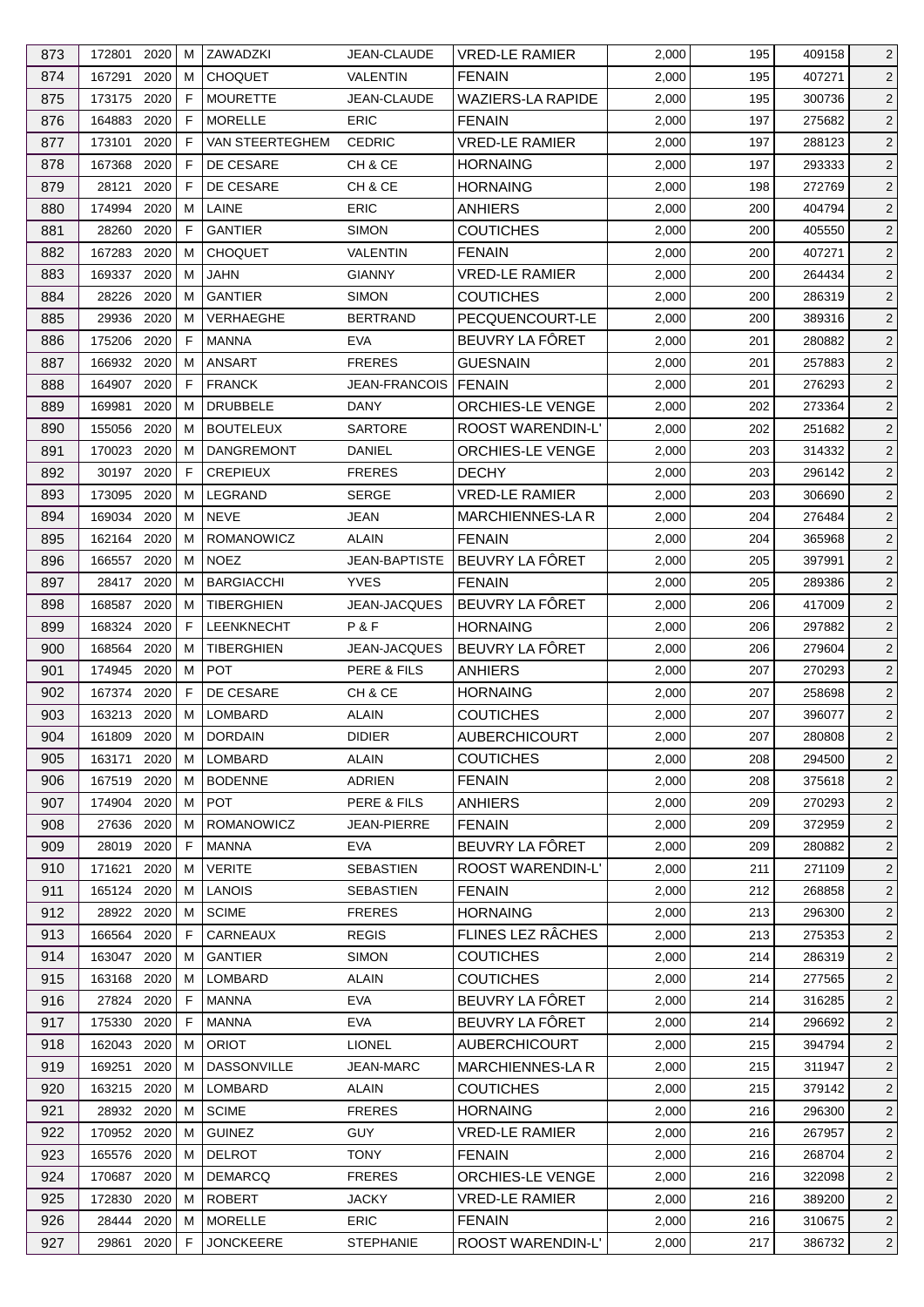| 928        | 166569                      | 2020 | F           | CARNEAUX                  | <b>REGIS</b>                   | FLINES LEZ RÂCHES                    | 2,000          | 218        | 393811           | 2                                |
|------------|-----------------------------|------|-------------|---------------------------|--------------------------------|--------------------------------------|----------------|------------|------------------|----------------------------------|
| 929        | 171006 2020                 |      | м           | <b>BORNEMAN</b>           | <b>PATRICK</b>                 | PECQUENCOURT-LE                      | 2,000          | 218        | 281340           | $\overline{2}$                   |
| 930        | 161859                      | 2020 | м           | <b>DUPAS</b>              | <b>GREGORY</b>                 | <b>AUBERCHICOURT</b>                 | 2,000          | 218        | 369762           | $\overline{2}$                   |
| 931        | 166501                      | 2020 | м           | <b>CARNEAUX</b>           | <b>REGIS</b>                   | FLINES LEZ RÂCHES                    | 2,000          | 219        | 412750           | $\overline{2}$                   |
| 932        | 85645                       | 2020 | F           | <b>ANSART</b>             | <b>FRERES</b>                  | <b>GUESNAIN</b>                      | 2,000          | 219        | 293557           | $\overline{c}$                   |
| 933        | 162033                      | 2020 | M           | <b>ORIOT</b>              | <b>LIONEL</b>                  | <b>AUBERCHICOURT</b>                 | 2,000          | 220        | 293063           | $\overline{2}$                   |
| 934        | 168130                      | 2020 | м           | <b>BOCQUILLION</b>        | A & N                          | <b>HORNAING</b>                      | 2,000          | 220        | 258574           | 2                                |
| 935        | 29661                       | 2020 | м           | <b>BORNEMAN</b>           | <b>GREGORY</b>                 | PECQUENCOURT-LE                      | 2,000          | 220        | 302201           | $\overline{c}$                   |
| 936        | 28222 2020                  |      | M           | <b>GANTIER</b>            | <b>SIMON</b>                   | <b>COUTICHES</b>                     | 2,000          | 220        | 286319           | 2                                |
| 937        | 28194                       | 2020 | м           | <b>GANTIER</b>            | <b>SIMON</b>                   | <b>COUTICHES</b>                     | 2,000          | 220        | 286319           | $\overline{2}$                   |
| 938        | 28825                       | 2020 | м           | <b>RENAUD</b>             | <b>MAXIME</b>                  | <b>FENAIN</b>                        | 2,000          | 221        | 284542           | $\overline{c}$                   |
| 939        | 160615 2020                 |      | м           | <b>BRIENNE</b>            | JEAN-CLAUDE                    | <b>ANHIERS</b>                       | 2,000          | 221        | 407281           | 2                                |
| 940        | 160682 2020                 |      | м           | CARON                     | <b>BERNARD</b>                 | <b>ANHIERS</b>                       | 2,000          | 222        | 250268           | $\overline{2}$                   |
| 941        | 29305                       | 2020 | м           | LEFEBVRE                  | <b>MICHEL</b>                  | LANDAS-UNION ST J                    | 2,000          | 223        | 326250           | $\overline{2}$                   |
| 942        | 28012 2020                  |      | м           | <b>MANNA</b>              | <b>EVA</b>                     | BEUVRY LA FÔRET                      | 2,000          | 223        | 280882           | $\overline{c}$                   |
| 943        | 28442 2020                  |      | м           | <b>MORELLE</b>            | <b>ERIC</b>                    | <b>FENAIN</b>                        | 2,000          | 223        | 412939           | $\overline{c}$                   |
| 944        | 168545                      | 2020 | M           | <b>LEMAIRE</b>            | <b>JEAN-LOUIS</b>              | <b>LANDAS-UNION ST J</b>             | 2,000          | 223        | 313352           | $\overline{2}$                   |
| 945        | 162669                      | 2020 | F           | MANNA                     | <b>EVA</b>                     | BEUVRY LA FÔRET                      | 2,000          | 224        | 280882           | $\overline{c}$                   |
| 946        | 166516 2020                 |      | F           | CARNEAUX                  | <b>REGIS</b>                   | FLINES LEZ RÂCHES                    | 2,000          | 224        | 412750           | $\overline{2}$                   |
| 947        | 162401                      | 2020 | M           | <b>DUPUIS</b>             | <b>JEAN-JACQUES</b>            | AUBY                                 | 2,000          | 225        | 310060           | $\overline{c}$                   |
| 948        | 169357 2020                 |      | м           | <b>JAHN</b>               | <b>GIANNY</b>                  | <b>VRED-LE RAMIER</b>                | 2,000          | 225        | 248132           | $\overline{2}$                   |
| 949        | 171822                      | 2020 | F           | <b>JONCKEERE</b>          | <b>STEPHANIE</b>               | ROOST WARENDIN-L'                    | 2,000          | 226        | 386732           | $\overline{c}$                   |
| 950        | 1061227 2020                |      | F           | <b>GANTIER</b>            | <b>SIMON</b>                   | <b>COUTICHES</b>                     | 2,000          | 226        | 405550           | $\overline{c}$                   |
| 951        | 175229                      | 2020 | м           | <b>MANNA</b>              | <b>EVA</b>                     | BEUVRY LA FÔRET                      | 2,000          | 227        | 280882           | $\overline{2}$                   |
| 952        | 172810                      | 2020 | м           | ZAWADZKI                  | JEAN-CLAUDE                    | <b>VRED-LE RAMIER</b>                | 2,000          | 227        | 326730           | $\overline{2}$                   |
| 953        | 162052 2020                 |      | м           | <b>ORIOT</b>              | <b>LIONEL</b>                  | <b>AUBERCHICOURT</b>                 | 2,000          | 228        | 257526           | $\overline{2}$                   |
| 954        | 175337 2020                 |      | F           | <b>MANNA</b>              | <b>EVA</b>                     | BEUVRY LA FÔRET                      | 2,000          | 228        | 398685           | $\overline{c}$                   |
| 955        | 27856 2020                  |      | м           | MANNA                     | <b>EVA</b>                     | BEUVRY LA FÔRET                      | 2,000          | 229        | 280882           | $\overline{2}$                   |
| 956        | 169798                      | 2020 | м           | <b>HIMBLOT-GUEUDIN</b>    |                                | PECQUENCOURT-LE                      | 2,000          | 229        | 372768           | $\overline{c}$                   |
| 957        | 27910 2020                  |      | м           | <b>MOCQ</b>               | <b>LEONCE</b>                  | BEUVRY LA FÔRET                      | 2,000          | 229        | 333922           | $\overline{2}$                   |
| 958        | 172666                      | 2020 | M           | ZAWADZKI                  | JEAN-CLAUDE                    | <b>VRED-LE RAMIER</b>                | 2,000          | 229        | 307225           | $\overline{c}$                   |
|            |                             |      | $\mathsf F$ |                           |                                |                                      |                |            |                  |                                  |
| 959        | 161641                      | 2020 |             | CATTIAUX                  | <b>BERNARD</b><br><b>ALAIN</b> | <b>AUBERCHICOURT</b>                 | 2,000          | 230        | 267538<br>396077 | $\overline{c}$                   |
| 960<br>961 | 163206 2020<br>1061219 2020 |      | М<br>F      | LOMBARD<br><b>GANTIER</b> | <b>SIMON</b>                   | <b>COUTICHES</b><br><b>COUTICHES</b> | 2,000<br>2,000 | 230<br>230 | 405550           | $\overline{2}$<br>$\overline{2}$ |
|            |                             | 2020 | м           | <b>BORNEMAN</b>           |                                |                                      |                |            |                  |                                  |
| 962        | 170821<br>29928             | 2020 |             | <b>VERHAEGHE</b>          | <b>CHRISTIAN</b>               | PECQUENCOURT-LE                      | 2,000          | 231        | 283316<br>252093 | $\overline{2}$                   |
| 963        |                             |      | м           |                           | <b>BERTRAND</b>                | PECQUENCOURT-LE                      | 2,000          | 231        |                  | $\overline{2}$                   |
| 964        | 173120 2020                 |      | м           | VAN STEERTEGHEM           | <b>CEDRIC</b>                  | <b>VRED-LE RAMIER</b>                | 2,000          | 231        | 389866           | $\overline{2}$                   |
| 965        | 173352 2020                 |      | F           | <b>POULET</b>             | <b>BRUNO</b>                   | MONTIGNY EN OSTR                     | 2,000          | 231        | 398773           | $\overline{c}$                   |
| 966        | 171708                      | 2020 | м           | <b>BASZYNSKI</b>          | <b>RENE</b>                    | ROOST WARENDIN-L'                    | 2,000          | 233        | 265505           | $\overline{2}$                   |
| 967        | 30003                       | 2020 | м           | VAN STEERTEGHEM           | <b>CEDRIC</b>                  | <b>VRED-LE RAMIER</b>                | 2,000          | 233        | 389866           | $\overline{2}$                   |
| 968        | 1061185                     | 2020 | F.          | <b>GANTIER</b>            | <b>SIMON</b>                   | <b>COUTICHES</b>                     | 2,000          | 236        | 322620           | $\overline{2}$                   |
| 969        | 28611                       | 2020 | M           | <b>DEPOORTERE</b>         | GILBERT                        | <b>HORNAING</b>                      | 2,000          | 236        | 393323           | $\overline{c}$                   |
| 970        | 162035                      | 2020 | м           | <b>ORIOT</b>              | <b>LIONEL</b>                  | <b>AUBERCHICOURT</b>                 | 2,000          | 237        | 394794           | 2                                |
| 971        | 28183                       | 2020 | F           | <b>GANTIER</b>            | <b>SIMON</b>                   | <b>COUTICHES</b>                     | 2,000          | 237        | 405550           | $\overline{2}$                   |
| 972        | 168310 2020                 |      | F           | <b>HANQUEZ</b>            | <b>DAVID</b>                   | <b>HORNAING</b>                      | 2,000          | 238        | 311524           | $\overline{2}$                   |
| 973        | 173476                      | 2020 | F           | <b>HANQUEZ</b>            | <b>DAVID</b>                   | <b>HORNAING</b>                      | 2,000          | 238        | 272880           | $\overline{2}$                   |
| 974        | 169062                      | 2020 | м           | <b>NEVE</b>               | JEAN                           | <b>MARCHIENNES-LAR</b>               | 2,000          | 239        | 276484           | $\overline{2}$                   |
| 975        | 171082 2020                 |      | м           | JAHN                      | <b>GIANNY</b>                  | <b>VRED-LE RAMIER</b>                | 2,000          | 239        | 366206           | $\overline{2}$                   |
| 976        | 168190                      | 2020 | м           | <b>DELABY</b>             | <b>LUCIEN</b>                  | <b>HORNAING</b>                      | 2,000          | 239        | 296893           | $\overline{2}$                   |
| 977        | 166940                      | 2020 | M           | <b>ANSART</b>             | <b>FRERES</b>                  | <b>GUESNAIN</b>                      | 2,000          | 240        | 257883           | $\overline{2}$                   |
| 978        | 167520                      | 2020 | м           | <b>BODENNE</b>            | ADRIEN                         | <b>FENAIN</b>                        | 2,000          | 240        | 396453           | $\overline{2}$                   |
| 979        | 168521                      | 2020 | м           | <b>TIBERGHIEN</b>         | JEAN-JACQUES                   | BEUVRY LA FÔRET                      | 2,000          | 240        | 279604           | $\overline{2}$                   |
| 980        | 168536 2020                 |      | M           | TIBERGHIEN                | JEAN-JACQUES                   | BEUVRY LA FÔRET                      | 2,000          | 240        | 381509           | $\overline{2}$                   |
| 981        | 28684                       | 2020 | м           | <b>DEPOORTERE</b>         | GILBERT                        | <b>HORNAING</b>                      | 2,000          | 240        | 311313           | $\overline{2}$                   |
| 982        | 27870 2020                  |      | F           | <b>MANNA</b>              | <b>EVA</b>                     | BEUVRY LA FÔRET                      | 2,000          | 242        | 418278           | $\overline{2}$                   |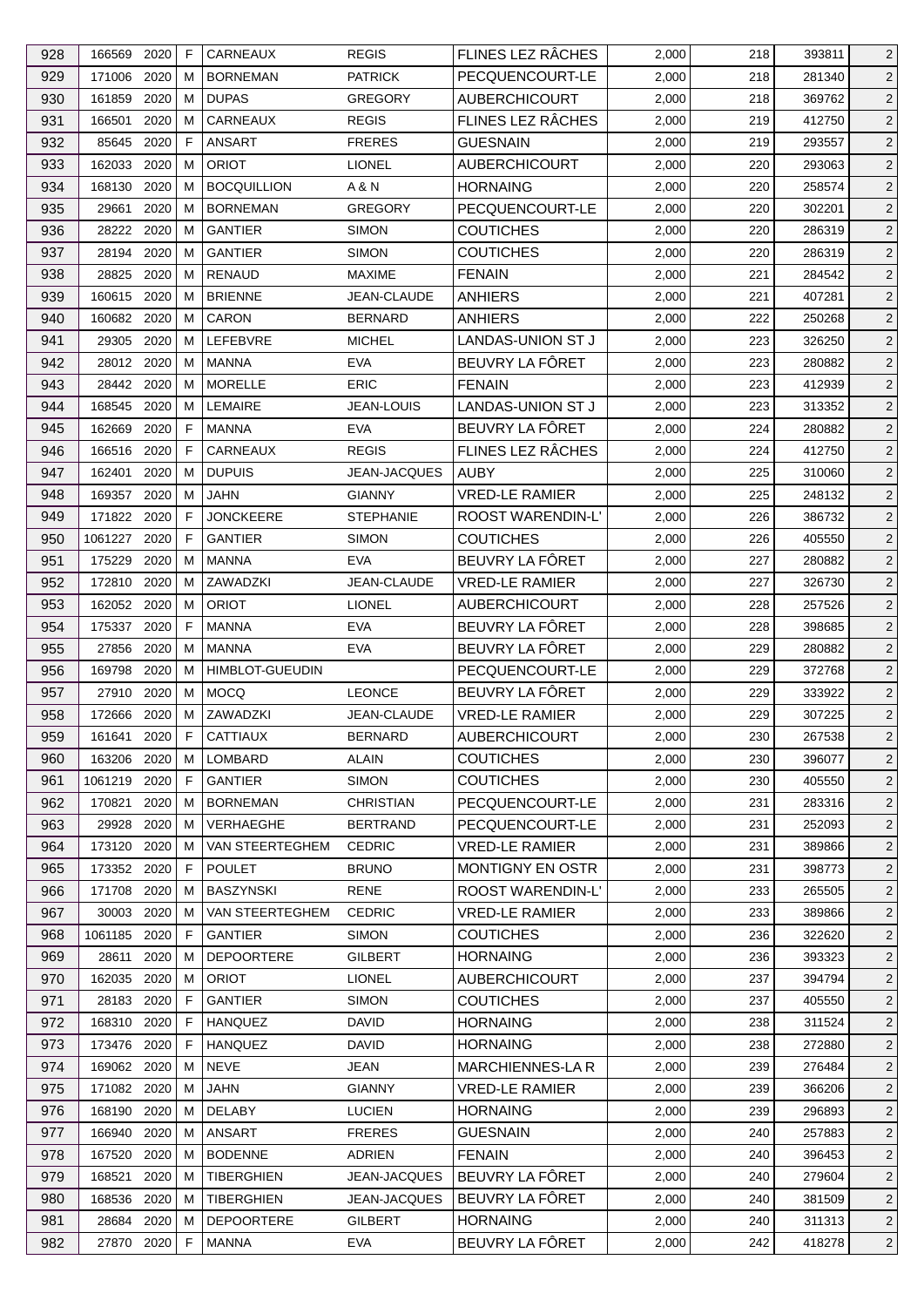| 983  | 160538           | 2020 | м      | <b>POT</b>         | PERE & FILS         | ANHIERS                  | 2,000 | 243 | 306380           | $\overline{2}$ |
|------|------------------|------|--------|--------------------|---------------------|--------------------------|-------|-----|------------------|----------------|
| 984  | 171709           | 2020 | м      | <b>BASZYNSKI</b>   | <b>RENE</b>         | ROOST WARENDIN-L'        | 2,000 | 243 | 366471           | $\overline{2}$ |
| 985  | 168108           | 2020 | м      | <b>BOCQUILLION</b> | A & N               | <b>HORNAING</b>          | 2,000 | 244 | 307289           | $\overline{2}$ |
| 986  | 167720           | 2020 | м      | <b>GOUDALIER</b>   | <b>FRERES</b>       | <b>HORNAING</b>          | 2,000 | 245 | 290802           | $\overline{2}$ |
| 987  | 175321           | 2020 | F      | <b>MANNA</b>       | <b>EVA</b>          | BEUVRY LA FÔRET          | 2,000 | 245 | 296692           | $\overline{c}$ |
| 988  | 29639            | 2020 | м      | <b>BORNEMAN</b>    | <b>PATRICK</b>      | PECQUENCOURT-LE          | 2,000 | 246 | 383390           | 2              |
| 989  | 28928            | 2020 | м      | <b>SCIME</b>       | <b>FRERES</b>       | <b>HORNAING</b>          | 2,000 | 246 | 330616           | $\overline{2}$ |
| 990  | 28192            | 2020 | F      | <b>GANTIER</b>     | <b>SIMON</b>        | <b>COUTICHES</b>         | 2,000 | 246 | 423698           | $\overline{2}$ |
| 991  | 171713           | 2020 | M      | <b>BASZYNSKI</b>   | RENE                | <b>ROOST WARENDIN-L'</b> | 2,000 | 247 | 283756           | $\overline{2}$ |
| 992  | 160841           | 2020 | м      | <b>TETART</b>      | SEBASTIEN           | ARLEUX-L'HIRONDEL        | 2,000 | 247 | 345791           | 2              |
| 993  | 170039           | 2020 | м      | <b>DANGREMONT</b>  | <b>DANIEL</b>       | ORCHIES-LE VENGE         | 2,000 | 247 | 396837           | $\overline{c}$ |
| 994  | 162361           | 2020 | м      | <b>DUPUIS</b>      | JEAN-JACQUES        | <b>AUBY</b>              | 2,000 | 247 | 273660           | $\overline{2}$ |
| 995  | 30131            | 2020 | м      | <b>COUSIN</b>      | THEO                | <b>MARCHIENNES-LAR</b>   | 2,000 | 247 | 392346           | $\overline{c}$ |
| 996  | 168331           | 2020 | F      | LEENKNECHT         | P&F                 | <b>HORNAING</b>          | 2,000 | 248 | 379945           | $\overline{c}$ |
| 997  | 29258            | 2020 | м      | <b>LEFEBVRE</b>    | <b>MICHEL</b>       | <b>LANDAS-UNION ST J</b> | 2,000 | 248 | 326250           | $\overline{2}$ |
| 998  | 162363           | 2020 | м      | <b>DUPUIS</b>      | JEAN-JACQUES        | <b>AUBY</b>              | 2,000 | 248 | 273660           | $\overline{c}$ |
| 999  | 167533           | 2020 | м      | <b>BODENNE</b>     | <b>ADRIEN</b>       | <b>FENAIN</b>            | 2,000 | 248 | 293895           | $\overline{c}$ |
| 1000 | 243885           | 2020 | м      | <b>LOMBARD</b>     | <b>ALAIN</b>        | <b>COUTICHES</b>         | 2,000 | 249 | 296464           | $\overline{c}$ |
| 1001 | 28647            | 2020 | м      | <b>DEPOORTERE</b>  | <b>GILBERT</b>      | <b>HORNAING</b>          | 2,000 | 249 | 393323           | $\overline{2}$ |
| 1002 | 164052 2020      |      | M      | <b>BOUDART</b>     | <b>THIERRY</b>      | <b>DECHY</b>             | 2,000 | 249 | 275492           | $\overline{2}$ |
| 1003 | 168525           | 2020 | M      | <b>TIBERGHIEN</b>  | <b>JEAN-JACQUES</b> | BEUVRY LA FÔRET          | 2,000 | 250 | 315104           | 2              |
| 1004 | 175223           | 2020 | м      | <b>MANNA</b>       | <b>EVA</b>          | BEUVRY LA FÔRET          | 2,000 | 250 | 296692           | $\overline{c}$ |
| 1005 | 28680            | 2020 | м      | <b>DEPOORTERE</b>  | <b>GILBERT</b>      | <b>HORNAING</b>          | 2,000 | 250 | 393323           | $\overline{2}$ |
| 1006 | 161867           | 2020 | м      | <b>DUPAS</b>       | GREGORY             | <b>AUBERCHICOURT</b>     | 2,000 | 250 | 389515           | $\overline{c}$ |
| 1007 | 166565           | 2020 | F      | CARNEAUX           | <b>REGIS</b>        | FLINES LEZ RÂCHES        | 2,000 | 250 | 393811           | $\overline{2}$ |
| 1008 |                  | 2020 | м      | CARNEAUX           | <b>REGIS</b>        | FLINES LEZ RÂCHES        | 2,000 |     |                  |                |
|      | 166530<br>169249 | 2020 |        | <b>DASSONVILLE</b> | <b>JEAN-MARC</b>    | <b>MARCHIENNES-LA R</b>  |       | 251 | 275353           | $\overline{2}$ |
| 1009 |                  | 2020 | м<br>м | <b>MANNA</b>       | <b>EVA</b>          | BEUVRY LA FÔRET          | 2,000 | 251 | 311947<br>280882 | $\overline{c}$ |
| 1010 | 27877            |      |        | <b>NEVE</b>        |                     | <b>MARCHIENNES-LA R</b>  | 2,000 | 251 |                  | $\overline{c}$ |
| 1011 | 169076           | 2020 | м      |                    | JEAN                |                          | 2,000 | 251 | 261252           | $\overline{c}$ |
| 1012 | 169403           | 2020 | м      | <b>MATUSZEWSKI</b> | <b>EDOUARD</b>      | <b>VRED-LE RAMIER</b>    | 2,000 | 251 | 280874           | $\overline{2}$ |
| 1013 | 161643           | 2020 | м      | <b>CATTIAUX</b>    | <b>BERNARD</b>      | <b>AUBERCHICOURT</b>     | 2,000 | 251 | 384052           | $\overline{c}$ |
| 1014 | 172347 2020      |      | M      | PIEDANNA           | <b>RAYMOND</b>      | PECQUENCOURT-LE          | 2,000 | 251 | 368305           | $\overline{2}$ |
| 1015 | 167992 2020      |      | -F     | HANQUEZ            | <b>DAVID</b>        | <b>HORNAING</b>          | 2,000 | 253 | 292202           | 2              |
| 1016 | 164912 2020      |      | м      | <b>FRANCK</b>      | JEAN-FRANCOIS       | <b>FENAIN</b>            | 2,000 | 253 | 276293           | $\overline{2}$ |
| 1017 | 175235 2020      |      | F      | <b>MANNA</b>       | EVA                 | BEUVRY LA FÔRET          | 2,000 | 253 | 280882           | $\overline{2}$ |
| 1018 | 161195           | 2020 | M      | <b>DORDAIN</b>     | JEAN-JACQUES        | ARLEUX-L'HIRONDEL        | 2,000 | 254 | 235004           | $\overline{2}$ |
| 1019 | 166927 2020      |      | F      | ANSART             | <b>FRERES</b>       | <b>GUESNAIN</b>          | 2,000 | 254 | 257883           | $\overline{2}$ |
| 1020 | 163112 2020      |      | м      | CARNEAUX           | <b>REGIS</b>        | FLINES LEZ RÂCHES        | 2,000 | 254 | 275353           | $\overline{2}$ |
| 1021 | 169992 2020      |      | м      | <b>DRUBBELE</b>    | <b>DANY</b>         | ORCHIES-LE VENGE         | 2,000 | 255 | 391542           | $\overline{2}$ |
| 1022 | 195368           | 2020 | M      | <b>RYSER</b>       | MATHIEU             | <b>ORCHIES-LE VENGE</b>  | 2,000 | 256 | 276567           | $\overline{2}$ |
| 1023 | 170807           | 2020 | M      | <b>BORNEMAN</b>    | <b>CHRISTIAN</b>    | PECQUENCOURT-LE          | 2,000 | 256 | 283316           | $\overline{2}$ |
| 1024 | 6003554 2020     |      | M      | <b>BOUTELEUX</b>   | <b>SARTORE</b>      | ROOST WARENDIN-L'        | 2,000 | 256 | 288149           | $\overline{2}$ |
| 1025 | 29307            | 2020 | M      | LEFEBVRE           | <b>MICHEL</b>       | LANDAS-UNION ST J        | 2,000 | 257 | 326250           | $\overline{2}$ |
| 1026 | 161976           | 2020 | E      | <b>MARTIN</b>      | <b>PHILIPPE</b>     | <b>AUBERCHICOURT</b>     | 2,000 | 257 | 287812           | $\overline{2}$ |
| 1027 | 169013 2020      |      | м      | <b>NEVE</b>        | <b>JEAN</b>         | <b>MARCHIENNES-LAR</b>   | 2,000 | 257 | 378645           | $\overline{2}$ |
| 1028 | 173716 2020      |      | M      | <b>KEERSTOCK</b>   | <b>PATRICK</b>      | <b>WAZIERS-LA RAPIDE</b> | 2,000 | 257 | 261367           | $\overline{2}$ |
| 1029 | 175310 2020      |      | F      | <b>MANNA</b>       | <b>EVA</b>          | BEUVRY LA FÔRET          | 2,000 | 257 | 280882           | $\overline{2}$ |
| 1030 | 28029            | 2020 | F      | MANNA              | <b>EVA</b>          | BEUVRY LA FÖRET          | 2,000 | 258 | 316285           | $\overline{2}$ |
| 1031 | 29332 2020       |      | м      | LEFEBVRE           | <b>MICHEL</b>       | LANDAS-UNION ST J        | 2,000 | 259 | 408662           | $\overline{2}$ |
| 1032 | 28946            | 2020 | м      | <b>SCIME</b>       | <b>FRERES</b>       | <b>HORNAING</b>          | 2,000 | 259 | 288674           | $\overline{2}$ |
| 1033 | 28615            | 2020 | M      | <b>DEPOORTERE</b>  | GILBERT             | <b>HORNAING</b>          | 2,000 | 259 | 393323           | $\overline{2}$ |
| 1034 | 170393 2020      |      | м      | <b>RYSER</b>       | <b>MATHIEU</b>      | ORCHIES-LE VENGE         | 2,000 | 259 | 395155           | $\overline{2}$ |
| 1035 | 162015 2020      |      | M      | <b>ORIOT</b>       | <b>LIONEL</b>       | <b>AUBERCHICOURT</b>     | 2,000 | 259 | 375603           | $\overline{2}$ |
| 1036 | 169454           | 2020 | M      | <b>POTIEZ</b>      | <b>YVES</b>         | MONTIGNY EN OSTR         | 2,000 | 260 | 267228           | 2 <sup>1</sup> |
| 1037 | 29529 2020       |      | М      | <b>BOONAERT</b>    | DANIEL              | ORCHIES-LE VENGE         | 2,000 | 261 | 389375           | $\overline{2}$ |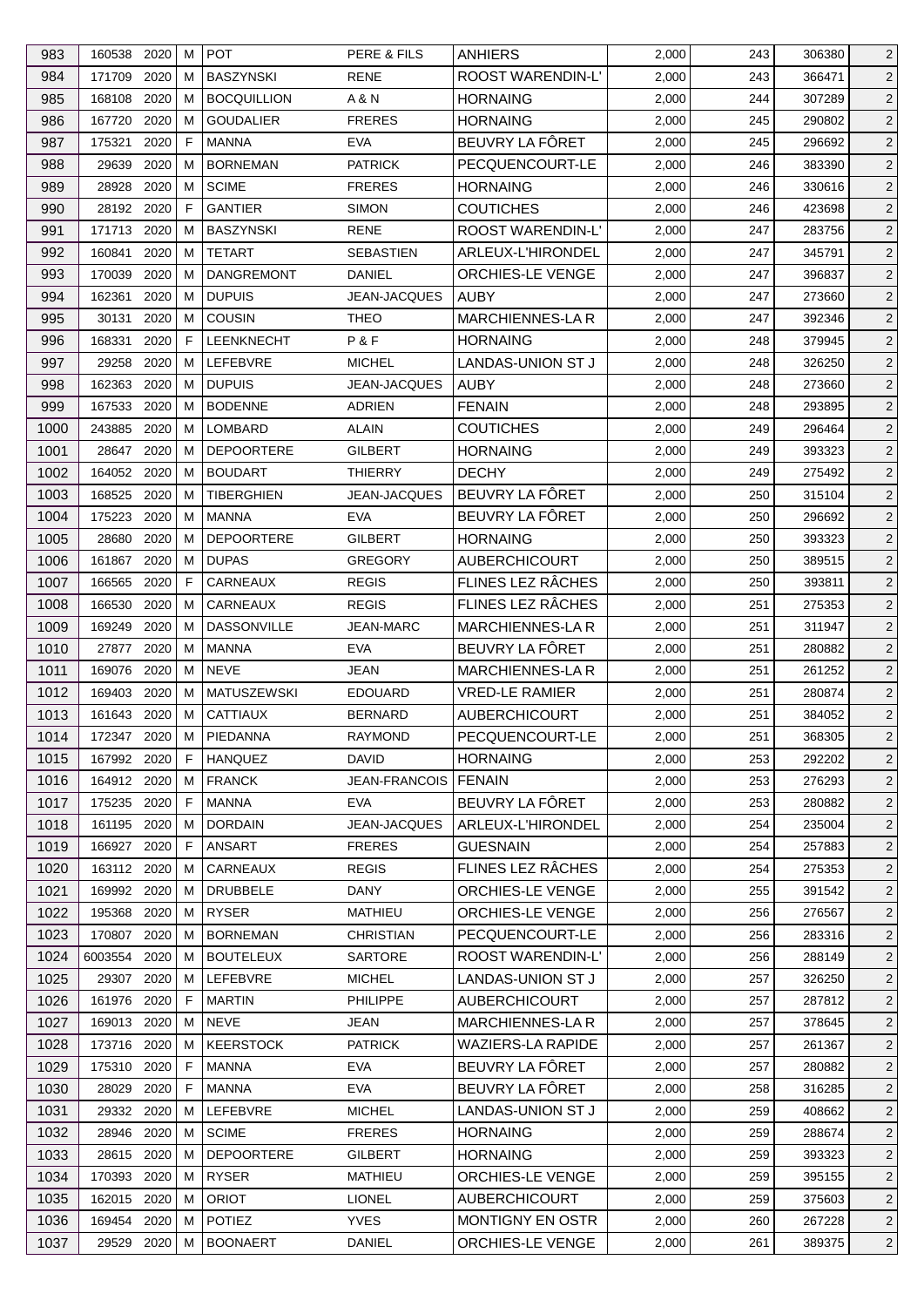| 1038 | 170010 2020  |      | M | <b>DANGREMONT</b>      | <b>DANIEL</b>        | <b>ORCHIES-LE VENGE</b>  | 2,000 | 261 | 294986 | $\overline{2}$ |
|------|--------------|------|---|------------------------|----------------------|--------------------------|-------|-----|--------|----------------|
| 1039 | 30005        | 2020 | F | VAN STEERTEGHEM        | <b>CEDRIC</b>        | <b>VRED-LE RAMIER</b>    | 2,000 | 263 | 354382 | $\overline{2}$ |
| 1040 | 27869        | 2020 | F | <b>MANNA</b>           | EVA                  | BEUVRY LA FÔRET          | 2,000 | 263 | 280882 | $\overline{2}$ |
| 1041 | 171083       | 2020 | м | JAHN                   | <b>GIANNY</b>        | <b>VRED-LE RAMIER</b>    | 2,000 | 263 | 299979 | $\overline{2}$ |
| 1042 | 168401       | 2020 | м | LEENKNECHT             | P&F                  | <b>HORNAING</b>          | 2,000 | 264 | 263059 | $\overline{c}$ |
| 1043 | 172345       | 2020 | м | PIEDANNA               | <b>RAYMOND</b>       | PECQUENCOURT-LE          | 2,000 | 264 | 382976 | $\overline{2}$ |
| 1044 | 28980        | 2020 | м | <b>SCIME</b>           | <b>FRERES</b>        | <b>HORNAING</b>          | 2,000 | 266 | 412272 | $\overline{2}$ |
| 1045 | 162010       | 2020 | м | <b>ORIOT</b>           | <b>LIONEL</b>        | <b>AUBERCHICOURT</b>     | 2,000 | 267 | 293063 | $\overline{c}$ |
| 1046 | 162055       | 2020 | м | <b>ORIOT</b>           | <b>LIONEL</b>        | <b>AUBERCHICOURT</b>     | 2,000 | 267 | 276717 | $\overline{c}$ |
| 1047 | 174947       | 2020 | м | <b>POT</b>             | PERE & FILS          | <b>ANHIERS</b>           | 2,000 | 268 | 306380 | $\overline{2}$ |
| 1048 | 169808       | 2020 | м | <b>SZPERKA</b>         | <b>STANISLAS</b>     | <b>MONTIGNY EN OSTR</b>  | 2,000 | 268 | 299318 | $\overline{2}$ |
| 1049 | 6034452 2020 |      | м | CARNEAUX               | <b>REGIS</b>         | FLINES LEZ RÂCHES        | 2,000 | 268 | 275353 | $\overline{c}$ |
| 1050 | 172782 2020  |      | м | ZAWADZKI               | JEAN-CLAUDE          | <b>VRED-LE RAMIER</b>    | 2,000 | 268 | 307225 | $\overline{2}$ |
| 1051 | 170954       | 2020 | м | <b>POTIEZ</b>          | <b>YVES</b>          | <b>MONTIGNY EN OSTR</b>  | 2,000 | 268 | 283274 | $\overline{2}$ |
| 1052 | 175306       | 2020 | м | <b>MANNA</b>           | <b>EVA</b>           | BEUVRY LA FÔRET          | 2,000 | 269 | 280882 | $\overline{2}$ |
| 1053 | 164525       | 2020 | м | OWCZARCZAK             | LAURENT              | <b>DECHY</b>             | 2,000 | 270 | 391972 | $\overline{c}$ |
| 1054 | 29538        | 2020 | M | <b>BOONAERT</b>        | <b>DANIEL</b>        | <b>ORCHIES-LE VENGE</b>  | 2,000 | 270 | 389375 | $\overline{2}$ |
| 1055 | 164303       | 2020 | м | <b>MAROCCHINI</b>      | <b>FABRICE</b>       | <b>DECHY</b>             | 2,000 | 270 | 309056 | $\overline{2}$ |
| 1056 | 167415 2020  |      | M | <b>BUCHART</b>         | JEAN-PAUL            | <b>HORNAING</b>          | 2,000 | 271 | 306907 | $\overline{2}$ |
| 1057 | 166882       | 2020 | м | <b>FILLASSIER</b>      | <b>FREDERIC</b>      | <b>GUESNAIN</b>          | 2,000 | 271 | 294003 | 2              |
| 1058 | 164904       | 2020 | M | <b>FRANCK</b>          | JEAN-FRANCOIS        | <b>FENAIN</b>            | 2,000 | 272 | 393257 | $\overline{2}$ |
| 1059 | 171679       | 2020 | м | <b>BALLE</b>           | <b>JEREMY</b>        | <b>ANHIERS</b>           | 2,000 | 272 | 248436 | $\overline{c}$ |
| 1060 | 175323       | 2020 | м | <b>DEPOORTERE</b>      | <b>GILBERT</b>       | <b>HORNAING</b>          | 2,000 | 273 | 290942 | 2              |
|      |              | 2020 | м | PIEDANNA               |                      |                          |       |     |        |                |
| 1061 | 172350       |      |   |                        | <b>RAYMOND</b>       | PECQUENCOURT-LE          | 2,000 | 273 | 286218 | $\overline{2}$ |
| 1062 | 169015       | 2020 | м | <b>NEVE</b>            | JEAN                 | <b>MARCHIENNES-LAR</b>   | 2,000 | 274 | 261252 | $\overline{2}$ |
| 1063 | 170804 2020  |      | F | <b>DEFRANCE</b>        | <b>GILLES</b>        | <b>ANHIERS</b>           | 2,000 | 274 | 269592 | $\overline{2}$ |
| 1064 | 174937       | 2020 | М | <b>POT</b>             | PERE & FILS          | <b>ANHIERS</b>           | 2,000 | 274 | 270293 | $\overline{c}$ |
| 1065 | 175308       | 2020 | E | <b>MANNA</b>           | <b>EVA</b>           | BEUVRY LA FÔRET          | 2,000 | 275 | 280882 | $\overline{2}$ |
| 1066 | 169077       | 2020 | м | <b>NEVE</b>            | JEAN                 | <b>MARCHIENNES-LAR</b>   | 2,000 | 277 | 296402 | $\overline{2}$ |
| 1067 | 165133       | 2020 | м | LANOIS                 | <b>SEBASTIEN</b>     | <b>FENAIN</b>            | 2,000 | 277 | 268858 | $\overline{2}$ |
| 1068 | 168160       | 2020 | м | <b>BUCHART</b>         | JEAN-PAUL            | <b>HORNAING</b>          | 2,000 | 278 | 286308 | 2              |
| 1069 | 160689       | 2020 | M | CARON                  | <b>BERNARD</b>       | <b>ANHIERS</b>           | 2,000 | 278 | 286009 | $\overline{a}$ |
| 1070 | 171681       | 2020 | М | <b>BALLE</b>           | <b>JEREMY</b>        | <b>ANHIERS</b>           | 2,000 | 278 | 284242 | $\overline{c}$ |
| 1071 | 167411       | 2020 | м | <b>BUCHART</b>         | JEAN-PAUL            | <b>HORNAING</b>          | 2,000 | 279 | 306907 | $\overline{2}$ |
| 1072 | 28431        | 2020 | м | <b>MORELLE</b>         | ERIC                 | <b>FENAIN</b>            | 2,000 | 279 | 310675 | $\overline{2}$ |
| 1073 | 30001        | 2020 | м | <b>VAN STEERTEGHEM</b> | <b>CEDRIC</b>        | <b>VRED-LE RAMIER</b>    | 2,000 | 279 | 252639 | $\overline{2}$ |
| 1074 | 161622 2020  |      | F | <b>CATTIAUX</b>        | BERNARD              | <b>AUBERCHICOURT</b>     | 2,000 | 280 | 267538 | $\overline{2}$ |
| 1075 | 174960       | 2020 | м | LAINE                  | <b>ERIC</b>          | <b>ANHIERS</b>           | 2,000 | 280 | 303216 | $\overline{2}$ |
| 1076 | 169022       | 2020 | м | <b>NEVE</b>            | <b>JEAN</b>          | <b>MARCHIENNES-LAR</b>   | 2,000 | 281 | 296402 | $\overline{2}$ |
| 1077 | 165186       | 2020 | м | <b>MARTIN</b>          | <b>LUDOVIC</b>       | <b>FENAIN</b>            | 2,000 | 282 | 379142 | $\overline{2}$ |
| 1078 | 168514       | 2020 | M | TIBERGHIEN             | JEAN-JACQUES         | BEUVRY LA FÔRET          | 2,000 | 282 | 279604 | $\overline{2}$ |
| 1079 | 166572 2020  |      | м | <b>NOEZ</b>            | <b>JEAN-BAPTISTE</b> | BEUVRY LA FÔRET          | 2,000 | 283 | 412085 | $\overline{2}$ |
| 1080 | 160850       | 2020 | M | <b>TETART</b>          | SEBASTIEN            | ARLEUX-L'HIRONDEL        | 2,000 | 283 | 243655 | $\overline{2}$ |
| 1081 | 171060       | 2020 | м | <b>BORNEMAN</b>        | <b>PATRICK</b>       | PECQUENCOURT-LE          | 2,000 | 283 | 281340 | $\overline{2}$ |
| 1082 | 1061189      | 2020 | F | <b>GANTIER</b>         | <b>SIMON</b>         | <b>COUTICHES</b>         | 2,000 | 284 | 405550 | $\overline{2}$ |
| 1083 | 168198       | 2020 | M | <b>DELABY</b>          | <b>LUCIEN</b>        | <b>HORNAING</b>          | 2,000 | 285 | 398735 | $\overline{2}$ |
| 1084 | 200824       | 2020 | M | <b>BOUTELEUX</b>       | <b>SARTORE</b>       | ROOST WARENDIN-L'        | 2,000 | 285 | 270451 | $\overline{2}$ |
| 1085 | 175259       | 2020 | м | CARON                  | <b>BERNARD</b>       | <b>ANHIERS</b>           | 2,000 | 285 | 267050 | $\overline{2}$ |
| 1086 | 27925        | 2020 | м | <b>MOCQ</b>            | <b>LEONCE</b>        | BEUVRY LA FÔRET          | 2,000 | 285 | 314567 | $\overline{2}$ |
| 1087 | 161981       | 2020 | F | <b>MARTIN</b>          | <b>PHILIPPE</b>      | <b>AUBERCHICOURT</b>     | 2,000 | 286 | 287812 | $\overline{2}$ |
| 1088 | 28140        | 2020 | м | <b>BRICOUT</b>         | P&F                  | <b>COUTICHES</b>         | 2,000 | 286 | 319133 | $\overline{2}$ |
| 1089 | 173791       | 2020 | M | <b>MOURETTE</b>        | JEAN-CLAUDE          | <b>WAZIERS-LA RAPIDE</b> | 2,000 | 286 | 300736 | $\overline{2}$ |
| 1090 | 170083       | 2020 | м | <b>DANGREMONT</b>      | <b>DANIEL</b>        | ORCHIES-LE VENGE         | 2,000 | 286 | 333678 | $\overline{c}$ |
| 1091 | 29981        | 2020 | M | <b>JASPARD</b>         | <b>FLEURY</b>        | SOMAIN-LES MINEUR        | 2,000 | 286 | 283810 | 2 <sup>1</sup> |
| 1092 | 168568 2020  |      | М | <b>TIBERGHIEN</b>      | JEAN-JACQUES         | BEUVRY LA FÔRET          | 2,000 | 286 | 381509 | $\overline{2}$ |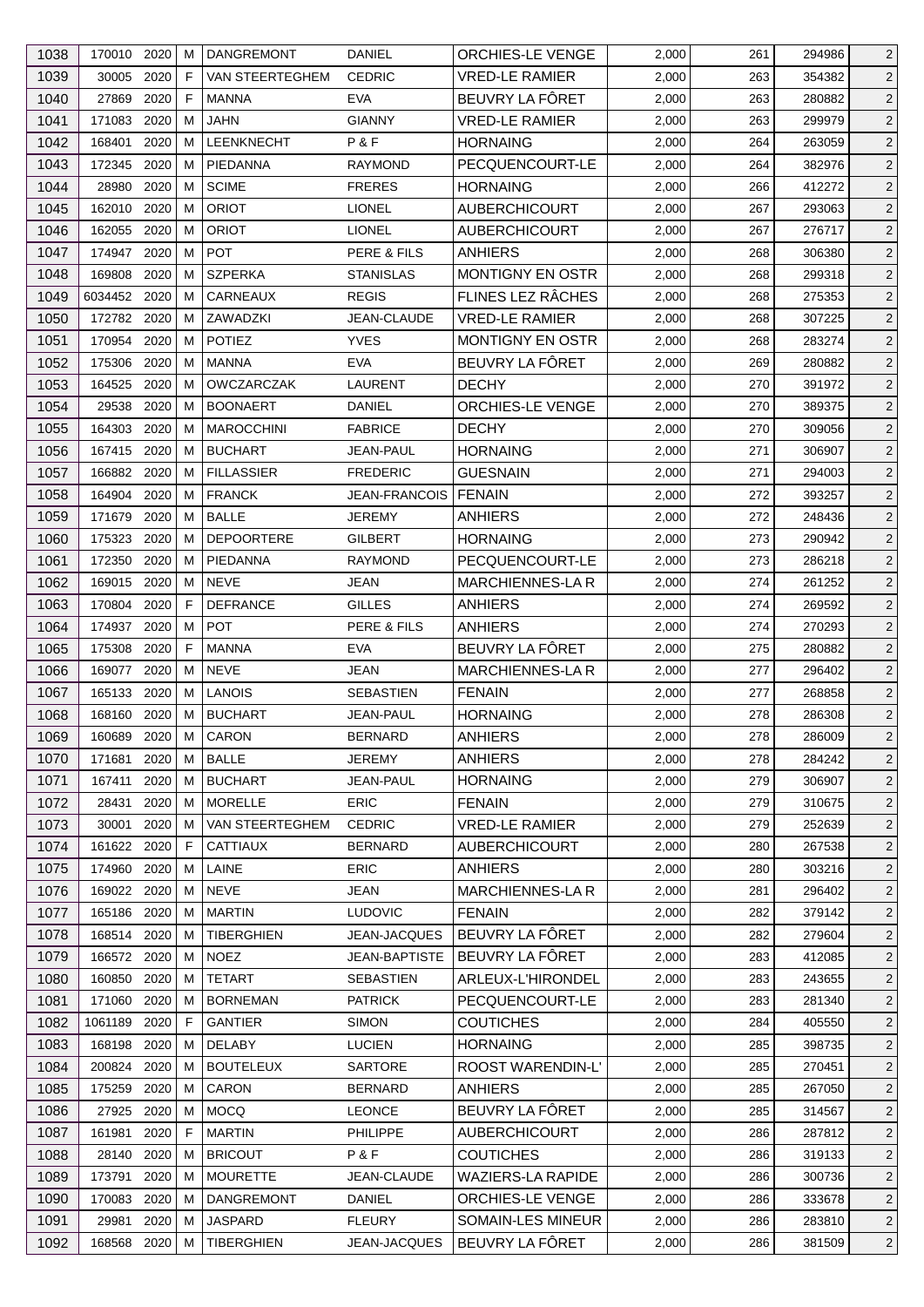| 1093 | 30011 2020  |          | м  | VAN STEERTEGHEM CEDRIC |                      | <b>VRED-LE RAMIER</b>    | 2,000 | 287 | 389866 | 2              |
|------|-------------|----------|----|------------------------|----------------------|--------------------------|-------|-----|--------|----------------|
| 1094 | 170187 2020 |          | м  | <b>DEMARCQ</b>         | <b>FRERES</b>        | <b>ORCHIES-LE VENGE</b>  | 2,000 | 288 | 306623 | $\overline{2}$ |
| 1095 | 28692 2020  |          | м  | <b>DEPOORTERE</b>      | <b>GILBERT</b>       | <b>HORNAING</b>          | 2,000 | 288 | 311313 | $\overline{2}$ |
| 1096 | 164347 2020 |          | м  | <b>CREPIEUX</b>        | <b>FRERES</b>        | <b>DECHY</b>             | 2,000 | 288 | 296142 | $\overline{2}$ |
| 1097 | 28199       | 2020     | м  | <b>GANTIER</b>         | <b>SIMON</b>         | <b>COUTICHES</b>         | 2,000 | 289 | 268166 | $\overline{c}$ |
| 1098 | 1069751     | 2020     | M  | <b>LUGEZ</b>           | ALBERT               | <b>FENAIN</b>            | 2,000 | 290 | 284134 | $\overline{2}$ |
| 1099 | 167266      | 2020     | м  | <b>CHOQUET</b>         | VALENTIN             | <b>FENAIN</b>            | 2,000 | 290 | 407271 | $\overline{c}$ |
| 1100 | 170111      | 2020     | м  | <b>DANGREMONT</b>      | <b>DANIEL</b>        | ORCHIES-LE VENGE         | 2,000 | 290 | 314332 | $\overline{c}$ |
| 1101 | 162086      | 2020     | M  | PANLOU                 | ANDRE                | <b>AUBERCHICOURT</b>     | 2,000 | 290 | 273218 | 2              |
| 1102 | 164752 2020 |          | м  | LUGEZ                  | ALBERT               | <b>FENAIN</b>            | 2,000 | 290 | 284134 | $\overline{2}$ |
| 1103 | 28166       | 2020     | F  | <b>GANTIER</b>         | <b>SIMON</b>         | <b>COUTICHES</b>         | 2,000 | 291 | 286319 | $\overline{c}$ |
| 1104 | 173183 2020 |          | F  | <b>MOURETTE</b>        | JEAN-CLAUDE          | <b>WAZIERS-LA RAPIDE</b> | 2,000 | 291 | 300736 | $\overline{c}$ |
| 1105 | 27965 2020  |          | м  | <b>JACOBS</b>          | <b>JEAN-FRANCOIS</b> | BEUVRY LA FÖRET          | 2,000 | 291 | 297511 | $\overline{2}$ |
| 1106 | 168597      | 2020     | м  | <b>TIBERGHIEN</b>      | <b>JEAN-JACQUES</b>  | BEUVRY LA FÔRET          | 2,000 | 291 | 315104 | $\overline{2}$ |
| 1107 | 160530      | 2020     | F  | <b>DEFRANCE</b>        | <b>GILLES</b>        | <b>ANHIERS</b>           | 2,000 | 291 | 388243 | $\overline{c}$ |
| 1108 | 167704 2020 |          | м  | <b>GOUDALIER</b>       | <b>FRERES</b>        | <b>HORNAING</b>          | 2,000 | 291 | 413197 | $\overline{c}$ |
| 1109 | 320254      | 2020     | F  | <b>POULET</b>          | <b>BRUNO</b>         | MONTIGNY EN OSTR         | 2,000 | 292 | 398773 | $\overline{2}$ |
| 1110 | 160588      | 2020     | м  | <b>BALLE</b>           | <b>JEREMY</b>        | <b>ANHIERS</b>           | 2,000 | 293 | 284242 | $\overline{c}$ |
|      |             |          |    |                        |                      |                          |       |     |        |                |
| 1111 | 167726      | 2020     | м  | <b>GOUDALIER</b>       | <b>FRERES</b>        | <b>HORNAING</b>          | 2,000 | 293 | 393068 | $\overline{2}$ |
| 1112 | 170051      | 2020     | M  | <b>DANGREMONT</b>      | DANIEL               | ORCHIES-LE VENGE         | 2,000 | 293 | 396837 | $\overline{c}$ |
| 1113 | 168533      | 2020     | м  | TIBERGHIEN             | <b>JEAN-JACQUES</b>  | BEUVRY LA FÖRET          | 2,000 | 293 | 279604 | $\overline{2}$ |
| 1114 | 28205       | 2020     | м  | <b>GANTIER</b>         | <b>SIMON</b>         | <b>COUTICHES</b>         | 2,000 | 293 | 423698 | $\overline{c}$ |
| 1115 | 165580      | 2020     | м  | <b>DELROT</b>          | <b>TONY</b>          | <b>FENAIN</b>            | 2,000 | 293 | 303480 | $\overline{c}$ |
| 1116 | 167264      | 2020     | F  | <b>CHOQUET</b>         | <b>VALENTIN</b>      | <b>FENAIN</b>            | 2,000 | 294 | 304876 | $\overline{2}$ |
| 1117 | 29967       | 2020     | м  | VERHAEGHE              | <b>BERTRAND</b>      | PECQUENCOURT-LE          | 2,000 | 294 | 287570 | $\overline{2}$ |
| 1118 | 28013 2020  |          | м  | <b>MANNA</b>           | <b>EVA</b>           | BEUVRY LA FÖRET          | 2,000 | 294 | 296692 | $\overline{2}$ |
| 1119 | 174907      | 2020     | м  | <b>POT</b>             | PERE & FILS          | <b>ANHIERS</b>           | 2,000 | 294 | 407623 | $\overline{c}$ |
| 1120 | 28609       | 2020     | м  | <b>DEPOORTERE</b>      | <b>GILBERT</b>       | <b>HORNAING</b>          | 2,000 | 295 | 393323 | $\overline{2}$ |
| 1121 | 160709      | 2020     | F. | CARON                  | <b>BERNARD</b>       | <b>ANHIERS</b>           | 2,000 | 296 | 267050 | 2              |
| 1122 | 29345       | 2020     | м  | LEFEBVRE               | <b>MICHEL</b>        | LANDAS-UNION ST J        | 2,000 | 299 | 408662 | $\overline{2}$ |
| 1123 | 400020      | 2020     | M  | <b>BARGIACCHI</b>      | <b>YVES</b>          | <b>FENAIN</b>            | 2,000 | 300 | 283438 | $\overline{c}$ |
| 1124 | 168561      | $2020$ M |    | <b>TIBERGHIEN</b>      | JEAN-JACQUES         | BEUVRY LA FÔRET          | 2,000 | 300 | 315104 | $\overline{c}$ |
| 1125 | 161621      | 2020     | F  | <b>CATTIAUX</b>        | <b>BERNARD</b>       | <b>AUBERCHICOURT</b>     | 2,000 | 301 | 349486 | $\overline{2}$ |
| 1126 | 29949       | 2020     | м  | <b>VERHAEGHE</b>       | <b>BERTRAND</b>      | PECQUENCOURT-LE          | 2,000 | 301 | 252093 | $\overline{2}$ |
| 1127 | 163304      | 2020     | F  | QUIN                   | <b>THIERRY</b>       | DOUAI-L'UNION            | 2,000 | 302 | 249380 | $\overline{2}$ |
|      |             |          |    |                        |                      |                          |       |     |        |                |
| 1128 | 29920       | 2020     | м  | VERHAEGHE              | <b>BERTRAND</b>      | PECQUENCOURT-LE          | 2,000 | 303 | 370088 | $\overline{2}$ |
| 1129 | 160693 2020 |          | м  | CARON                  | <b>BERNARD</b>       | <b>ANHIERS</b>           | 2,000 | 303 | 286009 | $\overline{2}$ |
| 1130 | 29153 2020  |          | F  | <b>LEENKNECHT</b>      | P&F                  | <b>HORNAING</b>          | 2,000 | 303 | 318124 | $\overline{2}$ |
| 1131 | 168364      | 2020     | м  | LEENKNECHT             | P&F                  | <b>HORNAING</b>          | 2,000 | 304 | 263059 | $\overline{2}$ |
| 1132 | 28118 2020  |          | м  | <b>BRICOUT</b>         | P&F                  | <b>COUTICHES</b>         | 2,000 | 304 | 420613 | $\overline{2}$ |
| 1133 | 6003520     | 2020     | м  | <b>OWCZARCZAK</b>      | LAURENT              | <b>DECHY</b>             | 2,000 | 304 | 391972 | $\overline{2}$ |
| 1134 | 166548      | 2020     | M  | CARNEAUX               | <b>REGIS</b>         | FLINES LEZ RÂCHES        | 2,000 | 305 | 294292 | $\overline{c}$ |
| 1135 | 169387      | 2020     | F  | <b>HIMBLOT-GUEUDIN</b> |                      | PECQUENCOURT-LE          | 2,000 | 306 | 408710 | 2              |
| 1136 | 171900      | 2020     | м  | <b>GODIN</b>           | <b>PASCAL</b>        | ROOST WARENDIN-L'        | 2,000 | 306 | 320052 | $\overline{2}$ |
| 1137 | 167282 2020 |          | м  | <b>CHOQUET</b>         | VALENTIN             | <b>FENAIN</b>            | 2,000 | 306 | 386853 | 2              |
| 1138 | 28227       | 2020     | м  | <b>GANTIER</b>         | <b>SIMON</b>         | <b>COUTICHES</b>         | 2,000 | 307 | 387397 | $\overline{2}$ |
| 1139 | 173089      | 2020     | м  | LEGRAND                | <b>SERGE</b>         | <b>VRED-LE RAMIER</b>    | 2,000 | 308 | 287130 | $\overline{2}$ |
| 1140 | 29769       | 2020     | м  | COUSIN                 | JEAN-YVES            | ROOST WARENDIN-L'        | 2,000 | 309 | 325554 | $\overline{2}$ |
| 1141 | 29159       | 2020     | м  | LEENKNECHT             | P&F                  | <b>HORNAING</b>          | 2,000 | 309 | 263059 | $\overline{2}$ |
| 1142 | 160582      | 2020     | M  | PIEDANNA               | <b>RAYMOND</b>       | PECQUENCOURT-LE          | 2,000 | 309 | 266015 | $\overline{2}$ |
| 1143 | 28221       | 2020     | F. | <b>GANTIER</b>         | <b>SIMON</b>         | <b>COUTICHES</b>         | 2,000 | 309 | 286319 | $\overline{2}$ |
| 1144 | 28956       | 2020     | м  | <b>SCIME</b>           | <b>FRERES</b>        | <b>HORNAING</b>          | 2,000 | 310 | 296300 | $\overline{2}$ |
| 1145 | 162027      | 2020     | M  | <b>ORIOT</b>           | <b>LIONEL</b>        | <b>AUBERCHICOURT</b>     | 2,000 | 312 | 375603 | $\overline{2}$ |
| 1146 | 164868      | 2020     | F  | <b>MORELLE</b>         | <b>ERIC</b>          | <b>FENAIN</b>            | 2,000 | 312 | 412939 | $\overline{2}$ |
| 1147 | 173467 2020 |          | F. | <b>HANQUEZ</b>         | <b>DAVID</b>         | <b>HORNAING</b>          | 2,000 | 312 | 256758 | $\overline{2}$ |
|      |             |          |    |                        |                      |                          |       |     |        |                |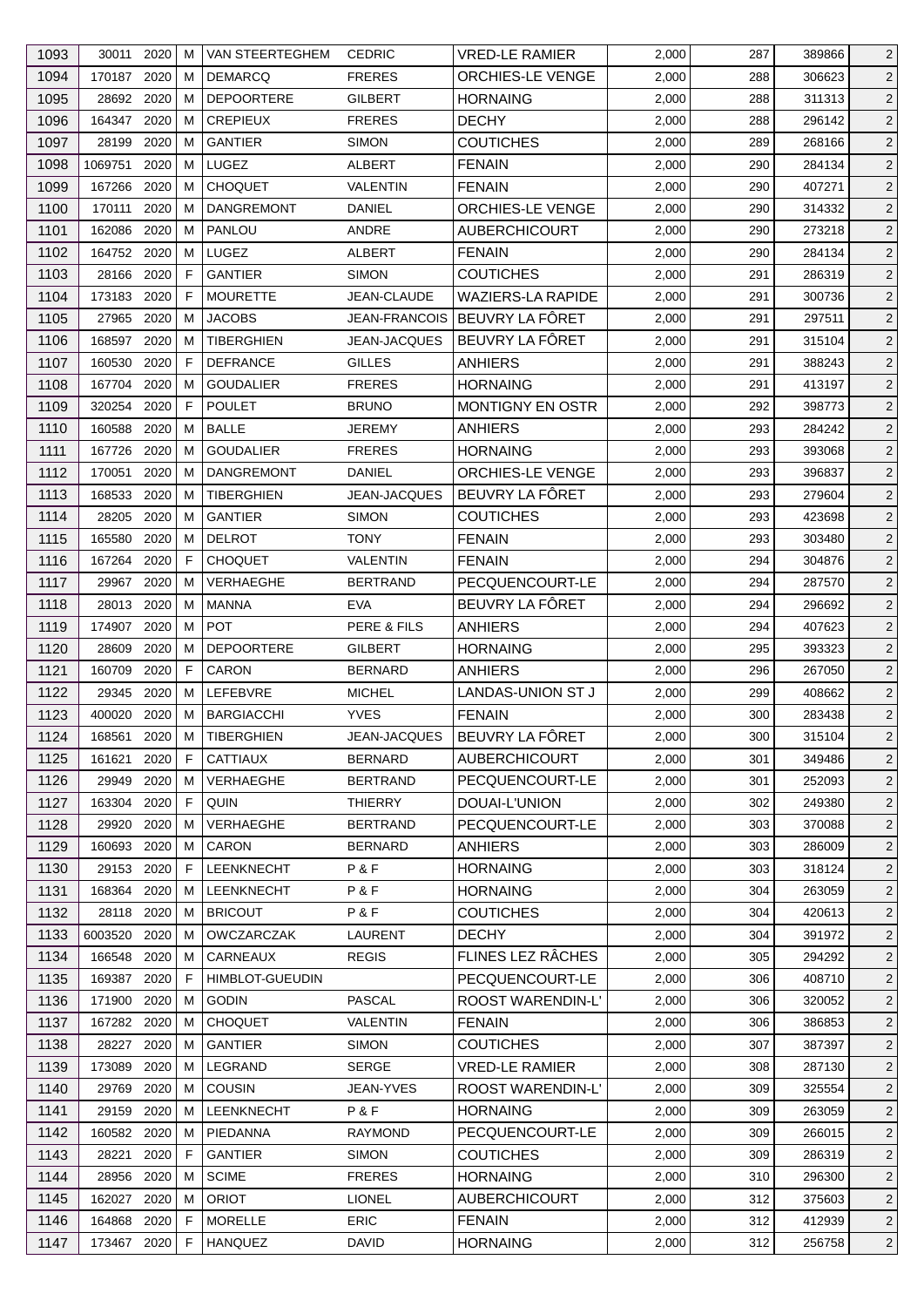| BEUVRY LA FÔRET<br>1149<br>27916 2020<br><b>MOCQ</b><br><b>LEONCE</b><br>$\overline{2}$<br>M<br>2,000<br>314<br>333922<br>BEUVRY LA FÔRET<br>1150<br>27851<br>2020<br>E<br><b>MANNA</b><br><b>EVA</b><br>2,000<br>$\overline{2}$<br>314<br>316285<br>1151<br><b>PATRICK</b><br>PECQUENCOURT-LE<br>$\overline{2}$<br>171005<br>2020<br><b>BORNEMAN</b><br>2,000<br>м<br>314<br>383390<br>1152<br>174971<br>2020<br>LAINE<br><b>ERIC</b><br><b>ANHIERS</b><br>$\overline{2}$<br>M<br>2,000<br>314<br>322136<br>1153<br>2020<br><b>GUINEZ</b><br>GUY<br><b>VRED-LE RAMIER</b><br>$\overline{2}$<br>170963<br>м<br>2,000<br>314<br>267957<br>1154<br>2020<br>ZAWADZKI<br>$\overline{2}$<br>172805<br>м<br>JEAN-CLAUDE<br><b>VRED-LE RAMIER</b><br>2,000<br>315<br>307225<br>1155<br>161978<br>2020<br><b>MARTIN</b><br>PHILIPPE<br><b>AUBERCHICOURT</b><br>287812<br>$\overline{2}$<br>м<br>2,000<br>316<br>1156<br>29873<br>2020<br><b>BORNEMAN</b><br><b>GREGORY</b><br>PECQUENCOURT-LE<br>2,000<br>317<br>384646<br>$\overline{2}$<br>м<br>1157<br>160706<br>2020<br>F<br><b>CARON</b><br>$\overline{2}$<br><b>BERNARD</b><br><b>ANHIERS</b><br>2,000<br>317<br>302791<br>BEUVRY LA FÔRET<br>1158<br>2020<br>175318<br><b>MANNA</b><br><b>EVA</b><br>2,000<br>318<br>316285<br>$\overline{2}$<br>M<br>1159<br>2020<br><b>DASSONVILLE</b><br><b>JEAN-MARC</b><br>MARCHIENNES-LA R<br>$\overline{2}$<br>169243<br>м<br>2,000<br>319<br>311947<br>1160<br>164909<br>2020<br><b>FRANCK</b><br>$\overline{2}$<br><b>JEAN-FRANCOIS</b><br><b>FENAIN</b><br>2,000<br>319<br>311188<br>M<br>1161<br>2020<br>PIEDANNA<br>PECQUENCOURT-LE<br>172334<br>M<br><b>RAYMOND</b><br>2,000<br>319<br>300889<br>$\overline{2}$<br>1162<br>ARLEUX-L'HIRONDEL<br>$\overline{2}$<br>161197<br>2020<br><b>DORDAIN</b><br><b>JEAN-JACQUES</b><br>2,000<br>м<br>319<br>235004<br>1163<br>165688<br>2020<br><b>TISON</b><br><b>FENAIN</b><br>$\overline{2}$<br>м<br><b>JEAN-LOUIS</b><br>2,000<br>321<br>305214<br><b>BALLE</b><br>1164<br>2020<br>$\overline{2}$<br>160600<br>M<br><b>JEREMY</b><br>ANHIERS<br>2,000<br>322<br>284242<br>1165<br>LEFEBVRE<br>168795<br>2020<br><b>MICHEL</b><br>LANDAS-UNION ST J<br>2,000<br>322<br>306658<br>$\overline{2}$<br>м<br><b>DURET</b><br>1166<br>2020<br><b>ANHIERS</b><br>$\overline{2}$<br>160733<br>м<br>JEAN-MARIE<br>2,000<br>323<br>290024<br>1167<br>168372 2020<br>F<br><b>LEENKNECHT</b><br>P&F<br><b>HORNAING</b><br>2,000<br>325<br>283301<br>$\overline{2}$<br>1168<br>2020<br><b>DORDAIN</b><br><b>AUBERCHICOURT</b><br>325<br>$\overline{2}$<br>161814<br>м<br><b>DIDIER</b><br>2,000<br>260797<br>1169<br>LEFEBVRE<br>LANDAS-UNION ST J<br>29336<br>2020<br><b>MICHEL</b><br>2,000<br>325<br>326250<br>$\overline{2}$<br>M<br>1170<br>171245 2020<br><b>MARFIL</b><br>ROOST WARENDIN-L'<br>$\overline{2}$<br>м<br><b>KILLYANO</b><br>2,000<br>326<br>292446<br>1171<br>203001<br>2020<br><b>DUPUIS</b><br><b>AUBY</b><br>$\overline{2}$<br>м<br><b>JEAN-JACQUES</b><br>2,000<br>326<br>310060<br>1172<br>169253<br>2020<br><b>DASSONVILLE</b><br><b>MARCHIENNES-LAR</b><br>327<br>M<br>JEAN-MARC<br>2,000<br>296718<br>$\overline{2}$<br>$\overline{2}$<br>1173<br>162009<br>2020<br><b>ORIOT</b><br><b>LIONEL</b><br><b>AUBERCHICOURT</b><br>2,000<br>359257<br>м<br>327<br>1174<br>29371<br>2020<br><b>VAN DAMME</b><br><b>LUCIEN</b><br><b>MONTIGNY EN OSTR</b><br>$\overline{2}$<br>м<br>2,000<br>328<br>269572<br>2020<br><b>SCIME</b><br><b>HORNAING</b><br>328<br>$\overline{2}$<br>1175<br>167971<br>м<br><b>FRERES</b><br>2,000<br>309645<br><b>BOCQUILLION</b><br>1176<br>168118<br>2020<br>A & N<br><b>HORNAING</b><br>2,000<br>328<br>293212<br>$\overline{2}$<br>м<br>BEUVRY LA FÔRET<br>1177<br>27893<br>2020<br><b>EVA</b><br>280882<br>$\overline{2}$<br>м<br><b>MANNA</b><br>2,000<br>328<br>ORCHIES-LE VENGE<br>1178<br>2020<br><b>DRUBBELE</b><br>$\overline{2}$<br>170000<br>м<br>DANY<br>2,000<br>329<br>273364<br>BEUVRY LA FÔRET<br>$\overline{2}$<br>1179<br>28024 2020 M<br><b>MANNA</b><br><b>EVA</b><br>2,000<br>329<br>382875<br>FLINES LEZ RÂCHES<br><b>REGIS</b><br>1180<br>163127 2020<br>CARNEAUX<br>2,000<br>330<br>311151<br>$\overline{2}$<br>-F<br>1181<br>167869 2020<br><b>POTELLE</b><br>P&F<br>2,000<br>м<br><b>HORNAING</b><br>330<br>306144<br>$\overline{2}$<br>1182<br>161832 2020<br><b>DUPAS</b><br><b>GREGORY</b><br><b>AUBERCHICOURT</b><br>272111<br>$\overline{2}$<br>F.<br>2,000<br>330<br>1183<br>28644<br>2020<br><b>DEPOORTERE</b><br><b>GILBERT</b><br><b>HORNAING</b><br>330<br>393323<br>M<br>2,000<br>$\overline{2}$<br>1184<br>ROOST WARENDIN-L'<br>171616 2020<br><b>VERITE</b><br>SEBASTIEN<br>2,000<br>307286<br>$\overline{2}$<br>м<br>330<br>1185<br>ROOST WARENDIN-L'<br><b>MARFIL</b><br><b>KILLYANO</b><br>2,000<br>310355<br>171247 2020<br>331<br>$\overline{2}$<br>M<br>ABRAHAM<br><b>CLAUDE</b><br>$\overline{2}$<br>1186<br>28051<br>2020<br><b>COUTICHES</b><br>2,000<br>331<br>318328<br>м<br>1187<br>ORCHIES-LE VENGE<br>170075<br>2020<br><b>DANGREMONT</b><br>DANIEL<br>2,000<br>332<br>396837<br>$\overline{2}$<br>м<br><b>WAZIERS-LA RAPIDE</b><br>1188<br>173166<br>2020<br><b>MOURETTE</b><br>JEAN-CLAUDE<br>2,000<br>333<br>264696<br>F.<br>$\overline{2}$<br>BEUVRY LA FÖRET<br>1189<br>168552 2020<br>TIBERGHIEN<br><b>JEAN-JACQUES</b><br>2,000<br>333<br>315104<br>$\overline{2}$<br>M<br>1190<br>173124 2020<br><b>VRED-LE RAMIER</b><br>334<br>370645<br>$\overline{2}$<br>VAN STEERTEGHEM<br><b>CEDRIC</b><br>2,000<br>M<br>1191<br><b>ANHIERS</b><br><b>ERIC</b><br>174977<br>2020<br>LAINE<br>2,000<br>336<br>267448<br>$\overline{2}$<br>M<br>1192<br>167382 2020<br>DE CESARE<br>CH & CE<br><b>HORNAING</b><br>2,000<br>F<br>336<br>258698<br>$\overline{2}$<br>1193<br>170118 2020<br>DANGREMONT<br><b>DANIEL</b><br>ORCHIES-LE VENGE<br>$\overline{2}$<br>2,000<br>337<br>396837<br>M<br>1194<br>172791 2020<br>ZAWADZKI<br><b>VRED-LE RAMIER</b><br>338<br>M<br>JEAN-CLAUDE<br>2,000<br>307225<br>$\overline{2}$<br>1195<br><b>DUPIRE</b><br><b>YVES</b><br>ARLEUX-L'HIRONDEL<br>161539<br>2020<br>2,000<br>340<br>$\overline{2}$<br>м<br>301532<br><b>EDOUARD</b><br>1196<br>169412 2020<br><b>MATUSZEWSKI</b><br><b>VRED-LE RAMIER</b><br>2,000<br>264617<br>340<br>$\overline{2}$<br>м<br>1197<br><b>TISON</b><br><b>FENAIN</b><br>2,000<br>$\overline{2}$<br>165661<br>2020<br>JEAN-LOUIS<br>340<br>305214<br>м<br>1198<br>174987<br>2020<br>LAINE<br><b>ERIC</b><br><b>ANHIERS</b><br>2,000<br>341<br>267448<br>$\overline{2}$<br>м<br>BEUVRY LA FÔRET<br><b>EVA</b><br>1199<br>175349<br>2020<br>2,000<br>316285<br>MANNA<br>341<br>$\overline{2}$<br>M<br><b>ERIC</b><br>1200<br>164873 2020<br><b>MORELLE</b><br><b>FENAIN</b><br>2,000<br>342<br>310675<br>$\overline{2}$<br>F<br>BEUVRY LA FÔRET<br>1201<br>27896 2020<br><b>MANNA</b><br><b>EVA</b><br>382875<br>F.<br>2,000<br>343<br>$\overline{2}$<br>1202<br><b>HIMBLOT-GUEUDIN</b><br>PECQUENCOURT-LE<br>2,000<br>290016<br>$\overline{2}$<br>169362 2020 M<br>344 | 1148 | 240972 2020 | м | <b>SCIME</b> | <b>FRERES</b> | <b>HORNAING</b> | 2,000 | 313 | 275329 | $\overline{2}$ |
|-----------------------------------------------------------------------------------------------------------------------------------------------------------------------------------------------------------------------------------------------------------------------------------------------------------------------------------------------------------------------------------------------------------------------------------------------------------------------------------------------------------------------------------------------------------------------------------------------------------------------------------------------------------------------------------------------------------------------------------------------------------------------------------------------------------------------------------------------------------------------------------------------------------------------------------------------------------------------------------------------------------------------------------------------------------------------------------------------------------------------------------------------------------------------------------------------------------------------------------------------------------------------------------------------------------------------------------------------------------------------------------------------------------------------------------------------------------------------------------------------------------------------------------------------------------------------------------------------------------------------------------------------------------------------------------------------------------------------------------------------------------------------------------------------------------------------------------------------------------------------------------------------------------------------------------------------------------------------------------------------------------------------------------------------------------------------------------------------------------------------------------------------------------------------------------------------------------------------------------------------------------------------------------------------------------------------------------------------------------------------------------------------------------------------------------------------------------------------------------------------------------------------------------------------------------------------------------------------------------------------------------------------------------------------------------------------------------------------------------------------------------------------------------------------------------------------------------------------------------------------------------------------------------------------------------------------------------------------------------------------------------------------------------------------------------------------------------------------------------------------------------------------------------------------------------------------------------------------------------------------------------------------------------------------------------------------------------------------------------------------------------------------------------------------------------------------------------------------------------------------------------------------------------------------------------------------------------------------------------------------------------------------------------------------------------------------------------------------------------------------------------------------------------------------------------------------------------------------------------------------------------------------------------------------------------------------------------------------------------------------------------------------------------------------------------------------------------------------------------------------------------------------------------------------------------------------------------------------------------------------------------------------------------------------------------------------------------------------------------------------------------------------------------------------------------------------------------------------------------------------------------------------------------------------------------------------------------------------------------------------------------------------------------------------------------------------------------------------------------------------------------------------------------------------------------------------------------------------------------------------------------------------------------------------------------------------------------------------------------------------------------------------------------------------------------------------------------------------------------------------------------------------------------------------------------------------------------------------------------------------------------------------------------------------------------------------------------------------------------------------------------------------------------------------------------------------------------------------------------------------------------------------------------------------------------------------------------------------------------------------------------------------------------------------------------------------------------------------------------------------------------------------------------------------------------------------------------------------------------------------------------------------------------------------------------------------------------------------------------------------------------------------------------------------------------------------------------------------------------------------------------------------------------------------------------------------------------------------------------------------------------------------------------------------------------------------------------------------------------------------------------------------------------------------------------------------------------------------------------------------------------------------------------------------------------------------------------------------------------------------------------------------------------------------------------------------------------------------------------------------------------------------------------------------------------------------------------------------------------------------------------------------------------------------------------------------------------------------------------------------------------------------------------------------------------------------|------|-------------|---|--------------|---------------|-----------------|-------|-----|--------|----------------|
|                                                                                                                                                                                                                                                                                                                                                                                                                                                                                                                                                                                                                                                                                                                                                                                                                                                                                                                                                                                                                                                                                                                                                                                                                                                                                                                                                                                                                                                                                                                                                                                                                                                                                                                                                                                                                                                                                                                                                                                                                                                                                                                                                                                                                                                                                                                                                                                                                                                                                                                                                                                                                                                                                                                                                                                                                                                                                                                                                                                                                                                                                                                                                                                                                                                                                                                                                                                                                                                                                                                                                                                                                                                                                                                                                                                                                                                                                                                                                                                                                                                                                                                                                                                                                                                                                                                                                                                                                                                                                                                                                                                                                                                                                                                                                                                                                                                                                                                                                                                                                                                                                                                                                                                                                                                                                                                                                                                                                                                                                                                                                                                                                                                                                                                                                                                                                                                                                                                                                                                                                                                                                                                                                                                                                                                                                                                                                                                                                                                                                                                                                                                                                                                                                                                                                                                                                                                                                                                                                                                                                                                                       |      |             |   |              |               |                 |       |     |        |                |
|                                                                                                                                                                                                                                                                                                                                                                                                                                                                                                                                                                                                                                                                                                                                                                                                                                                                                                                                                                                                                                                                                                                                                                                                                                                                                                                                                                                                                                                                                                                                                                                                                                                                                                                                                                                                                                                                                                                                                                                                                                                                                                                                                                                                                                                                                                                                                                                                                                                                                                                                                                                                                                                                                                                                                                                                                                                                                                                                                                                                                                                                                                                                                                                                                                                                                                                                                                                                                                                                                                                                                                                                                                                                                                                                                                                                                                                                                                                                                                                                                                                                                                                                                                                                                                                                                                                                                                                                                                                                                                                                                                                                                                                                                                                                                                                                                                                                                                                                                                                                                                                                                                                                                                                                                                                                                                                                                                                                                                                                                                                                                                                                                                                                                                                                                                                                                                                                                                                                                                                                                                                                                                                                                                                                                                                                                                                                                                                                                                                                                                                                                                                                                                                                                                                                                                                                                                                                                                                                                                                                                                                                       |      |             |   |              |               |                 |       |     |        |                |
|                                                                                                                                                                                                                                                                                                                                                                                                                                                                                                                                                                                                                                                                                                                                                                                                                                                                                                                                                                                                                                                                                                                                                                                                                                                                                                                                                                                                                                                                                                                                                                                                                                                                                                                                                                                                                                                                                                                                                                                                                                                                                                                                                                                                                                                                                                                                                                                                                                                                                                                                                                                                                                                                                                                                                                                                                                                                                                                                                                                                                                                                                                                                                                                                                                                                                                                                                                                                                                                                                                                                                                                                                                                                                                                                                                                                                                                                                                                                                                                                                                                                                                                                                                                                                                                                                                                                                                                                                                                                                                                                                                                                                                                                                                                                                                                                                                                                                                                                                                                                                                                                                                                                                                                                                                                                                                                                                                                                                                                                                                                                                                                                                                                                                                                                                                                                                                                                                                                                                                                                                                                                                                                                                                                                                                                                                                                                                                                                                                                                                                                                                                                                                                                                                                                                                                                                                                                                                                                                                                                                                                                                       |      |             |   |              |               |                 |       |     |        |                |
|                                                                                                                                                                                                                                                                                                                                                                                                                                                                                                                                                                                                                                                                                                                                                                                                                                                                                                                                                                                                                                                                                                                                                                                                                                                                                                                                                                                                                                                                                                                                                                                                                                                                                                                                                                                                                                                                                                                                                                                                                                                                                                                                                                                                                                                                                                                                                                                                                                                                                                                                                                                                                                                                                                                                                                                                                                                                                                                                                                                                                                                                                                                                                                                                                                                                                                                                                                                                                                                                                                                                                                                                                                                                                                                                                                                                                                                                                                                                                                                                                                                                                                                                                                                                                                                                                                                                                                                                                                                                                                                                                                                                                                                                                                                                                                                                                                                                                                                                                                                                                                                                                                                                                                                                                                                                                                                                                                                                                                                                                                                                                                                                                                                                                                                                                                                                                                                                                                                                                                                                                                                                                                                                                                                                                                                                                                                                                                                                                                                                                                                                                                                                                                                                                                                                                                                                                                                                                                                                                                                                                                                                       |      |             |   |              |               |                 |       |     |        |                |
|                                                                                                                                                                                                                                                                                                                                                                                                                                                                                                                                                                                                                                                                                                                                                                                                                                                                                                                                                                                                                                                                                                                                                                                                                                                                                                                                                                                                                                                                                                                                                                                                                                                                                                                                                                                                                                                                                                                                                                                                                                                                                                                                                                                                                                                                                                                                                                                                                                                                                                                                                                                                                                                                                                                                                                                                                                                                                                                                                                                                                                                                                                                                                                                                                                                                                                                                                                                                                                                                                                                                                                                                                                                                                                                                                                                                                                                                                                                                                                                                                                                                                                                                                                                                                                                                                                                                                                                                                                                                                                                                                                                                                                                                                                                                                                                                                                                                                                                                                                                                                                                                                                                                                                                                                                                                                                                                                                                                                                                                                                                                                                                                                                                                                                                                                                                                                                                                                                                                                                                                                                                                                                                                                                                                                                                                                                                                                                                                                                                                                                                                                                                                                                                                                                                                                                                                                                                                                                                                                                                                                                                                       |      |             |   |              |               |                 |       |     |        |                |
|                                                                                                                                                                                                                                                                                                                                                                                                                                                                                                                                                                                                                                                                                                                                                                                                                                                                                                                                                                                                                                                                                                                                                                                                                                                                                                                                                                                                                                                                                                                                                                                                                                                                                                                                                                                                                                                                                                                                                                                                                                                                                                                                                                                                                                                                                                                                                                                                                                                                                                                                                                                                                                                                                                                                                                                                                                                                                                                                                                                                                                                                                                                                                                                                                                                                                                                                                                                                                                                                                                                                                                                                                                                                                                                                                                                                                                                                                                                                                                                                                                                                                                                                                                                                                                                                                                                                                                                                                                                                                                                                                                                                                                                                                                                                                                                                                                                                                                                                                                                                                                                                                                                                                                                                                                                                                                                                                                                                                                                                                                                                                                                                                                                                                                                                                                                                                                                                                                                                                                                                                                                                                                                                                                                                                                                                                                                                                                                                                                                                                                                                                                                                                                                                                                                                                                                                                                                                                                                                                                                                                                                                       |      |             |   |              |               |                 |       |     |        |                |
|                                                                                                                                                                                                                                                                                                                                                                                                                                                                                                                                                                                                                                                                                                                                                                                                                                                                                                                                                                                                                                                                                                                                                                                                                                                                                                                                                                                                                                                                                                                                                                                                                                                                                                                                                                                                                                                                                                                                                                                                                                                                                                                                                                                                                                                                                                                                                                                                                                                                                                                                                                                                                                                                                                                                                                                                                                                                                                                                                                                                                                                                                                                                                                                                                                                                                                                                                                                                                                                                                                                                                                                                                                                                                                                                                                                                                                                                                                                                                                                                                                                                                                                                                                                                                                                                                                                                                                                                                                                                                                                                                                                                                                                                                                                                                                                                                                                                                                                                                                                                                                                                                                                                                                                                                                                                                                                                                                                                                                                                                                                                                                                                                                                                                                                                                                                                                                                                                                                                                                                                                                                                                                                                                                                                                                                                                                                                                                                                                                                                                                                                                                                                                                                                                                                                                                                                                                                                                                                                                                                                                                                                       |      |             |   |              |               |                 |       |     |        |                |
|                                                                                                                                                                                                                                                                                                                                                                                                                                                                                                                                                                                                                                                                                                                                                                                                                                                                                                                                                                                                                                                                                                                                                                                                                                                                                                                                                                                                                                                                                                                                                                                                                                                                                                                                                                                                                                                                                                                                                                                                                                                                                                                                                                                                                                                                                                                                                                                                                                                                                                                                                                                                                                                                                                                                                                                                                                                                                                                                                                                                                                                                                                                                                                                                                                                                                                                                                                                                                                                                                                                                                                                                                                                                                                                                                                                                                                                                                                                                                                                                                                                                                                                                                                                                                                                                                                                                                                                                                                                                                                                                                                                                                                                                                                                                                                                                                                                                                                                                                                                                                                                                                                                                                                                                                                                                                                                                                                                                                                                                                                                                                                                                                                                                                                                                                                                                                                                                                                                                                                                                                                                                                                                                                                                                                                                                                                                                                                                                                                                                                                                                                                                                                                                                                                                                                                                                                                                                                                                                                                                                                                                                       |      |             |   |              |               |                 |       |     |        |                |
|                                                                                                                                                                                                                                                                                                                                                                                                                                                                                                                                                                                                                                                                                                                                                                                                                                                                                                                                                                                                                                                                                                                                                                                                                                                                                                                                                                                                                                                                                                                                                                                                                                                                                                                                                                                                                                                                                                                                                                                                                                                                                                                                                                                                                                                                                                                                                                                                                                                                                                                                                                                                                                                                                                                                                                                                                                                                                                                                                                                                                                                                                                                                                                                                                                                                                                                                                                                                                                                                                                                                                                                                                                                                                                                                                                                                                                                                                                                                                                                                                                                                                                                                                                                                                                                                                                                                                                                                                                                                                                                                                                                                                                                                                                                                                                                                                                                                                                                                                                                                                                                                                                                                                                                                                                                                                                                                                                                                                                                                                                                                                                                                                                                                                                                                                                                                                                                                                                                                                                                                                                                                                                                                                                                                                                                                                                                                                                                                                                                                                                                                                                                                                                                                                                                                                                                                                                                                                                                                                                                                                                                                       |      |             |   |              |               |                 |       |     |        |                |
|                                                                                                                                                                                                                                                                                                                                                                                                                                                                                                                                                                                                                                                                                                                                                                                                                                                                                                                                                                                                                                                                                                                                                                                                                                                                                                                                                                                                                                                                                                                                                                                                                                                                                                                                                                                                                                                                                                                                                                                                                                                                                                                                                                                                                                                                                                                                                                                                                                                                                                                                                                                                                                                                                                                                                                                                                                                                                                                                                                                                                                                                                                                                                                                                                                                                                                                                                                                                                                                                                                                                                                                                                                                                                                                                                                                                                                                                                                                                                                                                                                                                                                                                                                                                                                                                                                                                                                                                                                                                                                                                                                                                                                                                                                                                                                                                                                                                                                                                                                                                                                                                                                                                                                                                                                                                                                                                                                                                                                                                                                                                                                                                                                                                                                                                                                                                                                                                                                                                                                                                                                                                                                                                                                                                                                                                                                                                                                                                                                                                                                                                                                                                                                                                                                                                                                                                                                                                                                                                                                                                                                                                       |      |             |   |              |               |                 |       |     |        |                |
|                                                                                                                                                                                                                                                                                                                                                                                                                                                                                                                                                                                                                                                                                                                                                                                                                                                                                                                                                                                                                                                                                                                                                                                                                                                                                                                                                                                                                                                                                                                                                                                                                                                                                                                                                                                                                                                                                                                                                                                                                                                                                                                                                                                                                                                                                                                                                                                                                                                                                                                                                                                                                                                                                                                                                                                                                                                                                                                                                                                                                                                                                                                                                                                                                                                                                                                                                                                                                                                                                                                                                                                                                                                                                                                                                                                                                                                                                                                                                                                                                                                                                                                                                                                                                                                                                                                                                                                                                                                                                                                                                                                                                                                                                                                                                                                                                                                                                                                                                                                                                                                                                                                                                                                                                                                                                                                                                                                                                                                                                                                                                                                                                                                                                                                                                                                                                                                                                                                                                                                                                                                                                                                                                                                                                                                                                                                                                                                                                                                                                                                                                                                                                                                                                                                                                                                                                                                                                                                                                                                                                                                                       |      |             |   |              |               |                 |       |     |        |                |
|                                                                                                                                                                                                                                                                                                                                                                                                                                                                                                                                                                                                                                                                                                                                                                                                                                                                                                                                                                                                                                                                                                                                                                                                                                                                                                                                                                                                                                                                                                                                                                                                                                                                                                                                                                                                                                                                                                                                                                                                                                                                                                                                                                                                                                                                                                                                                                                                                                                                                                                                                                                                                                                                                                                                                                                                                                                                                                                                                                                                                                                                                                                                                                                                                                                                                                                                                                                                                                                                                                                                                                                                                                                                                                                                                                                                                                                                                                                                                                                                                                                                                                                                                                                                                                                                                                                                                                                                                                                                                                                                                                                                                                                                                                                                                                                                                                                                                                                                                                                                                                                                                                                                                                                                                                                                                                                                                                                                                                                                                                                                                                                                                                                                                                                                                                                                                                                                                                                                                                                                                                                                                                                                                                                                                                                                                                                                                                                                                                                                                                                                                                                                                                                                                                                                                                                                                                                                                                                                                                                                                                                                       |      |             |   |              |               |                 |       |     |        |                |
|                                                                                                                                                                                                                                                                                                                                                                                                                                                                                                                                                                                                                                                                                                                                                                                                                                                                                                                                                                                                                                                                                                                                                                                                                                                                                                                                                                                                                                                                                                                                                                                                                                                                                                                                                                                                                                                                                                                                                                                                                                                                                                                                                                                                                                                                                                                                                                                                                                                                                                                                                                                                                                                                                                                                                                                                                                                                                                                                                                                                                                                                                                                                                                                                                                                                                                                                                                                                                                                                                                                                                                                                                                                                                                                                                                                                                                                                                                                                                                                                                                                                                                                                                                                                                                                                                                                                                                                                                                                                                                                                                                                                                                                                                                                                                                                                                                                                                                                                                                                                                                                                                                                                                                                                                                                                                                                                                                                                                                                                                                                                                                                                                                                                                                                                                                                                                                                                                                                                                                                                                                                                                                                                                                                                                                                                                                                                                                                                                                                                                                                                                                                                                                                                                                                                                                                                                                                                                                                                                                                                                                                                       |      |             |   |              |               |                 |       |     |        |                |
|                                                                                                                                                                                                                                                                                                                                                                                                                                                                                                                                                                                                                                                                                                                                                                                                                                                                                                                                                                                                                                                                                                                                                                                                                                                                                                                                                                                                                                                                                                                                                                                                                                                                                                                                                                                                                                                                                                                                                                                                                                                                                                                                                                                                                                                                                                                                                                                                                                                                                                                                                                                                                                                                                                                                                                                                                                                                                                                                                                                                                                                                                                                                                                                                                                                                                                                                                                                                                                                                                                                                                                                                                                                                                                                                                                                                                                                                                                                                                                                                                                                                                                                                                                                                                                                                                                                                                                                                                                                                                                                                                                                                                                                                                                                                                                                                                                                                                                                                                                                                                                                                                                                                                                                                                                                                                                                                                                                                                                                                                                                                                                                                                                                                                                                                                                                                                                                                                                                                                                                                                                                                                                                                                                                                                                                                                                                                                                                                                                                                                                                                                                                                                                                                                                                                                                                                                                                                                                                                                                                                                                                                       |      |             |   |              |               |                 |       |     |        |                |
|                                                                                                                                                                                                                                                                                                                                                                                                                                                                                                                                                                                                                                                                                                                                                                                                                                                                                                                                                                                                                                                                                                                                                                                                                                                                                                                                                                                                                                                                                                                                                                                                                                                                                                                                                                                                                                                                                                                                                                                                                                                                                                                                                                                                                                                                                                                                                                                                                                                                                                                                                                                                                                                                                                                                                                                                                                                                                                                                                                                                                                                                                                                                                                                                                                                                                                                                                                                                                                                                                                                                                                                                                                                                                                                                                                                                                                                                                                                                                                                                                                                                                                                                                                                                                                                                                                                                                                                                                                                                                                                                                                                                                                                                                                                                                                                                                                                                                                                                                                                                                                                                                                                                                                                                                                                                                                                                                                                                                                                                                                                                                                                                                                                                                                                                                                                                                                                                                                                                                                                                                                                                                                                                                                                                                                                                                                                                                                                                                                                                                                                                                                                                                                                                                                                                                                                                                                                                                                                                                                                                                                                                       |      |             |   |              |               |                 |       |     |        |                |
|                                                                                                                                                                                                                                                                                                                                                                                                                                                                                                                                                                                                                                                                                                                                                                                                                                                                                                                                                                                                                                                                                                                                                                                                                                                                                                                                                                                                                                                                                                                                                                                                                                                                                                                                                                                                                                                                                                                                                                                                                                                                                                                                                                                                                                                                                                                                                                                                                                                                                                                                                                                                                                                                                                                                                                                                                                                                                                                                                                                                                                                                                                                                                                                                                                                                                                                                                                                                                                                                                                                                                                                                                                                                                                                                                                                                                                                                                                                                                                                                                                                                                                                                                                                                                                                                                                                                                                                                                                                                                                                                                                                                                                                                                                                                                                                                                                                                                                                                                                                                                                                                                                                                                                                                                                                                                                                                                                                                                                                                                                                                                                                                                                                                                                                                                                                                                                                                                                                                                                                                                                                                                                                                                                                                                                                                                                                                                                                                                                                                                                                                                                                                                                                                                                                                                                                                                                                                                                                                                                                                                                                                       |      |             |   |              |               |                 |       |     |        |                |
|                                                                                                                                                                                                                                                                                                                                                                                                                                                                                                                                                                                                                                                                                                                                                                                                                                                                                                                                                                                                                                                                                                                                                                                                                                                                                                                                                                                                                                                                                                                                                                                                                                                                                                                                                                                                                                                                                                                                                                                                                                                                                                                                                                                                                                                                                                                                                                                                                                                                                                                                                                                                                                                                                                                                                                                                                                                                                                                                                                                                                                                                                                                                                                                                                                                                                                                                                                                                                                                                                                                                                                                                                                                                                                                                                                                                                                                                                                                                                                                                                                                                                                                                                                                                                                                                                                                                                                                                                                                                                                                                                                                                                                                                                                                                                                                                                                                                                                                                                                                                                                                                                                                                                                                                                                                                                                                                                                                                                                                                                                                                                                                                                                                                                                                                                                                                                                                                                                                                                                                                                                                                                                                                                                                                                                                                                                                                                                                                                                                                                                                                                                                                                                                                                                                                                                                                                                                                                                                                                                                                                                                                       |      |             |   |              |               |                 |       |     |        |                |
|                                                                                                                                                                                                                                                                                                                                                                                                                                                                                                                                                                                                                                                                                                                                                                                                                                                                                                                                                                                                                                                                                                                                                                                                                                                                                                                                                                                                                                                                                                                                                                                                                                                                                                                                                                                                                                                                                                                                                                                                                                                                                                                                                                                                                                                                                                                                                                                                                                                                                                                                                                                                                                                                                                                                                                                                                                                                                                                                                                                                                                                                                                                                                                                                                                                                                                                                                                                                                                                                                                                                                                                                                                                                                                                                                                                                                                                                                                                                                                                                                                                                                                                                                                                                                                                                                                                                                                                                                                                                                                                                                                                                                                                                                                                                                                                                                                                                                                                                                                                                                                                                                                                                                                                                                                                                                                                                                                                                                                                                                                                                                                                                                                                                                                                                                                                                                                                                                                                                                                                                                                                                                                                                                                                                                                                                                                                                                                                                                                                                                                                                                                                                                                                                                                                                                                                                                                                                                                                                                                                                                                                                       |      |             |   |              |               |                 |       |     |        |                |
|                                                                                                                                                                                                                                                                                                                                                                                                                                                                                                                                                                                                                                                                                                                                                                                                                                                                                                                                                                                                                                                                                                                                                                                                                                                                                                                                                                                                                                                                                                                                                                                                                                                                                                                                                                                                                                                                                                                                                                                                                                                                                                                                                                                                                                                                                                                                                                                                                                                                                                                                                                                                                                                                                                                                                                                                                                                                                                                                                                                                                                                                                                                                                                                                                                                                                                                                                                                                                                                                                                                                                                                                                                                                                                                                                                                                                                                                                                                                                                                                                                                                                                                                                                                                                                                                                                                                                                                                                                                                                                                                                                                                                                                                                                                                                                                                                                                                                                                                                                                                                                                                                                                                                                                                                                                                                                                                                                                                                                                                                                                                                                                                                                                                                                                                                                                                                                                                                                                                                                                                                                                                                                                                                                                                                                                                                                                                                                                                                                                                                                                                                                                                                                                                                                                                                                                                                                                                                                                                                                                                                                                                       |      |             |   |              |               |                 |       |     |        |                |
|                                                                                                                                                                                                                                                                                                                                                                                                                                                                                                                                                                                                                                                                                                                                                                                                                                                                                                                                                                                                                                                                                                                                                                                                                                                                                                                                                                                                                                                                                                                                                                                                                                                                                                                                                                                                                                                                                                                                                                                                                                                                                                                                                                                                                                                                                                                                                                                                                                                                                                                                                                                                                                                                                                                                                                                                                                                                                                                                                                                                                                                                                                                                                                                                                                                                                                                                                                                                                                                                                                                                                                                                                                                                                                                                                                                                                                                                                                                                                                                                                                                                                                                                                                                                                                                                                                                                                                                                                                                                                                                                                                                                                                                                                                                                                                                                                                                                                                                                                                                                                                                                                                                                                                                                                                                                                                                                                                                                                                                                                                                                                                                                                                                                                                                                                                                                                                                                                                                                                                                                                                                                                                                                                                                                                                                                                                                                                                                                                                                                                                                                                                                                                                                                                                                                                                                                                                                                                                                                                                                                                                                                       |      |             |   |              |               |                 |       |     |        |                |
|                                                                                                                                                                                                                                                                                                                                                                                                                                                                                                                                                                                                                                                                                                                                                                                                                                                                                                                                                                                                                                                                                                                                                                                                                                                                                                                                                                                                                                                                                                                                                                                                                                                                                                                                                                                                                                                                                                                                                                                                                                                                                                                                                                                                                                                                                                                                                                                                                                                                                                                                                                                                                                                                                                                                                                                                                                                                                                                                                                                                                                                                                                                                                                                                                                                                                                                                                                                                                                                                                                                                                                                                                                                                                                                                                                                                                                                                                                                                                                                                                                                                                                                                                                                                                                                                                                                                                                                                                                                                                                                                                                                                                                                                                                                                                                                                                                                                                                                                                                                                                                                                                                                                                                                                                                                                                                                                                                                                                                                                                                                                                                                                                                                                                                                                                                                                                                                                                                                                                                                                                                                                                                                                                                                                                                                                                                                                                                                                                                                                                                                                                                                                                                                                                                                                                                                                                                                                                                                                                                                                                                                                       |      |             |   |              |               |                 |       |     |        |                |
|                                                                                                                                                                                                                                                                                                                                                                                                                                                                                                                                                                                                                                                                                                                                                                                                                                                                                                                                                                                                                                                                                                                                                                                                                                                                                                                                                                                                                                                                                                                                                                                                                                                                                                                                                                                                                                                                                                                                                                                                                                                                                                                                                                                                                                                                                                                                                                                                                                                                                                                                                                                                                                                                                                                                                                                                                                                                                                                                                                                                                                                                                                                                                                                                                                                                                                                                                                                                                                                                                                                                                                                                                                                                                                                                                                                                                                                                                                                                                                                                                                                                                                                                                                                                                                                                                                                                                                                                                                                                                                                                                                                                                                                                                                                                                                                                                                                                                                                                                                                                                                                                                                                                                                                                                                                                                                                                                                                                                                                                                                                                                                                                                                                                                                                                                                                                                                                                                                                                                                                                                                                                                                                                                                                                                                                                                                                                                                                                                                                                                                                                                                                                                                                                                                                                                                                                                                                                                                                                                                                                                                                                       |      |             |   |              |               |                 |       |     |        |                |
|                                                                                                                                                                                                                                                                                                                                                                                                                                                                                                                                                                                                                                                                                                                                                                                                                                                                                                                                                                                                                                                                                                                                                                                                                                                                                                                                                                                                                                                                                                                                                                                                                                                                                                                                                                                                                                                                                                                                                                                                                                                                                                                                                                                                                                                                                                                                                                                                                                                                                                                                                                                                                                                                                                                                                                                                                                                                                                                                                                                                                                                                                                                                                                                                                                                                                                                                                                                                                                                                                                                                                                                                                                                                                                                                                                                                                                                                                                                                                                                                                                                                                                                                                                                                                                                                                                                                                                                                                                                                                                                                                                                                                                                                                                                                                                                                                                                                                                                                                                                                                                                                                                                                                                                                                                                                                                                                                                                                                                                                                                                                                                                                                                                                                                                                                                                                                                                                                                                                                                                                                                                                                                                                                                                                                                                                                                                                                                                                                                                                                                                                                                                                                                                                                                                                                                                                                                                                                                                                                                                                                                                                       |      |             |   |              |               |                 |       |     |        |                |
|                                                                                                                                                                                                                                                                                                                                                                                                                                                                                                                                                                                                                                                                                                                                                                                                                                                                                                                                                                                                                                                                                                                                                                                                                                                                                                                                                                                                                                                                                                                                                                                                                                                                                                                                                                                                                                                                                                                                                                                                                                                                                                                                                                                                                                                                                                                                                                                                                                                                                                                                                                                                                                                                                                                                                                                                                                                                                                                                                                                                                                                                                                                                                                                                                                                                                                                                                                                                                                                                                                                                                                                                                                                                                                                                                                                                                                                                                                                                                                                                                                                                                                                                                                                                                                                                                                                                                                                                                                                                                                                                                                                                                                                                                                                                                                                                                                                                                                                                                                                                                                                                                                                                                                                                                                                                                                                                                                                                                                                                                                                                                                                                                                                                                                                                                                                                                                                                                                                                                                                                                                                                                                                                                                                                                                                                                                                                                                                                                                                                                                                                                                                                                                                                                                                                                                                                                                                                                                                                                                                                                                                                       |      |             |   |              |               |                 |       |     |        |                |
|                                                                                                                                                                                                                                                                                                                                                                                                                                                                                                                                                                                                                                                                                                                                                                                                                                                                                                                                                                                                                                                                                                                                                                                                                                                                                                                                                                                                                                                                                                                                                                                                                                                                                                                                                                                                                                                                                                                                                                                                                                                                                                                                                                                                                                                                                                                                                                                                                                                                                                                                                                                                                                                                                                                                                                                                                                                                                                                                                                                                                                                                                                                                                                                                                                                                                                                                                                                                                                                                                                                                                                                                                                                                                                                                                                                                                                                                                                                                                                                                                                                                                                                                                                                                                                                                                                                                                                                                                                                                                                                                                                                                                                                                                                                                                                                                                                                                                                                                                                                                                                                                                                                                                                                                                                                                                                                                                                                                                                                                                                                                                                                                                                                                                                                                                                                                                                                                                                                                                                                                                                                                                                                                                                                                                                                                                                                                                                                                                                                                                                                                                                                                                                                                                                                                                                                                                                                                                                                                                                                                                                                                       |      |             |   |              |               |                 |       |     |        |                |
|                                                                                                                                                                                                                                                                                                                                                                                                                                                                                                                                                                                                                                                                                                                                                                                                                                                                                                                                                                                                                                                                                                                                                                                                                                                                                                                                                                                                                                                                                                                                                                                                                                                                                                                                                                                                                                                                                                                                                                                                                                                                                                                                                                                                                                                                                                                                                                                                                                                                                                                                                                                                                                                                                                                                                                                                                                                                                                                                                                                                                                                                                                                                                                                                                                                                                                                                                                                                                                                                                                                                                                                                                                                                                                                                                                                                                                                                                                                                                                                                                                                                                                                                                                                                                                                                                                                                                                                                                                                                                                                                                                                                                                                                                                                                                                                                                                                                                                                                                                                                                                                                                                                                                                                                                                                                                                                                                                                                                                                                                                                                                                                                                                                                                                                                                                                                                                                                                                                                                                                                                                                                                                                                                                                                                                                                                                                                                                                                                                                                                                                                                                                                                                                                                                                                                                                                                                                                                                                                                                                                                                                                       |      |             |   |              |               |                 |       |     |        |                |
|                                                                                                                                                                                                                                                                                                                                                                                                                                                                                                                                                                                                                                                                                                                                                                                                                                                                                                                                                                                                                                                                                                                                                                                                                                                                                                                                                                                                                                                                                                                                                                                                                                                                                                                                                                                                                                                                                                                                                                                                                                                                                                                                                                                                                                                                                                                                                                                                                                                                                                                                                                                                                                                                                                                                                                                                                                                                                                                                                                                                                                                                                                                                                                                                                                                                                                                                                                                                                                                                                                                                                                                                                                                                                                                                                                                                                                                                                                                                                                                                                                                                                                                                                                                                                                                                                                                                                                                                                                                                                                                                                                                                                                                                                                                                                                                                                                                                                                                                                                                                                                                                                                                                                                                                                                                                                                                                                                                                                                                                                                                                                                                                                                                                                                                                                                                                                                                                                                                                                                                                                                                                                                                                                                                                                                                                                                                                                                                                                                                                                                                                                                                                                                                                                                                                                                                                                                                                                                                                                                                                                                                                       |      |             |   |              |               |                 |       |     |        |                |
|                                                                                                                                                                                                                                                                                                                                                                                                                                                                                                                                                                                                                                                                                                                                                                                                                                                                                                                                                                                                                                                                                                                                                                                                                                                                                                                                                                                                                                                                                                                                                                                                                                                                                                                                                                                                                                                                                                                                                                                                                                                                                                                                                                                                                                                                                                                                                                                                                                                                                                                                                                                                                                                                                                                                                                                                                                                                                                                                                                                                                                                                                                                                                                                                                                                                                                                                                                                                                                                                                                                                                                                                                                                                                                                                                                                                                                                                                                                                                                                                                                                                                                                                                                                                                                                                                                                                                                                                                                                                                                                                                                                                                                                                                                                                                                                                                                                                                                                                                                                                                                                                                                                                                                                                                                                                                                                                                                                                                                                                                                                                                                                                                                                                                                                                                                                                                                                                                                                                                                                                                                                                                                                                                                                                                                                                                                                                                                                                                                                                                                                                                                                                                                                                                                                                                                                                                                                                                                                                                                                                                                                                       |      |             |   |              |               |                 |       |     |        |                |
|                                                                                                                                                                                                                                                                                                                                                                                                                                                                                                                                                                                                                                                                                                                                                                                                                                                                                                                                                                                                                                                                                                                                                                                                                                                                                                                                                                                                                                                                                                                                                                                                                                                                                                                                                                                                                                                                                                                                                                                                                                                                                                                                                                                                                                                                                                                                                                                                                                                                                                                                                                                                                                                                                                                                                                                                                                                                                                                                                                                                                                                                                                                                                                                                                                                                                                                                                                                                                                                                                                                                                                                                                                                                                                                                                                                                                                                                                                                                                                                                                                                                                                                                                                                                                                                                                                                                                                                                                                                                                                                                                                                                                                                                                                                                                                                                                                                                                                                                                                                                                                                                                                                                                                                                                                                                                                                                                                                                                                                                                                                                                                                                                                                                                                                                                                                                                                                                                                                                                                                                                                                                                                                                                                                                                                                                                                                                                                                                                                                                                                                                                                                                                                                                                                                                                                                                                                                                                                                                                                                                                                                                       |      |             |   |              |               |                 |       |     |        |                |
|                                                                                                                                                                                                                                                                                                                                                                                                                                                                                                                                                                                                                                                                                                                                                                                                                                                                                                                                                                                                                                                                                                                                                                                                                                                                                                                                                                                                                                                                                                                                                                                                                                                                                                                                                                                                                                                                                                                                                                                                                                                                                                                                                                                                                                                                                                                                                                                                                                                                                                                                                                                                                                                                                                                                                                                                                                                                                                                                                                                                                                                                                                                                                                                                                                                                                                                                                                                                                                                                                                                                                                                                                                                                                                                                                                                                                                                                                                                                                                                                                                                                                                                                                                                                                                                                                                                                                                                                                                                                                                                                                                                                                                                                                                                                                                                                                                                                                                                                                                                                                                                                                                                                                                                                                                                                                                                                                                                                                                                                                                                                                                                                                                                                                                                                                                                                                                                                                                                                                                                                                                                                                                                                                                                                                                                                                                                                                                                                                                                                                                                                                                                                                                                                                                                                                                                                                                                                                                                                                                                                                                                                       |      |             |   |              |               |                 |       |     |        |                |
|                                                                                                                                                                                                                                                                                                                                                                                                                                                                                                                                                                                                                                                                                                                                                                                                                                                                                                                                                                                                                                                                                                                                                                                                                                                                                                                                                                                                                                                                                                                                                                                                                                                                                                                                                                                                                                                                                                                                                                                                                                                                                                                                                                                                                                                                                                                                                                                                                                                                                                                                                                                                                                                                                                                                                                                                                                                                                                                                                                                                                                                                                                                                                                                                                                                                                                                                                                                                                                                                                                                                                                                                                                                                                                                                                                                                                                                                                                                                                                                                                                                                                                                                                                                                                                                                                                                                                                                                                                                                                                                                                                                                                                                                                                                                                                                                                                                                                                                                                                                                                                                                                                                                                                                                                                                                                                                                                                                                                                                                                                                                                                                                                                                                                                                                                                                                                                                                                                                                                                                                                                                                                                                                                                                                                                                                                                                                                                                                                                                                                                                                                                                                                                                                                                                                                                                                                                                                                                                                                                                                                                                                       |      |             |   |              |               |                 |       |     |        |                |
|                                                                                                                                                                                                                                                                                                                                                                                                                                                                                                                                                                                                                                                                                                                                                                                                                                                                                                                                                                                                                                                                                                                                                                                                                                                                                                                                                                                                                                                                                                                                                                                                                                                                                                                                                                                                                                                                                                                                                                                                                                                                                                                                                                                                                                                                                                                                                                                                                                                                                                                                                                                                                                                                                                                                                                                                                                                                                                                                                                                                                                                                                                                                                                                                                                                                                                                                                                                                                                                                                                                                                                                                                                                                                                                                                                                                                                                                                                                                                                                                                                                                                                                                                                                                                                                                                                                                                                                                                                                                                                                                                                                                                                                                                                                                                                                                                                                                                                                                                                                                                                                                                                                                                                                                                                                                                                                                                                                                                                                                                                                                                                                                                                                                                                                                                                                                                                                                                                                                                                                                                                                                                                                                                                                                                                                                                                                                                                                                                                                                                                                                                                                                                                                                                                                                                                                                                                                                                                                                                                                                                                                                       |      |             |   |              |               |                 |       |     |        |                |
|                                                                                                                                                                                                                                                                                                                                                                                                                                                                                                                                                                                                                                                                                                                                                                                                                                                                                                                                                                                                                                                                                                                                                                                                                                                                                                                                                                                                                                                                                                                                                                                                                                                                                                                                                                                                                                                                                                                                                                                                                                                                                                                                                                                                                                                                                                                                                                                                                                                                                                                                                                                                                                                                                                                                                                                                                                                                                                                                                                                                                                                                                                                                                                                                                                                                                                                                                                                                                                                                                                                                                                                                                                                                                                                                                                                                                                                                                                                                                                                                                                                                                                                                                                                                                                                                                                                                                                                                                                                                                                                                                                                                                                                                                                                                                                                                                                                                                                                                                                                                                                                                                                                                                                                                                                                                                                                                                                                                                                                                                                                                                                                                                                                                                                                                                                                                                                                                                                                                                                                                                                                                                                                                                                                                                                                                                                                                                                                                                                                                                                                                                                                                                                                                                                                                                                                                                                                                                                                                                                                                                                                                       |      |             |   |              |               |                 |       |     |        |                |
|                                                                                                                                                                                                                                                                                                                                                                                                                                                                                                                                                                                                                                                                                                                                                                                                                                                                                                                                                                                                                                                                                                                                                                                                                                                                                                                                                                                                                                                                                                                                                                                                                                                                                                                                                                                                                                                                                                                                                                                                                                                                                                                                                                                                                                                                                                                                                                                                                                                                                                                                                                                                                                                                                                                                                                                                                                                                                                                                                                                                                                                                                                                                                                                                                                                                                                                                                                                                                                                                                                                                                                                                                                                                                                                                                                                                                                                                                                                                                                                                                                                                                                                                                                                                                                                                                                                                                                                                                                                                                                                                                                                                                                                                                                                                                                                                                                                                                                                                                                                                                                                                                                                                                                                                                                                                                                                                                                                                                                                                                                                                                                                                                                                                                                                                                                                                                                                                                                                                                                                                                                                                                                                                                                                                                                                                                                                                                                                                                                                                                                                                                                                                                                                                                                                                                                                                                                                                                                                                                                                                                                                                       |      |             |   |              |               |                 |       |     |        |                |
|                                                                                                                                                                                                                                                                                                                                                                                                                                                                                                                                                                                                                                                                                                                                                                                                                                                                                                                                                                                                                                                                                                                                                                                                                                                                                                                                                                                                                                                                                                                                                                                                                                                                                                                                                                                                                                                                                                                                                                                                                                                                                                                                                                                                                                                                                                                                                                                                                                                                                                                                                                                                                                                                                                                                                                                                                                                                                                                                                                                                                                                                                                                                                                                                                                                                                                                                                                                                                                                                                                                                                                                                                                                                                                                                                                                                                                                                                                                                                                                                                                                                                                                                                                                                                                                                                                                                                                                                                                                                                                                                                                                                                                                                                                                                                                                                                                                                                                                                                                                                                                                                                                                                                                                                                                                                                                                                                                                                                                                                                                                                                                                                                                                                                                                                                                                                                                                                                                                                                                                                                                                                                                                                                                                                                                                                                                                                                                                                                                                                                                                                                                                                                                                                                                                                                                                                                                                                                                                                                                                                                                                                       |      |             |   |              |               |                 |       |     |        |                |
|                                                                                                                                                                                                                                                                                                                                                                                                                                                                                                                                                                                                                                                                                                                                                                                                                                                                                                                                                                                                                                                                                                                                                                                                                                                                                                                                                                                                                                                                                                                                                                                                                                                                                                                                                                                                                                                                                                                                                                                                                                                                                                                                                                                                                                                                                                                                                                                                                                                                                                                                                                                                                                                                                                                                                                                                                                                                                                                                                                                                                                                                                                                                                                                                                                                                                                                                                                                                                                                                                                                                                                                                                                                                                                                                                                                                                                                                                                                                                                                                                                                                                                                                                                                                                                                                                                                                                                                                                                                                                                                                                                                                                                                                                                                                                                                                                                                                                                                                                                                                                                                                                                                                                                                                                                                                                                                                                                                                                                                                                                                                                                                                                                                                                                                                                                                                                                                                                                                                                                                                                                                                                                                                                                                                                                                                                                                                                                                                                                                                                                                                                                                                                                                                                                                                                                                                                                                                                                                                                                                                                                                                       |      |             |   |              |               |                 |       |     |        |                |
|                                                                                                                                                                                                                                                                                                                                                                                                                                                                                                                                                                                                                                                                                                                                                                                                                                                                                                                                                                                                                                                                                                                                                                                                                                                                                                                                                                                                                                                                                                                                                                                                                                                                                                                                                                                                                                                                                                                                                                                                                                                                                                                                                                                                                                                                                                                                                                                                                                                                                                                                                                                                                                                                                                                                                                                                                                                                                                                                                                                                                                                                                                                                                                                                                                                                                                                                                                                                                                                                                                                                                                                                                                                                                                                                                                                                                                                                                                                                                                                                                                                                                                                                                                                                                                                                                                                                                                                                                                                                                                                                                                                                                                                                                                                                                                                                                                                                                                                                                                                                                                                                                                                                                                                                                                                                                                                                                                                                                                                                                                                                                                                                                                                                                                                                                                                                                                                                                                                                                                                                                                                                                                                                                                                                                                                                                                                                                                                                                                                                                                                                                                                                                                                                                                                                                                                                                                                                                                                                                                                                                                                                       |      |             |   |              |               |                 |       |     |        |                |
|                                                                                                                                                                                                                                                                                                                                                                                                                                                                                                                                                                                                                                                                                                                                                                                                                                                                                                                                                                                                                                                                                                                                                                                                                                                                                                                                                                                                                                                                                                                                                                                                                                                                                                                                                                                                                                                                                                                                                                                                                                                                                                                                                                                                                                                                                                                                                                                                                                                                                                                                                                                                                                                                                                                                                                                                                                                                                                                                                                                                                                                                                                                                                                                                                                                                                                                                                                                                                                                                                                                                                                                                                                                                                                                                                                                                                                                                                                                                                                                                                                                                                                                                                                                                                                                                                                                                                                                                                                                                                                                                                                                                                                                                                                                                                                                                                                                                                                                                                                                                                                                                                                                                                                                                                                                                                                                                                                                                                                                                                                                                                                                                                                                                                                                                                                                                                                                                                                                                                                                                                                                                                                                                                                                                                                                                                                                                                                                                                                                                                                                                                                                                                                                                                                                                                                                                                                                                                                                                                                                                                                                                       |      |             |   |              |               |                 |       |     |        |                |
|                                                                                                                                                                                                                                                                                                                                                                                                                                                                                                                                                                                                                                                                                                                                                                                                                                                                                                                                                                                                                                                                                                                                                                                                                                                                                                                                                                                                                                                                                                                                                                                                                                                                                                                                                                                                                                                                                                                                                                                                                                                                                                                                                                                                                                                                                                                                                                                                                                                                                                                                                                                                                                                                                                                                                                                                                                                                                                                                                                                                                                                                                                                                                                                                                                                                                                                                                                                                                                                                                                                                                                                                                                                                                                                                                                                                                                                                                                                                                                                                                                                                                                                                                                                                                                                                                                                                                                                                                                                                                                                                                                                                                                                                                                                                                                                                                                                                                                                                                                                                                                                                                                                                                                                                                                                                                                                                                                                                                                                                                                                                                                                                                                                                                                                                                                                                                                                                                                                                                                                                                                                                                                                                                                                                                                                                                                                                                                                                                                                                                                                                                                                                                                                                                                                                                                                                                                                                                                                                                                                                                                                                       |      |             |   |              |               |                 |       |     |        |                |
|                                                                                                                                                                                                                                                                                                                                                                                                                                                                                                                                                                                                                                                                                                                                                                                                                                                                                                                                                                                                                                                                                                                                                                                                                                                                                                                                                                                                                                                                                                                                                                                                                                                                                                                                                                                                                                                                                                                                                                                                                                                                                                                                                                                                                                                                                                                                                                                                                                                                                                                                                                                                                                                                                                                                                                                                                                                                                                                                                                                                                                                                                                                                                                                                                                                                                                                                                                                                                                                                                                                                                                                                                                                                                                                                                                                                                                                                                                                                                                                                                                                                                                                                                                                                                                                                                                                                                                                                                                                                                                                                                                                                                                                                                                                                                                                                                                                                                                                                                                                                                                                                                                                                                                                                                                                                                                                                                                                                                                                                                                                                                                                                                                                                                                                                                                                                                                                                                                                                                                                                                                                                                                                                                                                                                                                                                                                                                                                                                                                                                                                                                                                                                                                                                                                                                                                                                                                                                                                                                                                                                                                                       |      |             |   |              |               |                 |       |     |        |                |
|                                                                                                                                                                                                                                                                                                                                                                                                                                                                                                                                                                                                                                                                                                                                                                                                                                                                                                                                                                                                                                                                                                                                                                                                                                                                                                                                                                                                                                                                                                                                                                                                                                                                                                                                                                                                                                                                                                                                                                                                                                                                                                                                                                                                                                                                                                                                                                                                                                                                                                                                                                                                                                                                                                                                                                                                                                                                                                                                                                                                                                                                                                                                                                                                                                                                                                                                                                                                                                                                                                                                                                                                                                                                                                                                                                                                                                                                                                                                                                                                                                                                                                                                                                                                                                                                                                                                                                                                                                                                                                                                                                                                                                                                                                                                                                                                                                                                                                                                                                                                                                                                                                                                                                                                                                                                                                                                                                                                                                                                                                                                                                                                                                                                                                                                                                                                                                                                                                                                                                                                                                                                                                                                                                                                                                                                                                                                                                                                                                                                                                                                                                                                                                                                                                                                                                                                                                                                                                                                                                                                                                                                       |      |             |   |              |               |                 |       |     |        |                |
|                                                                                                                                                                                                                                                                                                                                                                                                                                                                                                                                                                                                                                                                                                                                                                                                                                                                                                                                                                                                                                                                                                                                                                                                                                                                                                                                                                                                                                                                                                                                                                                                                                                                                                                                                                                                                                                                                                                                                                                                                                                                                                                                                                                                                                                                                                                                                                                                                                                                                                                                                                                                                                                                                                                                                                                                                                                                                                                                                                                                                                                                                                                                                                                                                                                                                                                                                                                                                                                                                                                                                                                                                                                                                                                                                                                                                                                                                                                                                                                                                                                                                                                                                                                                                                                                                                                                                                                                                                                                                                                                                                                                                                                                                                                                                                                                                                                                                                                                                                                                                                                                                                                                                                                                                                                                                                                                                                                                                                                                                                                                                                                                                                                                                                                                                                                                                                                                                                                                                                                                                                                                                                                                                                                                                                                                                                                                                                                                                                                                                                                                                                                                                                                                                                                                                                                                                                                                                                                                                                                                                                                                       |      |             |   |              |               |                 |       |     |        |                |
|                                                                                                                                                                                                                                                                                                                                                                                                                                                                                                                                                                                                                                                                                                                                                                                                                                                                                                                                                                                                                                                                                                                                                                                                                                                                                                                                                                                                                                                                                                                                                                                                                                                                                                                                                                                                                                                                                                                                                                                                                                                                                                                                                                                                                                                                                                                                                                                                                                                                                                                                                                                                                                                                                                                                                                                                                                                                                                                                                                                                                                                                                                                                                                                                                                                                                                                                                                                                                                                                                                                                                                                                                                                                                                                                                                                                                                                                                                                                                                                                                                                                                                                                                                                                                                                                                                                                                                                                                                                                                                                                                                                                                                                                                                                                                                                                                                                                                                                                                                                                                                                                                                                                                                                                                                                                                                                                                                                                                                                                                                                                                                                                                                                                                                                                                                                                                                                                                                                                                                                                                                                                                                                                                                                                                                                                                                                                                                                                                                                                                                                                                                                                                                                                                                                                                                                                                                                                                                                                                                                                                                                                       |      |             |   |              |               |                 |       |     |        |                |
|                                                                                                                                                                                                                                                                                                                                                                                                                                                                                                                                                                                                                                                                                                                                                                                                                                                                                                                                                                                                                                                                                                                                                                                                                                                                                                                                                                                                                                                                                                                                                                                                                                                                                                                                                                                                                                                                                                                                                                                                                                                                                                                                                                                                                                                                                                                                                                                                                                                                                                                                                                                                                                                                                                                                                                                                                                                                                                                                                                                                                                                                                                                                                                                                                                                                                                                                                                                                                                                                                                                                                                                                                                                                                                                                                                                                                                                                                                                                                                                                                                                                                                                                                                                                                                                                                                                                                                                                                                                                                                                                                                                                                                                                                                                                                                                                                                                                                                                                                                                                                                                                                                                                                                                                                                                                                                                                                                                                                                                                                                                                                                                                                                                                                                                                                                                                                                                                                                                                                                                                                                                                                                                                                                                                                                                                                                                                                                                                                                                                                                                                                                                                                                                                                                                                                                                                                                                                                                                                                                                                                                                                       |      |             |   |              |               |                 |       |     |        |                |
|                                                                                                                                                                                                                                                                                                                                                                                                                                                                                                                                                                                                                                                                                                                                                                                                                                                                                                                                                                                                                                                                                                                                                                                                                                                                                                                                                                                                                                                                                                                                                                                                                                                                                                                                                                                                                                                                                                                                                                                                                                                                                                                                                                                                                                                                                                                                                                                                                                                                                                                                                                                                                                                                                                                                                                                                                                                                                                                                                                                                                                                                                                                                                                                                                                                                                                                                                                                                                                                                                                                                                                                                                                                                                                                                                                                                                                                                                                                                                                                                                                                                                                                                                                                                                                                                                                                                                                                                                                                                                                                                                                                                                                                                                                                                                                                                                                                                                                                                                                                                                                                                                                                                                                                                                                                                                                                                                                                                                                                                                                                                                                                                                                                                                                                                                                                                                                                                                                                                                                                                                                                                                                                                                                                                                                                                                                                                                                                                                                                                                                                                                                                                                                                                                                                                                                                                                                                                                                                                                                                                                                                                       |      |             |   |              |               |                 |       |     |        |                |
|                                                                                                                                                                                                                                                                                                                                                                                                                                                                                                                                                                                                                                                                                                                                                                                                                                                                                                                                                                                                                                                                                                                                                                                                                                                                                                                                                                                                                                                                                                                                                                                                                                                                                                                                                                                                                                                                                                                                                                                                                                                                                                                                                                                                                                                                                                                                                                                                                                                                                                                                                                                                                                                                                                                                                                                                                                                                                                                                                                                                                                                                                                                                                                                                                                                                                                                                                                                                                                                                                                                                                                                                                                                                                                                                                                                                                                                                                                                                                                                                                                                                                                                                                                                                                                                                                                                                                                                                                                                                                                                                                                                                                                                                                                                                                                                                                                                                                                                                                                                                                                                                                                                                                                                                                                                                                                                                                                                                                                                                                                                                                                                                                                                                                                                                                                                                                                                                                                                                                                                                                                                                                                                                                                                                                                                                                                                                                                                                                                                                                                                                                                                                                                                                                                                                                                                                                                                                                                                                                                                                                                                                       |      |             |   |              |               |                 |       |     |        |                |
|                                                                                                                                                                                                                                                                                                                                                                                                                                                                                                                                                                                                                                                                                                                                                                                                                                                                                                                                                                                                                                                                                                                                                                                                                                                                                                                                                                                                                                                                                                                                                                                                                                                                                                                                                                                                                                                                                                                                                                                                                                                                                                                                                                                                                                                                                                                                                                                                                                                                                                                                                                                                                                                                                                                                                                                                                                                                                                                                                                                                                                                                                                                                                                                                                                                                                                                                                                                                                                                                                                                                                                                                                                                                                                                                                                                                                                                                                                                                                                                                                                                                                                                                                                                                                                                                                                                                                                                                                                                                                                                                                                                                                                                                                                                                                                                                                                                                                                                                                                                                                                                                                                                                                                                                                                                                                                                                                                                                                                                                                                                                                                                                                                                                                                                                                                                                                                                                                                                                                                                                                                                                                                                                                                                                                                                                                                                                                                                                                                                                                                                                                                                                                                                                                                                                                                                                                                                                                                                                                                                                                                                                       |      |             |   |              |               |                 |       |     |        |                |
|                                                                                                                                                                                                                                                                                                                                                                                                                                                                                                                                                                                                                                                                                                                                                                                                                                                                                                                                                                                                                                                                                                                                                                                                                                                                                                                                                                                                                                                                                                                                                                                                                                                                                                                                                                                                                                                                                                                                                                                                                                                                                                                                                                                                                                                                                                                                                                                                                                                                                                                                                                                                                                                                                                                                                                                                                                                                                                                                                                                                                                                                                                                                                                                                                                                                                                                                                                                                                                                                                                                                                                                                                                                                                                                                                                                                                                                                                                                                                                                                                                                                                                                                                                                                                                                                                                                                                                                                                                                                                                                                                                                                                                                                                                                                                                                                                                                                                                                                                                                                                                                                                                                                                                                                                                                                                                                                                                                                                                                                                                                                                                                                                                                                                                                                                                                                                                                                                                                                                                                                                                                                                                                                                                                                                                                                                                                                                                                                                                                                                                                                                                                                                                                                                                                                                                                                                                                                                                                                                                                                                                                                       |      |             |   |              |               |                 |       |     |        |                |
|                                                                                                                                                                                                                                                                                                                                                                                                                                                                                                                                                                                                                                                                                                                                                                                                                                                                                                                                                                                                                                                                                                                                                                                                                                                                                                                                                                                                                                                                                                                                                                                                                                                                                                                                                                                                                                                                                                                                                                                                                                                                                                                                                                                                                                                                                                                                                                                                                                                                                                                                                                                                                                                                                                                                                                                                                                                                                                                                                                                                                                                                                                                                                                                                                                                                                                                                                                                                                                                                                                                                                                                                                                                                                                                                                                                                                                                                                                                                                                                                                                                                                                                                                                                                                                                                                                                                                                                                                                                                                                                                                                                                                                                                                                                                                                                                                                                                                                                                                                                                                                                                                                                                                                                                                                                                                                                                                                                                                                                                                                                                                                                                                                                                                                                                                                                                                                                                                                                                                                                                                                                                                                                                                                                                                                                                                                                                                                                                                                                                                                                                                                                                                                                                                                                                                                                                                                                                                                                                                                                                                                                                       |      |             |   |              |               |                 |       |     |        |                |
|                                                                                                                                                                                                                                                                                                                                                                                                                                                                                                                                                                                                                                                                                                                                                                                                                                                                                                                                                                                                                                                                                                                                                                                                                                                                                                                                                                                                                                                                                                                                                                                                                                                                                                                                                                                                                                                                                                                                                                                                                                                                                                                                                                                                                                                                                                                                                                                                                                                                                                                                                                                                                                                                                                                                                                                                                                                                                                                                                                                                                                                                                                                                                                                                                                                                                                                                                                                                                                                                                                                                                                                                                                                                                                                                                                                                                                                                                                                                                                                                                                                                                                                                                                                                                                                                                                                                                                                                                                                                                                                                                                                                                                                                                                                                                                                                                                                                                                                                                                                                                                                                                                                                                                                                                                                                                                                                                                                                                                                                                                                                                                                                                                                                                                                                                                                                                                                                                                                                                                                                                                                                                                                                                                                                                                                                                                                                                                                                                                                                                                                                                                                                                                                                                                                                                                                                                                                                                                                                                                                                                                                                       |      |             |   |              |               |                 |       |     |        |                |
|                                                                                                                                                                                                                                                                                                                                                                                                                                                                                                                                                                                                                                                                                                                                                                                                                                                                                                                                                                                                                                                                                                                                                                                                                                                                                                                                                                                                                                                                                                                                                                                                                                                                                                                                                                                                                                                                                                                                                                                                                                                                                                                                                                                                                                                                                                                                                                                                                                                                                                                                                                                                                                                                                                                                                                                                                                                                                                                                                                                                                                                                                                                                                                                                                                                                                                                                                                                                                                                                                                                                                                                                                                                                                                                                                                                                                                                                                                                                                                                                                                                                                                                                                                                                                                                                                                                                                                                                                                                                                                                                                                                                                                                                                                                                                                                                                                                                                                                                                                                                                                                                                                                                                                                                                                                                                                                                                                                                                                                                                                                                                                                                                                                                                                                                                                                                                                                                                                                                                                                                                                                                                                                                                                                                                                                                                                                                                                                                                                                                                                                                                                                                                                                                                                                                                                                                                                                                                                                                                                                                                                                                       |      |             |   |              |               |                 |       |     |        |                |
|                                                                                                                                                                                                                                                                                                                                                                                                                                                                                                                                                                                                                                                                                                                                                                                                                                                                                                                                                                                                                                                                                                                                                                                                                                                                                                                                                                                                                                                                                                                                                                                                                                                                                                                                                                                                                                                                                                                                                                                                                                                                                                                                                                                                                                                                                                                                                                                                                                                                                                                                                                                                                                                                                                                                                                                                                                                                                                                                                                                                                                                                                                                                                                                                                                                                                                                                                                                                                                                                                                                                                                                                                                                                                                                                                                                                                                                                                                                                                                                                                                                                                                                                                                                                                                                                                                                                                                                                                                                                                                                                                                                                                                                                                                                                                                                                                                                                                                                                                                                                                                                                                                                                                                                                                                                                                                                                                                                                                                                                                                                                                                                                                                                                                                                                                                                                                                                                                                                                                                                                                                                                                                                                                                                                                                                                                                                                                                                                                                                                                                                                                                                                                                                                                                                                                                                                                                                                                                                                                                                                                                                                       |      |             |   |              |               |                 |       |     |        |                |
|                                                                                                                                                                                                                                                                                                                                                                                                                                                                                                                                                                                                                                                                                                                                                                                                                                                                                                                                                                                                                                                                                                                                                                                                                                                                                                                                                                                                                                                                                                                                                                                                                                                                                                                                                                                                                                                                                                                                                                                                                                                                                                                                                                                                                                                                                                                                                                                                                                                                                                                                                                                                                                                                                                                                                                                                                                                                                                                                                                                                                                                                                                                                                                                                                                                                                                                                                                                                                                                                                                                                                                                                                                                                                                                                                                                                                                                                                                                                                                                                                                                                                                                                                                                                                                                                                                                                                                                                                                                                                                                                                                                                                                                                                                                                                                                                                                                                                                                                                                                                                                                                                                                                                                                                                                                                                                                                                                                                                                                                                                                                                                                                                                                                                                                                                                                                                                                                                                                                                                                                                                                                                                                                                                                                                                                                                                                                                                                                                                                                                                                                                                                                                                                                                                                                                                                                                                                                                                                                                                                                                                                                       |      |             |   |              |               |                 |       |     |        |                |
|                                                                                                                                                                                                                                                                                                                                                                                                                                                                                                                                                                                                                                                                                                                                                                                                                                                                                                                                                                                                                                                                                                                                                                                                                                                                                                                                                                                                                                                                                                                                                                                                                                                                                                                                                                                                                                                                                                                                                                                                                                                                                                                                                                                                                                                                                                                                                                                                                                                                                                                                                                                                                                                                                                                                                                                                                                                                                                                                                                                                                                                                                                                                                                                                                                                                                                                                                                                                                                                                                                                                                                                                                                                                                                                                                                                                                                                                                                                                                                                                                                                                                                                                                                                                                                                                                                                                                                                                                                                                                                                                                                                                                                                                                                                                                                                                                                                                                                                                                                                                                                                                                                                                                                                                                                                                                                                                                                                                                                                                                                                                                                                                                                                                                                                                                                                                                                                                                                                                                                                                                                                                                                                                                                                                                                                                                                                                                                                                                                                                                                                                                                                                                                                                                                                                                                                                                                                                                                                                                                                                                                                                       |      |             |   |              |               |                 |       |     |        |                |
|                                                                                                                                                                                                                                                                                                                                                                                                                                                                                                                                                                                                                                                                                                                                                                                                                                                                                                                                                                                                                                                                                                                                                                                                                                                                                                                                                                                                                                                                                                                                                                                                                                                                                                                                                                                                                                                                                                                                                                                                                                                                                                                                                                                                                                                                                                                                                                                                                                                                                                                                                                                                                                                                                                                                                                                                                                                                                                                                                                                                                                                                                                                                                                                                                                                                                                                                                                                                                                                                                                                                                                                                                                                                                                                                                                                                                                                                                                                                                                                                                                                                                                                                                                                                                                                                                                                                                                                                                                                                                                                                                                                                                                                                                                                                                                                                                                                                                                                                                                                                                                                                                                                                                                                                                                                                                                                                                                                                                                                                                                                                                                                                                                                                                                                                                                                                                                                                                                                                                                                                                                                                                                                                                                                                                                                                                                                                                                                                                                                                                                                                                                                                                                                                                                                                                                                                                                                                                                                                                                                                                                                                       |      |             |   |              |               |                 |       |     |        |                |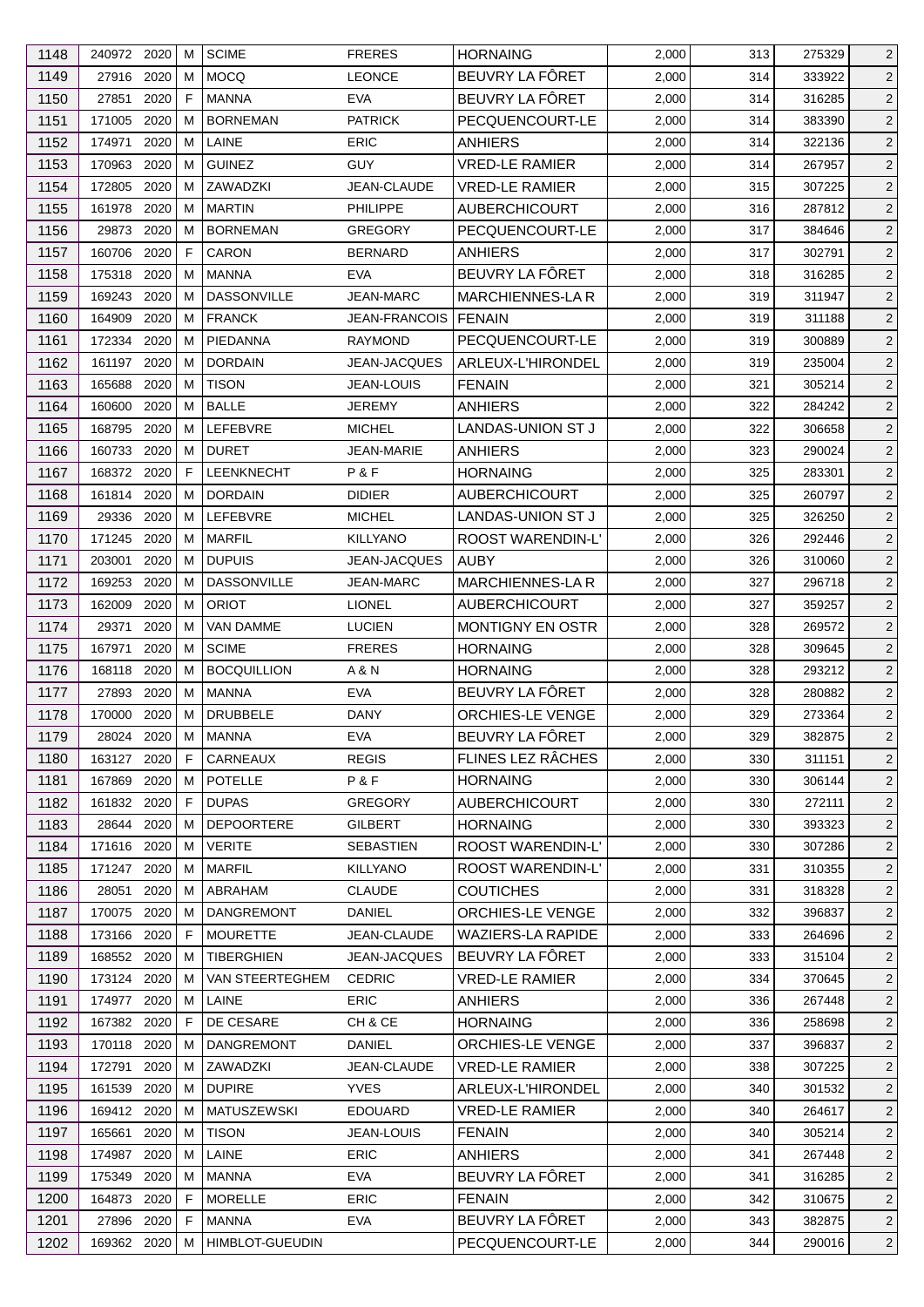| 1203 | 28847       | 2020 | F  | <b>DELABY</b>          | <b>LUCIEN</b>        | <b>HORNAING</b>          | 2,000 | 345 | 398735 | $\overline{2}$ |
|------|-------------|------|----|------------------------|----------------------|--------------------------|-------|-----|--------|----------------|
| 1204 | 167404      | 2020 | м  | <b>BUCHART</b>         | JEAN-PAUL            | <b>HORNAING</b>          | 2,000 | 345 | 306907 | $\overline{2}$ |
| 1205 | 167417      | 2020 | м  | <b>BUCHART</b>         | <b>JEAN-PAUL</b>     | <b>HORNAING</b>          | 2,000 | 346 | 306907 | $\overline{2}$ |
| 1206 | 173353      | 2020 | F  | <b>POULET</b>          | <b>BRUNO</b>         | <b>MONTIGNY EN OSTR</b>  | 2,000 | 347 | 379423 | $\overline{2}$ |
| 1207 | 163945      | 2020 | M  | <b>DUPRET</b>          | <b>MARC ANDRE</b>    | <b>DECHY</b>             | 2,000 | 348 | 361006 | $\overline{2}$ |
| 1208 | 165566      | 2020 | M  | <b>DELROT</b>          | <b>TONY</b>          | <b>FENAIN</b>            | 2,000 | 348 | 268704 | $\overline{2}$ |
| 1209 | 173197      | 2020 | F  | <b>MOURETTE</b>        | JEAN-CLAUDE          | <b>WAZIERS-LA RAPIDE</b> | 2,000 | 349 | 300736 | $\overline{2}$ |
| 1210 | 27895       | 2020 | м  | <b>MANNA</b>           | <b>EVA</b>           | BEUVRY LA FÔRET          | 2,000 | 350 | 280882 | $\overline{2}$ |
| 1211 | 175501      | 2020 | м  | DE CESARE              | CH & CE              | <b>HORNAING</b>          | 2,000 | 350 | 272769 | $\overline{2}$ |
| 1212 | 29530       | 2020 | м  | <b>BOONAERT</b>        | DANIEL               | <b>ORCHIES-LE VENGE</b>  | 2,000 | 352 | 389375 | $\overline{2}$ |
| 1213 | 172556      | 2020 | м  | <b>FLEURY</b>          | <b>LEONARD JEAN-</b> | SOMAIN-LES MINEUR        | 2,000 | 352 | 408065 | $\overline{2}$ |
| 1214 | 174899      | 2020 | м  | <b>POT</b>             | PERE & FILS          | <b>ANHIERS</b>           | 2,000 | 352 | 287972 | $\overline{2}$ |
| 1215 | 173442 2020 |      | F  | <b>HANQUEZ</b>         | <b>DAVID</b>         | <b>HORNAING</b>          | 2,000 | 353 | 272880 | $\overline{2}$ |
| 1216 | 162062      | 2020 | м  | <b>ORIOT</b>           | <b>LIONEL</b>        | <b>AUBERCHICOURT</b>     | 2,000 | 353 | 293063 | $\overline{2}$ |
| 1217 | 28925       | 2020 | м  | <b>SCIME</b>           | <b>FRERES</b>        | <b>HORNAING</b>          | 2,000 | 354 | 412272 | $\overline{2}$ |
| 1218 | 161645      | 2020 | M  | <b>CATTIAUX</b>        | <b>BERNARD</b>       | <b>AUBERCHICOURT</b>     | 2,000 | 354 | 232972 | $\overline{2}$ |
| 1219 | 163219      | 2020 | M  | <b>LOMBARD</b>         | <b>ALAIN</b>         | <b>COUTICHES</b>         | 2,000 | 355 | 277565 | $\overline{2}$ |
| 1220 | 166895      | 2020 | м  | <b>ANSART</b>          | <b>FRERES</b>        | <b>GUESNAIN</b>          | 2,000 | 355 | 257883 | $\overline{2}$ |
| 1221 | 164608      | 2020 | м  | <b>DESSAINS</b>        | P&F                  | <b>DECHY</b>             | 2,000 | 358 | 275328 | $\overline{2}$ |
| 1222 | 28268       | 2020 | м  | LOMBARD                | <b>ALAIN</b>         | <b>COUTICHES</b>         | 2,000 | 358 | 277565 | $\overline{2}$ |
| 1223 | 164715      | 2020 | F  | <b>MARTIN</b>          | <b>PHILIPPE</b>      | <b>AUBERCHICOURT</b>     | 2,000 | 358 | 287812 | $\overline{2}$ |
| 1224 | 165237      | 2020 | F  | <b>DELROT</b>          | <b>FRANCKY</b>       | <b>FENAIN</b>            | 2,000 | 359 | 270922 | $\overline{2}$ |
| 1225 | 29886       | 2020 | м  | <b>JASPARD</b>         | <b>FLEURY</b>        | <b>SOMAIN-LES MINEUR</b> | 2,000 | 360 | 304230 | $\overline{2}$ |
| 1226 | 28265       | 2020 | F  | <b>GANTIER</b>         | <b>SIMON</b>         | <b>COUTICHES</b>         | 2,000 | 362 | 423698 | $\overline{2}$ |
|      |             |      |    |                        |                      |                          |       |     |        |                |
| 1227 | 29301       | 2020 | м  | LEFEBVRE               | <b>MICHEL</b>        | LANDAS-UNION ST J        | 2,000 | 362 | 326250 | $\overline{2}$ |
| 1228 | 29534       | 2020 | м  | <b>BOONAERT</b>        | <b>DANIEL</b>        | ORCHIES-LE VENGE         | 2,000 | 363 | 389375 | $\overline{2}$ |
| 1229 | 168563      | 2020 | M  | <b>TIBERGHIEN</b>      | JEAN-JACQUES         | BEUVRY LA FÔRET          | 2,000 | 364 | 334542 | $\overline{2}$ |
| 1230 | 169416      | 2020 | M  | <b>MATUSZEWSKI</b>     | <b>EDOUARD</b>       | <b>VRED-LE RAMIER</b>    | 2,000 | 365 | 248360 | $\overline{2}$ |
| 1231 | 163189      | 2020 | м  | LOMBARD                | ALAIN                | <b>COUTICHES</b>         | 2,000 | 365 | 260630 | $\overline{2}$ |
| 1232 | 169559      | 2020 | M  | <b>SULKOWSKI</b>       | <b>STEPHAN</b>       | <b>VRED-LE RAMIER</b>    | 2,000 | 366 | 300298 | $\overline{2}$ |
| 1233 | 173186      | 2020 | M  | <b>MOURETTE</b>        | JEAN-CLAUDE          | WAZIERS-LA RAPIDE        | 2,000 | 367 | 383554 | $\overline{2}$ |
| 1234 | 175275 2020 |      | M  | <b>POT</b>             | PERE & FILS          | <b>ANHIERS</b>           | 2,000 | 368 | 407623 | $\overline{2}$ |
| 1235 | 175034      | 2020 | M  | <b>DANIELEWSKI</b>     | <b>DANY</b>          | <b>FENAIN</b>            | 2,000 | 368 | 304541 | $\overline{2}$ |
| 1236 | 173099      | 2020 | M  | LEGRAND                | <b>SERGE</b>         | <b>VRED-LE RAMIER</b>    | 2,000 | 369 | 389094 | $\overline{2}$ |
| 1237 | 165607      | 2020 | м  | <b>MUCCIANTE</b>       | <b>HUBERT</b>        | <b>FENAIN</b>            | 2,000 | 369 | 303937 | $\overline{a}$ |
| 1238 | 167107      | 2020 | м  | <b>DELSTANCHE</b>      | DEBORAH              | <b>HORNAING</b>          | 2,000 | 370 | 283944 | $\overline{2}$ |
| 1239 | 162063      | 2020 | м  | <b>ORIOT</b>           | <b>LIONEL</b>        | <b>AUBERCHICOURT</b>     | 2,000 | 370 | 273872 | $\overline{2}$ |
| 1240 | 29532       | 2020 | м  | <b>BOONAERT</b>        | <b>DANIEL</b>        | ORCHIES-LE VENGE         | 2,000 | 370 | 389375 | $\overline{2}$ |
| 1241 | 28908       | 2020 | M  | <b>SCIME</b>           | <b>FRERES</b>        | <b>HORNAING</b>          | 2,000 | 371 | 309645 | $\overline{2}$ |
| 1242 | 163141      | 2020 | м  | LOMBARD                | <b>ALAIN</b>         | <b>COUTICHES</b>         | 2,000 | 371 | 294500 | $\overline{2}$ |
| 1243 | 161543      | 2020 | м  | <b>DUPIRE</b>          | <b>YVES</b>          | ARLEUX-L'HIRONDEL        | 2,000 | 373 | 282358 | $\overline{2}$ |
| 1244 | 28662 2020  |      | м  | <b>DEPOORTERE</b>      | <b>GILBERT</b>       | <b>HORNAING</b>          | 2,000 | 373 | 413694 | $\overline{2}$ |
| 1245 | 161831      | 2020 | F  | <b>DUPAS</b>           | <b>GREGORY</b>       | <b>AUBERCHICOURT</b>     | 2,000 | 374 | 252358 | $\overline{2}$ |
| 1246 | 1061225     | 2020 | м  | <b>GANTIER</b>         | <b>SIMON</b>         | <b>COUTICHES</b>         | 2,000 | 374 | 322620 | $\overline{2}$ |
| 1247 | 168024 2020 |      | м  | <b>DOURNEL</b>         | O&C                  | <b>HORNAING</b>          | 2,000 | 375 | 374958 | $\overline{2}$ |
| 1248 | 171012 2020 |      | M  | <b>BORNEMAN</b>        | <b>PATRICK</b>       | PECQUENCOURT-LE          | 2,000 | 376 | 301071 | $\overline{2}$ |
| 1249 | 169378      | 2020 | F. | HIMBLOT-GUEUDIN        |                      | PECQUENCOURT-LE          | 2,000 | 377 | 307290 | $\overline{2}$ |
| 1250 | 173131      | 2020 | м  | <b>HIMBLOT-GUEUDIN</b> |                      | PECQUENCOURT-LE          | 2,000 | 377 | 271348 | $\overline{2}$ |
| 1251 | 28329       | 2020 | м  | <b>BOUABDALLAH</b>     | AHMED                | <b>DECHY</b>             | 2,000 | 378 | 257680 | $\overline{2}$ |
| 1252 | 1061186     | 2020 | F  | <b>GANTIER</b>         | <b>SIMON</b>         | <b>COUTICHES</b>         | 2,000 | 379 | 405550 | $\overline{2}$ |
| 1253 | 29618       | 2020 | м  | <b>BORNEMAN</b>        | <b>PATRICK</b>       | PECQUENCOURT-LE          | 2,000 | 380 | 301071 | $\overline{2}$ |
| 1254 | 161192      | 2020 | м  | <b>DORDAIN</b>         | JEAN-JACQUES         | ARLEUX-L'HIRONDEL        | 2,000 | 381 | 235004 | $\overline{2}$ |
| 1255 | 161841      | 2020 | м  | <b>DUPAS</b>           | <b>GREGORY</b>       | <b>AUBERCHICOURT</b>     | 2,000 | 381 | 252358 | $\overline{2}$ |
| 1256 | 160727      | 2020 | м  | <b>DURET</b>           | JEAN-MARIE           | <b>ANHIERS</b>           | 2,000 | 381 | 391260 | $\overline{2}$ |
| 1257 | 175325 2020 |      | F  | <b>MANNA</b>           | <b>EVA</b>           | BEUVRY LA FÔRET          | 2,000 | 382 | 296692 | $\overline{2}$ |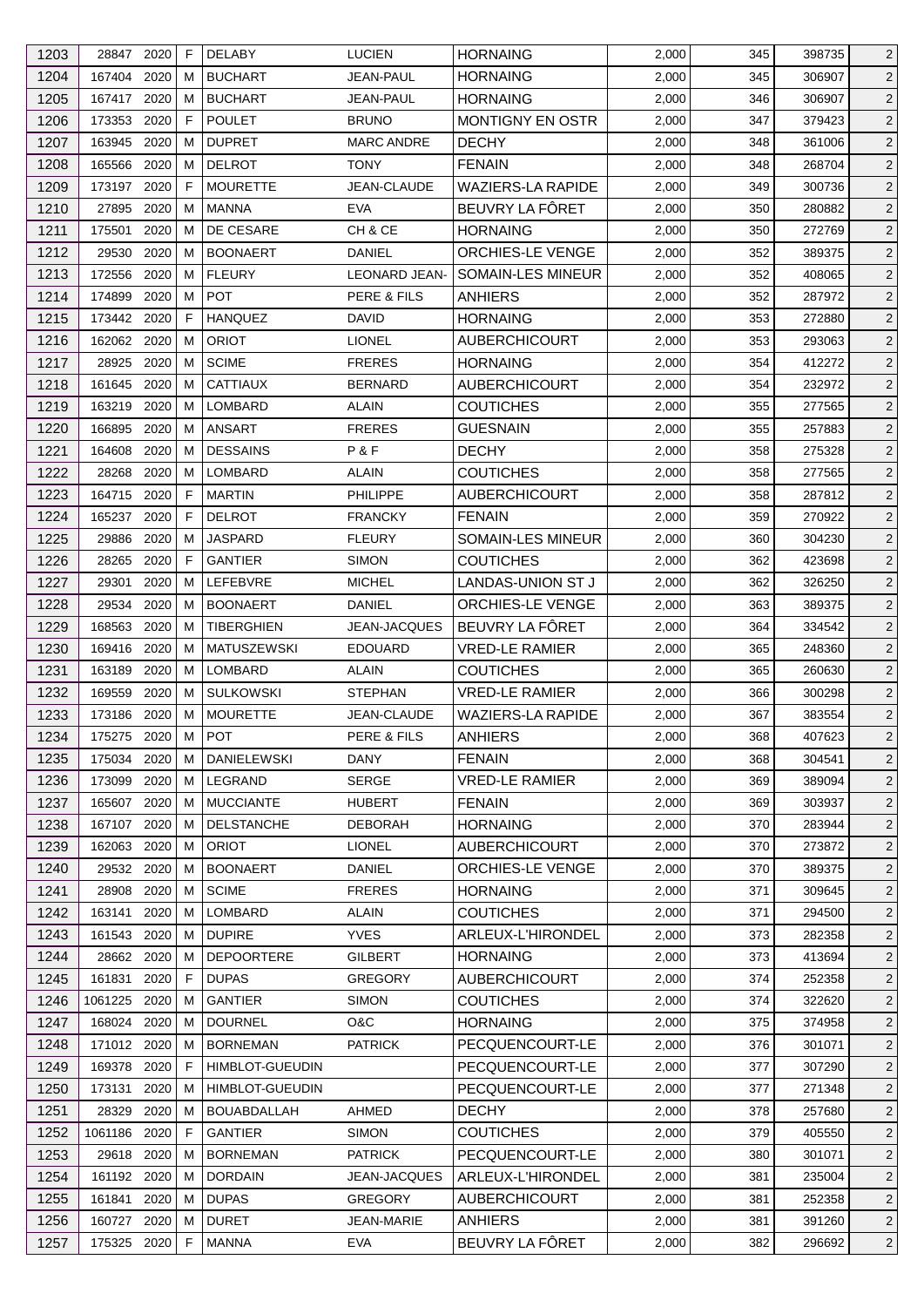| 1258 | 28020       | 2020 | F | <b>MANNA</b>           | <b>EVA</b>           | BEUVRY LA FÔRET          | 2,000 | 382 | 418278 | 2              |
|------|-------------|------|---|------------------------|----------------------|--------------------------|-------|-----|--------|----------------|
| 1259 | 170082 2020 |      | м | <b>DANGREMONT</b>      | DANIEL               | <b>ORCHIES-LE VENGE</b>  | 2,000 | 384 | 396837 | $\overline{2}$ |
| 1260 | 28978       | 2020 | м | <b>SCIME</b>           | <b>FRERES</b>        | <b>HORNAING</b>          | 2,000 | 384 | 275329 | $\overline{2}$ |
| 1261 | 167251      | 2020 | м | <b>CHOQUET</b>         | VALENTIN             | <b>FENAIN</b>            | 2,000 | 384 | 284458 | $\overline{2}$ |
| 1262 | 29274       | 2020 | м | <b>LEFEBVRE</b>        | <b>MICHEL</b>        | <b>LANDAS-UNION ST J</b> | 2,000 | 384 | 326250 | $\overline{c}$ |
| 1263 | 27879       | 2020 | м | <b>MANNA</b>           | <b>EVA</b>           | BEUVRY LA FÔRET          | 2,000 | 386 | 280882 | $\overline{2}$ |
| 1264 | 172811      | 2020 | м | ZAWADZKI               | JEAN-CLAUDE          | <b>VRED-LE RAMIER</b>    | 2,000 | 386 | 389653 | 2              |
| 1265 | 167524 2020 |      | F | <b>BODENNE</b>         | <b>ADRIEN</b>        | <b>FENAIN</b>            | 2,000 | 386 | 396453 | $\overline{2}$ |
| 1266 | 1071075     | 2020 | F | VAN STEERTEGHEM        | <b>CEDRIC</b>        | <b>VRED-LE RAMIER</b>    | 2,000 | 386 | 389866 | 2              |
| 1267 | 175208      | 2020 | F | MANNA                  | <b>EVA</b>           | BEUVRY LA FÖRET          | 2,000 | 387 | 280882 | $\overline{2}$ |
| 1268 | 27606       | 2020 | м | LEROY                  | <b>DIDIER</b>        | <b>AUBERCHICOURT</b>     | 2,000 | 388 | 293259 | $\overline{2}$ |
| 1269 | 165873      | 2020 | м | <b>DUPUIS</b>          | JEAN-JACQUES         | <b>AUBY</b>              | 2,000 | 388 | 393055 | 2              |
| 1270 | 28108       | 2020 | м | <b>BRICOUT</b>         | P&F                  | <b>COUTICHES</b>         | 2,000 | 388 | 319133 | $\overline{2}$ |
| 1271 | 27826       | 2020 | м | MANNA                  | <b>EVA</b>           | BEUVRY LA FÔRET          | 2,000 | 389 | 316285 | $\overline{2}$ |
| 1272 | 167150      | 2020 | м | <b>DELSTANCHE</b>      | <b>DEBORAH</b>       | <b>HORNAING</b>          | 2,000 | 389 | 283944 | $\overline{2}$ |
| 1273 | 171876      | 2020 | м | <b>GODIN</b>           | <b>PASCAL</b>        | <b>ROOST WARENDIN-L'</b> | 2,000 | 389 | 302244 | $\overline{c}$ |
| 1274 | 171038      | 2020 | м | <b>BORNEMAN</b>        | <b>PATRICK</b>       | PECQUENCOURT-LE          | 2,000 | 390 | 301071 | $\overline{2}$ |
| 1275 | 27952 2020  |      | м | <b>MOCQ</b>            | <b>LEONCE</b>        | BEUVRY LA FÔRET          | 2,000 | 393 | 279016 | $\overline{2}$ |
| 1276 | 160508      | 2020 | F | <b>DEFRANCE</b>        | <b>GILLES</b>        | <b>ANHIERS</b>           | 2,000 | 393 | 388243 | $\overline{2}$ |
| 1277 | 161992 2020 |      | F | <b>MARTIN</b>          | <b>PHILIPPE</b>      | <b>AUBERCHICOURT</b>     | 2,000 | 394 | 287812 | 2              |
| 1278 | 27632 2020  |      | м | ROMANOWICZ             | <b>JEAN-PIERRE</b>   | <b>FENAIN</b>            | 2,000 | 394 | 290593 | $\overline{2}$ |
| 1279 | 172808      | 2020 | м | ZAWADZKI               | JEAN-CLAUDE          | <b>VRED-LE RAMIER</b>    | 2,000 | 394 | 409158 | $\overline{c}$ |
| 1280 | 28334 2020  |      | м | <b>BOUABDALLAH</b>     | AHMED                | <b>DECHY</b>             | 2,000 | 394 | 293411 | 2              |
|      | 174962 2020 |      | м | LAINE                  | <b>ERIC</b>          |                          |       | 394 |        |                |
| 1281 |             |      |   |                        |                      | <b>ANHIERS</b>           | 2,000 |     | 404794 | $\overline{2}$ |
| 1282 | 160595      | 2020 | м | <b>BALLE</b>           | JEREMY               | <b>ANHIERS</b>           | 2,000 | 395 | 383890 | $\overline{2}$ |
| 1283 | 172318      | 2020 | м | PIEDANNA               | <b>RAYMOND</b>       | PECQUENCOURT-LE          | 2,000 | 395 | 300889 | $\overline{2}$ |
| 1284 | 28923       | 2020 | м | <b>SCIME</b>           | <b>FRERES</b>        | <b>HORNAING</b>          | 2,000 | 396 | 296300 | $\overline{c}$ |
| 1285 | 160738      | 2020 | м | <b>DURET</b>           | <b>JEAN-MARIE</b>    | <b>ANHIERS</b>           | 2,000 | 397 | 391260 | $\overline{2}$ |
| 1286 | 29705       | 2020 | м | <b>BORNEMAN</b>        | <b>GREGORY</b>       | PECQUENCOURT-LE          | 2,000 | 397 | 266782 | 2              |
| 1287 | 29523       | 2020 | м | <b>BOONAERT</b>        | DANIEL               | ORCHIES-LE VENGE         | 2,000 | 397 | 287656 | $\overline{2}$ |
| 1288 | 160755      | 2020 | M | <b>POT</b>             | PERE & FILS          | <b>ANHIERS</b>           | 2,000 | 398 | 252614 | $\overline{2}$ |
| 1289 | 170008 2020 |      | M | DANGREMONT             | <b>DANIEL</b>        | ORCHIES-LE VENGE         | 2,000 | 402 | 314332 | $\overline{c}$ |
| 1290 | 28162 2020  |      | М | <b>BRICOUT</b>         | P&F                  | <b>COUTICHES</b>         | 2,000 | 403 | 319133 | $\overline{2}$ |
| 1291 | 163157 2020 |      | м | LOMBARD                | <b>ALAIN</b>         | <b>COUTICHES</b>         | 2,000 | 403 | 294500 | $\overline{2}$ |
| 1292 | 164535      | 2020 | м | <b>OWCZARCZAK</b>      | LAURENT              | <b>DECHY</b>             | 2,000 | 404 | 291016 | $\overline{2}$ |
| 1293 | 6123545     | 2020 | F | <b>BOUTELEUX</b>       | <b>SARTORE</b>       | ROOST WARENDIN-L'        | 2,000 | 406 | 306918 | $\overline{2}$ |
| 1294 | 28919 2020  |      | м | <b>SCIME</b>           | <b>FRERES</b>        | <b>HORNAING</b>          | 2,000 | 408 | 309645 | $\overline{2}$ |
| 1295 | 166924      | 2020 | F | <b>ANSART</b>          | <b>FRERES</b>        | <b>GUESNAIN</b>          | 2,000 | 408 | 257883 | $\overline{2}$ |
| 1296 | 172248      | 2020 | F | <b>BOUTELEUX</b>       | SARTORE              | ROOST WARENDIN-L'        | 2,000 | 408 | 407647 | $\overline{2}$ |
| 1297 | 167409      | 2020 | м | <b>BUCHART</b>         | JEAN-PAUL            | <b>HORNAING</b>          | 2,000 | 408 | 286308 | $\overline{2}$ |
| 1298 | 28671       | 2020 | м | <b>DEPOORTERE</b>      | GILBERT              | <b>HORNAING</b>          | 2,000 | 410 | 393323 | $\overline{2}$ |
| 1299 | 164526      | 2020 | M | OWCZARCZAK             | LAURENT              | <b>DECHY</b>             | 2,000 | 410 | 272988 | $\overline{c}$ |
| 1300 | 170957 2020 |      | м | <b>POTIEZ</b>          | <b>YVES</b>          | MONTIGNY EN OSTR         | 2,000 | 411 | 286632 | 2              |
| 1301 | 163212 2020 |      | м | <b>LOMBARD</b>         | <b>ALAIN</b>         | <b>COUTICHES</b>         | 2,000 | 411 | 277565 | $\overline{2}$ |
| 1302 | 168414 2020 |      | м | <b>SCIME</b>           | <b>FRERES</b>        | <b>HORNAING</b>          | 2,000 | 412 | 296300 | $\overline{2}$ |
| 1303 | 169371      | 2020 | F | <b>HIMBLOT-GUEUDIN</b> |                      | PECQUENCOURT-LE          | 2,000 | 413 | 290016 | $\overline{2}$ |
| 1304 | 29783       | 2020 | м | <b>COUSIN</b>          | JEAN-YVES            | ROOST WARENDIN-L'        | 2,000 | 413 | 390293 | $\overline{2}$ |
| 1305 | 172552 2020 |      | м | <b>FLEURY</b>          | <b>LEONARD JEAN-</b> | SOMAIN-LES MINEUR        | 2,000 | 414 | 305861 | $\overline{2}$ |
| 1306 | 171670 2020 |      | м | <b>BALLE</b>           | <b>JEREMY</b>        | <b>ANHIERS</b>           | 2,000 | 415 | 248436 | $\overline{2}$ |
| 1307 | 173468      | 2020 | F | <b>HANQUEZ</b>         | <b>DAVID</b>         | <b>HORNAING</b>          | 2,000 | 416 | 394010 | $\overline{2}$ |
| 1308 | 160839      | 2020 | м | <b>TETART</b>          | <b>SEBASTIEN</b>     | ARLEUX-L'HIRONDEL        | 2,000 | 417 | 243655 | $\overline{2}$ |
| 1309 | 29713 2020  |      | м | <b>BORNEMAN</b>        | <b>GREGORY</b>       | PECQUENCOURT-LE          | 2,000 | 418 | 302201 | $\overline{2}$ |
| 1310 | 175350 2020 |      | м | <b>MANNA</b>           | <b>EVA</b>           | BEUVRY LA FÔRET          | 2,000 | 418 | 316285 | $\overline{2}$ |
| 1311 | 1061896     | 2020 | м | <b>BARGIACCHI</b>      | <b>YVES</b>          | <b>FENAIN</b>            | 2,000 | 418 | 269026 | 2              |
| 1312 | 28054 2020  |      | м | ABRAHAM                | <b>CLAUDE</b>        | <b>COUTICHES</b>         | 2,000 | 420 | 318328 | $\overline{2}$ |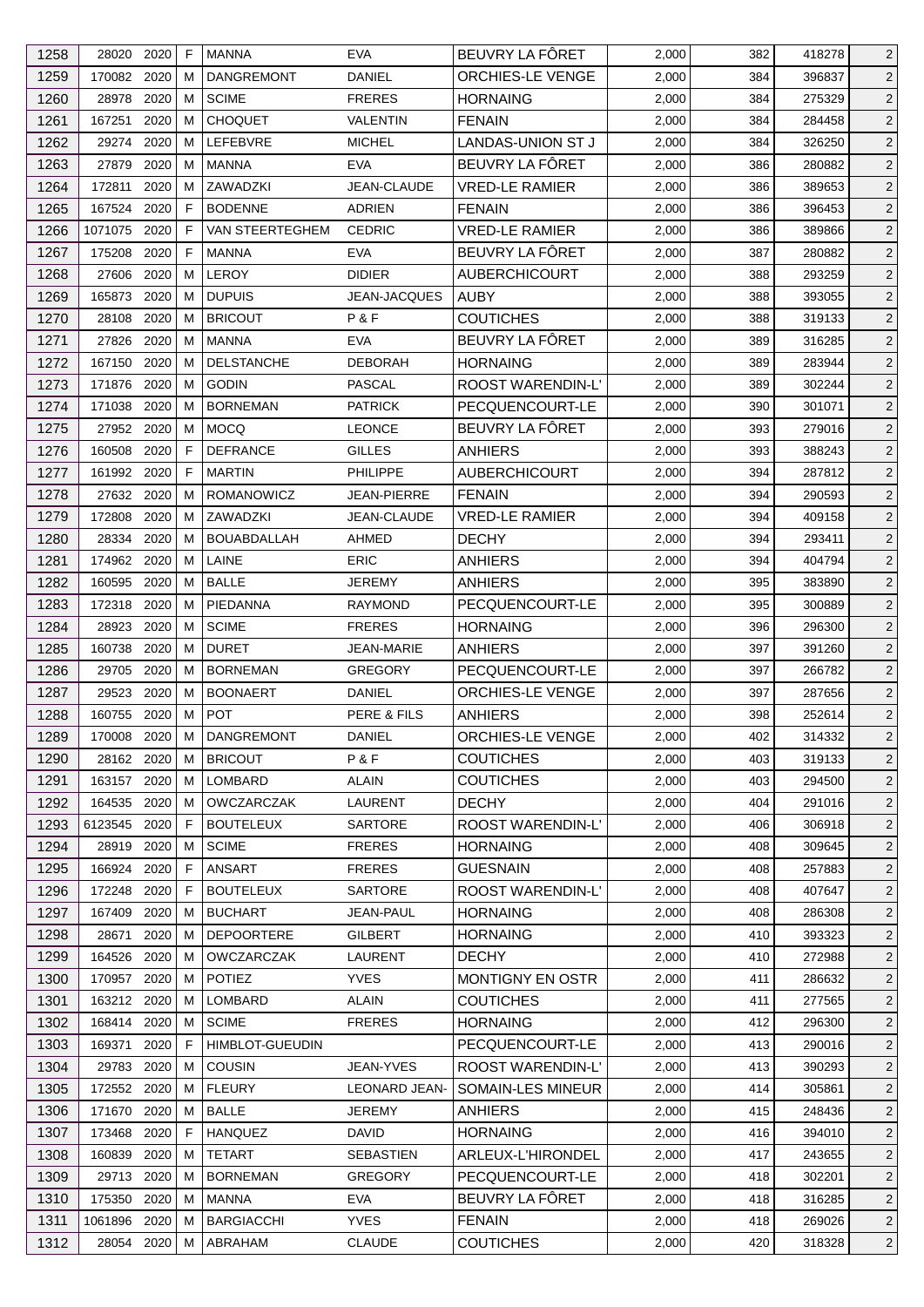| 1313         | 163222 2020      |      | M      | LOMBARD                              | <b>ALAIN</b>    | <b>COUTICHES</b>        | 2,000          | 420        | 313399           | $\overline{2}$                   |
|--------------|------------------|------|--------|--------------------------------------|-----------------|-------------------------|----------------|------------|------------------|----------------------------------|
| 1314         | 162803           | 2020 | M      | <b>MOCQ</b>                          | <b>LEONCE</b>   | BEUVRY LA FÔRET         | 2,000          | 422        | 279016           | $\overline{c}$                   |
| 1315         | 160683           | 2020 | M      | <b>CARON</b>                         | <b>BERNARD</b>  | <b>ANHIERS</b>          | 2,000          | 425        | 302791           | $\overline{2}$                   |
| 1316         | 168366           | 2020 | F      | LEENKNECHT                           | P&F             | <b>HORNAING</b>         | 2,000          | 426        | 263059           | $\overline{2}$                   |
| 1317         | 164076           | 2020 | M      | <b>BOUDART</b>                       | <b>THIERRY</b>  | <b>DECHY</b>            | 2,000          | 428        | 358240           | $\overline{2}$                   |
| 1318         | 167725           | 2020 | M      | <b>GOUDALIER</b>                     | <b>FRERES</b>   | <b>HORNAING</b>         | 2,000          | 428        | 290802           | $\overline{c}$                   |
| 1319         | 172326           | 2020 | M      | PIEDANNA                             | <b>RAYMOND</b>  | PECQUENCOURT-LE         | 2,000          | 429        | 300889           | $\overline{2}$                   |
| 1320         | 170377           | 2020 | M      | <b>RYSER</b>                         | <b>MATHIEU</b>  | ORCHIES-LE VENGE        | 2,000          | 430        | 276567           | $\overline{c}$                   |
| 1321         | 161523           | 2020 | M      | <b>DUPIRE</b>                        | <b>YVES</b>     | ARLEUX-L'HIRONDEL       | 2,000          | 430        | 364890           | 2                                |
| 1322         | 28309            | 2020 | M      | <b>BOUABDALLAH</b>                   | AHMED           | <b>DECHY</b>            | 2,000          | 430        | 257680           | $\overline{2}$                   |
| 1323         | 168328           | 2020 | F      | LEENKNECHT                           | P&F             | <b>HORNAING</b>         | 2,000          | 430        | 283301           | $\overline{c}$                   |
| 1324         | 162678           | 2020 | м      | <b>MANNA</b>                         | <b>EVA</b>      | BEUVRY LA FÔRET         | 2,000          | 431        | 316285           | $\overline{2}$                   |
| 1325         | 171561           | 2020 | м      | <b>COUSIN</b>                        | JEAN-YVES       | ROOST WARENDIN-L'       | 2,000          | 433        | 307385           | $\overline{c}$                   |
| 1326         | 160620           | 2020 | M      | <b>BRIENNE</b>                       | JEAN-CLAUDE     | <b>ANHIERS</b>          | 2,000          | 433        | 305853           | $\overline{2}$                   |
| 1327         | 169051           | 2020 | М      | <b>NEVE</b>                          | JEAN            | MARCHIENNES-LA R        | 2,000          | 434        | 413795           | $\overline{2}$                   |
| 1328         | 29700            | 2020 | M      | <b>BORNEMAN</b>                      | <b>GREGORY</b>  | PECQUENCOURT-LE         | 2,000          | 435        | 404097           | $\overline{2}$                   |
| 1329         | 174988           | 2020 | M      | LAINE                                | <b>ERIC</b>     | <b>ANHIERS</b>          | 2,000          | 436        | 284296           | $\overline{c}$                   |
| 1330         | 167709           | 2020 | м      | <b>GOUDALIER</b>                     | <b>FRERES</b>   | <b>HORNAING</b>         | 2,000          | 437        | 393068           | 2                                |
| 1331         | 169379           | 2020 | M      | <b>HIMBLOT-GUEUDIN</b>               |                 | PECQUENCOURT-LE         | 2,000          | 439        | 372768           | $\overline{2}$                   |
| 1332         | 161860           | 2020 | F      | <b>MARTIN</b>                        | <b>PHILIPPE</b> | <b>AUBERCHICOURT</b>    | 2,000          | 441        | 287812           | $\overline{2}$                   |
| 1333         | 160699           | 2020 | M      | <b>CARON</b>                         | <b>BERNARD</b>  | <b>ANHIERS</b>          | 2,000          | 444        | 286009           | $\overline{2}$                   |
| 1334         | 161202           | 2020 | M      | <b>DELVINCOURT</b>                   | <b>DIDIER</b>   | ARLEUX-L'HIRONDEL       | 2,000          | 444        | 231609           | $\overline{c}$                   |
| 1335         | 29952            | 2020 | М      | VERHAEGHE                            | <b>BERTRAND</b> | PECQUENCOURT-LE         | 2,000          | 444        | 353839           | $\overline{2}$                   |
| 1336         | 168573           | 2020 | M      | <b>TIBERGHIEN</b>                    | JEAN-JACQUES    | BEUVRY LA FÔRET         | 2,000          | 447        | 299042           | $\overline{c}$                   |
| 1337         | 167513           | 2020 | M      | <b>BODENNE</b>                       | <b>ADRIEN</b>   | <b>FENAIN</b>           | 2,000          | 447        | 396453           | $\overline{2}$                   |
| 1338         | 172815           | 2020 | м      | ZAWADZKI                             | JEAN-CLAUDE     | <b>VRED-LE RAMIER</b>   | 2,000          | 449        | 287720           | $\overline{2}$                   |
|              | 175218 2020      |      |        | MANNA                                | <b>EVA</b>      | BEUVRY LA FÔRET         |                |            |                  |                                  |
| 1339<br>1340 | 161535           | 2020 | M<br>M | <b>DUPIRE</b>                        | <b>YVES</b>     | ARLEUX-L'HIRONDEL       | 2,000<br>2,000 | 451<br>452 | 316285<br>246879 | $\overline{2}$<br>$\overline{2}$ |
|              |                  | 2020 |        |                                      | <b>DIDIER</b>   |                         |                |            |                  | 2                                |
| 1341         | 161210<br>164896 | 2020 | M      | <b>DELVINCOURT</b><br><b>MORELLE</b> | <b>ERIC</b>     | ARLEUX-L'HIRONDEL       | 2,000          | 452<br>453 | 248328<br>310675 |                                  |
| 1342         |                  |      | M      |                                      |                 | <b>FENAIN</b>           | 2,000          |            |                  | $\overline{2}$                   |
| 1343         | 167259           | 2020 | F.     | <b>CHOQUET</b>                       | VALENTIN        | <b>FENAIN</b>           | 2,000          | 456        | 386853           | $\overline{2}$                   |
| 1344         | 161554 2020 M    |      |        | <b>DUPIRE</b>                        | <b>YVES</b>     | ARLEUX-L'HIRONDEL       | 2,000          | 456        | 246879           | $\overline{2}$                   |
| 1345         | 1061329          | 2020 | M      | VAN STEERTEGHEM                      | <b>CEDRIC</b>   | <b>VRED-LE RAMIER</b>   | 2,000          | 457        | 271860           | $\overline{2}$                   |
| 1346         | 28338            | 2020 | M      | <b>NOWAK</b>                         | PHIL/ALEX       | <b>DECHY</b>            | 2,000          | 457        | 358321           | $\overline{2}$                   |
| 1347         | 168522           | 2020 | M      | <b>TIBERGHIEN</b>                    | JEAN-JACQUES    | BEUVRY LA FÔRET         | 2,000          | 458        | 299042           | $\overline{2}$                   |
| 1348         | 28948            | 2020 | M      | <b>SCIME</b>                         | <b>FRERES</b>   | <b>HORNAING</b>         | 2,000          | 464        | 275329           | 2                                |
| 1349         | 168089           | 2020 | M      | <b>DESOR</b>                         | <b>MARC</b>     | <b>HORNAING</b>         | 2,000          | 469        | 268680           | $\overline{2}$                   |
| 1350         | 169471           | 2020 | M      | <b>POTIEZ</b>                        | <b>YVES</b>     | <b>MONTIGNY EN OSTR</b> | 2,000          | 469        | 251178           | $\overline{2}$                   |
| 1351         | 168063           | 2020 | M      | <b>DESOR</b>                         | <b>MARC</b>     | <b>HORNAING</b>         | 2,000          | 477        | 371066           | $\overline{2}$                   |
| 1352         | 167569           | 2020 | M      | <b>BODENNE</b>                       | ADRIEN          | <b>FENAIN</b>           | 2,000          | 481        | 259576           | $\overline{2}$                   |
| 1353         | 175302           | 2020 | M      | <b>MANNA</b>                         | <b>EVA</b>      | BEUVRY LA FÔRET         | 2,000          | 487        | 382875           | $\overline{2}$                   |
| 1354         | 29373 2020       |      | M      | VAN DAMME                            | <b>LUCIEN</b>   | <b>MONTIGNY EN OSTR</b> | 2,000          | 494        | 371322           | $\overline{2}$                   |
| 1355         | 29154            | 2020 | F      | LEENKNECHT                           | P&F             | <b>HORNAING</b>         | 1,000          | 1          | 138820           | $\mathbf{1}$                     |
| 1356         | 168557           | 2020 | M      | <b>TIBERGHIEN</b>                    | JEAN-JACQUES    | BEUVRY LA FÔRET         | 1,000          | 2          | 167271           | $\mathbf{1}$                     |
| 1357         | 160630           | 2020 | M      | <b>BRIENNE</b>                       | JEAN-CLAUDE     | <b>ANHIERS</b>          | 1,000          | 2          | 126343           | $\mathbf{1}$                     |
| 1358         | 166524           | 2020 | F.     | CARNEAUX                             | <b>REGIS</b>    | FLINES LEZ RÂCHES       | 1,000          | 2          | 146106           | $\mathbf{1}$                     |
| 1359         | 161204           | 2020 | M      | <b>DELVINCOURT</b>                   | <b>DIDIER</b>   | ARLEUX-L'HIRONDEL       | 1,000          | 2          | 107445           | $\mathbf{1}$                     |
| 1360         | 161302 2020      |      | M      | <b>FIRMIN</b>                        | <b>FRANCIS</b>  | ARLEUX-L'HIRONDEL       | 1,000          | 2          | 230698           | $\mathbf{1}$                     |
| 1361         | 163054 2020      |      | M      | <b>GANTIER</b>                       | <b>SIMON</b>    | <b>COUTICHES</b>        | 1,000          | 2          | 134083           | $\mathbf{1}$                     |
| 1362         | 163116 2020      |      | M      | CARNEAUX                             | <b>REGIS</b>    | FLINES LEZ RÂCHES       | 1,000          | 5          | 129247           | $\mathbf{1}$                     |
| 1363         | 175252 2020      |      | M      | CARON                                | <b>BERNARD</b>  | <b>ANHIERS</b>          | 1,000          | 5          | 160875           | $\mathbf{1}$                     |
| 1364         | 166979           | 2020 | F.     | <b>BERNARD</b>                       | <b>FRERES</b>   | <b>GUESNAIN</b>         | 1,000          | 7          | 239157           | $\mathbf{1}$                     |
| 1365         | 175332 2020      |      | F      | <b>MANNA</b>                         | <b>EVA</b>      | BEUVRY LA FÔRET         | 1,000          | 7          | 167939           | $\mathbf{1}$                     |
| 1366         | 175347 2020      |      | F      | <b>MANNA</b>                         | <b>EVA</b>      | BEUVRY LA FÖRET         | 1,000          | 8          | 167939           | $\mathbf{1}$                     |
| 1367         | 170353 2020      |      | М      | <b>GUINEZ</b>                        | <b>GUY</b>      | <b>VRED-LE RAMIER</b>   | 1,000          | 8          | 126075           | $\mathbf{1}$                     |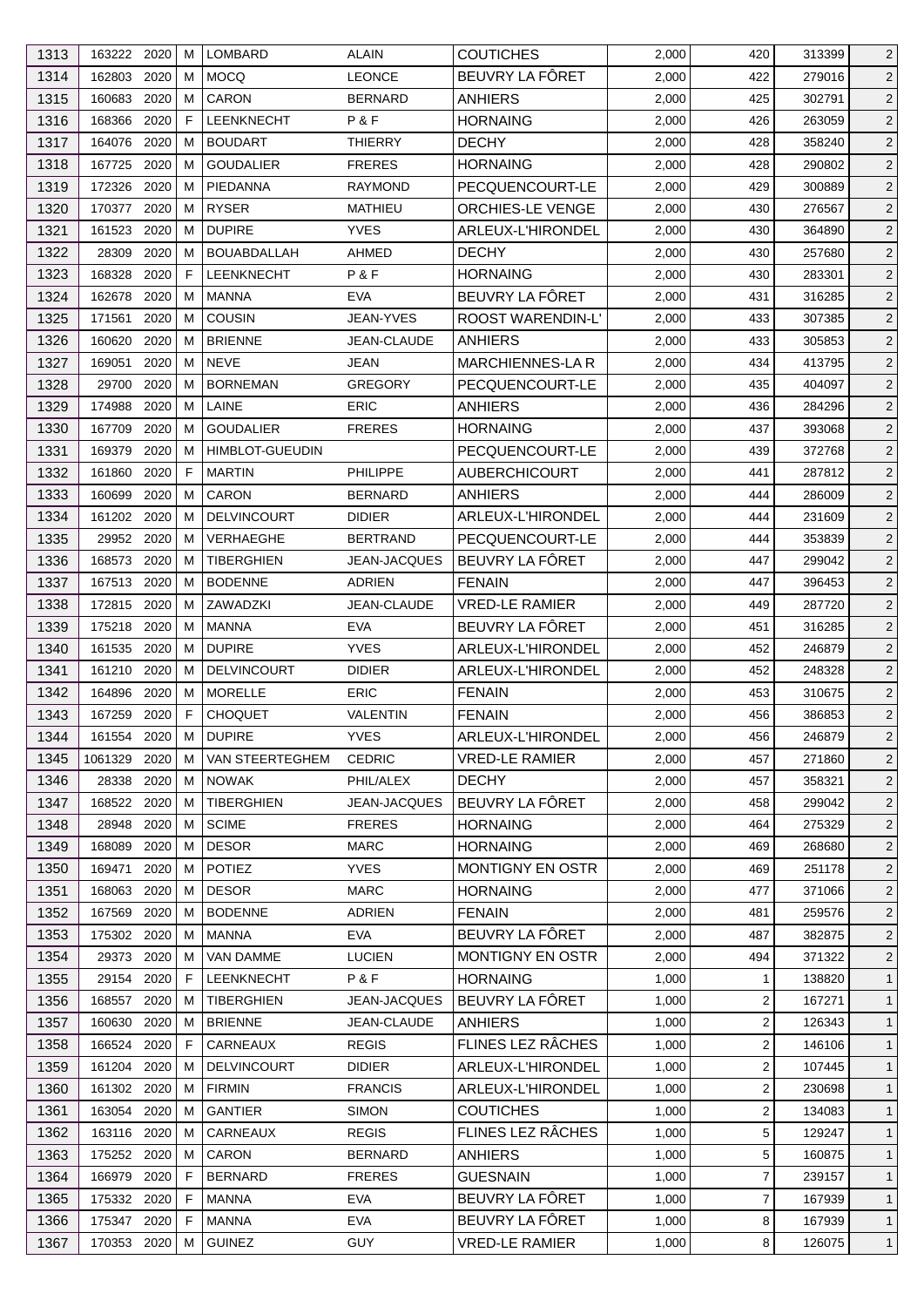| 1368 | 167847 2020 |      | F  | <b>POTELLE</b>     | P & F                | <b>HORNAING</b>          | 1,000 | 9  | 128701 | $\mathbf{1}$ |
|------|-------------|------|----|--------------------|----------------------|--------------------------|-------|----|--------|--------------|
| 1369 | 28801       | 2020 | M  | <b>RENAUD</b>      | <b>MAXIME</b>        | <b>FENAIN</b>            | 1,000 | 9  | 244673 | $\mathbf{1}$ |
| 1370 | 28927       | 2020 | М  | <b>SCIME</b>       | <b>FRERES</b>        | <b>HORNAING</b>          | 1,000 | 9  | 165308 | $\mathbf{1}$ |
| 1371 | 29259       | 2020 | м  | <b>LEFEBVRE</b>    | <b>MICHEL</b>        | <b>LANDAS-UNION ST J</b> | 1,000 | 9  | 172921 | $\mathbf{1}$ |
| 1372 | 170356      | 2020 | М  | <b>GUINEZ</b>      | <b>GUY</b>           | <b>VRED-LE RAMIER</b>    | 1,000 | 9  | 126075 | $\mathbf{1}$ |
| 1373 | 175237      | 2020 | M  | <b>MANNA</b>       | <b>EVA</b>           | BEUVRY LA FÔRET          | 1,000 | 10 | 167939 | $\mathbf{1}$ |
| 1374 | 173561      | 2020 | м  | <b>JOUVENEZ</b>    | <b>RENE</b>          | <b>WAZIERS-LA RAPIDE</b> | 1,000 | 10 | 139792 | $\mathbf{1}$ |
| 1375 | 170074      | 2020 | м  | <b>DANGREMONT</b>  | <b>DANIEL</b>        | ORCHIES-LE VENGE         | 1,000 | 10 | 249344 | $\mathbf{1}$ |
| 1376 | 27951       | 2020 | М  | <b>MOCQ</b>        | <b>LEONCE</b>        | BEUVRY LA FÔRET          | 1,000 | 11 | 131410 | $\mathbf{1}$ |
| 1377 | 168362      | 2020 | M  | LEENKNECHT         | P&F                  | <b>HORNAING</b>          | 1,000 | 12 | 124239 | $\mathbf{1}$ |
| 1378 | 28204       | 2020 | М  | <b>GANTIER</b>     | <b>SIMON</b>         | <b>COUTICHES</b>         | 1,000 | 12 | 253314 | $\mathbf{1}$ |
| 1379 | 28147 2020  |      | м  | <b>BRICOUT</b>     | P&F                  | <b>COUTICHES</b>         | 1,000 | 12 | 150197 | $\mathbf{1}$ |
| 1380 | 171805      | 2020 | м  | <b>JONCKEERE</b>   | <b>STEPHANIE</b>     | <b>ROOST WARENDIN-L'</b> | 1,000 | 13 | 123932 | $\mathbf{1}$ |
| 1381 | 28461       | 2020 | M  | <b>POTEAUX</b>     | <b>JULES</b>         | <b>FENAIN</b>            | 1,000 | 13 | 141213 | $\mathbf{1}$ |
| 1382 | 162374      | 2020 | м  | <b>DUPUIS</b>      | JEAN-JACQUES         | <b>AUBY</b>              | 1,000 | 13 | 146101 | $\mathbf{1}$ |
| 1383 | 167042 2020 |      | M  | <b>LECLERCQ</b>    | <b>FRERES</b>        | <b>HORNAING</b>          | 1,000 | 13 | 162551 | $\mathbf{1}$ |
| 1384 | 29170       | 2020 | M  | LEENKNECHT         | P&F                  | <b>HORNAING</b>          | 1,000 | 13 | 138820 | $\mathbf{1}$ |
| 1385 | 169986      | 2020 | м  | <b>DRUBBELE</b>    | DANY                 | ORCHIES-LE VENGE         | 1,000 | 14 | 136682 | $\mathbf{1}$ |
| 1386 | 206175      | 2020 | M  | <b>DUPUIS</b>      | JEAN-JACQUES         | <b>AUBY</b>              | 1,000 | 14 | 146101 | $\mathbf{1}$ |
| 1387 | 29646       | 2020 | м  | <b>BORNEMAN</b>    | <b>GREGORY</b>       | PECQUENCOURT-LE          | 1,000 | 15 | 125407 | $\mathbf{1}$ |
| 1388 | 166996      | 2020 | F  | <b>BERNARD</b>     | <b>FRERES</b>        | <b>GUESNAIN</b>          | 1,000 | 15 | 137570 | $\mathbf{1}$ |
| 1389 | 167288      | 2020 | E  | <b>CHOQUET</b>     | <b>VALENTIN</b>      | <b>FENAIN</b>            | 1,000 | 15 | 142229 | $\mathbf{1}$ |
| 1390 | 168335      | 2020 | м  | LEENKNECHT         | P&F                  | <b>HORNAING</b>          | 1,000 | 15 | 138820 | $\mathbf{1}$ |
|      |             | 2020 | м  | <b>MORELLE</b>     | <b>ERIC</b>          |                          |       | 16 |        |              |
| 1391 | 28440       |      |    |                    |                      | <b>FENAIN</b>            | 1,000 |    | 165400 | $\mathbf{1}$ |
| 1392 | 167782      | 2020 | M  | <b>RENAUD</b>      | <b>MAXIME</b>        | <b>FENAIN</b>            | 1,000 | 17 | 142271 | $\mathbf{1}$ |
| 1393 | 164869      | 2020 | м  | <b>MORELLE</b>     | <b>ERIC</b>          | <b>FENAIN</b>            | 1,000 | 17 | 165400 | $\mathbf{1}$ |
| 1394 | 165215      | 2020 | М  | VAILLE             | <b>PASCAL</b>        | <b>FENAIN</b>            | 1,000 | 18 | 162313 | $\mathbf{1}$ |
| 1395 | 174920      | 2020 | м  | <b>POT</b>         | PERE & FILS          | <b>ANHIERS</b>           | 1,000 | 18 | 143986 | $\mathbf{1}$ |
| 1396 | 175204      | 2020 | м  | <b>MANNA</b>       | <b>EVA</b>           | BEUVRY LA FÔRET          | 1,000 | 18 | 132536 | $\mathbf{1}$ |
| 1397 | 174943      | 2020 | М  | <b>POT</b>         | PERE & FILS          | <b>ANHIERS</b>           | 1,000 | 18 | 143986 | $\mathbf{1}$ |
| 1398 | 29930       | 2020 | M  | VERHAEGHE          | <b>BERTRAND</b>      | PECQUENCOURT-LE          | 1,000 | 18 | 134171 | $\mathbf{1}$ |
| 1399 | 169445 2020 |      | M  | <b>NAWRATH</b>     | CHRISTIAN            | PECQUENCOURT-LE          | 1,000 | 18 | 125782 | $\mathbf{1}$ |
| 1400 | 172866 2020 |      | M  | <b>ROBERT</b>      | <b>JACKY</b>         | <b>VRED-LE RAMIER</b>    | 1,000 | 19 | 143638 | $\mathbf{1}$ |
| 1401 | 162879 2020 |      | м  | <b>JACOBS</b>      | <b>JEAN-FRANCOIS</b> | BEUVRY LA FÖRET          | 1,000 | 19 | 139829 | $\mathbf{1}$ |
| 1402 | 155227      | 2020 | F  | <b>CATTIAUX</b>    | <b>BERNARD</b>       | <b>AUBERCHICOURT</b>     | 1,000 | 19 | 233000 | $\mathbf{1}$ |
| 1403 | 27819       | 2020 | M  | <b>MANNA</b>       | <b>EVA</b>           | BEUVRY LA FÔRET          | 1,000 | 20 | 148346 | $\mathbf{1}$ |
| 1404 | 169225 2020 |      | м  | <b>DASSONVILLE</b> | <b>JEAN-MARC</b>     | <b>MARCHIENNES-LAR</b>   | 1,000 | 20 | 165934 | $\mathbf{1}$ |
| 1405 | 161516 2020 |      | M  | <b>DUPIRE</b>      | <b>YVES</b>          | ARLEUX-L'HIRONDEL        | 1,000 | 20 | 131592 | $\mathbf{1}$ |
| 1406 | 28931       | 2020 | M  | <b>RENAUD</b>      | <b>MAXIME</b>        | <b>FENAIN</b>            | 1,000 | 21 | 142271 | $\mathbf{1}$ |
| 1407 | 170381      | 2020 | м  | <b>RYSER</b>       | MATHIEU              | ORCHIES-LE VENGE         | 1,000 | 21 | 129750 | $\mathbf{1}$ |
| 1408 | 170258      | 2020 | M  | JEAN               | PASCAL               | <b>ORCHIES-LE VENGE</b>  | 1,000 | 21 | 171538 | $\mathbf{1}$ |
| 1409 | 168124 2020 |      | M  | <b>BOCQUILLION</b> | A & N                | <b>HORNAING</b>          | 1,000 | 22 | 143364 | $\mathbf{1}$ |
| 1410 | 167516 2020 |      | M  | <b>BODENNE</b>     | ADRIEN               | <b>FENAIN</b>            | 1,000 | 22 | 136530 | $\mathbf{1}$ |
| 1411 | 172792      | 2020 | м  | ZAWADZKI           | JEAN-CLAUDE          | <b>VRED-LE RAMIER</b>    | 1,000 | 22 | 163365 | $\mathbf{1}$ |
| 1412 | 175265 2020 |      | M  | LAINE              | <b>ERIC</b>          | <b>ANHIERS</b>           | 1,000 | 22 | 243726 | $\mathbf{1}$ |
| 1413 | 28616       | 2020 | M  | <b>DEPOORTERE</b>  | GILBERT              | <b>HORNAING</b>          | 1,000 | 23 | 165842 | $\mathbf{1}$ |
| 1414 | 162698      | 2020 | F. | <b>MANNA</b>       | <b>EVA</b>           | BEUVRY LA FÔRET          | 1,000 | 23 | 132536 | $\mathbf{1}$ |
| 1415 | 174277 2020 |      | м  | <b>POT</b>         | PERE & FILS          | <b>ANHIERS</b>           | 1,000 | 23 | 143986 | $\mathbf{1}$ |
| 1416 | 173086      | 2020 | M  | LEGRAND            | <b>SERGE</b>         | <b>VRED-LE RAMIER</b>    | 1,000 | 23 | 127753 | $\mathbf{1}$ |
| 1417 | 165554      | 2020 | M  | <b>DELROT</b>      | <b>TONY</b>          | <b>FENAIN</b>            | 1,000 | 24 | 161916 | $\mathbf{1}$ |
| 1418 | 169071      | 2020 | м  | <b>NEVE</b>        | JEAN                 | <b>MARCHIENNES-LA R</b>  | 1,000 | 24 | 248019 | $\mathbf{1}$ |
| 1419 | 172867      | 2020 | M  | <b>ROBERT</b>      | <b>JACKY</b>         | <b>VRED-LE RAMIER</b>    | 1,000 | 24 | 143638 | $\mathbf{1}$ |
| 1420 | 175328      | 2020 | м  | <b>MANNA</b>       | <b>EVA</b>           | BEUVRY LA FÔRET          | 1,000 | 25 | 148346 | $\mathbf{1}$ |
| 1421 | 168153 2020 |      | M  | <b>BOCQUILLION</b> | A & N                | <b>HORNAING</b>          | 1,000 | 25 | 129287 | $\mathbf{1}$ |
| 1422 | 160803 2020 |      | М  | <b>TETART</b>      | SEBASTIEN            | ARLEUX-L'HIRONDEL        | 1,000 | 26 | 129301 | $\mathbf{1}$ |
|      |             |      |    |                    |                      |                          |       |    |        |              |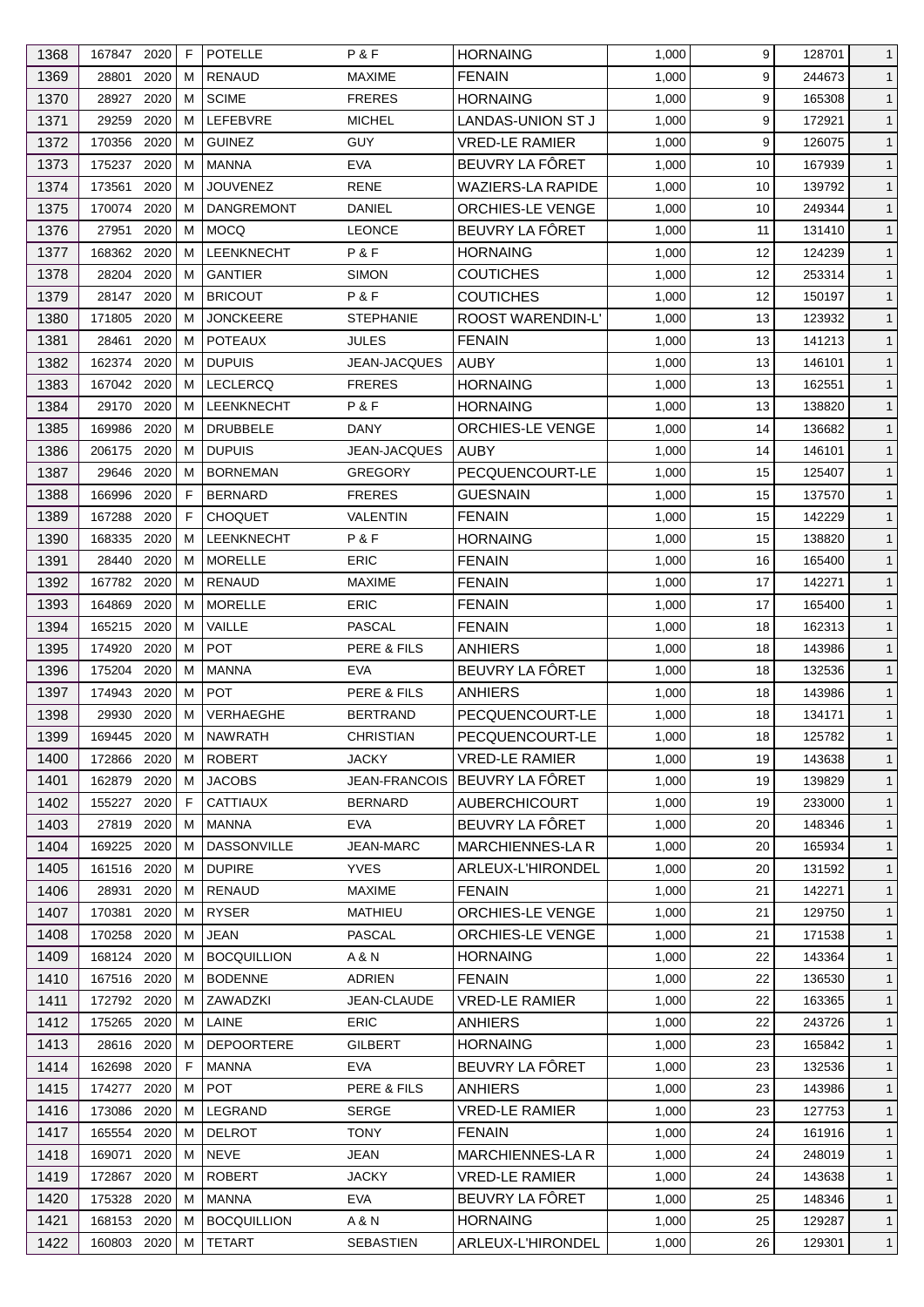| 1423 | 170114 2020 |      | м            | <b>DANGREMONT</b>  | <b>DANIEL</b>       | <b>ORCHIES-LE VENGE</b>  | 1,000 | 26 | 249344           | $\mathbf{1}$                 |
|------|-------------|------|--------------|--------------------|---------------------|--------------------------|-------|----|------------------|------------------------------|
| 1424 | 172813      | 2020 | м            | ZAWADZKI           | JEAN-CLAUDE         | <b>VRED-LE RAMIER</b>    | 1,000 | 26 | 143860           | $\mathbf{1}$                 |
| 1425 | 167941      | 2020 | м            | <b>CLIQUE</b>      | <b>PHILIPPE</b>     | <b>HORNAING</b>          | 1,000 | 26 | 112352           | $\mathbf{1}$                 |
| 1426 | 170067 2020 |      | м            | <b>DANGREMONT</b>  | DANIEL              | ORCHIES-LE VENGE         | 1,000 | 26 | 166839           | $\mathbf{1}$                 |
| 1427 | 27831       | 2020 | м            | <b>WAUTIER</b>     | GILBERT             | BEUVRY LA FÔRET          | 1,000 | 26 | 254244           | $\mathbf{1}$                 |
| 1428 | 28110       | 2020 | м            | <b>BRICOUT</b>     | P&F                 | <b>COUTICHES</b>         | 1,000 | 27 | 150197           | $\mathbf{1}$                 |
| 1429 | 173385      | 2020 | м            | <b>DUCHATEAU</b>   | ALBERT              | <b>WAZIERS-LA RAPIDE</b> | 1,000 | 28 | 123655           | $\mathbf{1}$                 |
| 1430 | 167932 2020 |      | м            | <b>CLIQUE</b>      | PHILIPPE            | <b>HORNAING</b>          | 1,000 | 28 | 112352           | $\mathbf{1}$                 |
| 1431 | 171714 2020 |      | M            | <b>BASZYNSKI</b>   | RENE                | ROOST WARENDIN-L'        | 1,000 | 28 | 123627           | $\mathbf{1}$                 |
| 1432 | 161199      | 2020 | м            | <b>DORDAIN</b>     | <b>JEAN-JACQUES</b> | ARLEUX-L'HIRONDEL        | 1,000 | 29 | 126157           | $\mathbf{1}$                 |
| 1433 | 160842      | 2020 | м            | <b>TETART</b>      | <b>SEBASTIEN</b>    | ARLEUX-L'HIRONDEL        | 1,000 | 30 | 114354           | $\mathbf{1}$                 |
| 1434 | 27837 2020  |      | м            | <b>WAUTIER</b>     | <b>GILBERT</b>      | BEUVRY LA FÔRET          | 1,000 | 30 | 136107           | $\mathbf{1}$                 |
| 1435 | 164877      | 2020 | F            | <b>MORELLE</b>     | <b>ERIC</b>         | <b>FENAIN</b>            | 1,000 | 30 | 165400           | $\mathbf{1}$                 |
| 1436 | 173456      | 2020 | F            | <b>HANQUEZ</b>     | DAVID               | <b>HORNAING</b>          | 1,000 | 31 | 155762           | $\mathbf{1}$                 |
| 1437 | 29862 2020  |      | м            | <b>JONCKEERE</b>   | <b>STEPHANIE</b>    | ROOST WARENDIN-L'        | 1,000 | 31 | 123932           | $\mathbf{1}$                 |
| 1438 | 161515      | 2020 | м            | <b>DUPIRE</b>      | <b>YVES</b>         | ARLEUX-L'HIRONDEL        | 1,000 | 31 | 131592           | $\mathbf{1}$                 |
| 1439 | 165589      | 2020 | F            | <b>DELROT</b>      | <b>FRANCKY</b>      | <b>FENAIN</b>            | 1,000 | 31 | 127966           | $\mathbf{1}$                 |
| 1440 | 28262 2020  |      | F            | <b>GANTIER</b>     | <b>SIMON</b>        | <b>COUTICHES</b>         | 1,000 | 32 | 152236           | $\mathbf{1}$                 |
| 1441 | 161651      | 2020 | F            | <b>CATTIAUX</b>    | <b>BERNARD</b>      | <b>AUBERCHICOURT</b>     | 1,000 | 32 | 130635           | $\mathbf{1}$                 |
| 1442 | 161519      | 2020 | м            | <b>DUPIRE</b>      | <b>YVES</b>         | ARLEUX-L'HIRONDEL        | 1,000 | 32 | 131592           | $\mathbf{1}$                 |
| 1443 | 172708      | 2020 | м            | LEGRAND            | <b>SERGE</b>        | VRED-LE RAMIER           | 1,000 | 32 | 163125           | $\mathbf{1}$                 |
| 1444 | 29533       | 2020 | м            | <b>BOONAERT</b>    | DANIEL              | <b>ORCHIES-LE VENGE</b>  | 1,000 | 33 | 135506           | $\mathbf{1}$                 |
| 1445 | 162004 2020 |      | м            | <b>ORIOT</b>       | <b>LIONEL</b>       | AUBERCHICOURT            | 1,000 | 33 | 136936           | $\mathbf{1}$                 |
| 1446 | 171081      | 2020 | м            | JAHN               | <b>GIANNY</b>       | VRED-LE RAMIER           | 1,000 | 33 | 140368           | $\mathbf{1}$                 |
| 1447 | 172665      | 2020 | м            | ZAWADZKI           | JEAN-CLAUDE         | <b>VRED-LE RAMIER</b>    | 1,000 | 34 | 143860           | $\mathbf{1}$                 |
| 1448 | 173730      | 2020 | м            | <b>KEERSTOCK</b>   | <b>PATRICK</b>      | <b>WAZIERS-LA RAPIDE</b> | 1,000 | 34 |                  | $\mathbf{1}$                 |
| 1449 | 161506      | 2020 | м            | <b>DUPIRE</b>      | <b>YVES</b>         | ARLEUX-L'HIRONDEL        | 1,000 | 34 | 121734<br>115287 | $\mathbf{1}$                 |
| 1450 | 170233      | 2020 | м            | <b>JEAN</b>        | PASCAL              | <b>ORCHIES-LE VENGE</b>  | 1,000 | 34 | 171538           | $\mathbf{1}$                 |
| 1451 | 29535       | 2020 | м            | <b>BOONAERT</b>    | DANIEL              | ORCHIES-LE VENGE         | 1,000 | 34 | 135506           | $\mathbf{1}$                 |
| 1452 | 160819      | 2020 | м            | <b>TETART</b>      | <b>SEBASTIEN</b>    | ARLEUX-L'HIRONDEL        | 1,000 | 35 | 129301           |                              |
|      | 166541      | 2020 | $\mathsf{F}$ | CARNEAUX           |                     | FLINES LEZ RÂCHES        | 1,000 | 35 |                  | $\mathbf{1}$<br>$\mathbf{1}$ |
| 1453 |             |      |              |                    | <b>REGIS</b>        |                          |       |    | 129247           |                              |
| 1454 | 173805      | 2020 | M            | <b>MENUT</b>       | <b>FABRICE</b>      | WAZIERS-LA RAPIDE        | 1,000 | 35 | 136876           | $\mathbf{1}$                 |
| 1455 | 165269 2020 |      | F            | <b>DELROT</b>      | <b>FRANCKY</b>      | <b>FENAIN</b>            | 1,000 | 36 | 127966           | $\mathbf{1}$                 |
| 1456 | 167981      | 2020 | м            | <b>LEENKNECHT</b>  | P&F                 | <b>HORNAING</b>          | 1,000 | 36 | 138820           | $\mathbf{1}$                 |
| 1457 | 171756      | 2020 | м            | <b>COUSIN</b>      | <b>JEAN-YVES</b>    | ROOST WARENDIN-L'        | 1,000 | 36 | 245685           | $\mathbf{1}$                 |
| 1458 | 29130       | 2020 | F.           | LEENKNECHT         | P&F                 | <b>HORNAING</b>          | 1,000 | 36 | 159062           | $\mathbf{1}$                 |
| 1459 | 173373 2020 |      | м            | <b>DUCHATEAU</b>   | <b>ALBERT</b>       | <b>WAZIERS-LA RAPIDE</b> | 1,000 | 36 | 123655           | $\mathbf{1}$                 |
| 1460 | 164671      | 2020 | м            | VAILLE             | <b>PASCAL</b>       | <b>FENAIN</b>            | 1,000 | 36 | 142173           | $\mathbf{1}$                 |
| 1461 | 28159       | 2020 | M            | <b>BRICOUT</b>     | P&F                 | <b>COUTICHES</b>         | 1,000 | 36 | 150197           | $\mathbf{1}$                 |
| 1462 | 28112 2020  |      | м            | <b>BRICOUT</b>     | P&F                 | <b>COUTICHES</b>         | 1,000 | 36 | 168936           | $\mathbf{1}$                 |
| 1463 | 164514      | 2020 | м            | <b>OWCZARCZAK</b>  | <b>LAURENT</b>      | <b>DECHY</b>             | 1,000 | 36 | 237450           | $\mathbf{1}$                 |
| 1464 | 28111       | 2020 | M            | <b>BRICOUT</b>     | P&F                 | <b>COUTICHES</b>         | 1,000 | 37 | 150197           | $\mathbf{1}$                 |
| 1465 | 6003633     | 2020 | F            | CARNEAUX           | <b>REGIS</b>        | FLINES LEZ RÂCHES        | 1,000 | 37 | 247705           | $\mathbf{1}$                 |
| 1466 | 165611      | 2020 | м            | <b>MUCCIANTE</b>   | <b>HUBERT</b>       | <b>FENAIN</b>            | 1,000 | 38 | 162147           | $\mathbf{1}$                 |
| 1467 | 162364      | 2020 | M            | <b>DUPUIS</b>      | <b>JEAN-JACQUES</b> | AUBY                     | 1,000 | 38 | 146101           | $\mathbf{1}$                 |
| 1468 | 167072 2020 |      | м            | <b>BOCQUILLION</b> | A & N               | <b>HORNAING</b>          | 1,000 | 38 | 129287           | $\mathbf{1}$                 |
| 1469 | 163314      | 2020 | F            | QUIN               | <b>THIERRY</b>      | DOUAI-L'UNION            | 1,000 | 38 | 124690           | $\mathbf{1}$                 |
| 1470 | 173721      | 2020 | м            | <b>KEERSTOCK</b>   | <b>PATRICK</b>      | <b>WAZIERS-LA RAPIDE</b> | 1,000 | 38 | 121734           | $\mathbf{1}$                 |
| 1471 | 167011      | 2020 | F            | <b>BERNARD</b>     | <b>FRERES</b>       | <b>GUESNAIN</b>          | 1,000 | 38 | 239157           | $\mathbf{1}$                 |
| 1472 | 169005      | 2020 | M            | <b>NEVE</b>        | JEAN                | MARCHIENNES-LA R         | 1,000 | 38 | 130626           | $\mathbf{1}$                 |
| 1473 | 27569       | 2020 | м            | <b>ORIOT</b>       | <b>LIONEL</b>       | <b>AUBERCHICOURT</b>     | 1,000 | 39 | 136936           | $\mathbf{1}$                 |
| 1474 | 174915      | 2020 | м            | <b>POT</b>         | PERE & FILS         | ANHIERS                  | 1,000 | 39 | 126307           | $\mathbf{1}$                 |
| 1475 | 173809      | 2020 | M            | <b>MENUT</b>       | <b>FABRICE</b>      | <b>WAZIERS-LA RAPIDE</b> | 1,000 | 39 | 136876           | $\mathbf{1}$                 |
| 1476 | 163125 2020 |      | м            | CARNEAUX           | <b>REGIS</b>        | FLINES LEZ RÂCHES        | 1,000 | 39 | 165045           | $\mathbf{1}$                 |
| 1477 | 173377 2020 |      | м            | <b>DUCHATEAU</b>   | ALBERT              | WAZIERS-LA RAPIDE        | 1,000 | 39 | 123655           | $\mathbf{1}$                 |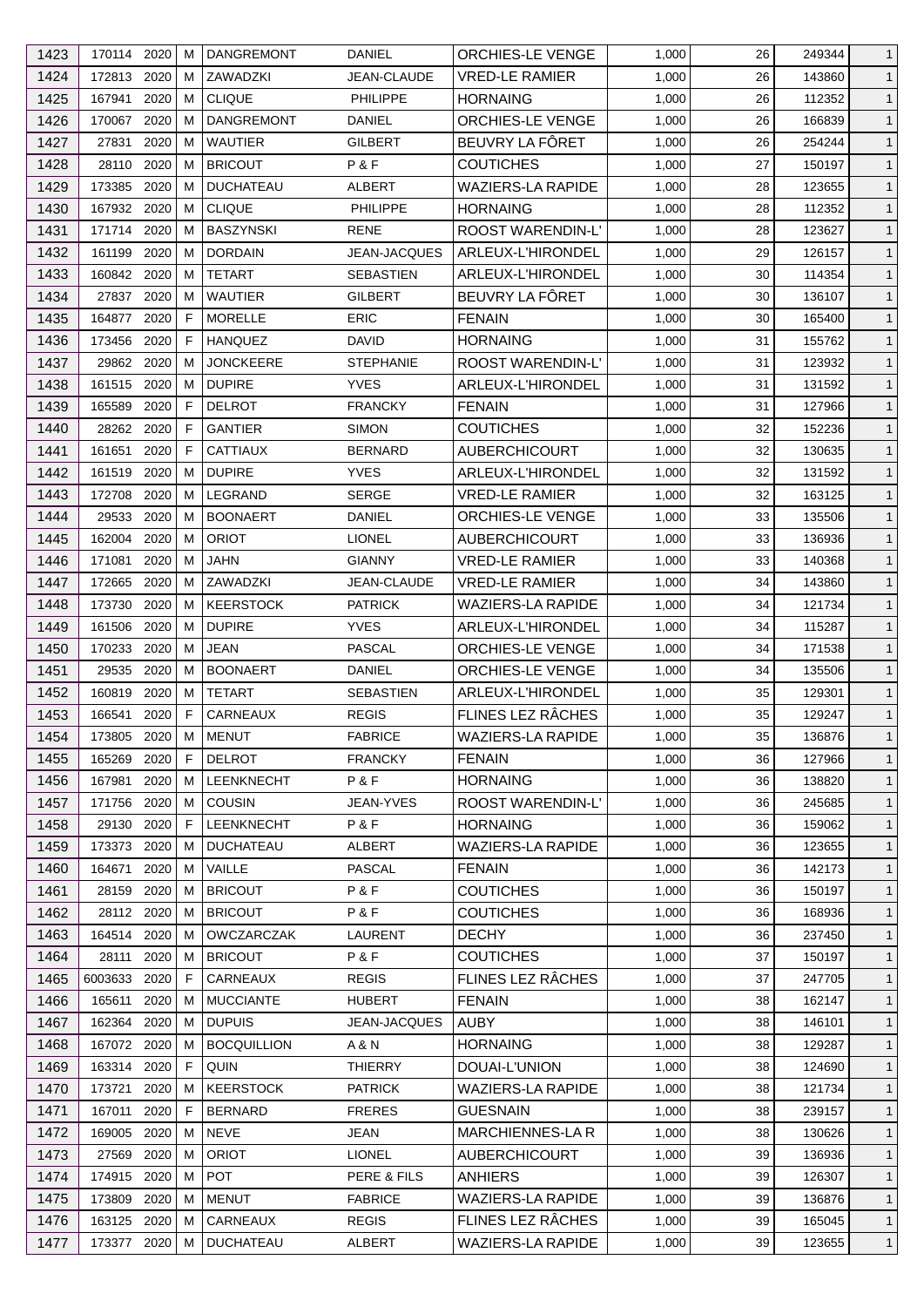| 1478         | 170686 2020 |      | M            | <b>DEMARCQ</b>                      | <b>FRERES</b>                   | ORCHIES-LE VENGE         | 1,000          | 40       | 253261           | $\mathbf{1}$                 |
|--------------|-------------|------|--------------|-------------------------------------|---------------------------------|--------------------------|----------------|----------|------------------|------------------------------|
| 1479         | 166923      | 2020 | M            | <b>ANSART</b>                       | <b>FRERES</b>                   | <b>GUESNAIN</b>          | 1,000          | 40       | 120595           | $\mathbf{1}$                 |
| 1480         | 162371      | 2020 | M            | <b>DUPUIS</b>                       | <b>JEAN-JACQUES</b>             | <b>AUBY</b>              | 1,000          | 40       | 146101           | $\mathbf{1}$                 |
| 1481         | 168529      | 2020 | м            | <b>TIBERGHIEN</b>                   | JEAN-JACQUES                    | BEUVRY LA FÔRET          | 1,000          | 40       | 147833           | $\mathbf{1}$                 |
| 1482         | 162373      | 2020 | M            | <b>DUPUIS</b>                       | <b>JEAN-JACQUES</b>             | <b>AUBY</b>              | 1,000          | 40       | 146101           | $\mathbf{1}$                 |
| 1483         | 168155      | 2020 | E            | <b>BOCQUILLION</b>                  | A & N                           | <b>HORNAING</b>          | 1,000          | 40       | 129287           | $\mathbf{1}$                 |
| 1484         | 167001      | 2020 | F            | <b>BERNARD</b>                      | <b>FRERES</b>                   | <b>GUESNAIN</b>          | 1,000          | 41       | 239157           | $\mathbf{1}$                 |
| 1485         | 169957      | 2020 | М            | <b>POTIEZ</b>                       | <b>YVES</b>                     | <b>MONTIGNY EN OSTR</b>  | 1,000          | 41       | 141638           | $\mathbf{1}$                 |
| 1486         | 28632 2020  |      | M            | <b>DEPOORTERE</b>                   | <b>GILBERT</b>                  | <b>HORNAING</b>          | 1,000          | 41       | 165842           | $\mathbf{1}$                 |
| 1487         | 161102 2020 |      |              | <b>DELSTANCHE</b>                   | <b>DEBORAH</b>                  | <b>HORNAING</b>          | 1,000          | 41       | 162411           | $\mathbf{1}$                 |
| 1488         | 161977      | 2020 | F            | <b>MARTIN</b>                       | <b>PHILIPPE</b>                 | <b>AUBERCHICOURT</b>     | 1,000          | 41       | 236072           | $\mathbf{1}$                 |
| 1489         | 167134      | 2020 | м            | <b>DELSTANCHE</b>                   | <b>DEBORAH</b>                  | <b>HORNAING</b>          | 1,000          | 41       | 141972           | $\mathbf{1}$                 |
| 1490         | 172869      | 2020 | M            | <b>ROBERT</b>                       | <b>JACKY</b>                    | <b>VRED-LE RAMIER</b>    | 1,000          | 41       | 127708           | $\mathbf{1}$                 |
| 1491         | 28664       | 2020 | M            | <b>DEPOORTERE</b>                   | GILBERT                         | <b>HORNAING</b>          | 1,000          | 41       | 145471           | $\mathbf{1}$                 |
| 1492         | 166912 2020 |      | F            | <b>ANSART</b>                       | <b>FRERES</b>                   | <b>GUESNAIN</b>          | 1,000          | 42       | 120595           | $\mathbf{1}$                 |
| 1493         | 172806      | 2020 | M            | ZAWADZKI                            | JEAN-CLAUDE                     | <b>VRED-LE RAMIER</b>    | 1,000          | 42       | 163365           | $\mathbf{1}$                 |
| 1494         | 168129      | 2020 | М            | <b>BOCQUILLION</b>                  | A & N                           | <b>HORNAING</b>          | 1,000          | 42       | 129287           | $\mathbf{1}$                 |
| 1495         | 166888      | 2020 | м            | <b>FILLASSIER</b>                   | <b>FREDERIC</b>                 | <b>GUESNAIN</b>          | 1,000          | 42       | 239106           | $\mathbf{1}$                 |
| 1496         | 29816       | 2020 | M            | <b>GODIN</b>                        | PASCAL                          | ROOST WARENDIN-L'        | 1,000          | 42       | 142218           | $\mathbf{1}$                 |
| 1497         | 169330      | 2020 | м            | <b>JAHN</b>                         | <b>GIANNY</b>                   | <b>VRED-LE RAMIER</b>    | 1,000          | 42       | 124066           | $\mathbf{1}$                 |
| 1498         | 173708      | 2020 | M            | <b>KEERSTOCK</b>                    | <b>PATRICK</b>                  | WAZIERS-LA RAPIDE        | 1,000          | 42       | 121734           | $\mathbf{1}$                 |
| 1499         | 167110      | 2020 | М            | <b>DELSTANCHE</b>                   | <b>DEBORAH</b>                  | <b>HORNAING</b>          | 1,000          | 42       | 141972           | $\mathbf{1}$                 |
| 1500         | 172705 2020 |      | М            | LEGRAND                             | <b>SERGE</b>                    | VRED-LE RAMIER           | 1,000          | 43       | 143565           | $\mathbf{1}$                 |
| 1501         | 162054      | 2020 | М            | <b>ORIOT</b>                        | <b>LIONEL</b>                   | <b>AUBERCHICOURT</b>     | 1,000          | 43       | 238667           | $\mathbf{1}$                 |
| 1502         | 28142       | 2020 | M            | <b>BRICOUT</b>                      | P&F                             | <b>COUTICHES</b>         | 1,000          | 43       | 168936           | $\mathbf{1}$                 |
|              | 162247 2020 |      | м            | <b>WOITRAIN</b>                     |                                 | <b>AUBERCHICOURT</b>     |                |          |                  |                              |
| 1503         | 161122 2020 |      |              |                                     | <b>LUDOVIC</b>                  | <b>HORNAING</b>          | 1,000          | 43<br>43 | 121286           | $\mathbf{1}$                 |
| 1504<br>1505 | 161897      | 2020 | M<br>M       | <b>DELSTANCHE</b><br><b>DORDAIN</b> | <b>DEBORAH</b><br><b>DIDIER</b> | <b>AUBERCHICOURT</b>     | 1,000<br>1,000 | 43       | 162411<br>122912 | $\mathbf{1}$<br>$\mathbf{1}$ |
| 1506         | 165548      | 2020 | м            | <b>DELROT</b>                       | TONY                            | <b>FENAIN</b>            | 1,000          | 44       | 127140           | $\mathbf{1}$                 |
| 1507         | 170055      | 2020 | М            | DANGREMONT                          | DANIEL                          | ORCHIES-LE VENGE         | 1,000          | 44       | 166839           |                              |
|              | 161855 2020 |      | $\mathsf{F}$ | <b>MARTIN</b>                       | <b>PHILIPPE</b>                 |                          |                | 44       |                  | $\mathbf{1}$                 |
| 1508         |             |      |              |                                     |                                 | <b>AUBERCHICOURT</b>     | 1,000          |          | 134046           | $\mathbf{1}$                 |
| 1509         | 161123 2020 |      | M            | DELSTANCHE                          | <b>DEBORAH</b>                  | <b>HORNAING</b>          | 1,000          | 44       | 162411           | $\mathbf{1}$                 |
| 1510         | 175238 2020 |      | M            | <b>MANNA</b>                        | <b>EVA</b>                      | BEUVRY LA FÔRET          | 1,000          | 45       | 132536           | $\mathbf{1}$                 |
| 1511         | 168604 2020 |      | F            | LEMAIRE                             | <b>JEAN-LOUIS</b>               | <b>LANDAS-UNION ST J</b> | 1,000          | 45       | 174544           | $\mathbf{1}$                 |
| 1512         | 167504      | 2020 | F            | <b>CHOQUET</b>                      | <b>VALENTIN</b>                 | <b>FENAIN</b>            | 1,000          | 45       | 244624           | $\mathbf{1}$                 |
| 1513         | 162036      | 2020 | м            | <b>ORIOT</b>                        | <b>LIONEL</b>                   | <b>AUBERCHICOURT</b>     | 1,000          | 46       | 156127           | $\mathbf{1}$                 |
| 1514         | 28043 2020  |      | м            | <b>MANNA</b>                        | <b>EVA</b>                      | BEUVRY LA FÔRET          | 1,000          | 46       | 132536           | $\mathbf{1}$                 |
| 1515         | 175035 2020 |      | M            | <b>DANIELEWSKI</b>                  | <b>DANY</b>                     | <b>FENAIN</b>            | 1,000          | 46       | 142193           | $\mathbf{1}$                 |
| 1516         | 169089      | 2020 | M            | <b>NEVE</b>                         | <b>JEAN</b>                     | <b>MARCHIENNES-LAR</b>   | 1,000          | 46       | 130626           | $\mathbf{1}$                 |
| 1517         | 169961      | 2020 | м            | <b>DRUBBELE</b>                     | DANY                            | ORCHIES-LE VENGE         | 1,000          | 47       | 136682           | $\mathbf{1}$                 |
| 1518         | 29380       | 2020 | M            | VAN DAMME                           | <b>LUCIEN</b>                   | MONTIGNY EN OSTR         | 1,000          | 47       | 154018           | $\mathbf{1}$                 |
| 1519         | 169044      | 2020 | M            | <b>NEVE</b>                         | <b>JEAN</b>                     | <b>MARCHIENNES-LA R</b>  | 1,000          | 47       | 165776           | $\mathbf{1}$                 |
| 1520         | 166981      | 2020 | M            | <b>BERNARD</b>                      | <b>FRERES</b>                   | <b>GUESNAIN</b>          | 1,000          | 47       | 137570           | $\mathbf{1}$                 |
| 1521         | 162376      | 2020 | м            | <b>DUPUIS</b>                       | JEAN-JACQUES                    | AUBY                     | 1,000          | 47       | 146101           | $\mathbf{1}$                 |
| 1522         | 167010 2020 |      | F            | <b>BERNARD</b>                      | <b>FRERES</b>                   | <b>GUESNAIN</b>          | 1,000          | 48       | 137570           | $\mathbf{1}$                 |
| 1523         | 167061      | 2020 | F            | <b>LECLERCQ</b>                     | <b>FRERES</b>                   | <b>HORNAING</b>          | 1,000          | 48       | 162551           | $\mathbf{1}$                 |
| 1524         | 168147      | 2020 | M            | DE CESARE                           | CH & CE                         | <b>HORNAING</b>          | 1,000          | 48       | 129349           | $\mathbf{1}$                 |
| 1525         | 173138 2020 |      | F            | <b>VAN STEERTEGHEM</b>              | <b>CEDRIC</b>                   | <b>VRED-LE RAMIER</b>    | 1,000          | 48       | 153672           | $\mathbf{1}$                 |
| 1526         | 161188 2020 |      | M            | <b>DORDAIN</b>                      | <b>JEAN-JACQUES</b>             | ARLEUX-L'HIRONDEL        | 1,000          | 49       | 126157           | $\mathbf{1}$                 |
| 1527         | 167074      | 2020 | M            | <b>BOCQUILLION</b>                  | A & N                           | <b>HORNAING</b>          | 1,000          | 49       | 129287           | $\mathbf{1}$                 |
| 1528         | 106721      | 2020 | м            | <b>GANTIER</b>                      | <b>SIMON</b>                    | <b>COUTICHES</b>         | 1,000          | 49       | 152236           | $\mathbf{1}$                 |
| 1529         | 174280      | 2020 | M            | <b>POT</b>                          | PERE & FILS                     | ANHIERS                  | 1,000          | 49       | 143986           | $\mathbf{1}$                 |
| 1530         | 171707      | 2020 | м            | <b>BASZYNSKI</b>                    | <b>RENE</b>                     | ROOST WARENDIN-L'        | 1,000          | 50       | 141878           | $\mathbf{1}$                 |
| 1531         | 173341      | 2020 | F            | <b>POULET</b>                       | <b>BRUNO</b>                    | <b>MONTIGNY EN OSTR</b>  | 1,000          | 50       | 158146           | $\mathbf{1}$                 |
| 1532         | 173144 2020 |      | M            | VAN STEERTEGHEM                     | <b>CEDRIC</b>                   | <b>VRED-LE RAMIER</b>    | 1,000          | 51       | 153672           | $\mathbf{1}$                 |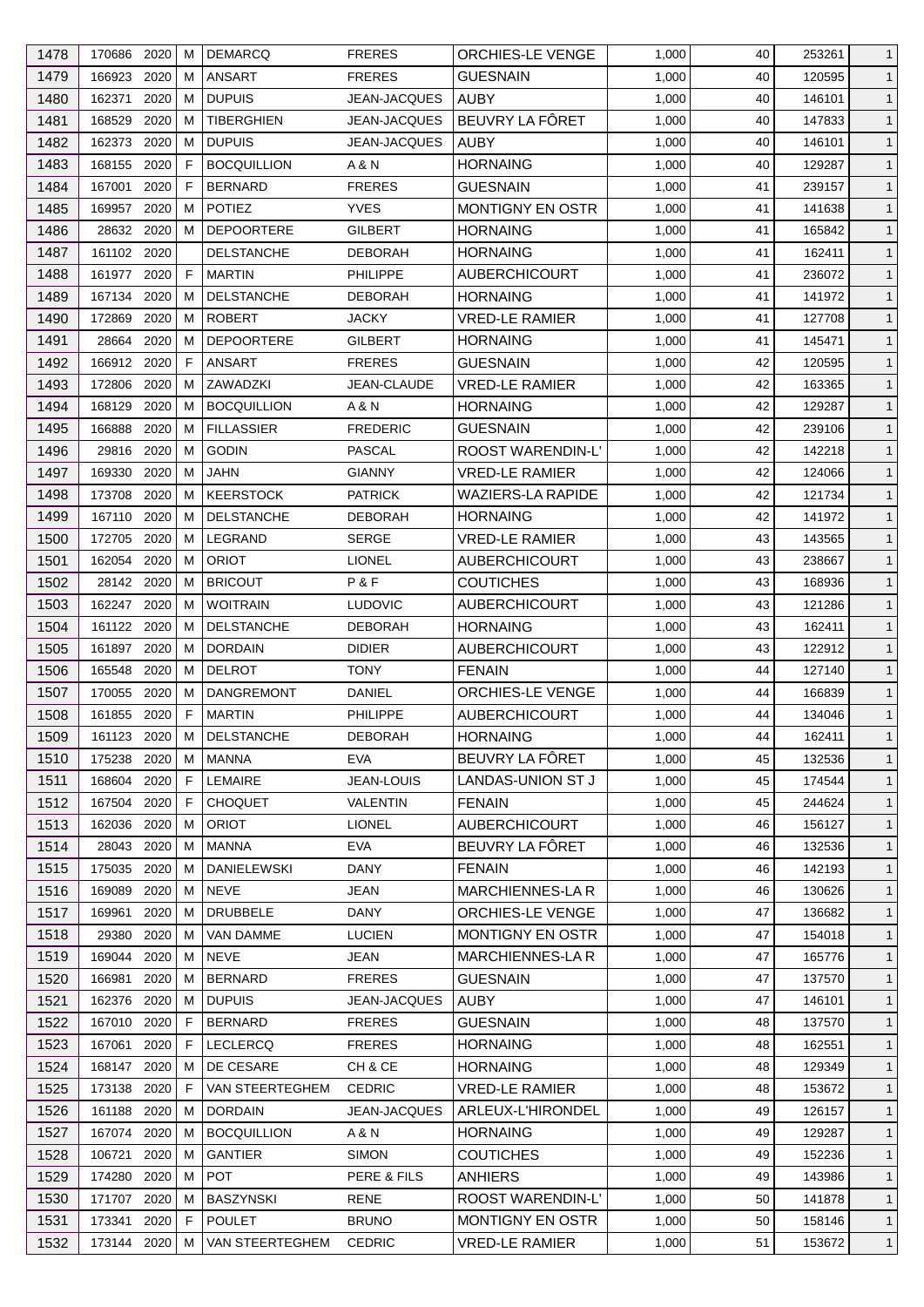| 1533 | 171477 2020 |      | м  | <b>BASZYNSKI</b>       | <b>RENE</b>         | ROOST WARENDIN-L'        | 1,000 | 51 | 141878 | $\mathbf{1}$ |
|------|-------------|------|----|------------------------|---------------------|--------------------------|-------|----|--------|--------------|
| 1534 | 175231      | 2020 | м  | <b>DEPOORTERE</b>      | <b>GILBERT</b>      | <b>HORNAING</b>          | 1,000 | 51 | 247852 | $\mathbf{1}$ |
| 1535 | 169001      | 2020 | м  | <b>NEVE</b>            | JEAN                | MARCHIENNES-LA R         | 1,000 | 51 | 165776 | $\mathbf{1}$ |
| 1536 | 170235 2020 |      | м  | <b>JEAN</b>            | <b>PASCAL</b>       | ORCHIES-LE VENGE         | 1,000 | 51 | 171538 | $\mathbf{1}$ |
| 1537 | 169977      | 2020 | м  | <b>DRUBBELE</b>        | DANY                | <b>ORCHIES-LE VENGE</b>  | 1,000 | 51 | 136682 | $\mathbf{1}$ |
| 1538 | 170053      | 2020 | м  | <b>DANGREMONT</b>      | DANIEL              | ORCHIES-LE VENGE         | 1,000 | 52 | 147493 | $\mathbf{1}$ |
| 1539 | 169365      | 2020 | м  | <b>HIMBLOT-GUEUDIN</b> |                     | PECQUENCOURT-LE          | 1,000 | 52 | 127037 | $\mathbf{1}$ |
| 1540 | 164769      | 2020 | м  | <b>WOITRAIN</b>        | <b>LUDOVIC</b>      | <b>AUBERCHICOURT</b>     | 1,000 | 52 | 121286 | $\mathbf{1}$ |
| 1541 | 30198       | 2020 | F  | <b>CREPIEUX</b>        | <b>FRERES</b>       | <b>DECHY</b>             | 1,000 | 52 | 138802 | $\mathbf{1}$ |
| 1542 | 172501      | 2020 | м  | <b>JASPARD</b>         | <b>FLEURY</b>       | <b>SOMAIN-LES MINEUR</b> | 1,000 | 53 | 162325 | $\mathbf{1}$ |
| 1543 | 27642       | 2020 | м  | ROMANOWICZ             | JEAN-PIERRE         | <b>FENAIN</b>            | 1,000 | 53 | 237461 | $\mathbf{1}$ |
| 1544 | 173914 2020 |      | F. | <b>KUCHCINSKI</b>      | <b>FRERES</b>       | <b>WAZIERS-LA RAPIDE</b> | 1,000 | 53 | 140924 | $\mathbf{1}$ |
| 1545 | 171706 2020 |      | м  | BASZYNSKI              | <b>RENE</b>         | <b>ROOST WARENDIN-L'</b> | 1,000 | 53 | 141878 | $\mathbf{1}$ |
| 1546 | 172529      | 2020 | м  | <b>JASPARD</b>         | <b>FLEURY</b>       | SOMAIN-LES MINEUR        | 1,000 | 53 | 162325 | $\mathbf{1}$ |
| 1547 | 170282 2020 |      | м  | <b>CARNEAUX</b>        | <b>REGIS</b>        | FLINES LEZ RÂCHES        | 1,000 | 53 | 129247 | $\mathbf{1}$ |
| 1548 | 162742 2020 |      | М  | <b>FACHE</b>           | <b>VINCENT</b>      | BEUVRY LA FÔRET          | 1,000 | 53 | 171063 | $\mathbf{1}$ |
| 1549 | 170191      | 2020 | м  | <b>DEMARCQ</b>         | <b>FRERES</b>       | <b>ORCHIES-LE VENGE</b>  | 1,000 | 53 | 253261 | $\mathbf{1}$ |
| 1550 | 168073      | 2020 | м  | <b>DESOR</b>           | <b>MARC</b>         | <b>HORNAING</b>          | 1,000 | 54 | 127173 | $\mathbf{1}$ |
| 1551 | 175239      | 2020 | м  | <b>MANNA</b>           | <b>EVA</b>          | BEUVRY LA FÔRET          | 1,000 | 54 | 250339 | $\mathbf{1}$ |
| 1552 | 29890       | 2020 | м  | <b>JASPARD</b>         | <b>FLEURY</b>       | SOMAIN-LES MINEUR        | 1,000 | 54 | 162325 | $\mathbf{1}$ |
| 1553 | 162372 2020 |      | м  | <b>DUPUIS</b>          | <b>JEAN-JACQUES</b> | <b>AUBY</b>              | 1,000 | 54 | 146101 | $\mathbf{1}$ |
| 1554 | 29271       | 2020 | м  | LEFEBVRE               | <b>MICHEL</b>       | <b>LANDAS-UNION ST J</b> | 1,000 | 54 | 172921 | $\mathbf{1}$ |
| 1555 | 175345      | 2020 | м  | MANNA                  | <b>EVA</b>          | BEUVRY LA FÔRET          | 1,000 | 55 | 132536 | $\mathbf{1}$ |
| 1556 | 29524       | 2020 | м  | <b>BOONAERT</b>        | DANIEL              | ORCHIES-LE VENGE         | 1,000 | 55 | 135506 | $\mathbf{1}$ |
|      |             |      |    |                        |                     |                          |       |    |        |              |
| 1557 | 165254      | 2020 | м  | <b>DELROT</b>          | <b>FRANCKY</b>      | <b>FENAIN</b>            | 1,000 | 55 | 127966 | $\mathbf{1}$ |
| 1558 | 173172 2020 |      | F  | <b>MOURETTE</b>        | JEAN-CLAUDE         | <b>WAZIERS-LA RAPIDE</b> | 1,000 | 55 | 141148 | $\mathbf{1}$ |
| 1559 | 168030      | 2020 | м  | <b>DOURNEL</b>         | O&C                 | <b>HORNAING</b>          | 1,000 | 56 | 155951 | $\mathbf{1}$ |
| 1560 | 170018      | 2020 | м  | <b>DANGREMONT</b>      | DANIEL              | <b>ORCHIES-LE VENGE</b>  | 1,000 | 56 | 147493 | $\mathbf{1}$ |
| 1561 | 170951      | 2020 | м  | <b>GUINEZ</b>          | <b>GUY</b>          | <b>VRED-LE RAMIER</b>    | 1,000 | 56 | 141882 | $\mathbf{1}$ |
| 1562 | 40165       | 2020 | F  | <b>TETART</b>          | <b>SEBASTIEN</b>    | ARLEUX-L'HIRONDEL        | 1,000 | 56 | 231437 | $\mathbf{1}$ |
| 1563 | 1061207     | 2020 | M  | <b>GANTIER</b>         | <b>SIMON</b>        | <b>COUTICHES</b>         | 1,000 | 56 | 152236 | $\mathbf{1}$ |
| 1564 | 28917       | 2020 | м  | <b>SCIME</b>           | <b>FRERES</b>       | <b>HORNAING</b>          | 1,000 | 57 | 144337 | $\mathbf{1}$ |
| 1565 | 164509 2020 |      | м  | <b>OWCZARCZAK</b>      | <b>LAURENT</b>      | <b>DECHY</b>             | 1,000 | 57 | 136494 | $\mathbf{1}$ |
| 1566 | 162213 2020 |      | м  | <b>WOITRAIN</b>        | <b>LUDOVIC</b>      | <b>AUBERCHICOURT</b>     | 1,000 | 57 | 121286 | $\mathbf{1}$ |
| 1567 | 170171      | 2020 | м  | <b>DEMARCQ</b>         | <b>FRERES</b>       | <b>ORCHIES-LE VENGE</b>  | 1,000 | 57 | 151144 | $\mathbf{1}$ |
| 1568 | 164348      | 2020 | F. | <b>CREPIEUX</b>        | <b>FRERES</b>       | <b>DECHY</b>             | 1,000 | 59 | 138802 | $\mathbf{1}$ |
| 1569 | 28229 2020  |      | F  | <b>GANTIER</b>         | <b>SIMON</b>        | <b>COUTICHES</b>         | 1,000 | 59 | 253314 | $\mathbf{1}$ |
| 1570 | 165568      | 2020 | м  | <b>DELROT</b>          | <b>TONY</b>         | <b>FENAIN</b>            | 1,000 | 59 | 127140 | $\mathbf{1}$ |
| 1571 | 162012 2020 |      | м  | <b>ORIOT</b>           | <b>LIONEL</b>       | <b>AUBERCHICOURT</b>     | 1,000 | 59 | 156127 | $\mathbf{1}$ |
| 1572 | 167082      | 2020 | м  | <b>BOCQUILLION</b>     | A & N               | <b>HORNAING</b>          | 1,000 | 59 | 143364 | $\mathbf{1}$ |
| 1573 | 175317      | 2020 | F. | MANNA                  | <b>EVA</b>          | BEUVRY LA FÔRET          | 1,000 | 60 | 167939 | $\mathbf{1}$ |
| 1574 | 28402 2020  |      | м  | <b>BARGIACCHI</b>      | <b>YVES</b>         | <b>FENAIN</b>            | 1,000 | 60 | 162079 | $\mathbf{1}$ |
| 1575 | 172802 2020 |      | м  | ZAWADZKI               | JEAN-CLAUDE         | <b>VRED-LE RAMIER</b>    | 1,000 | 60 | 245793 | $\mathbf{1}$ |
| 1576 | 161127      | 2020 | м  | <b>CAUDRON</b>         | <b>PASCAL</b>       | ARLEUX-L'HIRONDEL        | 1,000 | 60 | 127831 | $\mathbf{1}$ |
| 1577 | 163176 2020 |      | м  | LOMBARD                | <b>ALAIN</b>        | <b>COUTICHES</b>         | 1,000 | 61 | 130315 | $\mathbf{1}$ |
| 1578 | 169091      | 2020 | м  | <b>NEVE</b>            | JEAN                | MARCHIENNES-LA R         | 1,000 | 61 | 130626 | $\mathbf{1}$ |
| 1579 | 169552      | 2020 | м  | <b>SULKOWSKI</b>       | <b>STEPHAN</b>      | <b>VRED-LE RAMIER</b>    | 1,000 | 61 | 159641 | $\mathbf{1}$ |
| 1580 | 161852 2020 |      | F  | <b>DUPAS</b>           | <b>GREGORY</b>      | <b>AUBERCHICOURT</b>     | 1,000 | 61 | 235903 | $\mathbf{1}$ |
| 1581 | 173711      | 2020 | F  | <b>KEERSTOCK</b>       | <b>PATRICK</b>      | <b>WAZIERS-LA RAPIDE</b> | 1,000 | 61 | 121734 | $\mathbf{1}$ |
| 1582 | 162030      | 2020 | м  | <b>ORIOT</b>           | <b>LIONEL</b>       | <b>AUBERCHICOURT</b>     | 1,000 | 62 | 156127 | $\mathbf{1}$ |
| 1583 | 169021      | 2020 | м  | NEVE                   | JEAN                | <b>MARCHIENNES-LA R</b>  | 1,000 | 62 | 130626 | $\mathbf{1}$ |
| 1584 | 6052747     | 2020 | м  | <b>BOUTELEUX</b>       | <b>SARTORE</b>      | ROOST WARENDIN-L'        | 1,000 | 62 | 125841 | $\mathbf{1}$ |
| 1585 | 28247 2020  |      | м  | <b>GANTIER</b>         | <b>SIMON</b>        | <b>COUTICHES</b>         | 1,000 | 62 | 134083 | $\mathbf{1}$ |
| 1586 | 174074 2020 |      | м  | <b>SCIARAPPA</b>       | ALBERTO             | <b>ROOST WARENDIN-L'</b> | 1,000 | 63 | 126331 | $\mathbf{1}$ |
| 1587 | 161627 2020 |      | м  | <b>CATTIAUX</b>        | <b>BERNARD</b>      | <b>AUBERCHICOURT</b>     | 1,000 | 63 | 130635 | $\mathbf{1}$ |
|      |             |      |    |                        |                     |                          |       |    |        |              |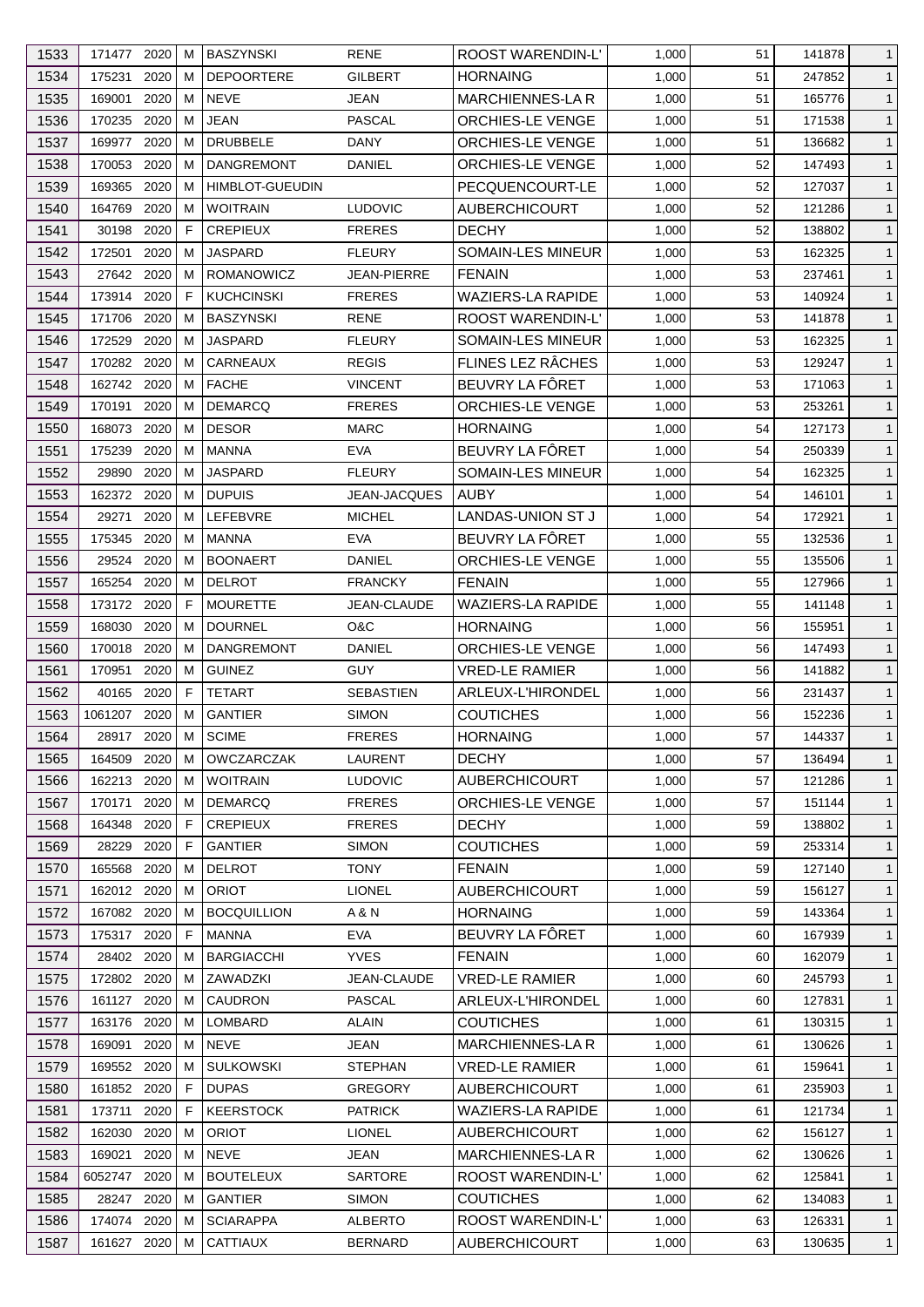| 1588 | 168113 2020 |      | м | <b>BOCQUILLION</b> | A & N                | <b>HORNAING</b>           | 1,000 | 63 | 245824 | $\mathbf{1}$ |
|------|-------------|------|---|--------------------|----------------------|---------------------------|-------|----|--------|--------------|
| 1589 | 28023       | 2020 | м | <b>MANNA</b>       | <b>EVA</b>           | BEUVRY LA FÔRET           | 1,000 | 64 | 148346 | $\mathbf{1}$ |
| 1590 | 1061204     | 2020 | F | <b>GANTIER</b>     | <b>SIMON</b>         | <b>COUTICHES</b>          | 1,000 | 64 | 152236 | $\mathbf{1}$ |
| 1591 | 28650       | 2020 | м | <b>DEPOORTERE</b>  | <b>GILBERT</b>       | <b>HORNAING</b>           | 1,000 | 64 | 165842 | $\mathbf{1}$ |
| 1592 | 165231      | 2020 | м | <b>DELROT</b>      | <b>FRANCKY</b>       | <b>FENAIN</b>             | 1,000 | 64 | 127966 | $\mathbf{1}$ |
| 1593 | 28429       | 2020 | F | <b>MORELLE</b>     | <b>ERIC</b>          | <b>FENAIN</b>             | 1,000 | 64 | 145275 | $\mathbf{1}$ |
| 1594 | 165190      | 2020 | м | <b>MARTIN</b>      | <b>LUDOVIC</b>       | <b>FENAIN</b>             | 1,000 | 65 | 145759 | $\mathbf{1}$ |
| 1595 | 164078      | 2020 | м | <b>BOUDART</b>     | THIERRY              | <b>DECHY</b>              | 1,000 | 65 | 137746 | $\mathbf{1}$ |
| 1596 | 170684      | 2020 | M | <b>DEMARCQ</b>     | <b>FRERES</b>        | <b>ORCHIES-LE VENGE</b>   | 1,000 | 65 | 170954 | $\mathbf{1}$ |
| 1597 | 165271      | 2020 | м | <b>DELROT</b>      | <b>FRANCKY</b>       | <b>FENAIN</b>             | 1,000 | 65 | 127966 | $\mathbf{1}$ |
| 1598 | 160821      | 2020 | м | <b>TETART</b>      | <b>SEBASTIEN</b>     | ARLEUX-L'HIRONDEL         | 1,000 | 65 | 231437 | $\mathbf{1}$ |
| 1599 | 164086      | 2020 | м | <b>BOUDART</b>     | <b>THIERRY</b>       | <b>DECHY</b>              | 1,000 | 65 | 137746 | $\mathbf{1}$ |
| 1600 | 6123610     | 2020 | м | <b>SCIARAPPA</b>   | <b>ALBERTO</b>       | ROOST WARENDIN-L'         | 1,000 | 66 | 143534 | $\mathbf{1}$ |
| 1601 | 165129      | 2020 | м | <b>LANOIS</b>      | <b>SEBASTIEN</b>     | <b>FENAIN</b>             | 1,000 | 66 | 127210 | $\mathbf{1}$ |
| 1602 | 175315      | 2020 | м | <b>MANNA</b>       | <b>EVA</b>           | BEUVRY LA FÔRET           | 1,000 | 66 | 167939 | $\mathbf{1}$ |
| 1603 | 27864       | 2020 | F | <b>MANNA</b>       | <b>EVA</b>           | BEUVRY LA FÔRET           | 1,000 | 66 | 148346 | $\mathbf{1}$ |
| 1604 | 169041      | 2020 | M | <b>NEVE</b>        | <b>JEAN</b>          | MARCHIENNES-LA R          | 1,000 | 67 | 165776 | $\mathbf{1}$ |
| 1605 | 165188      | 2020 | м | <b>MARTIN</b>      | <b>LUDOVIC</b>       | <b>FENAIN</b>             | 1,000 | 67 | 145759 | $\mathbf{1}$ |
| 1606 | 174924      | 2020 | м | <b>POT</b>         | PERE & FILS          | <b>ANHIERS</b>            | 1,000 | 67 | 126307 | $\mathbf{1}$ |
| 1607 | 172742 2020 |      | M | <b>GUYOT</b>       | <b>FRANCOIS</b>      | <b>VRED-LE RAMIER</b>     | 1,000 | 67 | 143405 | $\mathbf{1}$ |
| 1608 | 175313      | 2020 | F | MANNA              | <b>EVA</b>           | BEUVRY LA FÔRET           | 1,000 | 68 | 132536 | $\mathbf{1}$ |
|      | 240819      | 2020 | F | <b>MARTIN</b>      | <b>PHILIPPE</b>      |                           |       | 68 |        |              |
| 1609 |             |      |   |                    |                      | <b>AUBERCHICOURT</b>      | 1,000 |    | 134046 | $\mathbf{1}$ |
| 1610 | 29632 2020  |      | м | <b>BORNEMAN</b>    | <b>PATRICK</b>       | PECQUENCOURT-LE           | 1,000 | 68 | 160401 | $\mathbf{1}$ |
| 1611 | 163519      | 2020 | м | <b>ELBACHIR</b>    | <b>ABDELOUAHEB</b>   | DOUAI-L'UNION             | 1,000 | 68 | 142004 | $\mathbf{1}$ |
| 1612 | 28939       | 2020 | м | <b>SCIME</b>       | <b>FRERES</b>        | <b>HORNAING</b>           | 1,000 | 69 | 246964 | $\mathbf{1}$ |
| 1613 | 165229      | 2020 | м | <b>DELROT</b>      | <b>FRANCKY</b>       | <b>FENAIN</b>             | 1,000 | 69 | 127966 | $\mathbf{1}$ |
| 1614 | 167717      | 2020 | м | <b>GOUDALIER</b>   | <b>FRERES</b>        | <b>HORNAING</b>           | 1,000 | 69 | 165530 | $\mathbf{1}$ |
| 1615 | 160507      | 2020 | м | <b>DEFRANCE</b>    | FILLE & PERE         | <b>ANHIERS</b>            | 1,000 | 70 | 136733 | $\mathbf{1}$ |
| 1616 | 170045      | 2020 | м | <b>DANGREMONT</b>  | DANIEL               | <b>ORCHIES-LE VENGE</b>   | 1,000 | 70 | 147493 | $\mathbf{1}$ |
| 1617 | 28106       | 2020 | м | <b>BRICOUT</b>     | P&F                  | <b>COUTICHES</b>          | 1,000 | 70 | 150197 | $\mathbf{1}$ |
| 1618 | 29715       | 2020 | м | <b>BORNEMAN</b>    | <b>GREGORY</b>       | PECQUENCOURT-LE           | 1,000 | 70 | 125407 | $\mathbf{1}$ |
| 1619 | 170025      | 2020 | M | DANGREMONT         | <b>DANIEL</b>        | ORCHIES-LE VENGE          | 1,000 | 70 | 147493 | $\mathbf{1}$ |
| 1620 | 175220 2020 |      | F | MANNA              | <b>EVA</b>           | BEUVRY LA FÔRET           | 1,000 | 71 | 132536 | $\mathbf{1}$ |
| 1621 | 29374 2020  |      | F | VAN DAMME          | <b>LUCIEN</b>        | <b>MONTIGNY EN OSTR</b>   | 1,000 | 71 | 154018 | $\mathbf{1}$ |
| 1622 | 160517      | 2020 | м | <b>DEFRANCE</b>    | FILLE & PERE         | <b>ANHIERS</b>            | 1,000 | 71 | 136733 | $\mathbf{1}$ |
| 1623 | 164534      | 2020 | м | <b>OWCZARCZAK</b>  | <b>LAURENT</b>       | <b>DECHY</b>              | 1,000 | 71 | 136494 | $\mathbf{1}$ |
| 1624 | 173351      | 2020 | м | <b>DUCHATEAU</b>   | ALBERT               | <b>WAZIERS-LA RAPIDE</b>  | 1,000 | 72 | 123655 | $\mathbf{1}$ |
| 1625 | 164931      | 2020 | м | <b>FRANCK</b>      | <b>JEAN-FRANCOIS</b> | <b>FENAIN</b>             | 1,000 | 72 | 145464 | $\mathbf{1}$ |
| 1626 | 164882 2020 |      | м | <b>MORELLE</b>     | <b>ERIC</b>          | <b>FENAIN</b>             | 1,000 | 72 | 165400 | $\mathbf{1}$ |
| 1627 | 161353      | 2020 | м | <b>FIRMIN</b>      | <b>FRANCIS</b>       | ARLEUX-L'HIRONDEL         | 1,000 | 72 | 230698 | $\mathbf{1}$ |
| 1628 | 169025      | 2020 | м | NEVE               | JEAN                 | <b>MARCHIENNES-LA R</b>   | 1,000 | 72 | 165776 | $\mathbf{1}$ |
| 1629 | 165194      | 2020 | M | <b>MARTIN</b>      | <b>LUDOVIC</b>       | <b>FENAIN</b>             | 1,000 | 72 | 145759 | $\mathbf{1}$ |
| 1630 | 167956 2020 |      | м | <b>CLIQUE</b>      | <b>PHILIPPE</b>      | <b>HORNAING</b>           | 1,000 | 73 | 112352 | $\mathbf{1}$ |
| 1631 | 169579      | 2020 | м | <b>SULKOWSKI</b>   | <b>STEPHAN</b>       | <b>VRED-LE RAMIER</b>     | 1,000 | 73 | 159641 | $\mathbf{1}$ |
| 1632 | 161527      | 2020 | м | <b>DUPIRE</b>      | <b>YVES</b>          | ARLEUX-L'HIRONDEL         | 1,000 | 74 | 233298 | $\mathbf{1}$ |
| 1633 | 160695      | 2020 | м | CARON              | <b>BERNARD</b>       | <b>ANHIERS</b>            | 1,000 | 74 | 125134 | $\mathbf{1}$ |
| 1634 | 162003      | 2020 | м | <b>ORIOT</b>       | <b>LIONEL</b>        | <b>AUBERCHICOURT</b>      | 1,000 | 74 | 238667 | $\mathbf{1}$ |
| 1635 | 171558 2020 |      | м | COUSIN             | JEAN-YVES            | <b>ROOST WARENDIN-L'</b>  | 1,000 | 74 | 245685 | $\mathbf{1}$ |
| 1636 | 162087      | 2020 | м | PANLOU             | ANDRE                | AUBERCHICOURT             | 1,000 | 74 | 156452 | $\mathbf{1}$ |
| 1637 | 160869      | 2020 | м | <b>LESTIENNE</b>   | PHILIPPE             | <b>DOUAI/FRAIS MARAIS</b> | 1,000 | 74 | 161058 | $\mathbf{1}$ |
| 1638 | 170683 2020 |      | м | <b>DEMARCQ</b>     | <b>FRERES</b>        | <b>ORCHIES-LE VENGE</b>   | 1,000 | 75 | 253261 | $\mathbf{1}$ |
| 1639 | 29184 2020  |      | м | VANGHELLE          | C & R                | <b>HORNAING</b>           | 1,000 | 75 | 136494 | $\mathbf{1}$ |
| 1640 | 174147 2020 |      | м | <b>LESTIENNE</b>   | PHILIPPE             | DOUAI/FRAIS MARAIS        | 1,000 | 75 | 161058 | $\mathbf{1}$ |
| 1641 | 172698 2020 |      | м | LEGRAND            | <b>SERGE</b>         | <b>VRED-LE RAMIER</b>     | 1,000 | 75 | 143565 | $\mathbf{1}$ |
| 1642 | 167276 2020 |      | F | <b>CHOQUET</b>     | VALENTIN             | <b>FENAIN</b>             | 1,000 | 75 | 162647 | $\mathbf{1}$ |
|      |             |      |   |                    |                      |                           |       |    |        |              |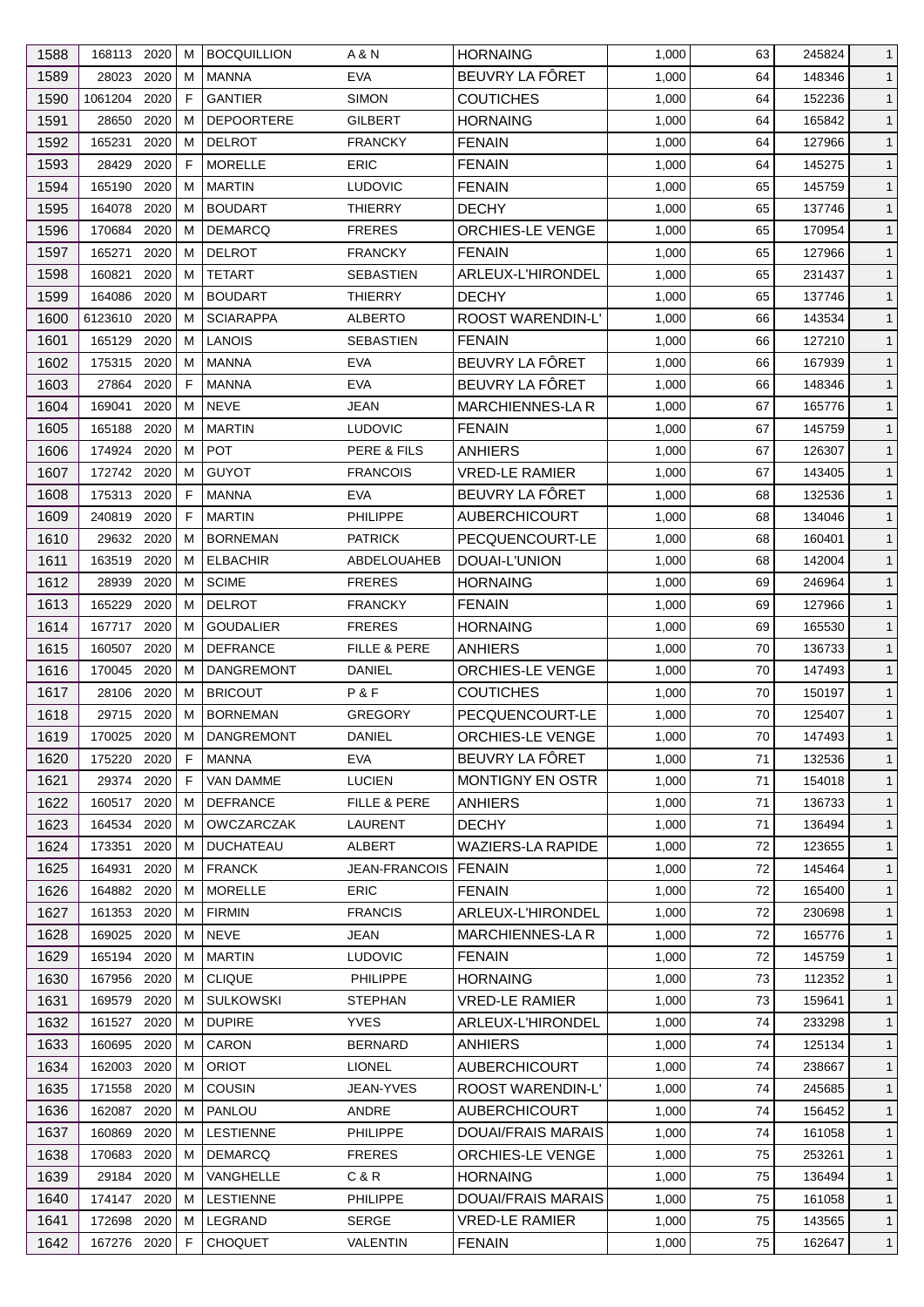| 1643 | 160698      | 2020 | M  | <b>CARON</b>           | <b>BERNARD</b>    | <b>ANHIERS</b>            | 1,000 | 76 | 125134 | $\mathbf{1}$ |
|------|-------------|------|----|------------------------|-------------------|---------------------------|-------|----|--------|--------------|
| 1644 | 27982 2020  |      | M  | <b>JACOBS</b>          | JEAN-FRANCOIS     | BEUVRY LA FÔRET           | 1,000 | 76 | 139829 | $\mathbf{1}$ |
| 1645 | 160736      | 2020 | M  | <b>DURET</b>           | <b>JEAN-MARIE</b> | <b>ANHIERS</b>            | 1,000 | 76 | 145012 | $\mathbf{1}$ |
| 1646 | 173474      | 2020 | F  | <b>HANQUEZ</b>         | DAVID             | <b>HORNAING</b>           | 1,000 | 76 | 155762 | $\mathbf{1}$ |
| 1647 | 27906       | 2020 | M  | <b>MOCO</b>            | <b>LEONCE</b>     | BEUVRY LA FÔRET           | 1,000 | 76 | 166961 | $\mathbf{1}$ |
| 1648 | 29340       | 2020 | M  | <b>LEFEBVRE</b>        | <b>MICHEL</b>     | <b>LANDAS-UNION ST J</b>  | 1,000 | 76 | 153329 | $\mathbf{1}$ |
| 1649 | 30176       | 2020 | F  | <b>VANGHELLE</b>       | C & R             | <b>HORNAING</b>           | 1,000 | 76 | 136494 | $\mathbf{1}$ |
| 1650 | 1071069     | 2020 | F  | VAN STEERTEGHEM        | <b>CEDRIC</b>     | <b>VRED-LE RAMIER</b>     | 1,000 | 77 | 153672 | $\mathbf{1}$ |
| 1651 | 162235      | 2020 | M  | <b>BARGIACCHI</b>      | <b>YVES</b>       | <b>FENAIN</b>             | 1,000 | 77 | 244086 | $\mathbf{1}$ |
| 1652 | 168548      | 2020 | M  | <b>TIBERGHIEN</b>      | JEAN-JACQUES      | BEUVRY LA FÔRET           | 1,000 | 77 | 167271 | $\mathbf{1}$ |
| 1653 | 171808      | 2020 | F. | <b>JONCKEERE</b>       | <b>STEPHANIE</b>  | ROOST WARENDIN-L'         | 1,000 | 78 | 143114 | $\mathbf{1}$ |
| 1654 | 170024      | 2020 | м  | <b>DANGREMONT</b>      | DANIEL            | ORCHIES-LE VENGE          | 1,000 | 78 | 249344 | $\mathbf{1}$ |
| 1655 | 168791      | 2020 | M  | LEFEBVRE               | MICHEL            | LANDAS-UNION ST J         | 1,000 | 78 | 172921 | $\mathbf{1}$ |
| 1656 | 28000       | 2020 | M  | <b>JACOBS</b>          | JEAN-FRANCOIS     | BEUVRY LA FÔRET           | 1,000 | 78 | 139829 | $\mathbf{1}$ |
| 1657 | 29641       | 2020 | м  | <b>BORNEMAN</b>        | <b>PATRICK</b>    | PECQUENCOURT-LE           | 1,000 | 78 | 140670 | $\mathbf{1}$ |
| 1658 | 174114      | 2020 | M  | <b>LESTIENNE</b>       | <b>PHILIPPE</b>   | <b>DOUAI/FRAIS MARAIS</b> | 1,000 | 79 | 161058 | $\mathbf{1}$ |
| 1659 | 170815      | 2020 | M  | <b>BORNEMAN</b>        | CHRISTIAN         | PECQUENCOURT-LE           | 1,000 | 79 | 125667 | $\mathbf{1}$ |
| 1660 | 28829       | 2020 | M  | RENAUD                 | MAXIME            | <b>FENAIN</b>             | 1,000 | 79 | 127984 | $\mathbf{1}$ |
|      | 28430       | 2020 | M  | <b>MORELLE</b>         | <b>ERIC</b>       | <b>FENAIN</b>             |       | 79 | 145275 |              |
| 1661 |             |      |    |                        |                   |                           | 1,000 |    |        | $\mathbf{1}$ |
| 1662 | 29282       | 2020 | M  | LEFEBVRE               | <b>MICHEL</b>     | <b>LANDAS-UNION ST J</b>  | 1,000 | 79 | 172921 | $\mathbf{1}$ |
| 1663 | 1051350     | 2020 | M  | <b>BALLE</b>           | JEREMY            | ANHIERS                   | 1,000 | 79 | 124218 | $\mathbf{1}$ |
| 1664 | 170970      | 2020 | M  | <b>GUINEZ</b>          | <b>GUY</b>        | <b>VRED-LE RAMIER</b>     | 1,000 | 79 | 126075 | $\mathbf{1}$ |
| 1665 | 161139      | 2020 | м  | <b>DELSTANCHE</b>      | <b>DEBORAH</b>    | <b>HORNAING</b>           | 1,000 | 80 | 162411 | $\mathbf{1}$ |
| 1666 | 170802 2020 |      | M  | <b>BORNEMAN</b>        | <b>CHRISTIAN</b>  | PECQUENCOURT-LE           | 1,000 | 80 | 125667 | $\mathbf{1}$ |
| 1667 | 169422      | 2020 | M  | <b>NAWRATH</b>         | <b>CHRISTIAN</b>  | PECQUENCOURT-LE           | 1,000 | 80 | 125782 | $\mathbf{1}$ |
| 1668 | 29297       | 2020 | М  | LEFEBVRE               | <b>MICHEL</b>     | LANDAS-UNION ST J         | 1,000 | 80 | 172921 | $\mathbf{1}$ |
| 1669 | 170057      | 2020 | M  | <b>DANGREMONT</b>      | <b>DANIEL</b>     | <b>ORCHIES-LE VENGE</b>   | 1,000 | 80 | 147493 | $\mathbf{1}$ |
| 1670 | 164339      | 2020 | M  | <b>MAROCCHINI</b>      | <b>FABRICE</b>    | <b>DECHY</b>              | 1,000 | 80 | 136577 | $\mathbf{1}$ |
| 1671 | 167508      | 2020 | F  | <b>BODENNE</b>         | <b>ADRIEN</b>     | <b>FENAIN</b>             | 1,000 | 80 | 239088 | $\mathbf{1}$ |
| 1672 | 168080      | 2020 | M  | <b>DESOR</b>           | <b>MARC</b>       | <b>HORNAING</b>           | 1,000 | 80 | 161910 | $\mathbf{1}$ |
| 1673 | 160883      | 2020 | M  | <b>ROSSI</b>           | DAVID             | ARLEUX-L'HIRONDEL         | 1,000 | 81 | 108879 | $\mathbf{1}$ |
| 1674 | 160685 2020 |      | M  | CARON                  | <b>BERNARD</b>    | <b>ANHIERS</b>            | 1,000 | 81 | 141916 | $\mathbf{1}$ |
| 1675 | 161335 2020 |      | M  | <b>FIRMIN</b>          | <b>FRANCIS</b>    | ARLEUX-L'HIRONDEL         | 1,000 | 81 | 230698 | $\mathbf{1}$ |
| 1676 | 168798 2020 |      | M  | LEFEBVRE               | <b>MICHEL</b>     | LANDAS-UNION ST J         | 1,000 | 81 | 172921 | $\mathbf{1}$ |
| 1677 | 174155 2020 |      | M  | <b>LESTIENNE</b>       | <b>PHILIPPE</b>   | DOUAI/FRAIS MARAIS        | 1,000 | 81 | 161058 | $\mathbf{1}$ |
| 1678 | 29732 2020  |      | M  | <b>BORNEMAN</b>        | <b>GREGORY</b>    | PECQUENCOURT-LE           | 1,000 | 81 | 125407 | $\mathbf{1}$ |
| 1679 | 168534      | 2020 | M  | <b>TIBERGHIEN</b>      | JEAN-JACQUES      | BEUVRY LA FÔRET           | 1,000 | 81 | 147833 | $\mathbf{1}$ |
| 1680 | 28001       | 2020 | M  | <b>JACOBS</b>          | JEAN-FRANCOIS     | BEUVRY LA FÔRET           | 1,000 | 81 | 157682 | $\mathbf{1}$ |
| 1681 | 29290       | 2020 | M  | LEFEBVRE               | <b>MICHEL</b>     | LANDAS-UNION ST J         | 1,000 | 82 | 172921 | $\mathbf{1}$ |
| 1682 | 165467      | 2020 | M  | LUGEZ                  | ALBERT            | <b>FENAIN</b>             | 1,000 | 82 | 142067 | $\mathbf{1}$ |
| 1683 | 169984      | 2020 | M  | <b>DRUBBELE</b>        | <b>DANY</b>       | <b>ORCHIES-LE VENGE</b>   | 1,000 | 82 | 136682 | $\mathbf{1}$ |
| 1684 | 206176 2020 |      | M  | <b>MOURETTE</b>        | JEAN-CLAUDE       | <b>WAZIERS-LA RAPIDE</b>  | 1,000 | 82 | 141148 | $\mathbf{1}$ |
| 1685 | 167405      | 2020 | M  | <b>BUCHART</b>         | JEAN-PAUL         | <b>HORNAING</b>           | 1,000 | 82 | 163753 | $\mathbf{1}$ |
| 1686 | 161628      | 2020 | M  | <b>CATTIAUX</b>        | <b>BERNARD</b>    | <b>AUBERCHICOURT</b>      | 1,000 | 82 | 130635 | $\mathbf{1}$ |
| 1687 | 29768       | 2020 | M  | <b>COUSIN</b>          | JEAN-YVES         | ROOST WARENDIN-L'         | 1,000 | 83 | 144608 | $\mathbf{1}$ |
| 1688 | 174898      | 2020 | M  | <b>POT</b>             | PERE & FILS       | <b>ANHIERS</b>            | 1,000 | 83 | 245229 | $\mathbf{1}$ |
| 1689 | 166905      | 2020 | F. | <b>ANSART</b>          | <b>FRERES</b>     | <b>GUESNAIN</b>           | 1,000 | 83 | 137288 | $\mathbf{1}$ |
| 1690 | 168355 2020 |      | F  | LEENKNECHT             | P&F               | <b>HORNAING</b>           | 1,000 | 83 | 124239 | $\mathbf{1}$ |
| 1691 | 27892 2020  |      | F. | MANNA                  | EVA               | BEUVRY LA FÔRET           | 1,000 | 84 | 132536 | $\mathbf{1}$ |
| 1692 |             | 2020 | M  | <b>CLIQUE</b>          | PHILIPPE          | <b>HORNAING</b>           |       | 84 |        | $\mathbf{1}$ |
|      | 167943      |      |    |                        |                   |                           | 1,000 |    | 129240 |              |
| 1693 | 167300      | 2020 | F  | <b>CHOQUET</b>         | VALENTIN          | <b>FENAIN</b>             | 1,000 | 84 | 162647 | $\mathbf{1}$ |
| 1694 | 29163       | 2020 | F  | LEENKNECHT             | P&F               | <b>HORNAING</b>           | 1,000 | 84 | 138820 | $\mathbf{1}$ |
| 1695 | 169380      | 2020 | F  | <b>HIMBLOT-GUEUDIN</b> |                   | PECQUENCOURT-LE           | 1,000 | 84 | 127037 | $\mathbf{1}$ |
| 1696 | 160814      | 2020 | M  | <b>TETART</b>          | SEBASTIEN         | ARLEUX-L'HIRONDEL         | 1,000 | 85 | 231437 | $\mathbf{1}$ |
| 1697 | 167944 2020 |      | M  | <b>CLIQUE</b>          | PHILIPPE          | <b>HORNAING</b>           | 1,000 | 85 | 129240 | $\mathbf{1}$ |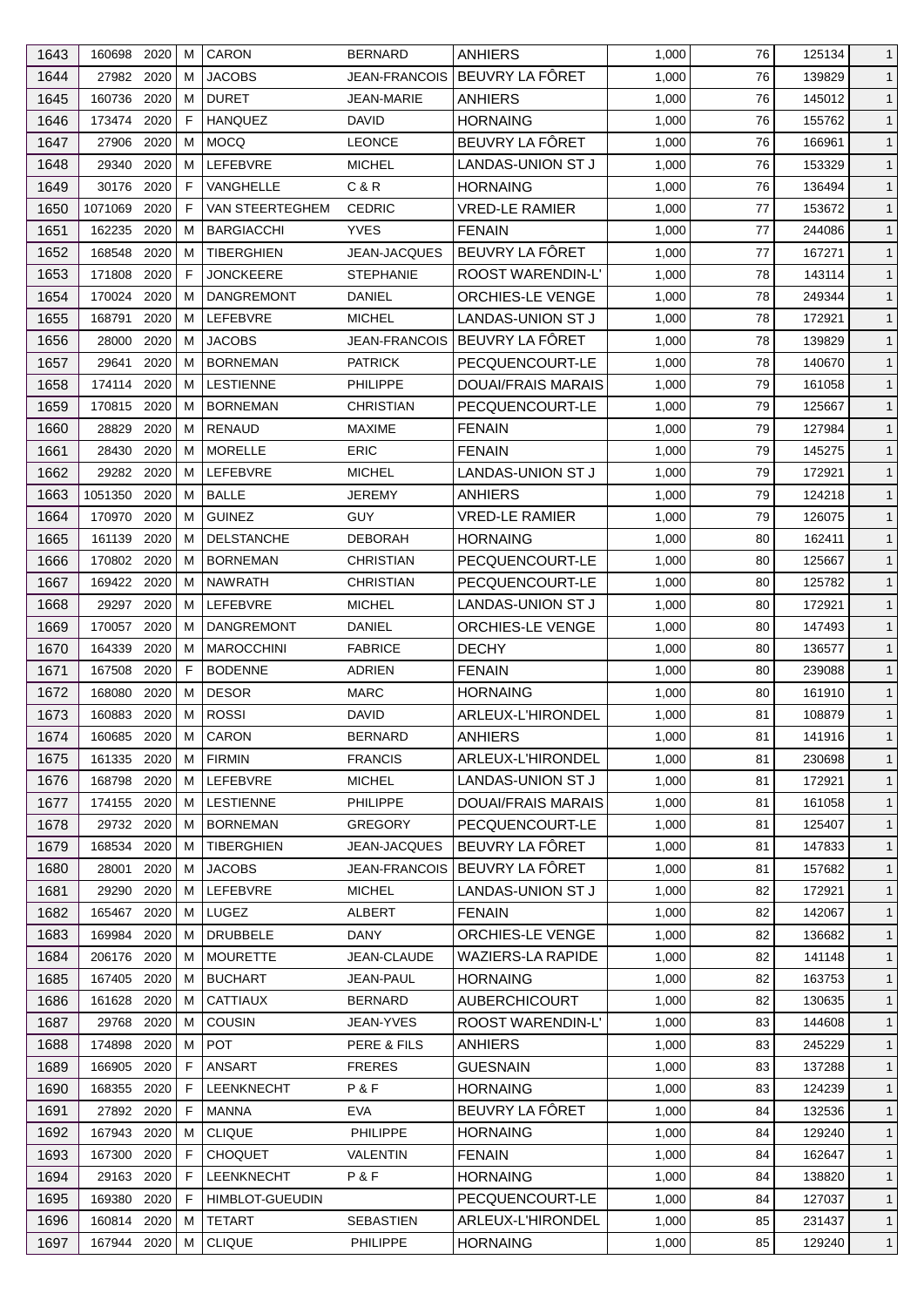| 1698 | 169363 2020             | M | <b>HIMBLOT-GUEUDIN</b>            |                              | PECQUENCOURT-LE          | 1,000 | 85       | 127037 | $\mathbf{1}$ |
|------|-------------------------|---|-----------------------------------|------------------------------|--------------------------|-------|----------|--------|--------------|
| 1699 | 2020<br>160606          | M | <b>BRIENNE</b>                    | <b>JEAN-CLAUDE</b>           | ANHIERS                  | 1,000 | 86       | 245013 | $\mathbf{1}$ |
| 1700 | 2020<br>170061          | M | <b>DANGREMONT</b>                 | <b>DANIEL</b>                | ORCHIES-LE VENGE         | 1,000 | 86       | 147493 | $\mathbf{1}$ |
| 1701 | 28368<br>2020           | м | <b>NOWAK</b>                      | PHIL/ALEX                    | <b>DECHY</b>             | 1,000 | 86       | 119874 | $\mathbf{1}$ |
| 1702 | 171551<br>2020          | M | <b>COUSIN</b>                     | <b>JEAN-YVES</b>             | <b>ROOST WARENDIN-L'</b> | 1,000 | 86       | 162777 | $\mathbf{1}$ |
| 1703 | 2020<br>161169          | M | <b>TETART</b>                     | <b>SEBASTIEN</b>             | ARLEUX-L'HIRONDEL        | 1,000 | 86       | 114354 | $\mathbf{1}$ |
| 1704 | 200133 2020             | м | <b>ROMANOWICZ</b>                 | ALAIN                        | <b>FENAIN</b>            | 1,000 | 86       | 139678 | $\mathbf{1}$ |
| 1705 | 171865<br>2020          | М | <b>GODIN</b>                      | <b>PASCAL</b>                | ROOST WARENDIN-L'        | 1,000 | 86       | 160026 | $\mathbf{1}$ |
| 1706 | 175272 2020             | М | <b>BRIENNE</b>                    | JEAN-CLAUDE                  | <b>ANHIERS</b>           | 1,000 | 86       | 245013 | $\mathbf{1}$ |
| 1707 | 2020<br>167003          | M | <b>BERNARD</b>                    | <b>FRERES</b>                | <b>GUESNAIN</b>          | 1,000 | 87       | 239157 | $\mathbf{1}$ |
| 1708 | 2020<br>160583          | М | <b>BALLE</b>                      | <b>JEREMY</b>                | <b>ANHIERS</b>           | 1,000 | 87       | 242707 | $\mathbf{1}$ |
| 1709 | 2020<br>163981          | м | <b>DUPRET</b>                     | <b>MARC ANDRE</b>            | <b>DECHY</b>             | 1,000 | 87       | 121142 | $\mathbf{1}$ |
| 1710 | 167965 2020             | м | <b>CLIQUE</b>                     | PHILIPPE                     | <b>HORNAING</b>          | 1,000 | 87       | 129240 | $\mathbf{1}$ |
| 1711 | 2020<br>1057052         | М | <b>BALLE</b>                      | <b>JEREMY</b>                | <b>ANHIERS</b>           | 1,000 | 87       | 141183 | $\mathbf{1}$ |
| 1712 | 2020<br>29665           | м | <b>BORNEMAN</b>                   | <b>GREGORY</b>               | PECQUENCOURT-LE          | 1,000 | 88       | 160826 | $\mathbf{1}$ |
| 1713 | 168531<br>2020          | M | <b>TIBERGHIEN</b>                 | <b>JEAN-JACQUES</b>          | BEUVRY LA FÔRET          | 1,000 | 88       | 249738 | $\mathbf{1}$ |
| 1714 | 169424<br>2020          | M | <b>NAWRATH</b>                    | <b>CHRISTIAN</b>             | PECQUENCOURT-LE          | 1,000 | 88       | 125782 | $\mathbf{1}$ |
| 1715 | 2020<br>164749          | M | LUGEZ                             | ALBERT                       | <b>FENAIN</b>            | 1,000 | 88       | 142067 | $\mathbf{1}$ |
| 1716 | 2020<br>165226          | М | <b>DELROT</b>                     | <b>FRANCKY</b>               | <b>FENAIN</b>            | 1,000 | 89       | 127966 | $\mathbf{1}$ |
| 1717 | 2020<br>27820           | м | <b>MANNA</b>                      | <b>EVA</b>                   | BEUVRY LA FÔRET          | 1,000 | 89       | 167939 | $\mathbf{1}$ |
| 1718 | 2020<br>174989          | м | LAINE                             | <b>ERIC</b>                  | <b>ANHIERS</b>           | 1,000 | 89       | 125300 | $\mathbf{1}$ |
| 1719 | 2020<br>27867           | м | MANNA                             | <b>EVA</b>                   | BEUVRY LA FÔRET          | 1,000 | 89       | 167939 | $\mathbf{1}$ |
| 1720 | 2020<br>168128          | м | <b>BOCQUILLION</b>                | A & N                        | <b>HORNAING</b>          | 1,000 | 90       | 163925 | $\mathbf{1}$ |
| 1721 | 2020<br>170384          | M | <b>RYSER</b>                      | MATHIEU                      | ORCHIES-LE VENGE         | 1,000 | 90       | 248338 | $\mathbf{1}$ |
| 1722 | 171818<br>2020          | M | <b>JONCKEERE</b>                  | <b>STEPHANIE</b>             | ROOST WARENDIN-L'        | 1,000 | 90       | 143114 | $\mathbf{1}$ |
| 1723 | 2020<br>169985          | м | <b>DRUBBELE</b>                   | DANY                         | ORCHIES-LE VENGE         | 1,000 | 90       | 136682 | $\mathbf{1}$ |
| 1724 | 162013 2020             | M | <b>ORIOT</b>                      | <b>LIONEL</b>                | <b>AUBERCHICOURT</b>     | 1,000 | 90       | 156127 | $\mathbf{1}$ |
| 1725 | 2020<br>165586          | E | <b>DELROT</b>                     | <b>FRANCKY</b>               | <b>FENAIN</b>            | 1,000 | 91       | 127966 | $\mathbf{1}$ |
| 1726 | 175364<br>2020          | M | <b>MAROCCHINI</b>                 | <b>FABRICE</b>               | <b>DECHY</b>             | 1,000 | 91       | 237477 | $\mathbf{1}$ |
| 1727 | 29303<br>2020           | M | LEFEBVRE                          | <b>MICHEL</b>                | LANDAS-UNION ST J        | 1,000 | 91       | 153329 | $\mathbf{1}$ |
|      | 2020<br>161649          | F | <b>CATTIAUX</b>                   |                              |                          |       | 91       |        | $\mathbf{1}$ |
| 1728 |                         |   |                                   | <b>BERNARD</b>               | <b>AUBERCHICOURT</b>     | 1,000 | 92       | 130635 |              |
| 1729 | 29264 2020 M            |   | LEFEBVRE                          | <b>MICHEL</b>                | LANDAS-UNION ST J        | 1,000 |          | 153329 | $\mathbf{1}$ |
| 1730 | 165679<br>2020          | M | <b>TISON</b><br><b>DEPOORTERE</b> | JEAN-LOUIS<br><b>GILBERT</b> | <b>FENAIN</b>            | 1,000 | 92<br>92 | 162757 | $\mathbf{1}$ |
| 1731 | 2020<br>28604<br>162218 | м |                                   |                              | <b>HORNAING</b>          | 1,000 |          | 165842 | $\mathbf{1}$ |
| 1732 | 2020                    | М | <b>MARTIN</b>                     | <b>PHILIPPE</b>              | <b>AUBERCHICOURT</b>     | 1,000 | 92       | 134046 | $\mathbf{1}$ |
| 1733 | 162368<br>2020          | M | <b>DUPUIS</b>                     | <b>JEAN-JACQUES</b>          | <b>AUBY</b>              | 1,000 | 92       | 127559 | $\mathbf{1}$ |
| 1734 | 2020<br>27921           | м | MOCQ                              | <b>LEONCE</b>                | BEUVRY LA FÔRET          | 1,000 | 92       | 166961 | $\mathbf{1}$ |
| 1735 | 172248 2020             |   | <b>ROBERT</b>                     | <b>JACKY</b>                 | <b>VRED-LE RAMIER</b>    | 1,000 | 92       | 127708 | $\mathbf{1}$ |
| 1736 | 29284 2020              | М | LEFEBVRE                          | <b>MICHEL</b>                | <b>LANDAS-UNION ST J</b> | 1,000 | 93       | 153329 | $\mathbf{1}$ |
| 1737 | 163175<br>2020          | M | LOMBARD                           | ALAIN                        | <b>COUTICHES</b>         | 1,000 | 93       | 147250 | $\mathbf{1}$ |
| 1738 | 168614<br>2020          | M | <b>LEMAIRE</b>                    | <b>JEAN-LOUIS</b>            | <b>LANDAS-UNION ST J</b> | 1,000 | 93       | 174544 | $\mathbf{1}$ |
| 1739 | 171810 2020             | м | <b>JONCKEERE</b>                  | <b>STEPHANIE</b>             | ROOST WARENDIN-L'        | 1,000 | 93       | 123932 | $\mathbf{1}$ |
| 1740 | 2020<br>28875           | F | VANGHELLE                         | C & R                        | <b>HORNAING</b>          | 1,000 | 93       | 136494 | $\mathbf{1}$ |
| 1741 | 2020<br>161998          | F | <b>MARTIN</b>                     | <b>PHILIPPE</b>              | <b>AUBERCHICOURT</b>     | 1,000 | 94       | 153766 | $\mathbf{1}$ |
| 1742 | 170188<br>2020          | M | <b>DEMARCQ</b>                    | <b>FRERES</b>                | ORCHIES-LE VENGE         | 1,000 | 94       | 170954 | $\mathbf{1}$ |
| 1743 | 27833<br>2020           | F | <b>WAUTIER</b>                    | <b>GILBERT</b>               | BEUVRY LA FÔRET          | 1,000 | 94       | 152390 | $\mathbf{1}$ |
| 1744 | 2020<br>162843          | M | <b>WAUTIER</b>                    | <b>GILBERT</b>               | BEUVRY LA FÔRET          | 1,000 | 94       | 152390 | $\mathbf{1}$ |
| 1745 | 165258 2020             | M | <b>DELROT</b>                     | <b>FRANCKY</b>               | <b>FENAIN</b>            | 1,000 | 94       | 127966 | $\mathbf{1}$ |
| 1746 | 170182 2020             | M | <b>DEMARCQ</b>                    | <b>FRERES</b>                | <b>ORCHIES-LE VENGE</b>  | 1,000 | 94       | 170954 | $\mathbf{1}$ |
| 1747 | 2020<br>168619          | М | <b>LEMAIRE</b>                    | JEAN-LOUIS                   | LANDAS-UNION ST J        | 1,000 | 95       | 174544 | $\mathbf{1}$ |
| 1748 | 169081<br>2020          | M | NEVE                              | JEAN                         | <b>MARCHIENNES-LA R</b>  | 1,000 | 95       | 248019 | $\mathbf{1}$ |
| 1749 | 174069<br>2020          | М | <b>SCIARAPPA</b>                  | <b>ALBERTO</b>               | <b>ROOST WARENDIN-L'</b> | 1,000 | 95       | 126331 | $\mathbf{1}$ |
| 1750 | 169334 2020             | М | PIEDANNA                          | <b>RAYMOND</b>               | PECQUENCOURT-LE          | 1,000 | 95       | 125672 | $\mathbf{1}$ |
| 1751 | 172314<br>2020          | M | PIEDANNA                          | <b>RAYMOND</b>               | PECQUENCOURT-LE          | 1,000 | 95       | 160546 | $\mathbf{1}$ |
| 1752 | 28232 2020              | М | <b>GANTIER</b>                    | <b>SIMON</b>                 | <b>COUTICHES</b>         | 1,000 | 95       | 253314 | $\mathbf{1}$ |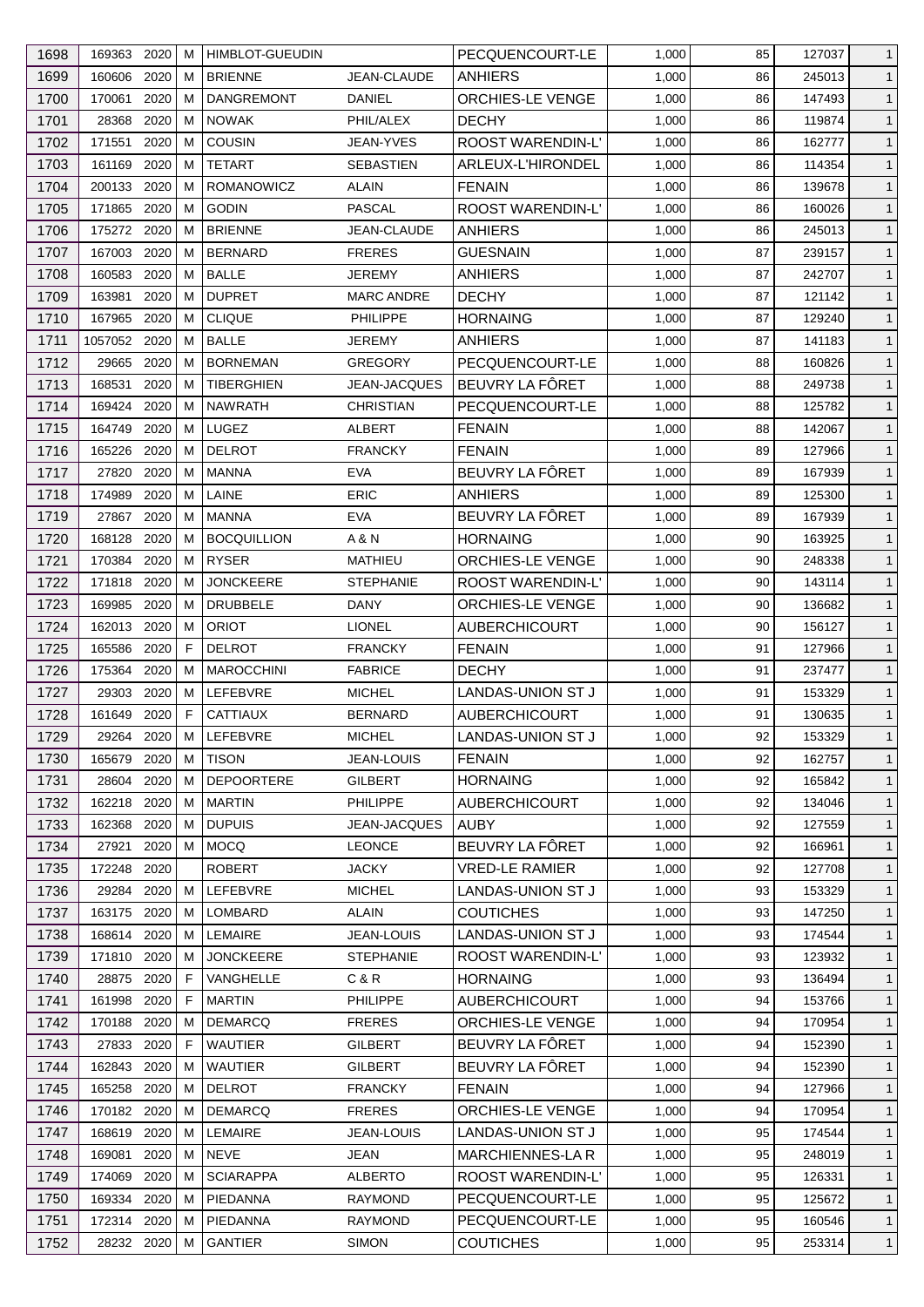| 1753         | 28150                 | 2020         | м      | <b>BRICOUT</b>           | P & F                            | <b>COUTICHES</b>                              | 1,000          | 96         | 150197           | $\mathbf{1}$                 |
|--------------|-----------------------|--------------|--------|--------------------------|----------------------------------|-----------------------------------------------|----------------|------------|------------------|------------------------------|
| 1754         | 28068                 | 2020         | м      | <b>GANTIER</b>           | <b>SIMON</b>                     | <b>COUTICHES</b>                              | 1,000          | 96         | 253314           | $\mathbf{1}$                 |
| 1755         | 29323                 | 2020         | м      | LEFEBVRE                 | <b>MICHEL</b>                    | LANDAS-UNION ST J                             | 1,000          | 96         | 153329           | $\mathbf{1}$                 |
| 1756         | 172664                | 2020         | м      | ZAWADZKI                 | JEAN-CLAUDE                      | <b>VRED-LE RAMIER</b>                         | 1,000          | 96         | 163365           | $\mathbf{1}$                 |
| 1757         | 175100                | 2020         | M      | <b>MORELLE</b>           | <b>ERIC</b>                      | <b>FENAIN</b>                                 | 1,000          | 96         | 145275           | $\mathbf{1}$                 |
| 1758         | 164878                | 2020         | F      | <b>MORELLE</b>           | ERIC                             | <b>FENAIN</b>                                 | 1,000          | 97         | 145275           | $\mathbf{1}$                 |
| 1759         | 162201                | 2020         | м      | <b>WOITRAIN</b>          | <b>LUDOVIC</b>                   | <b>AUBERCHICOURT</b>                          | 1,000          | 97         | 121286           | $\mathbf{1}$                 |
| 1760         | 170004                | 2020         | м      | <b>DANGREMONT</b>        | <b>DANIEL</b>                    | ORCHIES-LE VENGE                              | 1,000          | 97         | 166839           | $\mathbf{1}$                 |
| 1761         | 167121                | 2020         | м      | <b>DELSTANCHE</b>        | DEBORAH                          | <b>HORNAING</b>                               | 1,000          | 98         | 141972           | $\mathbf{1}$                 |
| 1762         | 175212                | 2020         | F      | <b>MANNA</b>             | EVA                              | BEUVRY LA FÖRET                               | 1,000          | 98         | 148346           | $\mathbf{1}$                 |
| 1763         | 166889                | 2020         | м      | <b>FILLASSIER</b>        | <b>FREDERIC</b>                  | <b>GUESNAIN</b>                               | 1,000          | 98         | 120737           | $\mathbf{1}$                 |
| 1764         | 30043                 | 2020         | м      | VAN STEERTEGHEM          | <b>CEDRIC</b>                    | <b>VRED-LE RAMIER</b>                         | 1,000          | 98         | 134451           | $\mathbf{1}$                 |
| 1765         | 28655                 | 2020         | м      | <b>DEPOORTERE</b>        | <b>GILBERT</b>                   | <b>HORNAING</b>                               | 1,000          | 98         | 165842           | $\mathbf{1}$                 |
| 1766         | 30191                 | 2020         | F      | VANGHELLE                | C & R                            | <b>HORNAING</b>                               | 1,000          | 98         | 136494           | $\mathbf{1}$                 |
| 1767         | 165239                | 2020         | F      | <b>DELROT</b>            | <b>FRANCKY</b>                   | <b>FENAIN</b>                                 | 1,000          | 98         | 127966           | $\mathbf{1}$                 |
| 1768         | 163515                | 2020         | M      | <b>ELBACHIR</b>          | <b>ABDELOUAHEB</b>               | DOUAI-L'UNION                                 | 1,000          | 98         | 142004           | $\mathbf{1}$                 |
| 1769         | 29957                 | 2020         | м      | VERHAEGHE                | <b>BERTRAND</b>                  | PECQUENCOURT-LE                               | 1,000          | 98         | 235917           | $\mathbf{1}$                 |
| 1770         | 27645                 | 2020         | м      | <b>ROMANOWICZ</b>        | <b>JEAN-PIERRE</b>               | <b>FENAIN</b>                                 | 1,000          | 98         | 155095           | $\mathbf{1}$                 |
| 1771         | 164800                | 2020         | м      | <b>DANNEL</b>            | <b>ALBERT</b>                    | <b>FENAIN</b>                                 | 1,000          | 99         | 126711           | $\mathbf{1}$                 |
| 1772         | 28891                 | 2020         | F      | VANGHELLE                | C & R                            | <b>HORNAING</b>                               | 1,000          | 99         | 136494           | $\mathbf{1}$                 |
| 1773         | 175211                | 2020         | м      | <b>DEPOORTERE</b>        | <b>GILBERT</b>                   | <b>HORNAING</b>                               | 1,000          | 99         | 165842           | $\mathbf{1}$                 |
| 1774         | 171704                | 2020         | м      | <b>BASZYNSKI</b>         | <b>RENE</b>                      | ROOST WARENDIN-L'                             | 1,000          | 99         | 141878           | $\mathbf{1}$                 |
| 1775         | 168104                | 2020         | м      | <b>BOCQUILLION</b>       | A & N                            | <b>HORNAING</b>                               | 1,000          | 99         | 143364           | $\mathbf{1}$                 |
| 1776         | 168702 2020           |              | M      | LEFEBVRE                 | <b>MICHEL</b>                    | LANDAS-UNION ST J                             | 1,000          | 99         | 153329           | $\mathbf{1}$                 |
| 1777         | 170681                | 2020         | м      | <b>DEMARCQ</b>           | <b>FRERES</b>                    | ORCHIES-LE VENGE                              | 1,000          | 100        | 253261           | $\mathbf{1}$                 |
| 1778         | 171007                | 2020         | м      | <b>BORNEMAN</b>          | <b>PATRICK</b>                   | PECQUENCOURT-LE                               | 1,000          | 101        | 140670           | $\mathbf{1}$                 |
| 1779         | 165262                | 2020         | M      | <b>DELROT</b>            | <b>FRANCKY</b>                   | <b>FENAIN</b>                                 | 1,000          | 101        | 127966           | $\mathbf{1}$                 |
| 1780         | 29135                 | 2020         | F      | <b>LEENKNECHT</b>        | P&F                              | <b>HORNAING</b>                               | 1,000          | 101        | 159062           | $\mathbf{1}$                 |
| 1781         | 161350                | 2020         | м      | <b>FIRMIN</b>            | <b>FRANCIS</b>                   | ARLEUX-L'HIRONDEL                             | 1,000          | 101        | 230698           | $\mathbf{1}$                 |
| 1782         | 170050                | 2020         | м      | <b>DANGREMONT</b>        | <b>DANIEL</b>                    | <b>ORCHIES-LE VENGE</b>                       | 1,000          | 101        | 147493           | $\mathbf{1}$                 |
| 1783         | 169226                | 2020         | м      | <b>DASSONVILLE</b>       | <b>JEAN-MARC</b>                 | MARCHIENNES-LA R                              | 1,000          | 101        | 165934           | $\mathbf{1}$                 |
| 1784         | 29239 2020            |              | M      | <b>DEFRETIN</b>          | <b>YVES</b>                      | BEUVRY LA FÖRET                               | 1,000          | 101        | 258453           | $\mathbf{1}$                 |
| 1785         | 192059                | 2020         | м      | <b>NOEZ</b>              | <b>JEAN-BAPTISTE</b>             | BEUVRY LA FÔRET                               | 1,000          | 102        | 140692           | $\mathbf{1}$                 |
| 1786         | 170842 2020           |              | м      | <b>BORNEMAN</b>          | <b>CHRISTIAN</b>                 | PECQUENCOURT-LE                               | 1,000          | 102        | 141658           | $\mathbf{1}$                 |
| 1787         | 27641                 | 2020         | M      | <b>ROMANOWICZ</b>        | JEAN-PIERRE                      | <b>FENAIN</b>                                 | 1,000          | 102        | 237461           | $\mathbf{1}$                 |
| 1788         | 168443                | 2020         | м      | <b>TURLURE</b>           | <b>BERNARD</b>                   | BEUVRY LA FÔRET                               | 1.000          | 102        | 171207           | $\mathbf{1}$                 |
| 1789         | 171195                | 2020         | м      | JAHN                     | <b>GIANNY</b>                    | <b>VRED-LE RAMIER</b>                         | 1,000          | 102        | 140368           | $\mathbf{1}$                 |
| 1790         | 28607                 | 2020         | м      | <b>DEPOORTERE</b>        | <b>GILBERT</b>                   | <b>HORNAING</b>                               | 1,000          | 102        | 247852           | $\mathbf{1}$                 |
| 1791         | 168783                | 2020         | м      | LEFEBVRE                 | <b>MICHEL</b>                    | LANDAS-UNION ST J                             | 1,000          | 102        | 172921           | $\mathbf{1}$                 |
| 1792         | 28014                 | 2020         | м      | MANNA                    | EVA                              | BEUVRY LA FÔRET                               | 1,000          | 103        | 148346           | $\mathbf{1}$                 |
| 1793         | 162210                | 2020         | м      | <b>WOITRAIN</b>          | <b>LUDOVIC</b>                   | <b>AUBERCHICOURT</b>                          | 1,000          | 103        | 121286           | $\mathbf{1}$                 |
| 1794         | 28050                 | 2020         | M      | ABRAHAM                  | <b>CLAUDE</b>                    | <b>COUTICHES</b>                              | 1,000          | 103        | 149656           | $\mathbf{1}$                 |
| 1795         | 169059                | 2020         | м      | <b>NEVE</b>              | <b>JEAN</b>                      | <b>MARCHIENNES-LAR</b>                        | 1,000          | 103        | 130626           | $\mathbf{1}$                 |
| 1796         | 174964                | 2020         | м      | LAINE                    | <b>ERIC</b>                      | <b>ANHIERS</b>                                | 1,000          | 103        | 142148           | $\mathbf{1}$                 |
| 1797         | 27937                 | 2020         | м      | <b>MOCQ</b>              | <b>LEONCE</b>                    | BEUVRY LA FÔRET                               | 1,000          | 103        | 147606           | $\mathbf{1}$                 |
| 1798         | 30049                 | 2020         | м      | <b>BASZYNSKI</b>         | RENE                             | ROOST WARENDIN-L'                             | 1,000          | 104        | 123627           | $\mathbf{1}$                 |
| 1799         | 173689                | 2020         | м      | <b>DELOFFRE</b>          | <b>MICHEL</b>                    | <b>WAZIERS-LA RAPIDE</b>                      | 1,000          | 104        | 121019           | $\mathbf{1}$                 |
|              |                       |              |        |                          |                                  |                                               |                |            |                  |                              |
| 1800<br>1801 | 2084031<br>162080     | 2020<br>2020 | м<br>M | ZAWADZKI<br><b>ORIOT</b> | JEAN-CLAUDE<br><b>LIONEL</b>     | <b>VRED-LE RAMIER</b><br><b>AUBERCHICOURT</b> | 1,000<br>1,000 | 104<br>104 | 163365<br>136936 | $\mathbf{1}$                 |
| 1802         |                       |              |        | <b>ROMANOWICZ</b>        |                                  |                                               |                | 104        |                  | $\mathbf{1}$<br>$\mathbf{1}$ |
| 1803         | 27655<br>28169        | 2020<br>2020 | м<br>F | <b>GANTIER</b>           | JEAN-PIERRE<br><b>SIMON</b>      | <b>FENAIN</b><br>COUTICHES                    | 1,000<br>1,000 | 104        | 119849<br>253314 | $\mathbf{1}$                 |
| 1804         | 172026                | 2020         | м      | <b>DELPORTE</b>          | <b>JEAN</b>                      | ROOST WARENDIN-L'                             | 1,000          | 105        | 144518           | $\mathbf{1}$                 |
|              |                       |              | F      | <b>MORELLE</b>           | <b>ERIC</b>                      |                                               |                |            |                  |                              |
| 1805         | 28435 2020            |              | M      | <b>DUPUIS</b>            |                                  | <b>FENAIN</b>                                 | 1,000          | 105        | 145275           | $\mathbf{1}$                 |
| 1806<br>1807 | 162405<br>171827 2020 | 2020         | F      | <b>JONCKEERE</b>         | JEAN-JACQUES<br><b>STEPHANIE</b> | <b>AUBY</b><br>ROOST WARENDIN-L'              | 1,000<br>1,000 | 105<br>105 | 146101<br>243618 | $\mathbf{1}$<br>$\mathbf{1}$ |
|              |                       |              |        |                          |                                  |                                               |                |            |                  |                              |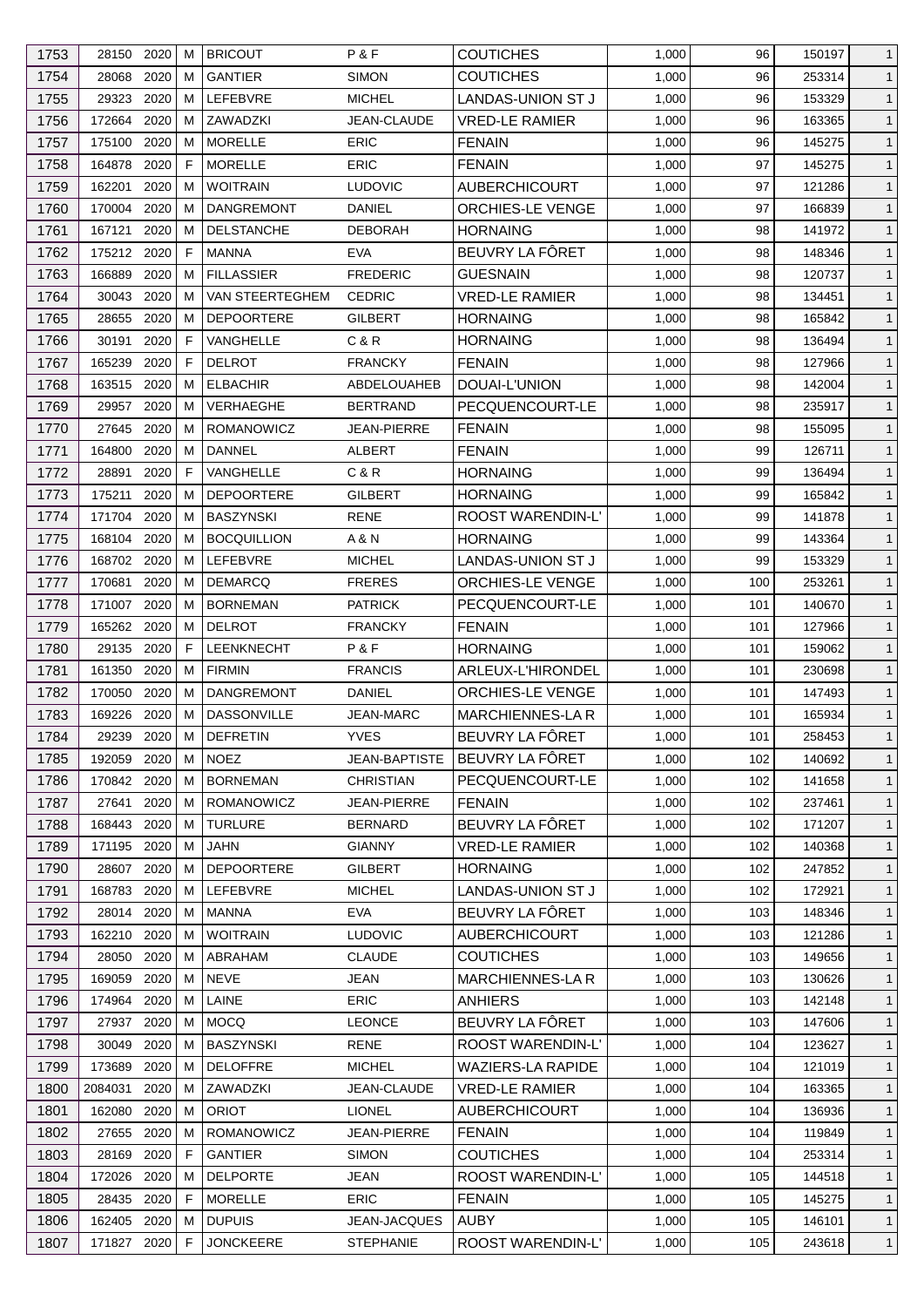| 1808 | 172817 2020  |      | M | ZAWADZKI               | <b>JEAN-CLAUDE</b>      | <b>VRED-LE RAMIER</b>    | 1,000 | 105 | 163365 | $\mathbf{1}$ |
|------|--------------|------|---|------------------------|-------------------------|--------------------------|-------|-----|--------|--------------|
| 1809 | 173091       | 2020 | M | LEGRAND                | <b>SERGE</b>            | <b>VRED-LE RAMIER</b>    | 1,000 | 106 | 143565 | $\mathbf{1}$ |
| 1810 | 169437       | 2020 | M | <b>NAWRATH</b>         | <b>CHRISTIAN</b>        | PECQUENCOURT-LE          | 1,000 | 106 | 142676 | $\mathbf{1}$ |
| 1811 | 174967 2020  |      | м | LAINE                  | <b>ERIC</b>             | <b>ANHIERS</b>           | 1,000 | 106 | 142148 | $\mathbf{1}$ |
| 1812 | 160700       | 2020 | M | <b>CARON</b>           | <b>BERNARD</b>          | ANHIERS                  | 1,000 | 106 | 125134 | $\mathbf{1}$ |
| 1813 | 173686       | 2020 | M | <b>DELOFFRE</b>        | <b>MICHEL</b>           | <b>WAZIERS-LA RAPIDE</b> | 1,000 | 107 | 138722 | $\mathbf{1}$ |
| 1814 | 1057321      | 2020 | м | <b>SCIARAPPA</b>       | <b>ALBERTO</b>          | <b>ROOST WARENDIN-L'</b> | 1,000 | 107 | 143534 | $\mathbf{1}$ |
| 1815 | 29629        | 2020 | М | <b>BORNEMAN</b>        | <b>PATRICK</b>          | PECQUENCOURT-LE          | 1,000 | 107 | 140670 | $\mathbf{1}$ |
| 1816 | 29601        | 2020 | M | <b>BORNEMAN</b>        | <b>PATRICK</b>          | PECQUENCOURT-LE          | 1,000 | 107 | 140670 | $\mathbf{1}$ |
| 1817 | 27650        | 2020 | M | <b>ROMANOWICZ</b>      | <b>JEAN-PIERRE</b>      | <b>FENAIN</b>            | 1,000 | 107 | 237461 | $\mathbf{1}$ |
| 1818 | 166578       | 2020 | F | CARNEAUX               | <b>REGIS</b>            | FLINES LEZ RÂCHES        | 1,000 | 107 | 129247 | $\mathbf{1}$ |
| 1819 | 174978       | 2020 | М | LAINE                  | <b>ERIC</b>             | <b>ANHIERS</b>           | 1,000 | 107 | 142148 | $\mathbf{1}$ |
| 1820 | 167860       | 2020 | M | POTELLE                | P&F                     | <b>HORNAING</b>          | 1,000 | 108 | 128701 | $\mathbf{1}$ |
| 1821 | 168336       | 2020 | E | LEENKNECHT             | P&F                     | <b>HORNAING</b>          | 1,000 | 108 | 138820 | $\mathbf{1}$ |
| 1822 | 28951        | 2020 | м | <b>SCIME</b>           | <b>FRERES</b>           | <b>HORNAING</b>          | 1,000 | 108 | 130992 | $\mathbf{1}$ |
| 1823 | 166599       | 2020 | M | CARNEAUX               | <b>REGIS</b>            | FLINES LEZ RÂCHES        | 1,000 | 108 | 129247 |              |
|      |              |      |   |                        |                         |                          |       |     |        | $\mathbf{1}$ |
| 1824 | 161631       | 2020 | M | <b>CATTIAUX</b>        | <b>BERNARD</b>          | <b>AUBERCHICOURT</b>     | 1,000 | 108 | 116486 | $\mathbf{1}$ |
| 1825 | 160543       | 2020 | м | <b>DEFRANCE</b>        | <b>FILLE &amp; PERE</b> | ANHIERS                  | 1,000 | 109 | 136733 | $\mathbf{1}$ |
| 1826 | 164629       | 2020 | М | <b>LEBLANC</b>         | ANDRE                   | <b>DECHY</b>             | 1,000 | 109 | 136975 | $\mathbf{1}$ |
| 1827 | 171829       | 2020 | М | <b>JONCKEERE</b>       | <b>STEPHANIE</b>        | <b>ROOST WARENDIN-L'</b> | 1,000 | 109 | 143114 | $\mathbf{1}$ |
| 1828 | 29233        | 2020 | м | <b>DEFRETIN</b>        | <b>YVES</b>             | BEUVRY LA FÖRET          | 1,000 | 109 | 258453 | $\mathbf{1}$ |
| 1829 | 168413       | 2020 | м | <b>SCIME</b>           | <b>FRERES</b>           | <b>HORNAING</b>          | 1,000 | 110 | 130992 | $\mathbf{1}$ |
| 1830 | 27926        | 2020 | м | <b>MOCQ</b>            | <b>LEONCE</b>           | BEUVRY LA FÔRET          | 1,000 | 110 | 166961 | $\mathbf{1}$ |
| 1831 | 168460       | 2020 | М | <b>TURLURE</b>         | <b>BERNARD</b>          | BEUVRY LA FÔRET          | 1,000 | 110 | 171207 | $\mathbf{1}$ |
| 1832 | 168368       | 2020 | M | <b>LEENKNECHT</b>      | P&F                     | <b>HORNAING</b>          | 1,000 | 110 | 124239 | $\mathbf{1}$ |
| 1833 | 27936        | 2020 | м | <b>MOCQ</b>            | <b>LEONCE</b>           | BEUVRY LA FÔRET          | 1,000 | 111 | 166961 | $\mathbf{1}$ |
| 1834 | 169388       | 2020 | M | <b>HIMBLOT-GUEUDIN</b> |                         | PECQUENCOURT-LE          | 1,000 | 111 | 245731 | $\mathbf{1}$ |
| 1835 | 164905       | 2020 | E | <b>FRANCK</b>          | JEAN-FRANCOIS           | <b>FENAIN</b>            | 1,000 | 111 | 165724 | $\mathbf{1}$ |
| 1836 | 29851        | 2020 | м | <b>JONCKEERE</b>       | <b>STEPHANIE</b>        | ROOST WARENDIN-L'        | 1,000 | 111 | 123932 | $\mathbf{1}$ |
| 1837 | 164890       | 2020 | М | <b>MORELLE</b>         | <b>ERIC</b>             | <b>FENAIN</b>            | 1,000 | 111 | 130407 | $\mathbf{1}$ |
| 1838 | 1612152 2020 |      | М | <b>JOSSON</b>          | <b>ETAN</b>             | ARLEUX-L'HIRONDEL        | 1,000 | 111 | 129598 | $\mathbf{1}$ |
| 1839 | 29789 2020 M |      |   | LIBERT                 | JEAN-PIERRE             | ROOST WARENDIN-L'        | 1,000 | 112 | 143083 | $\mathbf{1}$ |
| 1840 | 168398 2020  |      | M | <b>LEENKNECHT</b>      | P&F                     | <b>HORNAING</b>          | 1,000 | 112 | 124239 | $\mathbf{1}$ |
| 1841 | 29602 2020   |      | M | <b>BORNEMAN</b>        | <b>PATRICK</b>          | PECQUENCOURT-LE          | 1,000 | 112 | 242720 | $\mathbf{1}$ |
| 1842 | 168589       | 2020 | M | TIBERGHIEN             | <b>JEAN-JACQUES</b>     | BEUVRY LA FÔRET          | 1,000 | 112 | 167271 | $\mathbf{1}$ |
| 1843 | 167798       | 2020 | M | <b>TISON</b>           | JEAN-LOUIS              | <b>FENAIN</b>            | 1,000 | 112 | 142457 | $\mathbf{1}$ |
| 1844 | 169016 2020  |      | M | <b>NEVE</b>            | JEAN                    | <b>MARCHIENNES-LAR</b>   | 1,000 | 113 | 130626 | $\mathbf{1}$ |
| 1845 | 161242 2020  |      | M | <b>FAVA</b>            | <b>BENJAMIN</b>         | ARLEUX-L'HIRONDEL        | 1,000 | 113 | 120271 | $\mathbf{1}$ |
| 1846 | 28613 2020   |      | м | <b>DEPOORTERE</b>      | <b>GILBERT</b>          | <b>HORNAING</b>          | 1,000 | 114 | 247852 | $\mathbf{1}$ |
| 1847 | 165664       | 2020 | M | <b>TISON</b>           | JEAN-LOUIS              | <b>FENAIN</b>            | 1,000 | 114 | 142457 | $\mathbf{1}$ |
| 1848 | 164623       | 2020 | М | <b>LEBLANC</b>         | ANDRE                   | <b>DECHY</b>             | 1,000 | 114 | 136975 | $\mathbf{1}$ |
| 1849 | 163172 2020  |      | M | LOMBARD                | <b>ALAIN</b>            | <b>COUTICHES</b>         | 1,000 | 115 | 248827 | $\mathbf{1}$ |
| 1850 | 204761       | 2020 | M | <b>BRICOUT</b>         | P&F                     | <b>COUTICHES</b>         | 1,000 | 115 | 150197 | $\mathbf{1}$ |
| 1851 | 168112       | 2020 | M | <b>BOCQUILLION</b>     | A & N                   | <b>HORNAING</b>          | 1,000 | 115 | 143364 | $\mathbf{1}$ |
| 1852 | 160607       | 2020 | M | <b>BRIENNE</b>         | JEAN-CLAUDE             | <b>ANHIERS</b>           | 1,000 | 115 | 143585 | $\mathbf{1}$ |
| 1853 | 28626        | 2020 | M | <b>DEPOORTERE</b>      | <b>GILBERT</b>          | <b>HORNAING</b>          | 1,000 | 116 | 247852 | $\mathbf{1}$ |
| 1854 | 163931       | 2020 | M | <b>DUPRET</b>          | <b>MARC ANDRE</b>       | <b>DECHY</b>             | 1,000 | 116 | 121142 | $\mathbf{1}$ |
| 1855 | 29381        | 2020 | M | VAN DAMME              | <b>LUCIEN</b>           | <b>MONTIGNY EN OSTR</b>  | 1,000 | 116 | 236536 | $\mathbf{1}$ |
| 1856 | 28679        | 2020 | M | <b>DEPOORTERE</b>      | <b>GILBERT</b>          | <b>HORNAING</b>          | 1,000 | 116 | 165842 | $\mathbf{1}$ |
| 1857 | 163916       | 2020 | M | <b>DESSAINS</b>        | P&F                     | <b>DECHY</b>             | 1,000 | 116 | 137664 | $\mathbf{1}$ |
| 1858 | 162000       | 2020 | M | MARTIN                 | <b>LUDOVIC</b>          | <b>FENAIN</b>            | 1,000 | 116 | 248075 | $\mathbf{1}$ |
| 1859 | 168106       | 2020 | M | <b>BOCQUILLION</b>     | A & N                   | <b>HORNAING</b>          | 1,000 | 117 | 143364 | $\mathbf{1}$ |
| 1860 | 160829       | 2020 | M | <b>TETART</b>          | <b>SEBASTIEN</b>        | ARLEUX-L'HIRONDEL        | 1,000 | 117 | 114354 | $\mathbf{1}$ |
| 1861 | 28869        | 2020 | F | <b>DELABY</b>          | <b>LUCIEN</b>           | <b>HORNAING</b>          | 1,000 | 117 | 240604 | $\mathbf{1}$ |
| 1862 | 165137 2020  |      | M | LANOIS                 | <b>SEBASTIEN</b>        | <b>FENAIN</b>            | 1,000 | 117 | 141648 | $\mathbf{1}$ |
|      |              |      |   |                        |                         |                          |       |     |        |              |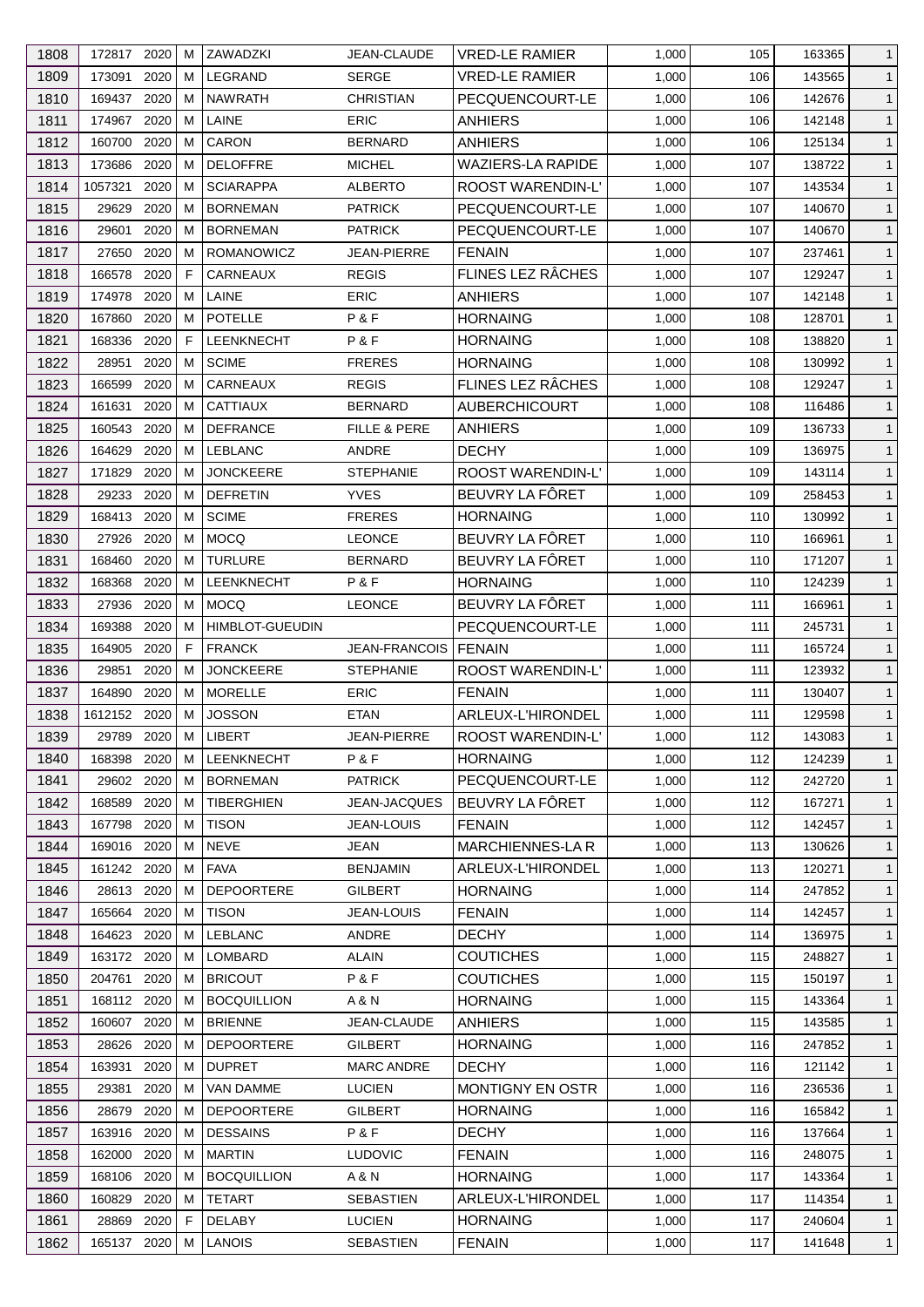| 1863 | 161198 2020    | M  | <b>DORDAIN</b>     | <b>JEAN-JACQUES</b>  | ARLEUX-L'HIRONDEL         | 1,000 | 117 | 126157 | $\mathbf{1}$                 |
|------|----------------|----|--------------------|----------------------|---------------------------|-------|-----|--------|------------------------------|
| 1864 | 2020<br>28231  | M  | <b>GANTIER</b>     | <b>SIMON</b>         | <b>COUTICHES</b>          | 1,000 | 117 | 152236 | $\mathbf{1}$                 |
| 1865 | 166925<br>2020 | M  | <b>ANSART</b>      | <b>FRERES</b>        | <b>GUESNAIN</b>           | 1,000 | 117 | 156269 | $\mathbf{1}$                 |
| 1866 | 2020<br>169963 | м  | <b>DRUBBELE</b>    | <b>DANY</b>          | ORCHIES-LE VENGE          | 1,000 | 118 | 136682 | $\mathbf{1}$                 |
| 1867 | 173169<br>2020 | M  | <b>MOURETTE</b>    | JEAN-CLAUDE          | <b>WAZIERS-LA RAPIDE</b>  | 1,000 | 118 | 159588 | $\mathbf{1}$                 |
| 1868 | 29980<br>2020  | M  | <b>JASPARD</b>     | <b>FLEURY</b>        | SOMAIN-LES MINEUR         | 1,000 | 118 | 141905 | $\mathbf{1}$                 |
| 1869 | 172711<br>2020 | м  | LEGRAND            | <b>SERGE</b>         | <b>VRED-LE RAMIER</b>     | 1,000 | 119 | 127753 | $\mathbf{1}$                 |
| 1870 | 2020<br>162050 | М  | <b>ORIOT</b>       | <b>LIONEL</b>        | <b>AUBERCHICOURT</b>      | 1,000 | 120 | 238667 | $\mathbf{1}$                 |
| 1871 | 2020<br>240096 | М  | <b>BONHOMME</b>    | <b>ROMUALD</b>       | <b>EXTERIEUR</b>          | 1,000 | 120 | 124050 | $\mathbf{1}$                 |
| 1872 | 163115<br>2020 | M  | CARNEAUX           | <b>REGIS</b>         | FLINES LEZ RÂCHES         | 1,000 | 120 | 165045 | $\mathbf{1}$                 |
| 1873 | 161304<br>2020 | М  | <b>FIRMIN</b>      | <b>FRANCIS</b>       | ARLEUX-L'HIRONDEL         | 1,000 | 120 | 230698 | $\mathbf{1}$                 |
| 1874 | 28748 2020     | F. | <b>COUPIN</b>      | <b>PHILIPPE</b>      | <b>FENAIN</b>             | 1,000 | 120 | 130780 | $\mathbf{1}$                 |
| 1875 | 162157 2020    | м  | <b>ROMANOWICZ</b>  | ALAIN                | <b>FENAIN</b>             | 1,000 | 120 | 139678 | $\mathbf{1}$                 |
| 1876 | 174057<br>2020 | M  | LHEUREUX           | ALAIN                | <b>DOUAI/FRAIS MARAIS</b> | 1,000 | 120 | 158269 | $\mathbf{1}$                 |
| 1877 | 161367 2020    | М  | <b>FIRMIN</b>      | <b>FRANCIS</b>       | ARLEUX-L'HIRONDEL         | 1,000 | 121 | 230698 | $\mathbf{1}$                 |
| 1878 | 170866<br>2020 | М  | <b>JASPARD</b>     | <b>FLEURY</b>        | <b>SOMAIN-LES MINEUR</b>  | 1,000 | 121 | 141905 | $\mathbf{1}$                 |
| 1879 | 2020<br>170064 | M  | <b>DANGREMONT</b>  | <b>DANIEL</b>        | ORCHIES-LE VENGE          | 1,000 | 121 | 147493 | $\mathbf{1}$                 |
| 1880 | 2020<br>166850 | м  | <b>ANSART</b>      | <b>FRERES</b>        | <b>GUESNAIN</b>           | 1,000 | 121 | 120595 | $\mathbf{1}$                 |
| 1881 | 2020<br>164654 | M  | <b>DESSAINS</b>    | P&F                  | <b>DECHY</b>              | 1,000 | 121 | 137664 | $\mathbf{1}$                 |
| 1882 | 2020<br>173128 | М  | <b>BORNEMAN</b>    | <b>GREGORY</b>       | PECQUENCOURT-LE           | 1,000 | 121 | 160826 | $\mathbf{1}$                 |
| 1883 | 164967<br>2020 | M  | <b>DELROT</b>      | <b>CLAUDY</b>        | <b>FENAIN</b>             | 1,000 | 121 | 127285 | $\mathbf{1}$                 |
| 1884 | 2020<br>170966 | М  | <b>GUINEZ</b>      | <b>GUY</b>           | <b>VRED-LE RAMIER</b>     | 1,000 | 121 | 126075 | $\mathbf{1}$                 |
| 1885 | 170054 2020    | м  | <b>DANGREMONT</b>  | DANIEL               | <b>ORCHIES-LE VENGE</b>   | 1,000 | 122 | 147493 | $\mathbf{1}$                 |
| 1886 | 2020<br>175303 | М  | MANNA              | <b>EVA</b>           | BEUVRY LA FÖRET           | 1,000 | 122 | 167939 | $\mathbf{1}$                 |
| 1887 | 2020<br>172471 | м  | <b>POTIEZ</b>      | <b>YVES</b>          | MONTIGNY EN OSTR          | 1,000 | 122 | 141636 | $\mathbf{1}$                 |
| 1888 | 2020<br>162037 | м  | <b>ORIOT</b>       | <b>LIONEL</b>        | <b>AUBERCHICOURT</b>      | 1,000 | 122 | 136936 | $\mathbf{1}$                 |
| 1889 | 168508<br>2020 | M  | <b>TIBERGHIEN</b>  | <b>JEAN-JACQUES</b>  | BEUVRY LA FÔRET           | 1,000 | 122 | 249738 |                              |
| 1890 | 161996<br>2020 | M  | <b>DELROT</b>      | <b>FRANCKY</b>       | <b>FENAIN</b>             | 1,000 | 122 | 127966 | $\mathbf{1}$<br>$\mathbf{1}$ |
|      | 2020           | м  | <b>NAWRATH</b>     | <b>CHRISTIAN</b>     | PECQUENCOURT-LE           |       | 122 | 125782 |                              |
| 1891 | 169434<br>2020 | M  | <b>NOWAK</b>       | PHIL/ALEX            |                           | 1,000 |     |        | $\mathbf{1}$                 |
| 1892 | 28339          |    |                    |                      | <b>DECHY</b>              | 1,000 | 122 | 238447 | $\mathbf{1}$                 |
| 1893 | 2020<br>170179 | M  | <b>DEMARCQ</b>     | <b>FRERES</b>        | ORCHIES-LE VENGE          | 1,000 | 122 | 170954 | $\mathbf{1}$                 |
| 1894 | 1061187 2020   | M  | <b>GANTIER</b>     | <b>SIMON</b>         | <b>COUTICHES</b>          | 1,000 | 122 | 134083 | $\mathbf{1}$                 |
| 1895 | 165266 2020    | M  | <b>DELROT</b>      | <b>FRANCKY</b>       | <b>FENAIN</b>             | 1,000 | 123 | 127966 | $\mathbf{1}$                 |
| 1896 | 160663 2020    | М  | LHEUREUX           | SAMUEL               | <b>ANHIERS</b>            | 1,000 | 123 | 244763 | $\mathbf{1}$                 |
| 1897 | 2020<br>167721 | M  | <b>GOUDALIER</b>   | <b>FRERES</b>        | <b>HORNAING</b>           | 1,000 | 124 | 247667 | $\mathbf{1}$                 |
| 1898 | 2020<br>28246  | M  | <b>GANTIER</b>     | <b>SIMON</b>         | <b>COUTICHES</b>          | 1,000 | 124 | 152236 | $\mathbf{1}$                 |
| 1899 | 167414 2020    | м  | <b>BUCHART</b>     | <b>JEAN-PAUL</b>     | <b>HORNAING</b>           | 1,000 | 124 | 143154 | $\mathbf{1}$                 |
| 1900 | 169331<br>2020 | м  | <b>JAHN</b>        | <b>GIANNY</b>        | <b>VRED-LE RAMIER</b>     | 1,000 | 125 | 140368 | $\mathbf{1}$                 |
| 1901 | 163209<br>2020 | M  | LOMBARD            | <b>ALAIN</b>         | <b>COUTICHES</b>          | 1,000 | 125 | 130315 | $\mathbf{1}$                 |
| 1902 | 28006<br>2020  | м  | <b>JACOBS</b>      | <b>JEAN-FRANCOIS</b> | BEUVRY LA FÔRET           | 1,000 | 125 | 139829 | $\mathbf{1}$                 |
| 1903 | 2020<br>28228  | M  | <b>GANTIER</b>     | <b>SIMON</b>         | <b>COUTICHES</b>          | 1,000 | 125 | 152236 | $\mathbf{1}$                 |
| 1904 | 2020<br>167111 | M  | <b>DELSTANCHE</b>  | <b>DEBORAH</b>       | <b>HORNAING</b>           | 1,000 | 125 | 141972 | $\mathbf{1}$                 |
| 1905 | 29537<br>2020  | M  | <b>BOONAERT</b>    | DANIEL               | <b>ORCHIES-LE VENGE</b>   | 1,000 | 125 | 135506 | $\mathbf{1}$                 |
| 1906 | 2020<br>175236 | м  | <b>MANNA</b>       | <b>EVA</b>           | BEUVRY LA FÔRET           | 1,000 | 125 | 148346 | $\mathbf{1}$                 |
| 1907 | 27992 2020     | M  | <b>JACOBS</b>      | JEAN-FRANCOIS        | BEUVRY LA FÔRET           | 1,000 | 126 | 139829 | $\mathbf{1}$                 |
| 1908 | 163162<br>2020 | M  | LOMBARD            | ALAIN                | <b>COUTICHES</b>          | 1,000 | 126 | 147250 | $\mathbf{1}$                 |
| 1909 | 2020<br>28385  | M  | <b>NOWAK</b>       | PHIL/ALEX            | <b>DECHY</b>              | 1,000 | 126 | 238447 | $\mathbf{1}$                 |
| 1910 | 2020<br>163179 | м  | LOMBARD            | <b>ALAIN</b>         | <b>COUTICHES</b>          | 1,000 | 126 | 147250 | $\mathbf{1}$                 |
| 1911 | 160521<br>2020 | F  | <b>DEFRANCE</b>    | <b>GILLES</b>        | <b>ANHIERS</b>            | 1,000 | 127 | 143402 | $\mathbf{1}$                 |
| 1912 | 2020<br>161221 | M  | <b>DELVINCOURT</b> | <b>DIDIER</b>        | ARLEUX-L'HIRONDEL         | 1,000 | 127 | 124164 | $\mathbf{1}$                 |
| 1913 | 28008<br>2020  | м  | <b>JACOBS</b>      | JEAN-FRANCOIS        | BEUVRY LA FÖRET           | 1,000 | 127 | 139829 | $\mathbf{1}$                 |
| 1914 | 166005<br>2020 | M  | <b>NOEZ</b>        | <b>JEAN-BAPTISTE</b> | BEUVRY LA FÖRET           | 1,000 | 127 | 140692 | $\mathbf{1}$                 |
| 1915 | 2020<br>172681 | М  | LEGRAND            | <b>SERGE</b>         | <b>VRED-LE RAMIER</b>     | 1,000 | 127 | 127753 | $\mathbf{1}$                 |
| 1916 | 164920<br>2020 | F  | <b>FRANCK</b>      | <b>JEAN-FRANCOIS</b> | <b>FENAIN</b>             | 1,000 | 127 | 145464 | $\mathbf{1}$                 |
| 1917 | 166536 2020    | М  | <b>DEMARCQ</b>     | <b>FRERES</b>        | ORCHIES-LE VENGE          | 1,000 | 127 | 253261 | $\mathbf{1}$                 |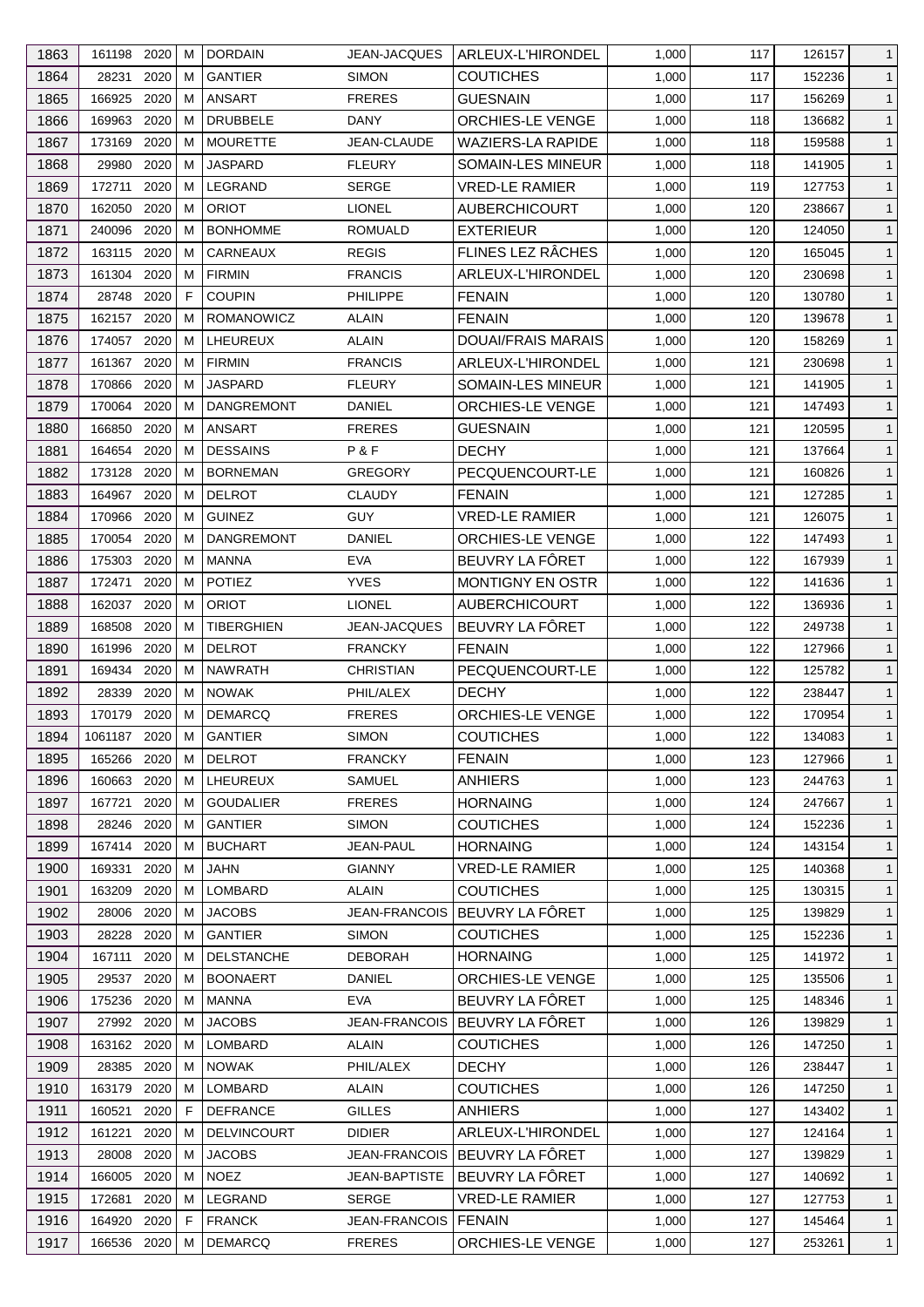| 1918 | 167277 2020 |      | м            | <b>CHOQUET</b>    | VALENTIN             | <b>FENAIN</b>            | 1,000 | 127 | 162647 | $\mathbf{1}$ |
|------|-------------|------|--------------|-------------------|----------------------|--------------------------|-------|-----|--------|--------------|
| 1919 | 174953      | 2020 | м            | LAINE             | <b>ERIC</b>          | <b>ANHIERS</b>           | 1,000 | 128 | 161068 | $\mathbf{1}$ |
| 1920 | 173354      | 2020 | F            | <b>POULET</b>     | <b>BRUNO</b>         | MONTIGNY EN OSTR         | 1,000 | 128 | 138796 | $\mathbf{1}$ |
| 1921 | 163938      | 2020 | м            | <b>DUPRET</b>     | <b>MARC ANDRE</b>    | <b>DECHY</b>             | 1,000 | 128 | 121142 | $\mathbf{1}$ |
| 1922 | 170164      | 2020 | м            | <b>DEMARCO</b>    | <b>FRERES</b>        | <b>ORCHIES-LE VENGE</b>  | 1,000 | 128 | 170954 | $\mathbf{1}$ |
| 1923 | 27821       | 2020 | F            | <b>MANNA</b>      | <b>EVA</b>           | BEUVRY LA FÔRET          | 1,000 | 128 | 148346 | $\mathbf{1}$ |
| 1924 | 170151      | 2020 | м            | <b>RYSER</b>      | <b>MATHIEU</b>       | ORCHIES-LE VENGE         | 1,000 | 128 | 165631 | $\mathbf{1}$ |
| 1925 | 28259       | 2020 | м            | <b>GANTIER</b>    | <b>SIMON</b>         | <b>COUTICHES</b>         | 1,000 | 128 | 152236 | $\mathbf{1}$ |
| 1926 | 27485       | 2020 | M            | <b>DERACHE</b>    | <b>ROBERT</b>        | <b>FENAIN</b>            | 1,000 | 128 | 136933 | $\mathbf{1}$ |
| 1927 | 28949       | 2020 | м            | <b>SCIME</b>      | <b>FRERES</b>        | <b>HORNAING</b>          | 1,000 | 129 | 246964 | $\mathbf{1}$ |
| 1928 | 165208      | 2020 | м            | VAILLE            | <b>PASCAL</b>        | <b>FENAIN</b>            | 1,000 | 129 | 127370 | $\mathbf{1}$ |
| 1929 | 162024 2020 |      | F            | <b>ORIOT</b>      | <b>LIONEL</b>        | AUBERCHICOURT            | 1,000 | 129 | 238667 | $\mathbf{1}$ |
| 1930 | 28153       | 2020 | м            | <b>BRICOUT</b>    | P&F                  | <b>COUTICHES</b>         | 1,000 | 129 | 150197 | $\mathbf{1}$ |
| 1931 | 174791      | 2020 | м            | <b>LEBLANC</b>    | ANDRE                | <b>DECHY</b>             | 1,000 | 129 | 155623 | $\mathbf{1}$ |
| 1932 | 167539      | 2020 | F            | <b>BODENNE</b>    | <b>ADRIEN</b>        | <b>FENAIN</b>            | 1,000 | 129 | 136530 | $\mathbf{1}$ |
| 1933 | 1061657     | 2020 | F            | <b>GANTIER</b>    | <b>SIMON</b>         | <b>COUTICHES</b>         | 1,000 | 130 | 253314 | $\mathbf{1}$ |
| 1934 | 171234      | 2020 | M            | <b>GODIN</b>      | <b>PASCAL</b>        | ROOST WARENDIN-L'        | 1,000 | 130 | 142218 | $\mathbf{1}$ |
| 1935 | 167139      | 2020 | м            | <b>DELSTANCHE</b> | <b>DEBORAH</b>       | <b>HORNAING</b>          | 1,000 | 130 | 141972 | $\mathbf{1}$ |
| 1936 | 161846      | 2020 | м            | <b>DUPAS</b>      | <b>GREGORY</b>       | <b>AUBERCHICOURT</b>     | 1,000 | 130 | 118499 | $\mathbf{1}$ |
| 1937 | 164939      | 2020 | M            | <b>FRANCK</b>     | <b>JEAN-FRANCOIS</b> | FENAIN                   | 1,000 | 130 | 145464 | $\mathbf{1}$ |
| 1938 | 161135      | 2020 | м            | <b>DELSTANCHE</b> | <b>DEBORAH</b>       | <b>HORNAING</b>          | 1,000 | 131 | 162411 | $\mathbf{1}$ |
|      | 30181       | 2020 | м            | <b>VANGHELLE</b>  | C&R                  | <b>HORNAING</b>          |       |     |        |              |
| 1939 |             |      |              |                   |                      |                          | 1,000 | 131 | 136494 | $\mathbf{1}$ |
| 1940 | 173141      | 2020 | м            | VAN STEERTEGHEM   | <b>CEDRIC</b>        | VRED-LE RAMIER           | 1,000 | 131 | 236194 | $\mathbf{1}$ |
| 1941 | 29616       | 2020 | м            | <b>BORNEMAN</b>   | <b>PATRICK</b>       | PECQUENCOURT-LE          | 1,000 | 131 | 140670 | $\mathbf{1}$ |
| 1942 | 165253      | 2020 | F            | <b>DELROT</b>     | <b>FRANCKY</b>       | <b>FENAIN</b>            | 1,000 | 131 | 127966 | $\mathbf{1}$ |
| 1943 | 1061188     | 2020 | F            | <b>GANTIER</b>    | <b>SIMON</b>         | <b>COUTICHES</b>         | 1,000 | 132 | 253314 | $\mathbf{1}$ |
| 1944 | 175452 2020 |      | м            | <b>JOUVENEZ</b>   | RENE                 | <b>WAZIERS-LA RAPIDE</b> | 1,000 | 132 | 139792 | $\mathbf{1}$ |
| 1945 | 202351      | 2020 | м            | DELANNAY          | <b>FREDERIC</b>      | <b>EXTERIEUR</b>         | 1,000 | 132 | 144691 | $\mathbf{1}$ |
| 1946 | 28390       | 2020 | м            | <b>ANSART</b>     | <b>FRERES</b>        | <b>GUESNAIN</b>          | 1,000 | 132 | 137288 | $\mathbf{1}$ |
| 1947 | 170170      | 2020 | м            | <b>DEMARCQ</b>    | <b>FRERES</b>        | ORCHIES-LE VENGE         | 1,000 | 133 | 151144 | $\mathbf{1}$ |
| 1948 | 30048       | 2020 | $\mathsf{F}$ | <b>MOURETTE</b>   | JEAN-CLAUDE          | <b>WAZIERS-LA RAPIDE</b> | 1,000 | 133 | 159588 | $\mathbf{1}$ |
| 1949 | 174030      | 2020 | M            | <b>MENUT</b>      | <b>FABRICE</b>       | <b>WAZIERS-LA RAPIDE</b> | 1,000 | 133 | 136876 | $\mathbf{1}$ |
| 1950 | 236495 2020 |      | м            | <b>SCIME</b>      | <b>FRERES</b>        | <b>HORNAING</b>          | 1,000 | 133 | 144337 | $\mathbf{1}$ |
| 1951 | 28863       | 2020 | м            | <b>DELABY</b>     | <b>LUCIEN</b>        | <b>HORNAING</b>          | 1,000 | 133 | 240604 | $\mathbf{1}$ |
| 1952 | 29664       | 2020 | м            | <b>BORNEMAN</b>   | <b>GREGORY</b>       | PECQUENCOURT-LE          | 1,000 | 134 | 141375 | $\mathbf{1}$ |
| 1953 | 173192      | 2020 | м            | <b>MOURETTE</b>   | JEAN-CLAUDE          | <b>WAZIERS-LA RAPIDE</b> | 1,000 | 134 | 141148 | $\mathbf{1}$ |
| 1954 | 164294 2020 |      | м            | <b>GOGUET</b>     | HENRI                | <b>DECHY</b>             | 1,000 | 134 | 137962 | $\mathbf{1}$ |
| 1955 | 27868       | 2020 | F            | MANNA             | <b>EVA</b>           | BEUVRY LA FÔRET          | 1,000 | 135 | 148346 | $\mathbf{1}$ |
| 1956 | 166896      | 2020 | м            | <b>ANSART</b>     | <b>FRERES</b>        | <b>GUESNAIN</b>          | 1,000 | 135 | 156269 | $\mathbf{1}$ |
| 1957 | 28619       | 2020 | м            | <b>DEPOORTERE</b> | <b>GILBERT</b>       | <b>HORNAING</b>          | 1,000 | 135 | 247852 | $\mathbf{1}$ |
| 1958 | 27947       | 2020 | м            | <b>MOCQ</b>       | <b>LEONCE</b>        | BEUVRY LA FÔRET          | 1,000 | 135 | 131410 | $\mathbf{1}$ |
| 1959 | 167714      | 2020 | м            | <b>GOUDALIER</b>  | <b>FRERES</b>        | <b>HORNAING</b>          | 1,000 | 135 | 145401 | $\mathbf{1}$ |
| 1960 | 27643       | 2020 | м            | <b>ROMANOWICZ</b> | JEAN-PIERRE          | <b>FENAIN</b>            | 1,000 | 135 | 119849 | $\mathbf{1}$ |
| 1961 | 170378      | 2020 | м            | <b>RYSER</b>      | <b>MATHIEU</b>       | ORCHIES-LE VENGE         | 1,000 | 135 | 129750 | $\mathbf{1}$ |
| 1962 | 175014 2020 |      | м            | <b>BARGIACCHI</b> | <b>YVES</b>          | <b>FENAIN</b>            | 1,000 | 136 | 127307 | $\mathbf{1}$ |
| 1963 | 163316 2020 |      | м            | QUIN              | <b>THIERRY</b>       | DOUAI-L'UNION            | 1,000 | 136 | 124690 | $\mathbf{1}$ |
| 1964 | 173103      | 2020 | м            | VAN STEERTEGHEM   | <b>CEDRIC</b>        | <b>VRED-LE RAMIER</b>    | 1,000 | 136 | 153672 | $\mathbf{1}$ |
| 1965 | 162022 2020 |      | м            | <b>ORIOT</b>      | <b>LIONEL</b>        | <b>AUBERCHICOURT</b>     | 1,000 | 136 | 136936 | $\mathbf{1}$ |
| 1966 | 167435 2020 |      | м            | <b>BUCHART</b>    | JEAN-PAUL            | <b>HORNAING</b>          | 1,000 | 136 | 163753 | $\mathbf{1}$ |
| 1967 | 28443       | 2020 | M            | <b>MORELLE</b>    | ERIC                 | <b>FENAIN</b>            | 1,000 | 136 | 247539 | $\mathbf{1}$ |
| 1968 | 165463      | 2020 | M            | LUGEZ             | ALBERT               | <b>FENAIN</b>            | 1,000 | 136 | 142067 | $\mathbf{1}$ |
| 1969 | 167148      | 2020 | м            | <b>DELSTANCHE</b> | <b>DEBORAH</b>       | <b>HORNAING</b>          | 1,000 | 136 | 141972 | $\mathbf{1}$ |
| 1970 | 164748 2020 |      | м            | <b>LUGEZ</b>      | ALBERT               | <b>FENAIN</b>            | 1,000 | 137 | 142067 | $\mathbf{1}$ |
| 1971 | 174792 2020 |      | м            | <b>LEBLANC</b>    | ANDRE                | <b>DECHY</b>             | 1,000 | 137 | 155623 | $\mathbf{1}$ |
| 1972 | 164782 2020 |      | м            | DANNEL            | ALBERT               | <b>FENAIN</b>            | 1,000 | 137 | 126711 | $\mathbf{1}$ |
|      |             |      |              |                   |                      |                          |       |     |        |              |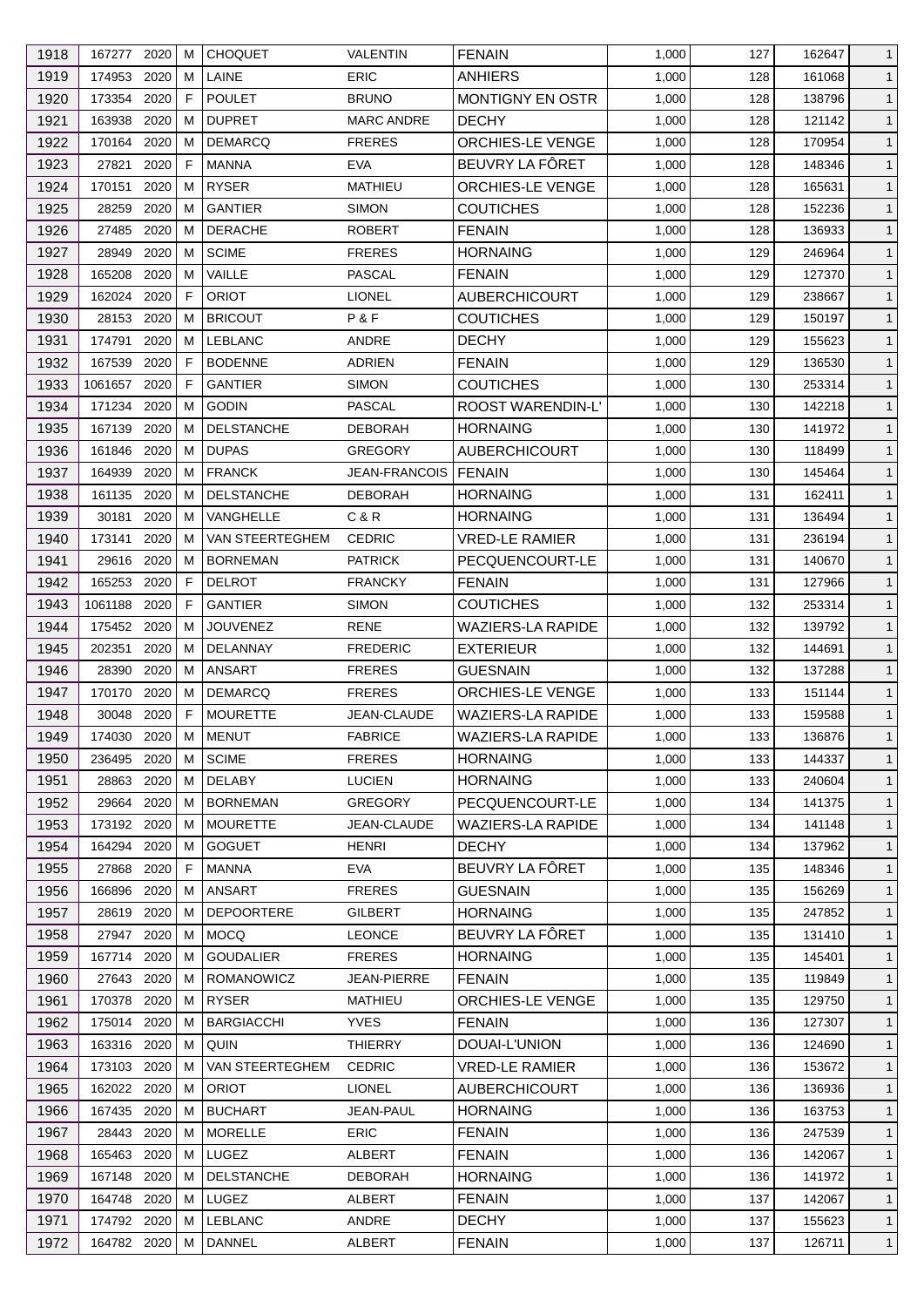| 1973 | 162695      | 2020 | F            | <b>MANNA</b>       | <b>EVA</b>           | BEUVRY LA FÔRET          | 1,000 | 137 | 167939 | $\mathbf{1}$ |
|------|-------------|------|--------------|--------------------|----------------------|--------------------------|-------|-----|--------|--------------|
| 1974 | 162823      | 2020 | м            | <b>ROMANOWICZ</b>  | <b>ALAIN</b>         | <b>FENAIN</b>            | 1,000 | 137 | 139678 | $\mathbf{1}$ |
| 1975 | 27014       | 2020 |              | MANNA              | <b>EVA</b>           | BEUVRY LA FÔRET          | 1,000 | 137 | 250339 | $\mathbf{1}$ |
| 1976 | 172315 2020 |      | м            | PIEDANNA           | <b>RAYMOND</b>       | PECQUENCOURT-LE          | 1,000 | 137 | 125672 | $\mathbf{1}$ |
| 1977 | 171024      | 2020 | м            | <b>BORNEMAN</b>    | <b>PATRICK</b>       | PECQUENCOURT-LE          | 1,000 | 137 | 140670 | $\mathbf{1}$ |
| 1978 | 161864      | 2020 | м            | <b>DUPAS</b>       | <b>GREGORY</b>       | <b>AUBERCHICOURT</b>     | 1,000 | 138 | 235903 | $\mathbf{1}$ |
| 1979 | 28015       | 2020 | F            | <b>MANNA</b>       | <b>EVA</b>           | BEUVRY LA FÖRET          | 1,000 | 138 | 167939 | $\mathbf{1}$ |
| 1980 | 168357      | 2020 | F            | LEENKNECHT         | P&F                  | <b>HORNAING</b>          | 1,000 | 138 | 138820 | $\mathbf{1}$ |
| 1981 | 162664      | 2020 | F            | <b>MANNA</b>       | <b>EVA</b>           | BEUVRY LA FÔRET          | 1,000 | 139 | 167939 | $\mathbf{1}$ |
| 1982 | 174923      | 2020 | м            | <b>POT</b>         | PERE & FILS          | <b>ANHIERS</b>           | 1,000 | 139 | 143986 | $\mathbf{1}$ |
| 1983 | 27941       | 2020 | м            | <b>MOCQ</b>        | <b>LEONCE</b>        | BEUVRY LA FÔRET          | 1,000 | 139 | 147606 | $\mathbf{1}$ |
| 1984 | 162028      | 2020 | м            | <b>ORIOT</b>       | <b>LIONEL</b>        | <b>AUBERCHICOURT</b>     | 1,000 | 139 | 136936 | $\mathbf{1}$ |
| 1985 | 27919       | 2020 | м            | <b>MOCQ</b>        | <b>LEONCE</b>        | BEUVRY LA FÔRET          | 1,000 | 139 | 147606 | $\mathbf{1}$ |
| 1986 | 174928      | 2020 | м            | <b>POT</b>         | PERE & FILS          | <b>ANHIERS</b>           | 1,000 | 139 | 126307 | $\mathbf{1}$ |
| 1987 | 29354       | 2020 | м            | <b>VAN DAMME</b>   | <b>LUCIEN</b>        | <b>MONTIGNY EN OSTR</b>  | 1,000 | 140 | 154018 | $\mathbf{1}$ |
| 1988 | 27428       | 2020 | м            | <b>JOSSON</b>      | <b>ETAN</b>          | ARLEUX-L'HIRONDEL        | 1,000 | 140 | 129598 | $\mathbf{1}$ |
| 1989 | 162367      | 2020 | м            | <b>DUPUIS</b>      | JEAN-JACQUES         | <b>AUBY</b>              | 1,000 | 140 | 146101 | $\mathbf{1}$ |
| 1990 | 29945       | 2020 | м            | <b>VERHAEGHE</b>   | <b>BERTRAND</b>      | PECQUENCOURT-LE          | 1,000 | 140 | 134171 | $\mathbf{1}$ |
| 1991 | 29125       | 2020 | F.           | LEENKNECHT         | P&F                  | <b>HORNAING</b>          | 1,000 | 140 | 159062 | $\mathbf{1}$ |
| 1992 | 173137      | 2020 | F            | VAN STEERTEGHEM    | <b>CEDRIC</b>        | <b>VRED-LE RAMIER</b>    | 1,000 | 140 | 236194 | $\mathbf{1}$ |
| 1993 | 29610       | 2020 | м            | <b>BORNEMAN</b>    | <b>PATRICK</b>       | PECQUENCOURT-LE          | 1,000 | 140 | 140670 | $\mathbf{1}$ |
| 1994 | 164767      | 2020 | м            | <b>DANIELEWSKI</b> | <b>DANY</b>          | <b>FENAIN</b>            | 1,000 | 140 | 142193 | $\mathbf{1}$ |
| 1995 | 170392 2020 |      | м            | <b>RYSER</b>       | MATHIEU              | ORCHIES-LE VENGE         | 1,000 | 141 | 146817 | $\mathbf{1}$ |
|      |             | 2020 | м            | <b>ANSART</b>      |                      |                          |       | 141 |        | $\mathbf{1}$ |
| 1996 | 166919      |      |              |                    | <b>FRERES</b>        | <b>GUESNAIN</b>          | 1,000 |     | 156269 |              |
| 1997 | 29544       | 2020 | м            | <b>BOONAERT</b>    | DANIEL               | ORCHIES-LE VENGE         | 1,000 | 141 | 253869 | $\mathbf{1}$ |
| 1998 | 167142 2020 |      | м            | <b>DELSTANCHE</b>  | <b>DEBORAH</b>       | <b>HORNAING</b>          | 1,000 | 141 | 141972 | $\mathbf{1}$ |
| 1999 | 171674 2020 |      | M            | <b>SCIARAPPA</b>   | <b>ALBERTO</b>       | <b>ROOST WARENDIN-L'</b> | 1,000 | 141 | 143534 | $\mathbf{1}$ |
| 2000 | 169447      | 2020 | м            | <b>NAWRATH</b>     | <b>CHRISTIAN</b>     | PECQUENCOURT-LE          | 1,000 | 141 | 125782 | $\mathbf{1}$ |
| 2001 | 161474      | 2020 | м            | <b>DUPIRE</b>      | <b>YVES</b>          | ARLEUX-L'HIRONDEL        | 1,000 | 141 | 115287 | $\mathbf{1}$ |
| 2002 | 169962 2020 |      | м            | <b>DRUBBELE</b>    | DANY                 | ORCHIES-LE VENGE         | 1,000 | 142 | 136682 | $\mathbf{1}$ |
| 2003 | 173713 2020 |      | $\mathsf{F}$ | <b>KEERSTOCK</b>   | <b>PATRICK</b>       | <b>WAZIERS-LA RAPIDE</b> | 1,000 | 142 | 121734 | $\mathbf{1}$ |
| 2004 | 172308      | 2020 | M            | PIEDANNA           | <b>RAYMOND</b>       | PECQUENCOURT-LE          | 1,000 | 142 | 140343 | $\mathbf{1}$ |
| 2005 | 170049 2020 |      | M            | <b>DANGREMONT</b>  | <b>DANIEL</b>        | ORCHIES-LE VENGE         | 1,000 | 142 | 147493 | $\mathbf{1}$ |
| 2006 | 172584 2020 |      | м            | <b>FLEURY</b>      | <b>LEONARD JEAN-</b> | SOMAIN-LES MINEUR        | 1,000 | 142 | 142923 | $\mathbf{1}$ |
| 2007 | 170955      | 2020 | м            | <b>GUINEZ</b>      | GUY                  | <b>VRED-LE RAMIER</b>    | 1,000 | 142 | 141882 | $\mathbf{1}$ |
| 2008 | 169429      | 2020 | м            | <b>NAWRATH</b>     | <b>CHRISTIAN</b>     | PECQUENCOURT-LE          | 1,000 | 143 | 125782 | $\mathbf{1}$ |
| 2009 | 29364 2020  |      | м            | VAN DAMME          | <b>LUCIEN</b>        | <b>MONTIGNY EN OSTR</b>  | 1,000 | 143 | 134786 | $\mathbf{1}$ |
| 2010 | 169983      | 2020 | м            | <b>DRUBBELE</b>    | DANY                 | <b>ORCHIES-LE VENGE</b>  | 1,000 | 143 | 136682 | $\mathbf{1}$ |
| 2011 | 168005      | 2020 | м            | <b>DOURNEL</b>     | O&C                  | <b>HORNAING</b>          | 1,000 | 144 | 238406 | $\mathbf{1}$ |
| 2012 | 163138      | 2020 | м            | CARNEAUX           | <b>REGIS</b>         | FLINES LEZ RÂCHES        | 1,000 | 144 | 165045 | $\mathbf{1}$ |
| 2013 | 28438       | 2020 | м            | <b>MORELLE</b>     | <b>ERIC</b>          | <b>FENAIN</b>            | 1,000 | 144 | 145275 | $\mathbf{1}$ |
| 2014 | 165651      | 2020 | м            | <b>SLIWINSKI</b>   | <b>TADEUZ</b>        | <b>FENAIN</b>            | 1,000 | 144 | 126622 | $\mathbf{1}$ |
| 2015 | 173703 2020 |      | м            | <b>KEERSTOCK</b>   | <b>PATRICK</b>       | <b>WAZIERS-LA RAPIDE</b> | 1,000 | 144 | 139633 | $\mathbf{1}$ |
| 2016 | 168605      | 2020 | M            | LEMAIRE            | <b>JEAN-LOUIS</b>    | LANDAS-UNION ST J        | 1,000 | 144 | 138808 | $\mathbf{1}$ |
| 2017 | 163237 2020 |      | м            | LOMBARD            | ALAIN                | <b>COUTICHES</b>         | 1,000 | 144 | 147250 | $\mathbf{1}$ |
| 2018 | 167025      | 2020 | м            | <b>GERMAIN</b>     | JEAN-PAUL            | <b>GUESNAIN</b>          | 1,000 | 144 | 157854 | $\mathbf{1}$ |
| 2019 | 170030      | 2020 | м            | <b>DANGREMONT</b>  | DANIEL               | ORCHIES-LE VENGE         | 1,000 | 144 | 249344 | $\mathbf{1}$ |
| 2020 | 172663 2020 |      | м            | ZAWADZKI           | JEAN-CLAUDE          | <b>VRED-LE RAMIER</b>    | 1,000 | 144 | 143860 | $\mathbf{1}$ |
| 2021 | 291135 2020 |      | м            | LEENKNECHT         | P&F                  | <b>HORNAING</b>          | 1,000 | 145 | 241125 | $\mathbf{1}$ |
| 2022 | 110389      | 2020 | м            | <b>NOEZ</b>        | <b>JEAN-BAPTISTE</b> | BEUVRY LA FÖRET          | 1,000 | 145 | 175415 | $\mathbf{1}$ |
| 2023 | 168011      | 2020 | м            | <b>DOURNEL</b>     | O&C.                 | <b>HORNAING</b>          | 1,000 | 145 | 238406 | $\mathbf{1}$ |
| 2024 | 29951       | 2020 | м            | VERHAEGHE          | <b>BERTRAND</b>      | PECQUENCOURT-LE          | 1,000 | 145 | 153399 | $\mathbf{1}$ |
| 2025 | 160504 2020 |      | м            | <b>DEFRANCE</b>    | FILLE & PERE         | ANHIERS                  | 1,000 | 145 | 136733 | $\mathbf{1}$ |
| 2026 | 29875       | 2020 | м            | <b>JASPARD</b>     | <b>FLEURY</b>        | SOMAIN-LES MINEUR        | 1,000 | 145 | 141905 | $\mathbf{1}$ |
| 2027 | 167440 2020 |      | м            | <b>BUCHART</b>     | JEAN-PAUL            | <b>HORNAING</b>          | 1,000 | 145 | 129148 | $\mathbf{1}$ |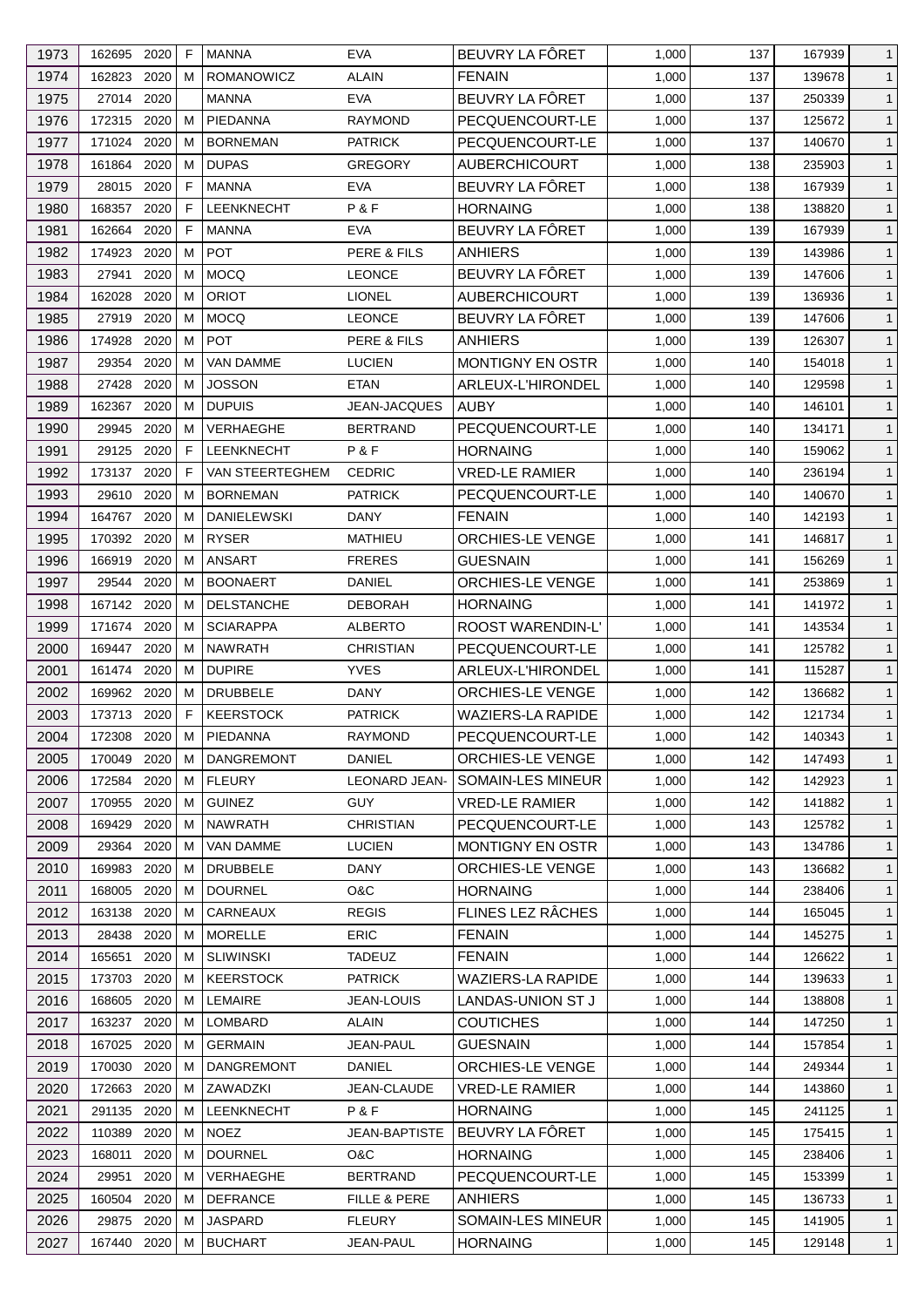| 2028 | 172859      | 2020 | м      | <b>ROBERT</b>            | JACKY                | VRED-LE RAMIER           | 1,000 | 146 | 245562           | $\mathbf{1}$ |
|------|-------------|------|--------|--------------------------|----------------------|--------------------------|-------|-----|------------------|--------------|
| 2029 | 173709      | 2020 | м      | <b>KEERSTOCK</b>         | <b>PATRICK</b>       | <b>WAZIERS-LA RAPIDE</b> | 1,000 | 147 | 121734           | $\mathbf{1}$ |
| 2030 | 167131      | 2020 | м      | <b>DELSTANCHE</b>        | DEBORAH              | <b>HORNAING</b>          | 1,000 | 147 | 141972           | $\mathbf{1}$ |
| 2031 | 230016      | 2020 | м      | <b>CHOTIN</b>            | <b>TEDDY</b>         | <b>EXTERIEUR</b>         | 1,000 | 147 | 128435           | $\mathbf{1}$ |
| 2032 | 200678      | 2020 | M      | ROMANOWICZ               | <b>ALAIN</b>         | <b>FENAIN</b>            | 1,000 | 147 | 159427           | $\mathbf{1}$ |
| 2033 | 29751       | 2020 | м      | <b>COUSIN</b>            | JEAN-YVES            | <b>ROOST WARENDIN-L'</b> | 1,000 | 147 | 144608           | $\mathbf{1}$ |
| 2034 | 169800      | 2020 | F      | <b>HIMBLOT-GUEUDIN</b>   |                      | PECQUENCOURT-LE          | 1,000 | 147 | 245731           | $\mathbf{1}$ |
| 2035 | 160563      | 2020 | м      | <b>GREMPLEWSKI</b>       | <b>STANISLAS</b>     | ANHIERS                  | 1,000 | 148 | 144274           | $\mathbf{1}$ |
| 2036 | 168526      | 2020 | м      | <b>TIBERGHIEN</b>        | JEAN-JACQUES         | BEUVRY LA FÔRET          | 1,000 | 148 | 131771           | $\mathbf{1}$ |
| 2037 | 29619       | 2020 | м      | <b>BORNEMAN</b>          | <b>PATRICK</b>       | PECQUENCOURT-LE          | 1,000 | 148 | 160401           | $\mathbf{1}$ |
| 2038 | 29642       | 2020 | м      | <b>BORNEMAN</b>          | <b>PATRICK</b>       | PECQUENCOURT-LE          | 1,000 | 148 | 140670           | $\mathbf{1}$ |
| 2039 | 28618       | 2020 | м      | <b>DEPOORTERE</b>        | GILBERT              | <b>HORNAING</b>          | 1,000 | 148 | 247852           | $\mathbf{1}$ |
| 2040 | 170691      | 2020 | м      | <b>DEMARCQ</b>           | <b>FRERES</b>        | ORCHIES-LE VENGE         | 1,000 | 148 | 151144           | $\mathbf{1}$ |
| 2041 | 160757      | 2020 | м      | <b>POT</b>               | PERE & FILS          | ANHIERS                  | 1,000 | 149 | 126307           | $\mathbf{1}$ |
| 2042 | 27932       | 2020 | м      | <b>MOCO</b>              | <b>LEONCE</b>        | BEUVRY LA FÔRET          | 1,000 | 149 | 166961           | $\mathbf{1}$ |
| 2043 | 167705      | 2020 | M      | <b>GOUDALIER</b>         | <b>FRERES</b>        | <b>HORNAING</b>          | 1,000 | 149 | 165530           | $\mathbf{1}$ |
| 2044 | 171035      | 2020 | м      | <b>BORNEMAN</b>          | <b>PATRICK</b>       | PECQUENCOURT-LE          | 1,000 | 149 | 140670           | $\mathbf{1}$ |
| 2045 | 171231      | 2020 | м      | <b>BORNEMAN</b>          | <b>GREGORY</b>       | PECQUENCOURT-LE          | 1,000 | 149 | 141375           | $\mathbf{1}$ |
| 2046 | 27633       | 2020 | м      | <b>ROMANOWICZ</b>        | JEAN-PIERRE          | <b>FENAIN</b>            | 1,000 | 149 | 119849           | $\mathbf{1}$ |
| 2047 | 29781       | 2020 | м      | <b>COUSIN</b>            | JEAN-YVES            | ROOST WARENDIN-L'        | 1,000 | 150 | 126553           | $\mathbf{1}$ |
| 2048 | 27884       | 2020 | м      | <b>MANNA</b>             | <b>EVA</b>           | BEUVRY LA FÔRET          | 1,000 | 150 | 148346           | $\mathbf{1}$ |
| 2049 | 167064      | 2020 | F.     | <b>LECLERCQ</b>          | <b>FRERES</b>        | <b>HORNAING</b>          | 1,000 | 150 | 244610           | $\mathbf{1}$ |
| 2050 | 161625      | 2020 | F      | <b>CATTIAUX</b>          | <b>BERNARD</b>       | AUBERCHICOURT            | 1,000 | 150 | 116486           | $\mathbf{1}$ |
| 2051 | 30000       | 2020 | м      | VAN STEERTEGHEM          | <b>CEDRIC</b>        | VRED-LE RAMIER           | 1,000 | 150 | 236194           | $\mathbf{1}$ |
| 2052 | 173726      | 2020 | м      | <b>KEERSTOCK</b>         | <b>PATRICK</b>       | <b>WAZIERS-LA RAPIDE</b> | 1,000 | 150 | 121734           | $\mathbf{1}$ |
|      |             | 2020 | м      |                          |                      |                          |       |     |                  |              |
| 2053 | 170026      |      |        | <b>DANGREMONT</b>        | DANIEL               | ORCHIES-LE VENGE         | 1,000 | 150 | 166839           | $\mathbf{1}$ |
| 2054 | 165167      | 2020 | M      | <b>MARTIN</b>            | <b>LUDOVIC</b>       | <b>FENAIN</b>            | 1,000 | 150 | 145759           | $\mathbf{1}$ |
| 2055 | 194206      | 2020 | м<br>м | <b>GOUDALIER</b>         | <b>FRERES</b>        | <b>HORNAING</b>          | 1,000 | 150 | 145401           | $\mathbf{1}$ |
| 2056 | 165187      | 2020 |        | <b>MARTIN</b><br>ABRAHAM | <b>LUDOVIC</b>       | <b>FENAIN</b>            | 1,000 | 151 | 145759<br>168672 | $\mathbf{1}$ |
| 2057 | 28049       | 2020 | м      |                          | <b>CLAUDE</b>        | <b>COUTICHES</b>         | 1,000 | 151 |                  | $\mathbf{1}$ |
| 2058 | 27942 2020  |      | м      | <b>MOCQ</b>              | <b>LEONCE</b>        | BEUVRY LA FÔRET          | 1,000 | 151 | 147606           | $\mathbf{1}$ |
| 2059 | 162223 2020 |      | M      | <b>WOITRAIN</b>          | <b>LUDOVIC</b>       | <b>AUBERCHICOURT</b>     | 1,000 | 151 | 121286           | $\mathbf{1}$ |
| 2060 | 163164 2020 |      | М      | LOMBARD                  | <b>ALAIN</b>         | <b>COUTICHES</b>         | 1,000 | 151 | 130315           | $\mathbf{1}$ |
| 2061 | 161962 2020 |      | м      | <b>MARTIN</b>            | PHILIPPE             | <b>AUBERCHICOURT</b>     | 1,000 | 151 | 134046           | $\mathbf{1}$ |
| 2062 | 175224      | 2020 | F      | <b>MANNA</b>             | <b>EVA</b>           | BEUVRY LA FÖRET          | 1,000 | 151 | 148346           | $\mathbf{1}$ |
| 2063 | 172684      | 2020 | м      | LEGRAND                  | <b>SERGE</b>         | <b>VRED-LE RAMIER</b>    | 1,000 | 152 | 143565           | $\mathbf{1}$ |
| 2064 | 1069752     | 2020 | м      | LUGEZ                    | <b>ALBERT</b>        | <b>FENAIN</b>            | 1,000 | 152 | 142067           | $\mathbf{1}$ |
| 2065 | 28065       | 2020 | м      | ABRAHAM                  | <b>CLAUDE</b>        | <b>COUTICHES</b>         | 1,000 | 152 | 168672           | $\mathbf{1}$ |
| 2066 | 29696       | 2020 | м      | <b>BORNEMAN</b>          | <b>GREGORY</b>       | PECQUENCOURT-LE          | 1,000 | 152 | 141375           | $\mathbf{1}$ |
| 2067 | 164355      | 2020 | м      | <b>CREPIEUX</b>          | <b>FRERES</b>        | <b>DECHY</b>             | 1,000 | 152 | 157340           | $\mathbf{1}$ |
| 2068 | 164932      | 2020 | м      | <b>FRANCK</b>            | <b>JEAN-FRANCOIS</b> | <b>FENAIN</b>            | 1,000 | 152 | 130829           | $\mathbf{1}$ |
| 2069 | 170150 2020 |      | м      | <b>RYSER</b>             | <b>MATHIEU</b>       | ORCHIES-LE VENGE         | 1,000 | 153 | 165631           | $\mathbf{1}$ |
| 2070 | 27652       | 2020 | м      | <b>ROMANOWICZ</b>        | JEAN-PIERRE          | <b>FENAIN</b>            | 1,000 | 153 | 237461           | $\mathbf{1}$ |
| 2071 | 27902       | 2020 | м      | <b>MOCQ</b>              | <b>LEONCE</b>        | BEUVRY LA FÔRET          | 1,000 | 153 | 147606           | $\mathbf{1}$ |
| 2072 | 162096      | 2020 | м      | <b>PANLOU</b>            | ANDRE                | <b>AUBERCHICOURT</b>     | 1,000 | 153 | 156452           | $\mathbf{1}$ |
| 2073 | 238472 2020 |      | м      | <b>BERNARD</b>           | <b>FRERES</b>        | <b>GUESNAIN</b>          | 1,000 | 153 | 239157           | $\mathbf{1}$ |
| 2074 | 27927       | 2020 | м      | <b>MOCQ</b>              | <b>LEONCE</b>        | BEUVRY LA FÔRET          | 1,000 | 153 | 147606           | $\mathbf{1}$ |
| 2075 | 173093      | 2020 | м      | LEGRAND                  | <b>SERGE</b>         | <b>VRED-LE RAMIER</b>    | 1,000 | 154 | 143565           | $\mathbf{1}$ |
| 2076 | 27849       | 2020 | м      | <b>WAUTIER</b>           | <b>GILBERT</b>       | BEUVRY LA FÔRET          | 1,000 | 154 | 136107           | $\mathbf{1}$ |
| 2077 | 162031      | 2020 | м      | <b>ORIOT</b>             | <b>LIONEL</b>        | <b>AUBERCHICOURT</b>     | 1,000 | 154 | 136936           | $\mathbf{1}$ |
| 2078 | 167848      | 2020 | м      | <b>POTELLE</b>           | P & F                | <b>HORNAING</b>          | 1,000 | 154 | 128701           | $\mathbf{1}$ |
| 2079 | 169449      | 2020 | м      | <b>NAWRATH</b>           | CHRISTIAN            | PECQUENCOURT-LE          | 1,000 | 154 | 125782           | $\mathbf{1}$ |
| 2080 | 173440      | 2020 | F      | <b>HANQUEZ</b>           | <b>DAVID</b>         | <b>HORNAING</b>          | 1,000 | 155 | 120318           | $\mathbf{1}$ |
| 2081 | 167855      | 2020 | M      | <b>POTELLE</b>           | P&F                  | <b>HORNAING</b>          | 1,000 | 155 | 128701           | $\mathbf{1}$ |
| 2082 | 161873 2020 |      | M      | <b>DUPAS</b>             | <b>GREGORY</b>       | AUBERCHICOURT            | 1,000 | 155 | 133859           | $\mathbf{1}$ |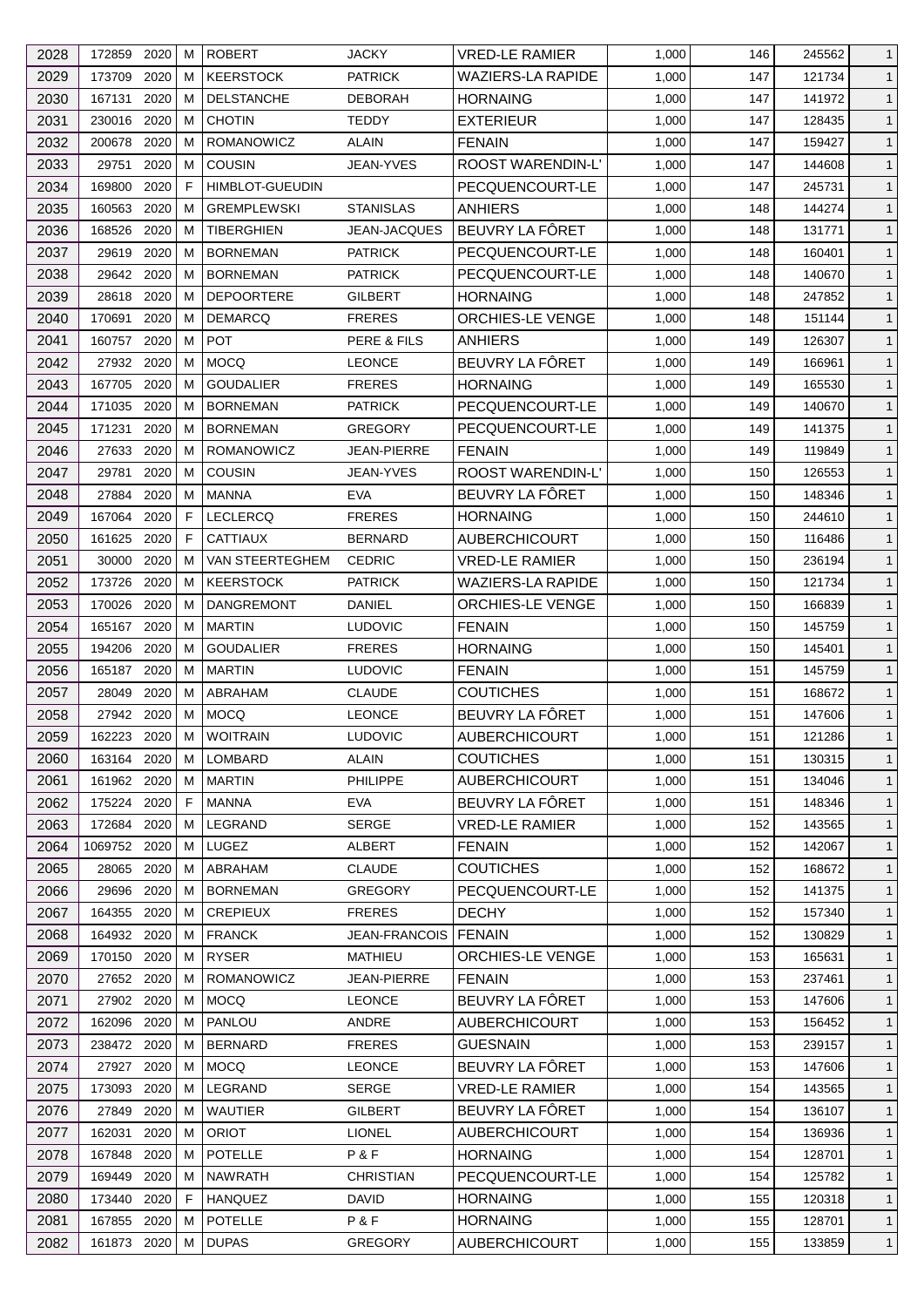| 2083 | 28216 2020  |      | м | <b>GANTIER</b>     | <b>SIMON</b>        | <b>COUTICHES</b>        | 1,000 | 155 | 253314 | 1            |
|------|-------------|------|---|--------------------|---------------------|-------------------------|-------|-----|--------|--------------|
| 2084 | 28099       | 2020 | м | <b>BRICOUT</b>     | P&F                 | <b>COUTICHES</b>        | 1,000 | 156 | 168936 | $\mathbf{1}$ |
| 2085 | 173453      | 2020 | F | <b>HANQUEZ</b>     | DAVID               | <b>HORNAING</b>         | 1,000 | 156 | 136440 | $\mathbf{1}$ |
| 2086 | 169982      | 2020 | м | <b>DRUBBELE</b>    | DANY                | ORCHIES-LE VENGE        | 1,000 | 156 | 136682 | $\mathbf{1}$ |
| 2087 | 170810      | 2020 | M | <b>BORNEMAN</b>    | CHRISTIAN           | PECQUENCOURT-LE         | 1,000 | 156 | 243548 | $\mathbf{1}$ |
| 2088 | 165195      | 2020 | м | <b>MARTIN</b>      | <b>LUDOVIC</b>      | <b>FENAIN</b>           | 1,000 | 156 | 145759 | $\mathbf{1}$ |
| 2089 | 167867      | 2020 | F | <b>POTELLE</b>     | P & F               | <b>HORNAING</b>         | 1,000 | 156 | 163344 | $\mathbf{1}$ |
| 2090 | 161246      | 2020 | м | <b>FAVA</b>        | <b>BENJAMIN</b>     | ARLEUX-L'HIRONDEL       | 1,000 | 156 | 137156 | $\mathbf{1}$ |
| 2091 | 291125      | 2020 | м | <b>LEENKNECHT</b>  | P&F                 | <b>HORNAING</b>         | 1,000 | 156 | 241125 | $\mathbf{1}$ |
| 2092 | 161849      | 2020 | F | <b>DUPAS</b>       | <b>GREGORY</b>      | AUBERCHICOURT           | 1,000 | 156 | 153612 | $\mathbf{1}$ |
| 2093 | 167514      | 2020 | м | <b>BODENNE</b>     | <b>ADRIEN</b>       | <b>FENAIN</b>           | 1,000 | 156 | 136530 | $\mathbf{1}$ |
| 2094 | 29756       | 2020 | M | <b>COUSIN</b>      | JEAN-YVES           | ROOST WARENDIN-L'       | 1,000 | 157 | 126553 | $\mathbf{1}$ |
| 2095 | 28389       | 2020 | м | <b>NOWAK</b>       | PHIL/ALEX           | <b>DECHY</b>            | 1,000 | 157 | 238447 | $\mathbf{1}$ |
| 2096 | 28157       | 2020 | м | <b>BRICOUT</b>     | P&F                 | <b>COUTICHES</b>        | 1,000 | 157 | 168936 | $\mathbf{1}$ |
| 2097 | 200670      | 2020 | м | <b>ROMANOWICZ</b>  | ALAIN               | <b>FENAIN</b>           | 1,000 | 157 | 159427 | $\mathbf{1}$ |
| 2098 | 162154      | 2020 | M | <b>ROMANOWICZ</b>  | ALAIN               | <b>FENAIN</b>           | 1,000 | 157 | 124233 | $\mathbf{1}$ |
| 2099 | 172746      | 2020 | м | <b>GUYOT</b>       | <b>DANIEL</b>       | <b>VRED-LE RAMIER</b>   | 1,000 | 157 | 245328 | $\mathbf{1}$ |
| 2100 | 173477      | 2020 | м | <b>VERITE</b>      | SEBASTIEN           | ROOST WARENDIN-L'       | 1,000 | 157 | 162771 | $\mathbf{1}$ |
| 2101 | 28854       | 2020 | м | <b>DELABY</b>      | <b>LUCIEN</b>       | <b>HORNAING</b>         | 1,000 | 158 | 138762 | $\mathbf{1}$ |
| 2102 | 167529      | 2020 | м | <b>BODENNE</b>     | ADRIEN              | <b>FENAIN</b>           | 1,000 | 158 | 136530 | $\mathbf{1}$ |
| 2103 | 113833      | 2020 | м | <b>POULET</b>      | <b>BRUNO</b>        | <b>MONTIGNY EN OSTR</b> | 1,000 | 158 | 240627 | $\mathbf{1}$ |
| 2104 | 162809      | 2020 | м | <b>MOCQ</b>        | <b>LEONCE</b>       | BEUVRY LA FÔRET         | 1,000 | 158 | 131410 | $\mathbf{1}$ |
| 2105 | 1117044     | 2020 | м | <b>DELROT</b>      | <b>FRANCKY</b>      | <b>FENAIN</b>           | 1,000 | 158 | 127966 | $\mathbf{1}$ |
|      |             | 2020 | м |                    |                     |                         |       |     |        |              |
| 2106 | 200806      |      |   | <b>ROMANOWICZ</b>  | ALAIN               | <b>FENAIN</b>           | 1,000 | 159 | 159427 | $\mathbf{1}$ |
| 2107 | 168138      | 2020 | м | <b>BOCQUILLION</b> | A & N               | <b>HORNAING</b>         | 1,000 | 159 | 143364 | $\mathbf{1}$ |
| 2108 | 162206      | 2020 | м | <b>WOITRAIN</b>    | <b>LUDOVIC</b>      | <b>AUBERCHICOURT</b>    | 1,000 | 159 | 121286 | $\mathbf{1}$ |
| 2109 | 27903       | 2020 | M | <b>MOCQ</b>        | <b>LEONCE</b>       | BEUVRY LA FÔRET         | 1,000 | 159 | 147606 | $\mathbf{1}$ |
| 2110 | 30065       | 2020 | м | LOMBARD            | ALAIN               | <b>COUTICHES</b>        | 1,000 | 160 | 147250 | $\mathbf{1}$ |
| 2111 | 1117041     | 2020 | м | <b>CATTIAUX</b>    | <b>BERNARD</b>      | <b>AUBERCHICOURT</b>    | 1,000 | 160 | 116486 | $\mathbf{1}$ |
| 2112 | 170819      | 2020 | м | <b>BORNEMAN</b>    | <b>CHRISTIAN</b>    | PECQUENCOURT-LE         | 1,000 | 160 | 141658 | $\mathbf{1}$ |
| 2113 | 172803      | 2020 | м | ZAWADZKI           | JEAN-CLAUDE         | <b>VRED-LE RAMIER</b>   | 1,000 | 160 | 143860 | $\mathbf{1}$ |
| 2114 | 175225      | 2020 | M | DEPOORTERE         | GILBERT             | <b>HORNAING</b>         | 1,000 | 160 | 247852 | $\mathbf{1}$ |
| 2115 | 160704      | 2020 | F | CARON              | <b>BERNARD</b>      | <b>ANHIERS</b>          | 1,000 | 160 | 125134 | $\mathbf{1}$ |
| 2116 | 168029      | 2020 | м | <b>DOURNEL</b>     | O&C                 | <b>HORNAING</b>         | 1,000 | 160 | 155951 | $\mathbf{1}$ |
| 2117 | 165244      | 2020 | м | <b>DELROT</b>      | <b>FRANCKY</b>      | <b>FENAIN</b>           | 1,000 | 161 | 127966 | $\mathbf{1}$ |
| 2118 | 164537      | 2020 | м | <b>OWCZARCZAK</b>  | LAURENT             | <b>DECHY</b>            | 1,000 | 161 | 237450 | $\mathbf{1}$ |
| 2119 | 173147      | 2020 | F | VAN STEERTEGHEM    | <b>CEDRIC</b>       | <b>VRED-LE RAMIER</b>   | 1,000 | 161 | 134451 | $\mathbf{1}$ |
| 2120 | 172693      | 2020 | M | LEGRAND            | <b>SERGE</b>        | <b>VRED-LE RAMIER</b>   | 1,000 | 161 | 127753 | $\mathbf{1}$ |
| 2121 | 165614      | 2020 | м | <b>MUCCIANTE</b>   | <b>HUBERT</b>       | <b>FENAIN</b>           | 1,000 | 162 | 162147 | $\mathbf{1}$ |
| 2122 | 169340      | 2020 | м | JAHN               | <b>GIANNY</b>       | <b>VRED-LE RAMIER</b>   | 1,000 | 162 | 140368 | $\mathbf{1}$ |
| 2123 | 160587      | 2020 | м | <b>BALLE</b>       | <b>JEREMY</b>       | ANHIERS                 | 1,000 | 162 | 124218 | $\mathbf{1}$ |
| 2124 | 168065 2020 |      | м | <b>DESOR</b>       | <b>MARC</b>         | <b>HORNAING</b>         | 1,000 | 162 | 127173 | $\mathbf{1}$ |
| 2125 | 172310      | 2020 | м | PIEDANNA           | <b>RAYMOND</b>      | PECQUENCOURT-LE         | 1,000 | 162 | 140343 | $\mathbf{1}$ |
| 2126 | 171028      | 2020 | м | <b>BORNEMAN</b>    | <b>PATRICK</b>      | PECQUENCOURT-LE         | 1,000 | 162 | 160401 | $\mathbf{1}$ |
| 2127 | 28689       | 2020 | м | <b>DEPOORTERE</b>  | <b>GILBERT</b>      | <b>HORNAING</b>         | 1,000 | 163 | 145471 | $\mathbf{1}$ |
| 2128 | 170383      | 2020 | M | <b>RYSER</b>       | MATHIEU             | ORCHIES-LE VENGE        | 1,000 | 163 | 146817 | $\mathbf{1}$ |
| 2129 | 165209      | 2020 | м | VAILLE             | PASCAL              | <b>FENAIN</b>           | 1,000 | 163 | 162313 | $\mathbf{1}$ |
| 2130 | 175209      | 2020 | м | <b>MANNA</b>       | <b>EVA</b>          | BEUVRY LA FÔRET         | 1,000 | 163 | 250339 | $\mathbf{1}$ |
| 2131 | 168509      | 2020 | м | <b>TIBERGHIEN</b>  | <b>JEAN-JACQUES</b> | BEUVRY LA FÔRET         | 1,000 | 163 | 147833 | $\mathbf{1}$ |
| 2132 | 166975      | 2020 | м | <b>BERNARD</b>     | <b>FRERES</b>       | <b>GUESNAIN</b>         | 1,000 | 163 | 120830 | $\mathbf{1}$ |
| 2133 | 29673       | 2020 | м | <b>SZPERKA</b>     | STANISLAS           | <b>MONTIGNY EN OSTR</b> | 1,000 | 163 | 140083 | $\mathbf{1}$ |
| 2134 | 172303      | 2020 | м | PIEDANNA           | <b>RAYMOND</b>      | PECQUENCOURT-LE         | 1,000 | 164 | 140343 | $\mathbf{1}$ |
| 2135 | 27480       | 2020 | м | <b>DERACHE</b>     | <b>ROBERT</b>       | <b>FENAIN</b>           | 1,000 | 164 | 156701 | $\mathbf{1}$ |
| 2136 | 160576      | 2020 | м | <b>BALLE</b>       | <b>JEREMY</b>       | <b>ANHIERS</b>          | 1,000 | 165 | 242707 | $\mathbf{1}$ |
| 2137 | 166907 2020 |      | м | <b>ANSART</b>      | <b>FRERES</b>       | <b>GUESNAIN</b>         | 1,000 | 165 | 120595 | $\mathbf{1}$ |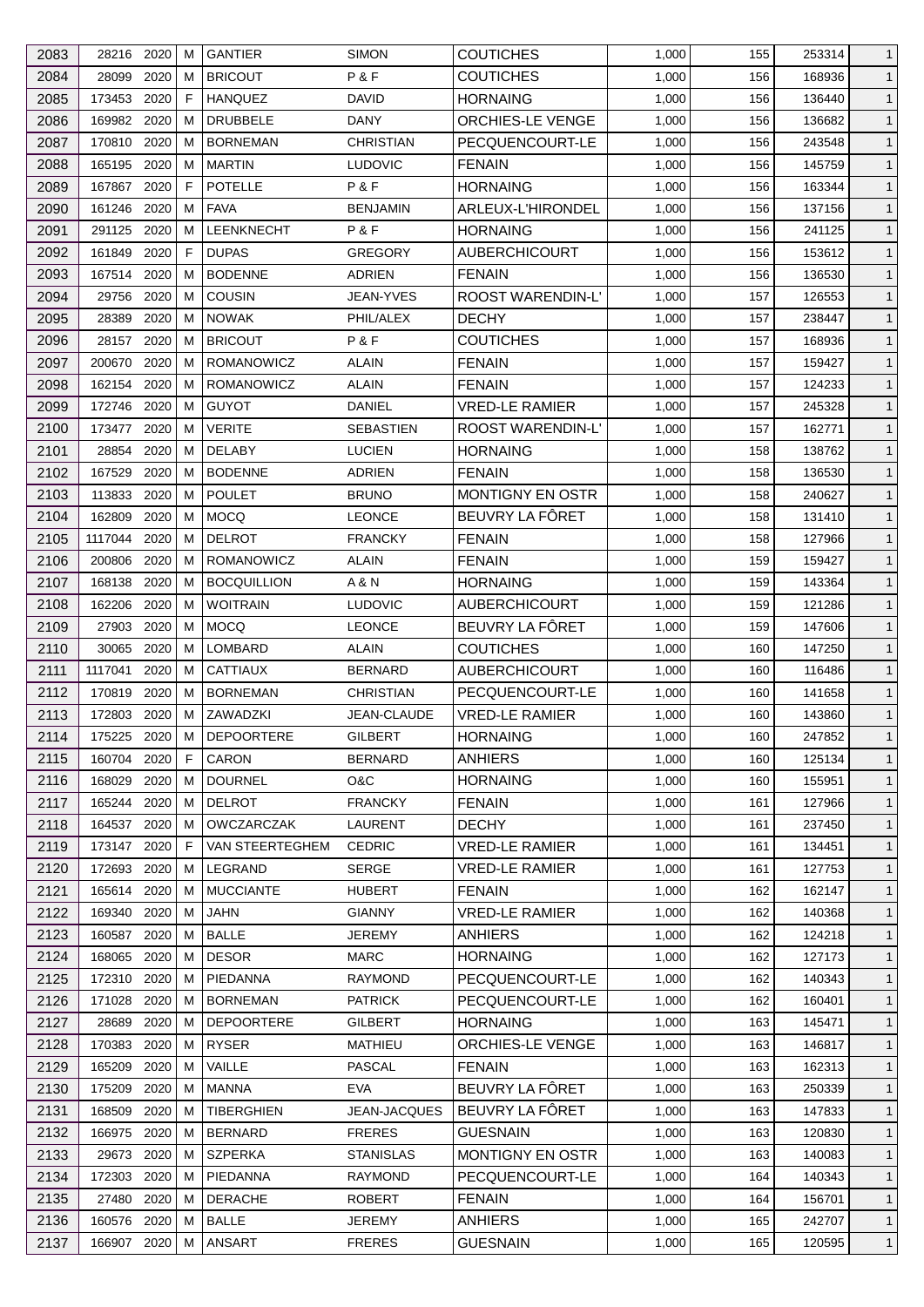| 2138 | 166587 2020           |      | м       | CARNEAUX           | <b>REGIS</b>                      | FLINES LEZ RÂCHES        | 1,000 | 165 | 165045           | $\mathbf{1}$                 |
|------|-----------------------|------|---------|--------------------|-----------------------------------|--------------------------|-------|-----|------------------|------------------------------|
| 2139 | 161847                | 2020 | м       | <b>DUPAS</b>       | <b>GREGORY</b>                    | <b>AUBERCHICOURT</b>     | 1,000 | 165 | 133859           | $\mathbf{1}$                 |
| 2140 | 173193                | 2020 | м       | <b>MOURETTE</b>    | JEAN-CLAUDE                       | <b>WAZIERS-LA RAPIDE</b> | 1,000 | 165 | 141148           | $\mathbf{1}$                 |
| 2141 | 27479                 | 2020 | F       | <b>DERACHE</b>     | <b>ROBERT</b>                     | <b>FENAIN</b>            | 1,000 | 166 | 238993           | $\mathbf{1}$                 |
| 2142 | 164891                | 2020 | F       | <b>MORELLE</b>     | <b>ERIC</b>                       | <b>FENAIN</b>            | 1,000 | 166 | 130407           | $\mathbf{1}$                 |
| 2143 | 161505                | 2020 | м       | <b>DUPIRE</b>      | <b>YVES</b>                       | ARLEUX-L'HIRONDEL        | 1,000 | 166 | 115287           | $\mathbf{1}$                 |
| 2144 | 168412                | 2020 | м       | <b>SCIME</b>       | <b>FRERES</b>                     | <b>HORNAING</b>          | 1,000 | 166 | 130992           | $\mathbf{1}$                 |
| 2145 | 161513                | 2020 | м       | <b>DUPIRE</b>      | <b>YVES</b>                       | ARLEUX-L'HIRONDEL        | 1,000 | 166 | 233298           | $\mathbf{1}$                 |
| 2146 | 163238                | 2020 | м       | LOMBARD            | <b>ALAIN</b>                      | <b>COUTICHES</b>         | 1,000 | 166 | 147250           | $\mathbf{1}$                 |
| 2147 | 164602                | 2020 | м       | <b>DESSAINS</b>    | P&F                               | <b>DECHY</b>             | 1,000 | 167 | 137664           | $\mathbf{1}$                 |
| 2148 | 174895                | 2020 | м       | <b>POT</b>         | PERE & FILS                       | <b>ANHIERS</b>           | 1,000 | 167 | 143986           | $\mathbf{1}$                 |
| 2149 | 161530                | 2020 | м       | <b>DUPIRE</b>      | <b>YVES</b>                       | ARLEUX-L'HIRONDEL        | 1,000 | 167 | 150766           | $\mathbf{1}$                 |
| 2150 | 165690                | 2020 | м       | <b>TISON</b>       | <b>JEAN-LOUIS</b>                 | <b>FENAIN</b>            | 1,000 | 168 | 162757           | $\mathbf{1}$                 |
| 2151 | 1067700               | 2020 | м       | <b>GANTIER</b>     | <b>SIMON</b>                      | <b>COUTICHES</b>         | 1,000 | 168 | 134083           | $\mathbf{1}$                 |
| 2152 | 168141                | 2020 | м       | <b>BOCQUILLION</b> | A & N                             | <b>HORNAING</b>          | 1,000 | 168 | 143364           | $\mathbf{1}$                 |
| 2153 | 27478                 | 2020 | F       | <b>DERACHE</b>     | <b>ROBERT</b>                     | <b>FENAIN</b>            | 1,000 | 168 | 156701           | $\mathbf{1}$                 |
| 2154 | 162880                | 2020 | м       | <b>JACOBS</b>      | <b>JEAN-FRANCOIS</b>              | BEUVRY LA FÔRET          | 1,000 | 168 | 157682           | $\mathbf{1}$                 |
| 2155 | 171581                | 2020 | м       | <b>MARFIL</b>      | <b>KILLYANO</b>                   | ROOST WARENDIN-L'        | 1,000 | 168 | 127757           | $\mathbf{1}$                 |
| 2156 | 164001                | 2020 | м       | <b>OWCZARCZAK</b>  | <b>LAURENT</b>                    | <b>DECHY</b>             | 1,000 | 168 | 154522           | $\mathbf{1}$                 |
| 2157 | 174919                | 2020 | М       | <b>POT</b>         | PERE & FILS                       | ANHIERS                  | 1,000 | 168 | 162394           | $\mathbf{1}$                 |
| 2158 | 28395                 | 2020 | м       | <b>NOWAK</b>       | PHIL/ALEX                         | <b>DECHY</b>             | 1,000 | 168 | 119874           | $\mathbf{1}$                 |
| 2159 | 167900                | 2020 | м       | <b>SCIME</b>       | <b>FRERES</b>                     | <b>HORNAING</b>          | 1,000 | 168 | 130992           | $\mathbf{1}$                 |
| 2160 | 28606                 | 2020 | м       | <b>DEPOORTERE</b>  | <b>GILBERT</b>                    | <b>HORNAING</b>          | 1,000 | 169 | 247852           | $\mathbf{1}$                 |
| 2161 | 168023                | 2020 | м       | <b>DOURNEL</b>     | O&C                               | <b>HORNAING</b>          | 1,000 | 169 | 155951           | $\mathbf{1}$                 |
| 2162 | 161642                | 2020 | F       | <b>CATTIAUX</b>    | <b>BERNARD</b>                    | <b>AUBERCHICOURT</b>     | 1,000 | 169 | 116486           | $\mathbf{1}$                 |
| 2163 | 162369                | 2020 | м       | <b>DUPUIS</b>      | JEAN-JACQUES                      | <b>AUBY</b>              | 1,000 | 169 | 146101           | $\mathbf{1}$                 |
| 2164 | 166967                | 2020 | M       | <b>BERNARD</b>     | <b>FRERES</b>                     | <b>GUESNAIN</b>          | 1,000 | 169 | 239157           | $\mathbf{1}$                 |
| 2165 | 28005                 | 2020 | М       | <b>JACOBS</b>      | JEAN-FRANCOIS                     | BEUVRY LA FÔRET          | 1,000 | 170 | 157682           | $\mathbf{1}$                 |
| 2166 | 162217                | 2020 | м       | <b>TISON</b>       | JEAN-LOUIS                        | <b>FENAIN</b>            | 1,000 | 170 | 162757           | $\mathbf{1}$                 |
| 2167 | 28323                 | 2020 | м       | <b>BOUABDALLAH</b> | AHMED                             | <b>DECHY</b>             | 1,000 | 170 | 137260           | $\mathbf{1}$                 |
| 2168 | 241987                | 2020 | F       | <b>RENAUD</b>      | <b>CELINE</b>                     | <b>HORNAING</b>          | 1,000 | 170 | 141358           | $\mathbf{1}$                 |
| 2169 |                       |      | M       | LOMBARD            |                                   | <b>COUTICHES</b>         | 1,000 | 170 |                  |                              |
| 2170 | 163232 2020<br>167268 | 2020 |         | <b>DELVALLEZ</b>   | <b>ALAIN</b><br><b>CHRISTOPHE</b> | <b>HORNAING</b>          | 1,000 | 171 | 130315<br>127382 | $\mathbf{1}$<br>$\mathbf{1}$ |
| 2171 | 169231                | 2020 | М<br>F. | DELPLANQUE         | <b>PATRICK</b>                    | <b>MARCHIENNES-LA R</b>  | 1,000 | 171 | 169882           | $\mathbf{1}$                 |
| 2172 | 167977                | 2020 | м       | LEENKNECHT         | P&F                               | <b>HORNAING</b>          | 1,000 | 171 | 124239           | $\mathbf{1}$                 |
|      |                       |      |         | <b>DORDAIN</b>     | <b>JEAN-JACQUES</b>               | ARLEUX-L'HIRONDEL        |       |     |                  |                              |
| 2173 | 161200                | 2020 | м       |                    |                                   |                          | 1,000 | 172 | 126157           | $\mathbf{1}$                 |
| 2174 | 172783                | 2020 | м       | ZAWADZKI           | JEAN-CLAUDE                       | <b>VRED-LE RAMIER</b>    | 1,000 | 172 | 143860           | $\mathbf{1}$                 |
| 2175 | 164021                | 2020 | M       | <b>BOUDART</b>     | THIERRY                           | <b>DECHY</b>             | 1,000 | 172 | 137746           | $\mathbf{1}$                 |
| 2176 | 27899                 | 2020 | м       | DELPLANQUE         | <b>PATRICK</b>                    | <b>MARCHIENNES-LAR</b>   | 1,000 | 172 | 169882           | $\mathbf{1}$                 |
| 2177 | 29053                 | 2020 | м       | DELVALLEZ          | <b>CHRISTOPHE</b>                 | <b>HORNAING</b>          | 1,000 | 172 | 127382           | $\mathbf{1}$                 |
| 2178 | 162884                | 2020 | м       | <b>JACOBS</b>      | JEAN-FRANCOIS                     | BEUVRY LA FÔRET          | 1,000 | 172 | 157682           | $\mathbf{1}$                 |
| 2179 | 28386                 | 2020 | М       | <b>NOWAK</b>       | PHIL/ALEX                         | <b>DECHY</b>             | 1,000 | 172 | 119874           | $\mathbf{1}$                 |
| 2180 | 29520                 | 2020 | м       | <b>BOONAERT</b>    | DANIEL                            | <b>ORCHIES-LE VENGE</b>  | 1,000 | 172 | 253869           | $\mathbf{1}$                 |
| 2181 | 165172                | 2020 | м       | <b>MARTIN</b>      | <b>LUDOVIC</b>                    | <b>FENAIN</b>            | 1,000 | 172 | 145759           | $\mathbf{1}$                 |
| 2182 | 160651                | 2020 | M       | LHEUREUX           | <b>SAMUEL</b>                     | <b>ANHIERS</b>           | 1,000 | 173 | 244763           | $\mathbf{1}$                 |
| 2183 | 162085                | 2020 | м       | <b>PANLOU</b>      | ANDRE                             | <b>AUBERCHICOURT</b>     | 1,000 | 173 | 136609           | $\mathbf{1}$                 |
| 2184 | 163228                | 2020 | м       | LOMBARD            | <b>ALAIN</b>                      | <b>COUTICHES</b>         | 1,000 | 173 | 130315           | $\mathbf{1}$                 |
| 2185 | 30073                 | 2020 | м       | ZAWADZKI           | JEAN-CLAUDE                       | <b>VRED-LE RAMIER</b>    | 1,000 | 173 | 143860           | $\mathbf{1}$                 |
| 2186 | 163119                | 2020 | м       | CARNEAUX           | <b>REGIS</b>                      | FLINES LEZ RÂCHES        | 1,000 | 173 | 129247           | $\mathbf{1}$                 |
| 2187 | 28926                 | 2020 | м       | <b>SCIME</b>       | <b>FRERES</b>                     | <b>HORNAING</b>          | 1,000 | 173 | 144337           | $\mathbf{1}$                 |
| 2188 | 169356                | 2020 | м       | JAHN               | <b>GIANNY</b>                     | <b>VRED-LE RAMIER</b>    | 1,000 | 173 | 140368           | $\mathbf{1}$                 |
| 2189 | 164054                | 2020 | м       | <b>BOUDART</b>     | <b>THIERRY</b>                    | <b>DECHY</b>             | 1,000 | 173 | 137746           | $\mathbf{1}$                 |
| 2190 | 165116 2020           |      | м       | VAILLE             | <b>PASCAL</b>                     | <b>FENAIN</b>            | 1,000 | 174 | 142173           | $\mathbf{1}$                 |
| 2191 | 29702                 | 2020 | м       | <b>BORNEMAN</b>    | <b>GREGORY</b>                    | PECQUENCOURT-LE          | 1,000 | 174 | 243271           | $\mathbf{1}$                 |
| 2192 | 27858 2020            |      | F       | <b>MANNA</b>       | <b>EVA</b>                        | BEUVRY LA FÔRET          | 1,000 | 174 | 148346           | $\mathbf{1}$                 |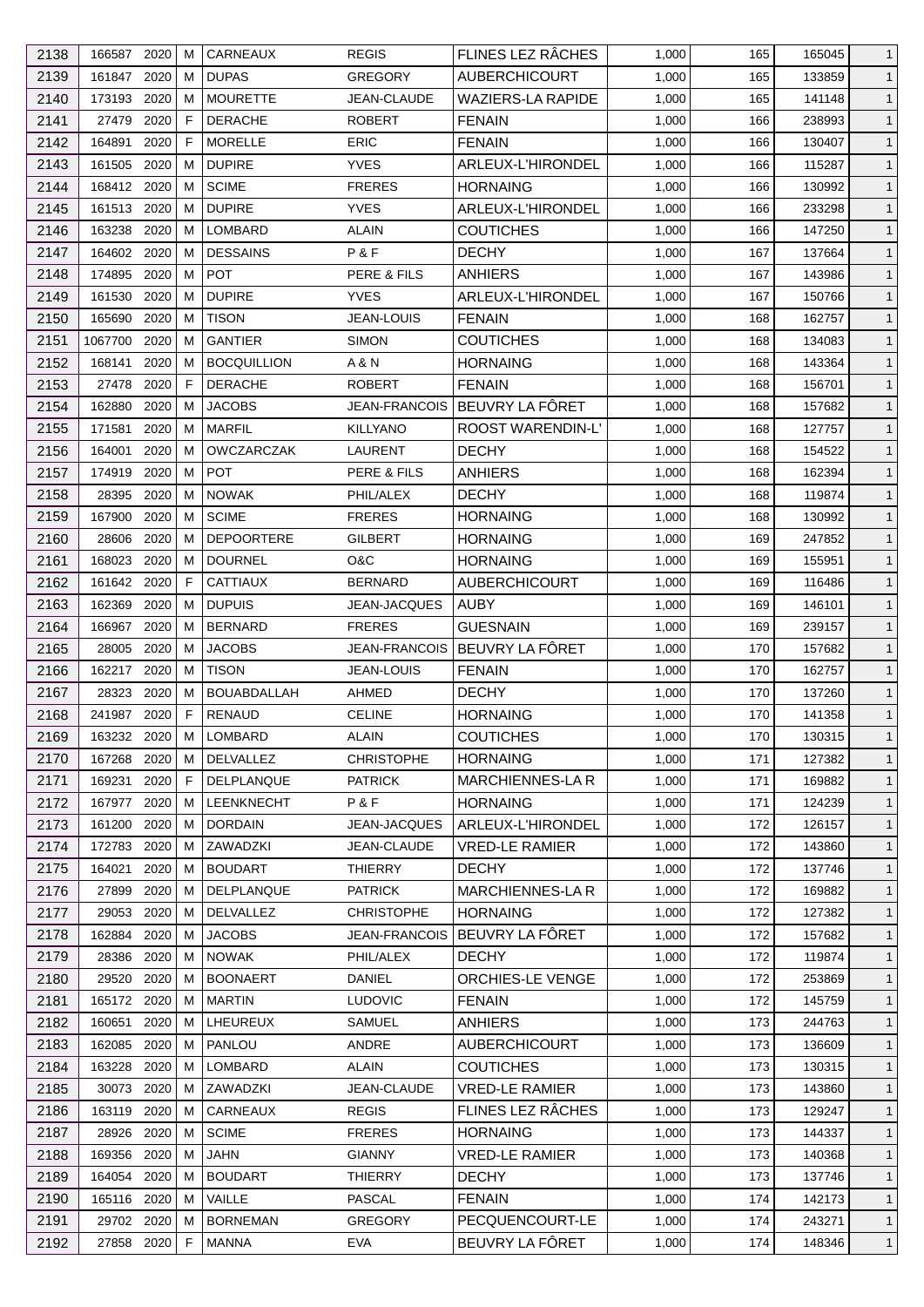| 2193 | 166897      | 2020 | м | <b>ANSART</b>          | <b>FRERES</b>       | <b>GUESNAIN</b>               | 1,000 | 174 | 120595 | $\mathbf{1}$ |
|------|-------------|------|---|------------------------|---------------------|-------------------------------|-------|-----|--------|--------------|
| 2194 | 202358      | 2020 | м | <b>GANTIER</b>         | <b>SIMON</b>        | <b>COUTICHES</b>              | 1,000 | 174 | 152236 | $\mathbf{1}$ |
| 2195 | 170501      | 2020 | м | DELPLANQUE             | <b>PATRICK</b>      | MARCHIENNES-LA R              | 1,000 | 175 | 169882 | $\mathbf{1}$ |
| 2196 | 170254      | 2020 | м | <b>JEAN</b>            | <b>PASCAL</b>       | <b>ORCHIES-LE VENGE</b>       | 1,000 | 175 | 171538 | $\mathbf{1}$ |
| 2197 | 171013      | 2020 | М | <b>BORNEMAN</b>        | <b>PATRICK</b>      | PECQUENCOURT-LE               | 1,000 | 175 | 140670 | $\mathbf{1}$ |
| 2198 | 168305      | 2020 | F | <b>HANQUEZ</b>         | <b>DAVID</b>        | <b>HORNAING</b>               | 1,000 | 175 | 136440 | $\mathbf{1}$ |
| 2199 | 28624       | 2020 | м | <b>DEPOORTERE</b>      | GILBERT             | <b>HORNAING</b>               | 1,000 | 175 | 145471 | $\mathbf{1}$ |
| 2200 | 170389      | 2020 | M | <b>RYSER</b>           | <b>MATHIEU</b>      | <b>ORCHIES-LE VENGE</b>       | 1,000 | 175 | 129750 | $\mathbf{1}$ |
| 2201 | 167002      | 2020 | м | <b>BERNARD</b>         | <b>FRERES</b>       | <b>GUESNAIN</b>               | 1,000 | 175 | 239157 | $\mathbf{1}$ |
| 2202 | 28103       | 2020 | м | <b>BRICOUT</b>         | P&F                 | <b>COUTICHES</b>              | 1,000 | 175 | 168936 | $\mathbf{1}$ |
| 2203 | 167424      | 2020 | м | <b>BUCHART</b>         | JEAN-PAUL           | <b>HORNAING</b>               | 1,000 | 176 | 143154 | $\mathbf{1}$ |
| 2204 | 160624      | 2020 | м | <b>BRIENNE</b>         | JEAN-CLAUDE         | ANHIERS                       | 1,000 | 176 | 245013 | $\mathbf{1}$ |
| 2205 | 167864      | 2020 | F | <b>POTELLE</b>         | P & F               | <b>HORNAING</b>               | 1,000 | 176 | 128701 | $\mathbf{1}$ |
| 2206 | 172262      | 2020 | F | LIBERT                 | JEAN-PIERRE         | ROOST WARENDIN-L'             | 1,000 | 176 | 244174 | $\mathbf{1}$ |
| 2207 | 169255      | 2020 | м | <b>DASSONVILLE</b>     | <b>JEAN-MARC</b>    | <b>MARCHIENNES-LAR</b>        | 1,000 | 176 | 165934 | $\mathbf{1}$ |
| 2208 | 161937      | 2020 | F | <b>LEROY</b>           | <b>DIDIER</b>       | <b>AUBERCHICOURT</b>          | 1,000 | 177 | 136726 | $\mathbf{1}$ |
| 2209 | 27973       | 2020 | м | <b>JACOBS</b>          |                     | JEAN-FRANCOIS BEUVRY LA FORET | 1,000 | 177 | 157682 | $\mathbf{1}$ |
| 2210 | 28883       | 2020 | м | VANGHELLE              | C & R               | <b>HORNAING</b>               | 1,000 | 178 | 136494 | $\mathbf{1}$ |
| 2211 | 172408      | 2020 | М | <b>BRICE</b>           | <b>PHILIPPE</b>     | <b>SOMAIN-LES MINEUR</b>      | 1,000 | 178 | 160187 | $\mathbf{1}$ |
| 2212 | 172710      | 2020 | М | LEGRAND                | <b>SERGE</b>        | <b>VRED-LE RAMIER</b>         | 1,000 | 178 | 143565 | $\mathbf{1}$ |
| 2213 | 169065      | 2020 | м | <b>NEVE</b>            | JEAN                | <b>MARCHIENNES-LA R</b>       | 1,000 | 178 | 165776 | $\mathbf{1}$ |
| 2214 | 178141      | 2020 | м | <b>JEAN</b>            | <b>PASCAL</b>       | <b>ORCHIES-LE VENGE</b>       | 1,000 | 178 | 171538 | $\mathbf{1}$ |
| 2215 | 166930      | 2020 | м | ANSART                 | <b>FRERES</b>       | <b>GUESNAIN</b>               | 1,000 | 179 | 137288 | $\mathbf{1}$ |
|      |             | 2020 | м | <b>SULKOWSKI</b>       |                     |                               |       |     |        | $\mathbf{1}$ |
| 2216 | 169568      |      |   |                        | <b>STEPHAN</b>      | <b>VRED-LE RAMIER</b>         | 1,000 | 179 | 242271 |              |
| 2217 | 166901      | 2020 | м | <b>ANSART</b>          | <b>FRERES</b>       | <b>GUESNAIN</b>               | 1,000 | 179 | 137288 | $\mathbf{1}$ |
| 2218 | 166544      | 2020 | м | CARNEAUX               | <b>REGIS</b>        | FLINES LEZ RÂCHES             | 1,000 | 179 | 146106 | $\mathbf{1}$ |
| 2219 | 168370      | 2020 | M | <b>LEENKNECHT</b>      | <b>P&amp;F</b>      | <b>HORNAING</b>               | 1,000 | 179 | 124239 | $\mathbf{1}$ |
| 2220 | 170397      | 2020 | м | <b>RYSER</b>           | <b>MATHIEU</b>      | <b>ORCHIES-LE VENGE</b>       | 1,000 | 179 | 146817 | $\mathbf{1}$ |
| 2221 | 163320      | 2020 | F | QUIN                   | <b>THIERRY</b>      | DOUAI-L'UNION                 | 1,000 | 179 | 124690 | $\mathbf{1}$ |
| 2222 | 27894       | 2020 | F | <b>MANNA</b>           | <b>EVA</b>          | BEUVRY LA FÔRET               | 1,000 | 180 | 148346 | $\mathbf{1}$ |
| 2223 | 167849      | 2020 | M | <b>POTELLE</b>         | P&F                 | <b>HORNAING</b>               | 1,000 | 180 | 128701 | $\mathbf{1}$ |
| 2224 | 169993      | 2020 | м | DRUBBELE               | DANY                | <b>ORCHIES-LE VENGE</b>       | 1,000 | 180 | 136682 | $\mathbf{1}$ |
| 2225 | 175344      | 2020 | м | MANNA                  | <b>EVA</b>          | BEUVRY LA FÔRET               | 1,000 | 180 | 167939 | $\mathbf{1}$ |
| 2226 | 167279      | 2020 | м | <b>CHOQUET</b>         | VALENTIN            | <b>FENAIN</b>                 | 1,000 | 180 | 142229 | $\mathbf{1}$ |
| 2227 | 29311       | 2020 | м | LEFEBVRE               | <b>MICHEL</b>       | LANDAS-UNION ST J             | 1,000 | 180 | 153329 | $\mathbf{1}$ |
| 2228 | 161108      | 2020 | м | <b>DELSTANCHE</b>      | <b>DEBORAH</b>      | <b>HORNAING</b>               | 1,000 | 180 | 162411 | $\mathbf{1}$ |
| 2229 | 162687      | 2020 | м | <b>MANNA</b>           | <b>EVA</b>          | BEUVRY LA FÔRET               | 1,000 | 180 | 132536 | $\mathbf{1}$ |
| 2230 | 169382 2020 |      | м | <b>HIMBLOT-GUEUDIN</b> |                     | PECQUENCOURT-LE               | 1,000 | 181 | 245731 | $\mathbf{1}$ |
| 2231 | 29352 2020  |      | м | VAN DAMME              | <b>LUCIEN</b>       | <b>MONTIGNY EN OSTR</b>       | 1,000 | 181 | 134786 | $\mathbf{1}$ |
| 2232 | 168595      | 2020 | м | <b>TIBERGHIEN</b>      | <b>JEAN-JACQUES</b> | BEUVRY LA FÔRET               | 1,000 | 181 | 147833 | $\mathbf{1}$ |
| 2233 | 195344      | 2020 | М | <b>RYSER</b>           | MATHIEU             | ORCHIES-LE VENGE              | 1,000 | 181 | 146817 | $\mathbf{1}$ |
| 2234 | 27915 2020  |      | М | <b>MOCQ</b>            | <b>LEONCE</b>       | BEUVRY LA FÔRET               | 1,000 | 181 | 166961 | $\mathbf{1}$ |
| 2235 | 28373       | 2020 | м | <b>NOWAK</b>           | PHIL/ALEX           | <b>DECHY</b>                  | 1,000 | 181 | 238447 | $\mathbf{1}$ |
| 2236 | 240054      | 2020 | м | <b>BONHOMME</b>        | <b>ROMUALD</b>      | <b>EXTERIEUR</b>              | 1,000 | 181 | 124050 | $\mathbf{1}$ |
| 2237 | 170116 2020 |      | м | <b>DANGREMONT</b>      | <b>DANIEL</b>       | <b>ORCHIES-LE VENGE</b>       | 1,000 | 182 | 147493 | $\mathbf{1}$ |
| 2238 | 168618      | 2020 | м | LEMAIRE                | <b>JEAN-LOUIS</b>   | LANDAS-UNION ST J             | 1,000 | 182 | 138808 | $\mathbf{1}$ |
| 2239 | 28058       | 2020 | м | ABRAHAM                | <b>CLAUDE</b>       | <b>COUTICHES</b>              | 1,000 | 182 | 149656 | $\mathbf{1}$ |
| 2240 | 160836      | 2020 | м | <b>TETART</b>          | <b>SEBASTIEN</b>    | ARLEUX-L'HIRONDEL             | 1,000 | 182 | 129301 | $\mathbf{1}$ |
| 2241 | 163997      | 2020 | М | <b>DUPRET</b>          | <b>MARC ANDRE</b>   | <b>DECHY</b>                  | 1,000 | 182 | 121142 | $\mathbf{1}$ |
| 2242 | 160581      | 2020 |   | <b>BALLE</b>           | <b>JEREMY</b>       | ANHIERS                       | 1,000 | 182 | 242707 | $\mathbf{1}$ |
| 2243 | 166542      | 2020 | м | CARNEAUX               | <b>REGIS</b>        | FLINES LEZ RÂCHES             | 1,000 | 182 | 129247 | $\mathbf{1}$ |
| 2244 | 170078      | 2020 | м | DANGREMONT             | <b>DANIEL</b>       | ORCHIES-LE VENGE              | 1,000 | 182 | 147493 | $\mathbf{1}$ |
| 2245 | 169582 2020 |      | м | <b>SULKOWSKI</b>       | <b>STEPHAN</b>      | <b>VRED-LE RAMIER</b>         | 1,000 | 183 | 159641 | $\mathbf{1}$ |
| 2246 | 167657      | 2020 | м | <b>SLIWINSKI</b>       | <b>TADEUZ</b>       | <b>FENAIN</b>                 | 1,000 | 183 | 126622 | $\mathbf{1}$ |
| 2247 | 170084 2020 |      | м | DANGREMONT             | DANIEL              | ORCHIES-LE VENGE              | 1,000 | 183 | 147493 | $\mathbf{1}$ |
|      |             |      |   |                        |                     |                               |       |     |        |              |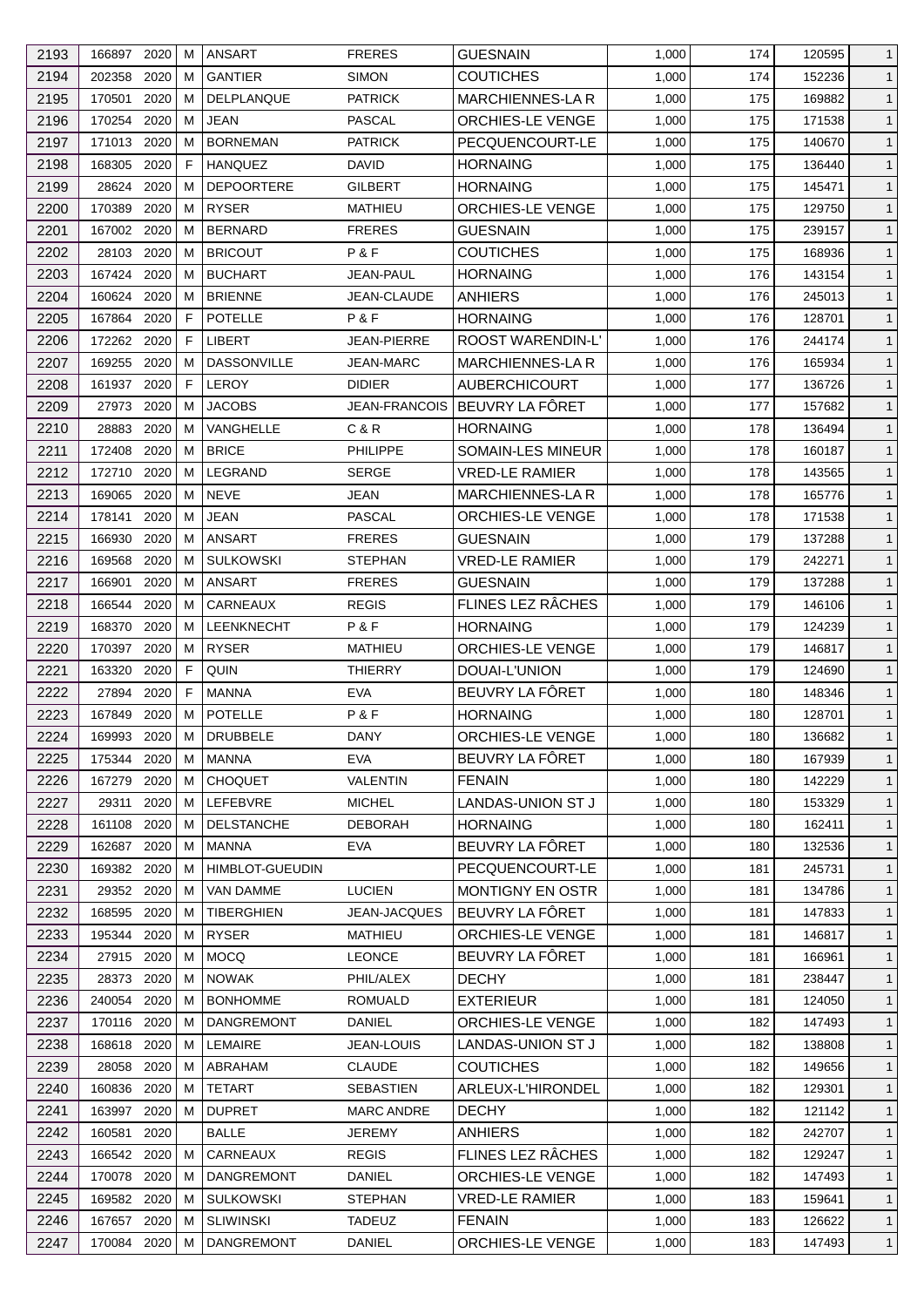| 2248 | 170071         | 2020         | м      | <b>DANGREMONT</b>             | <b>DANIEL</b>                        | ORCHIES-LE VENGE                         | 1,000          | 183        | 166839           | $\mathbf{1}$                 |
|------|----------------|--------------|--------|-------------------------------|--------------------------------------|------------------------------------------|----------------|------------|------------------|------------------------------|
| 2249 | 291153         | 2020         | м      | <b>LEENKNECHT</b>             | P&F                                  | <b>HORNAING</b>                          | 1,000          | 183        | 241125           | $\mathbf{1}$                 |
| 2250 | 240108         | 2020         | м      | <b>BONHOMME</b>               | <b>ROMUALD</b>                       | <b>EXTERIEUR</b>                         | 1,000          | 183        | 124050           | $\mathbf{1}$                 |
| 2251 | 27933          | 2020         | M      | <b>MOCQ</b>                   | <b>LEONCE</b>                        | BEUVRY LA FÖRET                          | 1,000          | 184        | 166961           | $\mathbf{1}$                 |
| 2252 | 160851         | 2020         | м      | <b>DELVINCOURT</b>            | <b>DIDIER</b>                        | ARLEUX-L'HIRONDEL                        | 1,000          | 184        | 124164           | $\mathbf{1}$                 |
| 2253 | 170814         | 2020         | м      | <b>BORNEMAN</b>               | <b>CHRISTIAN</b>                     | PECQUENCOURT-LE                          | 1,000          | 184        | 161097           | $\mathbf{1}$                 |
| 2254 | 169325         | 2020         | м      | <b>JAHN</b>                   | <b>GIANNY</b>                        | <b>VRED-LE RAMIER</b>                    | 1,000          | 184        | 124066           | $\mathbf{1}$                 |
| 2255 | 172564         | 2020         | M      | <b>FLEURY</b>                 | <b>LEONARD JEAN-</b>                 | SOMAIN-LES MINEUR                        | 1,000          | 184        | 162938           | $\mathbf{1}$                 |
| 2256 | 171090         | 2020         | м      | <b>JAHN</b>                   | <b>GIANNY</b>                        | <b>VRED-LE RAMIER</b>                    | 1,000          | 185        | 159611           | $\mathbf{1}$                 |
| 2257 | 160808         | 2020         | м      | <b>TETART</b>                 | SEBASTIEN                            | ARLEUX-L'HIRONDEL                        | 1,000          | 185        | 149254           | $\mathbf{1}$                 |
| 2258 | 28855          | 2020         | F      | <b>DELABY</b>                 | <b>LUCIEN</b>                        | <b>HORNAING</b>                          | 1,000          | 185        | 240604           | $\mathbf{1}$                 |
| 2259 | 238022         | 2020         | F      | VANGHELLE                     | C & R                                | <b>HORNAING</b>                          | 1,000          | 185        | 136494           | $\mathbf{1}$                 |
| 2260 | 175862         | 2020         | м      | <b>BARGIACCHI</b>             | <b>YVES</b>                          | <b>FENAIN</b>                            | 1,000          | 185        | 141719           | $\mathbf{1}$                 |
| 2261 | 167383         | 2020         | F      | DE CESARE                     | CH & CE                              | <b>HORNAING</b>                          | 1,000          | 185        | 143420           | $\mathbf{1}$                 |
| 2262 | 165606         | 2020         | м      | <b>MUCCIANTE</b>              | <b>HUBERT</b>                        | <b>FENAIN</b>                            | 1,000          | 186        | 141790           | $\mathbf{1}$                 |
| 2263 | 169024         | 2020         | м      | <b>NEVE</b>                   | JEAN                                 | <b>MARCHIENNES-LAR</b>                   | 1,000          | 186        | 130626           | $\mathbf{1}$                 |
| 2264 | 171586         | 2020         | M      | <b>MARFIL</b>                 | <b>KILLYANO</b>                      | ROOST WARENDIN-L'                        | 1,000          | 186        | 146223           | $\mathbf{1}$                 |
| 2265 | 28895          | 2020         | м      | VANGHELLE                     | C & R                                | <b>HORNAING</b>                          | 1,000          | 186        | 136494           | $\mathbf{1}$                 |
| 2266 | 164337         | 2020         | м      | <b>MAROCCHINI</b>             | <b>FABRICE</b>                       | <b>DECHY</b>                             | 1,000          | 187        | 136577           | $\mathbf{1}$                 |
| 2267 | 28844          | 2020         | F      | <b>DELABY</b>                 | <b>LUCIEN</b>                        | <b>HORNAING</b>                          | 1,000          | 187        | 158131           | $\mathbf{1}$                 |
| 2268 | 163239         | 2020         | м      | LOMBARD                       | ALAIN                                | <b>COUTICHES</b>                         | 1,000          | 187        | 166149           | $\mathbf{1}$                 |
| 2269 | 28055          | 2020         | м      | ABRAHAM                       | <b>CLAUDE</b>                        | <b>COUTICHES</b>                         | 1,000          | 187        | 251312           | $\mathbf{1}$                 |
| 2270 | 168082         | 2020         | м      | <b>BOCQUILLION</b>            | A & N                                | <b>HORNAING</b>                          | 1,000          | 187        | 143364           | $\mathbf{1}$                 |
| 2271 | 169590         | 2020         | м      | <b>SULKOWSKI</b>              | <b>STEPHAN</b>                       | <b>VRED-LE RAMIER</b>                    | 1,000          | 188        | 242271           | $\mathbf{1}$                 |
| 2272 | 160592         | 2020         | м      | <b>BALLE</b>                  | <b>JEREMY</b>                        | <b>ANHIERS</b>                           | 1,000          | 188        | 160024           | $\mathbf{1}$                 |
| 2273 | 167115         | 2020         | м      | <b>DELSTANCHE</b>             | <b>DEBORAH</b>                       | <b>HORNAING</b>                          | 1,000          | 188        | 141972           | $\mathbf{1}$                 |
| 2274 | 400094         | 2020         | м      | <b>BARGIACCHI</b>             | <b>YVES</b>                          | <b>FENAIN</b>                            | 1,000          | 188        | 127307           | $\mathbf{1}$                 |
| 2275 | 171548         | 2020         | м      | <b>COUSIN</b>                 | JEAN-YVES                            | <b>ROOST WARENDIN-L'</b>                 | 1,000          | 188        | 245685           | $\mathbf{1}$                 |
| 2276 | 162802         | 2020         | м      | <b>MOCO</b>                   | <b>LEONCE</b>                        | BEUVRY LA FÔRET                          | 1,000          | 188        | 131410           | $\mathbf{1}$                 |
| 2277 | 291141         | 2020         | M      | LEENKNECHT                    | P&F                                  | <b>HORNAING</b>                          | 1,000          | 189        | 241125           | $\mathbf{1}$                 |
| 2278 | 165125         | 2020         | м      | <b>LANOIS</b>                 | <b>SEBASTIEN</b>                     | <b>FENAIN</b>                            | 1,000          | 189        | 127210           | $\mathbf{1}$                 |
|      | 169003 2020    |              | М      | <b>NEVE</b>                   |                                      | MARCHIENNES-LA R                         | 1,000          | 189        |                  | $\mathbf{1}$                 |
| 2279 | 163966 2020    |              |        | <b>DUPRET</b>                 | <b>JEAN</b>                          |                                          |                |            | 165776           |                              |
| 2280 | 28734          | 2020         | м<br>M | <b>COUPIN</b>                 | <b>MARC ANDRE</b><br><b>PHILIPPE</b> | <b>DECHY</b><br><b>FENAIN</b>            | 1,000<br>1,000 | 189<br>189 | 121142<br>130780 | $\mathbf{1}$<br>$\mathbf{1}$ |
| 2281 |                |              |        |                               |                                      | LANDAS-UNION ST J                        |                |            |                  |                              |
| 2282 | 29315<br>28687 | 2020<br>2020 | M      | LEFEBVRE<br><b>DEPOORTERE</b> | <b>MICHEL</b><br><b>GILBERT</b>      |                                          | 1,000          | 189        | 153329<br>145471 | $\mathbf{1}$                 |
| 2283 |                |              | м      |                               |                                      | <b>HORNAING</b><br><b>VRED-LE RAMIER</b> | 1,000          | 190        |                  | $\mathbf{1}$                 |
| 2284 | 170956         | 2020         | м      | <b>GUINEZ</b>                 | <b>GUY</b>                           |                                          | 1,000          | 190        | 126075           | $\mathbf{1}$                 |
| 2285 | 169242 2020    |              | м      | <b>DASSONVILLE</b>            | JEAN-MARC                            | <b>MARCHIENNES-LA R</b>                  | 1,000          | 190        | 146013           | $\mathbf{1}$                 |
| 2286 | 170169         | 2020         | м      | <b>DEMARCQ</b>                | <b>FRERES</b>                        | ORCHIES-LE VENGE                         | 1,000          | 190        | 135669           | $\mathbf{1}$                 |
| 2287 | 28944          | 2020         | м      | <b>SCIME</b>                  | <b>FRERES</b>                        | <b>HORNAING</b>                          | 1,000          | 191        | 144337           | $\mathbf{1}$                 |
| 2288 | 28317          | 2020         | м      | <b>BOUABDALLAH</b>            | AHMED                                | <b>DECHY</b>                             | 1,000          | 191        | 156151           | $\mathbf{1}$                 |
| 2289 | 167136         | 2020         | м      | <b>DELSTANCHE</b>             | <b>DEBORAH</b>                       | <b>HORNAING</b>                          | 1,000          | 191        | 141972           | $\mathbf{1}$                 |
| 2290 | 171603         | 2020         | м      | <b>VERITE</b>                 | SEBASTIEN                            | ROOST WARENDIN-L'                        | 1,000          | 191        | 126594           | $\mathbf{1}$                 |
| 2291 | 164884         | 2020         | м      | <b>MORELLE</b>                | <b>ERIC</b>                          | <b>FENAIN</b>                            | 1,000          | 191        | 145275           | $\mathbf{1}$                 |
| 2292 | 29525          | 2020         | м      | <b>BOONAERT</b>               | DANIEL                               | <b>ORCHIES-LE VENGE</b>                  | 1,000          | 191        | 135506           | $\mathbf{1}$                 |
| 2293 | 28105          | 2020         | м      | <b>BRICOUT</b>                | P & F                                | <b>COUTICHES</b>                         | 1,000          | 191        | 168936           | $\mathbf{1}$                 |
| 2294 | 162250         | 2020         | м      | <b>WOITRAIN</b>               | <b>LUDOVIC</b>                       | <b>AUBERCHICOURT</b>                     | 1,000          | 192        | 121286           | $\mathbf{1}$                 |
| 2295 | 169252 2020    |              | м      | <b>DASSONVILLE</b>            | <b>JEAN-MARC</b>                     | <b>MARCHIENNES-LA R</b>                  | 1,000          | 192        | 146013           | $\mathbf{1}$                 |
| 2296 | 28739          | 2020         | M      | <b>COUPIN</b>                 | <b>PHILIPPE</b>                      | <b>FENAIN</b>                            | 1,000          | 192        | 233131           | $\mathbf{1}$                 |
| 2297 | 162095         | 2020         | м      | PANLOU                        | ANDRE                                | <b>AUBERCHICOURT</b>                     | 1,000          | 192        | 136609           | $\mathbf{1}$                 |
| 2298 | 29969          | 2020         | м      | VERHAEGHE                     | <b>BERTRAND</b>                      | PECQUENCOURT-LE                          | 1,000          | 192        | 134171           | $\mathbf{1}$                 |
| 2299 | 175490         | 2020         | м      | VANGHELLE                     | <b>CELINE</b>                        | <b>HORNAING</b>                          | 1,000          | 192        | 239517           | $\mathbf{1}$                 |
| 2300 | 30018          | 2020         | F      | <b>VAN STEERTEGHEM</b>        | <b>CEDRIC</b>                        | <b>VRED-LE RAMIER</b>                    | 1,000          | 192        | 153672           | $\mathbf{1}$                 |
| 2301 | 167140         | 2020         | м      | <b>DELSTANCHE</b>             | <b>DEBORAH</b>                       | <b>HORNAING</b>                          | 1,000          | 192        | 141972           | $\mathbf{1}$                 |
| 2302 | 168139 2020    |              | М      | <b>BOCQUILLION</b>            | A & N                                | <b>HORNAING</b>                          | 1,000          | 192        | 129287           | $\mathbf{1}$                 |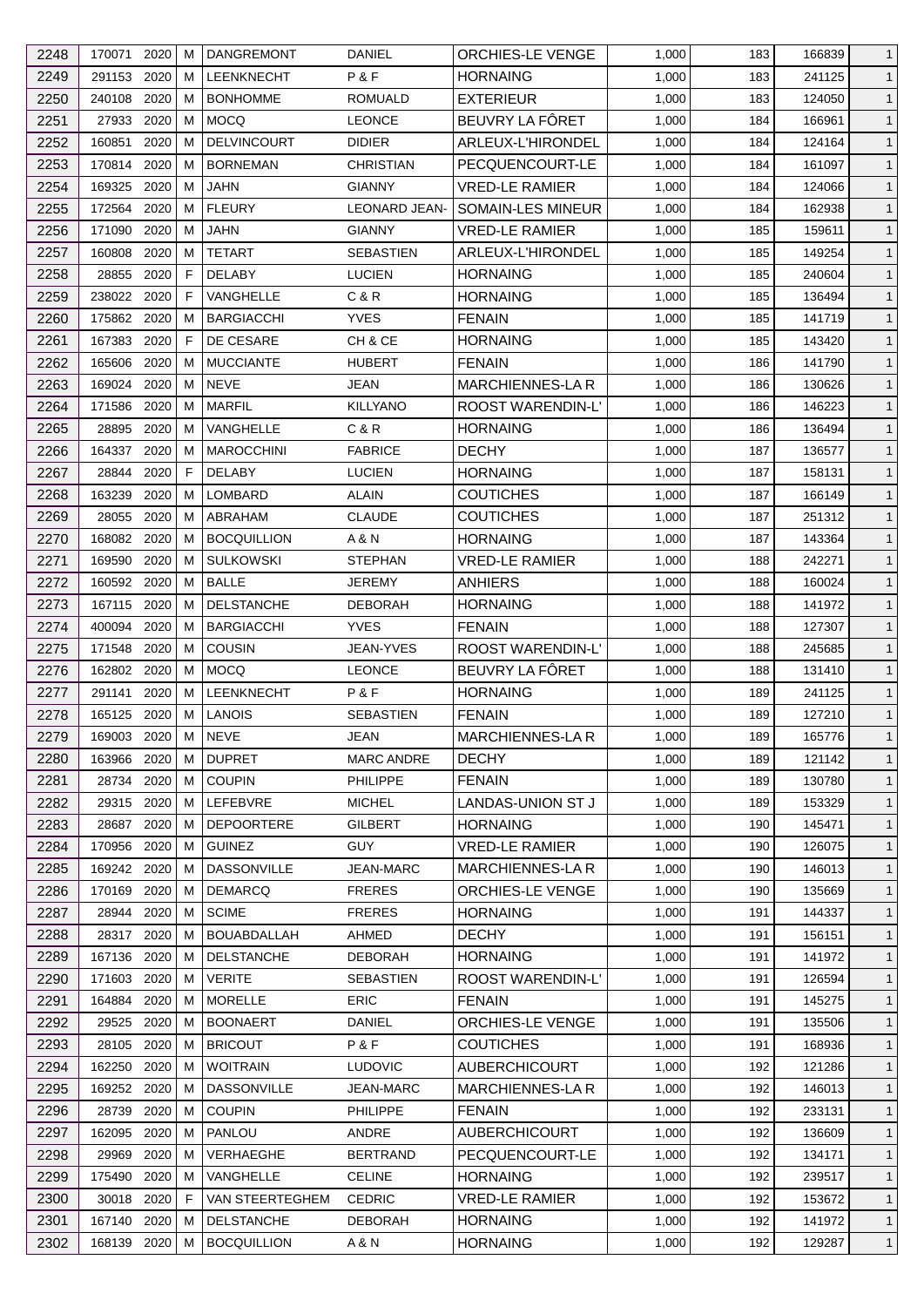| 2303 | 28630       | 2020 | м | <b>DEPOORTERE</b>      | <b>GILBERT</b>    | <b>HORNAING</b>          | 1,000 | 193 | 165842 | $\mathbf{1}$ |
|------|-------------|------|---|------------------------|-------------------|--------------------------|-------|-----|--------|--------------|
| 2304 | 27857       | 2020 | F | <b>MANNA</b>           | <b>EVA</b>        | BEUVRY LA FÖRET          | 1,000 | 193 | 167939 | $\mathbf{1}$ |
| 2305 | 160640      | 2020 | м | <b>BRIENNE</b>         | JEAN-CLAUDE       | <b>ANHIERS</b>           | 1,000 | 193 | 126343 | $\mathbf{1}$ |
| 2306 | 175269      | 2020 | м | <b>MARFIL</b>          | <b>KILLYANO</b>   | ROOST WARENDIN-L'        | 1,000 | 193 | 146223 | $\mathbf{1}$ |
| 2307 | 173164      | 2020 | F | <b>MOURETTE</b>        | JEAN-CLAUDE       | <b>WAZIERS-LA RAPIDE</b> | 1,000 | 194 | 242406 | $\mathbf{1}$ |
| 2308 | 167056      | 2020 | F | LECLERCQ               | <b>FRERES</b>     | <b>HORNAING</b>          | 1,000 | 194 | 162551 | $\mathbf{1}$ |
| 2309 | 174900      | 2020 | м | <b>POT</b>             | PERE & FILS       | ANHIERS                  | 1,000 | 194 | 245229 | $\mathbf{1}$ |
| 2310 | 28625       | 2020 | м | <b>DEPOORTERE</b>      | GILBERT           | <b>HORNAING</b>          | 1,000 | 194 | 165842 | $\mathbf{1}$ |
| 2311 | 28962       | 2020 | м | <b>SCIME</b>           | <b>FRERES</b>     | <b>HORNAING</b>          | 1,000 | 194 | 165308 | $\mathbf{1}$ |
| 2312 | 166902      | 2020 | м | ANSART                 | <b>FRERES</b>     | <b>GUESNAIN</b>          | 1,000 | 195 | 120595 | $\mathbf{1}$ |
| 2313 | 28070       | 2020 | м | ABRAHAM                | <b>CLAUDE</b>     | <b>COUTICHES</b>         | 1,000 | 195 | 168672 | $\mathbf{1}$ |
| 2314 | 164517      | 2020 | м | <b>OWCZARCZAK</b>      | LAURENT           | <b>DECHY</b>             | 1,000 | 195 | 237450 | $\mathbf{1}$ |
| 2315 | 169435      | 2020 | м | <b>NAWRATH</b>         | CHRISTIAN         | PECQUENCOURT-LE          | 1,000 | 195 | 125782 | $\mathbf{1}$ |
| 2316 | 167723      | 2020 | м | <b>GOUDALIER</b>       | <b>FRERES</b>     | <b>HORNAING</b>          | 1,000 | 195 | 145401 | $\mathbf{1}$ |
| 2317 | 29133       | 2020 | F | <b>LEENKNECHT</b>      | P&F               | <b>HORNAING</b>          | 1,000 | 195 | 159062 | $\mathbf{1}$ |
| 2318 | 171869      | 2020 | М | <b>GODIN</b>           | <b>PASCAL</b>     | ROOST WARENDIN-L'        | 1,000 | 195 | 160026 | $\mathbf{1}$ |
| 2319 | 166987      | 2020 | м | <b>BERNARD</b>         | <b>FRERES</b>     | <b>GUESNAIN</b>          | 1,000 | 196 | 239157 | $\mathbf{1}$ |
| 2320 | 160604      | 2020 | м | <b>BRIENNE</b>         | JEAN-CLAUDE       | <b>ANHIERS</b>           | 1,000 | 196 | 126343 | $\mathbf{1}$ |
| 2321 | 160746      | 2020 | м | <b>DURET</b>           | <b>JEAN-MARIE</b> | <b>ANHIERS</b>           | 1,000 | 196 | 145012 | $\mathbf{1}$ |
| 2322 | 27604       | 2020 | F | <b>LEROY</b>           | <b>DIDIER</b>     | <b>AUBERCHICOURT</b>     | 1,000 | 196 | 156533 | $\mathbf{1}$ |
| 2323 | 29286       | 2020 | м | LEFEBVRE               | <b>MICHEL</b>     | LANDAS-UNION ST J        | 1,000 | 196 | 255333 | $\mathbf{1}$ |
| 2324 | 167331      | 2020 | м | <b>BODENNE</b>         | <b>ADRIEN</b>     | <b>FENAIN</b>            | 1,000 | 196 | 136530 | $\mathbf{1}$ |
|      |             | 2020 | F | <b>RENAUD</b>          |                   |                          |       |     |        |              |
| 2325 | 175892      |      |   |                        | <b>CELINE</b>     | <b>HORNAING</b>          | 1,000 | 196 | 141358 | $\mathbf{1}$ |
| 2326 | 172807      | 2020 | м | ZAWADZKI               | JEAN-CLAUDE       | <b>VRED-LE RAMIER</b>    | 1,000 | 196 | 163365 | $\mathbf{1}$ |
| 2327 | 162817      | 2020 | м | <b>MOCQ</b>            | <b>LEONCE</b>     | BEUVRY LA FÔRET          | 1,000 | 197 | 131410 | $\mathbf{1}$ |
| 2328 | 167719      | 2020 | м | <b>GOUDALIER</b>       | <b>FRERES</b>     | <b>HORNAING</b>          | 1,000 | 197 | 145401 | $\mathbf{1}$ |
| 2329 | 166595      | 2020 | F | CARNEAUX               | <b>REGIS</b>      | FLINES LEZ RÂCHES        | 1,000 | 197 | 129247 | $\mathbf{1}$ |
| 2330 | 164935      | 2020 | м | <b>FRANCK</b>          | JEAN-FRANCOIS     | <b>FENAIN</b>            | 1,000 | 197 | 145464 | $\mathbf{1}$ |
| 2331 | 171864      | 2020 | м | <b>GODIN</b>           | <b>PASCAL</b>     | ROOST WARENDIN-L'        | 1,000 | 197 | 160026 | $\mathbf{1}$ |
| 2332 | 28545       | 2020 | м | <b>BRUGUET</b>         | WILLY             | <b>GOEULZIN</b>          | 1,000 | 198 | 132975 | $\mathbf{1}$ |
| 2333 | 161808      | 2020 | м | <b>DORDAIN</b>         | <b>DIDIER</b>     | <b>AUBERCHICOURT</b>     | 1,000 | 198 | 137885 | $\mathbf{1}$ |
| 2334 | 29334 2020  |      | M | LEFEBVRE               | <b>MICHEL</b>     | LANDAS-UNION ST J        | 1,000 | 198 | 255333 | $\mathbf{1}$ |
| 2335 | 161870 2020 |      | F | <b>DUPAS</b>           | <b>GREGORY</b>    | <b>AUBERCHICOURT</b>     | 1,000 | 198 | 153612 | $\mathbf{1}$ |
| 2336 | 170238      | 2020 | м | JEAN                   | <b>PASCAL</b>     | <b>ORCHIES-LE VENGE</b>  | 1,000 | 198 | 171538 | $\mathbf{1}$ |
| 2337 | 29974       | 2020 | м | <b>JASPARD</b>         | <b>FLEURY</b>     | SOMAIN-LES MINEUR        | 1,000 | 198 | 141905 | $\mathbf{1}$ |
| 2338 | 171718      | 2020 | м | BASZYNSKI              | <b>RENE</b>       | <b>ROOST WARENDIN-L'</b> | 1,000 | 198 | 141878 | $\mathbf{1}$ |
| 2339 | 171250      | 2020 | м | <b>MARFIL</b>          | <b>KILLYANO</b>   | ROOST WARENDIN-L'        | 1,000 | 198 | 127757 | $\mathbf{1}$ |
| 2340 | 167106      | 2020 | м | <b>DELSTANCHE</b>      | DEBORAH           | <b>HORNAING</b>          | 1,000 | 199 | 141972 | $\mathbf{1}$ |
| 2341 | 28964       | 2020 | м | <b>SCIME</b>           | <b>FRERES</b>     | <b>HORNAING</b>          | 1,000 | 199 | 246964 | $\mathbf{1}$ |
| 2342 | 169327      | 2020 | м | JAHN                   | <b>GIANNY</b>     | <b>VRED-LE RAMIER</b>    | 1,000 | 200 | 140368 | $\mathbf{1}$ |
| 2343 | 1061191     | 2020 | м | <b>GANTIER</b>         | <b>SIMON</b>      | <b>COUTICHES</b>         | 1,000 | 200 | 152236 | $\mathbf{1}$ |
| 2344 | 167646      | 2020 | F | <b>DUPAS</b>           | <b>GREGORY</b>    | <b>AUBERCHICOURT</b>     | 1,000 | 200 | 153612 | $\mathbf{1}$ |
| 2345 | 161006      | 2020 | м | <b>DELSTANCHE</b>      | <b>DEBORAH</b>    | <b>HORNAING</b>          | 1,000 | 200 | 141972 | $\mathbf{1}$ |
| 2346 | 169385      | 2020 | м | <b>HIMBLOT-GUEUDIN</b> |                   | PECQUENCOURT-LE          | 1,000 | 201 | 245731 | $\mathbf{1}$ |
| 2347 | 161167      | 2020 | М | <b>TETART</b>          | <b>SEBASTIEN</b>  | ARLEUX-L'HIRONDEL        | 1,000 | 201 | 129301 | $\mathbf{1}$ |
| 2348 | 1063913     | 2020 | м | <b>COUSIN</b>          | JEAN-YVES         | ROOST WARENDIN-L'        | 1,000 | 202 | 245685 | $\mathbf{1}$ |
| 2349 | 164292      | 2020 | м | <b>DELROT</b>          | <b>FRANCKY</b>    | <b>FENAIN</b>            | 1,000 | 202 | 127966 | $\mathbf{1}$ |
| 2350 | 169031      | 2020 | м | <b>NEVE</b>            | JEAN              | MARCHIENNES-LA R         | 1,000 | 203 | 165776 | $\mathbf{1}$ |
| 2351 | 167290      | 2020 | м | <b>CHOQUET</b>         | <b>VALENTIN</b>   | <b>FENAIN</b>            | 1,000 | 203 | 142229 | $\mathbf{1}$ |
| 2352 | 168797      | 2020 | м | LEFEBVRE               | <b>MICHEL</b>     | LANDAS-UNION ST J        | 1,000 | 203 | 153329 | $\mathbf{1}$ |
| 2353 | 170968      | 2020 | м | <b>GUINEZ</b>          | <b>GUY</b>        | <b>VRED-LE RAMIER</b>    | 1,000 | 203 | 126075 | $\mathbf{1}$ |
| 2354 | 167032      | 2020 | м | <b>GERMAIN</b>         | JEAN-PAUL         | <b>GUESNAIN</b>          | 1,000 | 203 | 157854 | $\mathbf{1}$ |
| 2355 | 28870 2020  |      | F | <b>DELABY</b>          | <b>LUCIEN</b>     | <b>HORNAING</b>          | 1,000 | 203 | 158131 | $\mathbf{1}$ |
| 2356 | 171055      | 2020 | м | <b>BORNEMAN</b>        | <b>PATRICK</b>    | PECQUENCOURT-LE          | 1,000 | 203 | 242720 | $\mathbf{1}$ |
| 2357 | 167104 2020 |      | м | <b>DELSTANCHE</b>      | <b>DEBORAH</b>    | <b>HORNAING</b>          | 1,000 | 203 | 141972 | $\mathbf{1}$ |
|      |             |      |   |                        |                   |                          |       |     |        |              |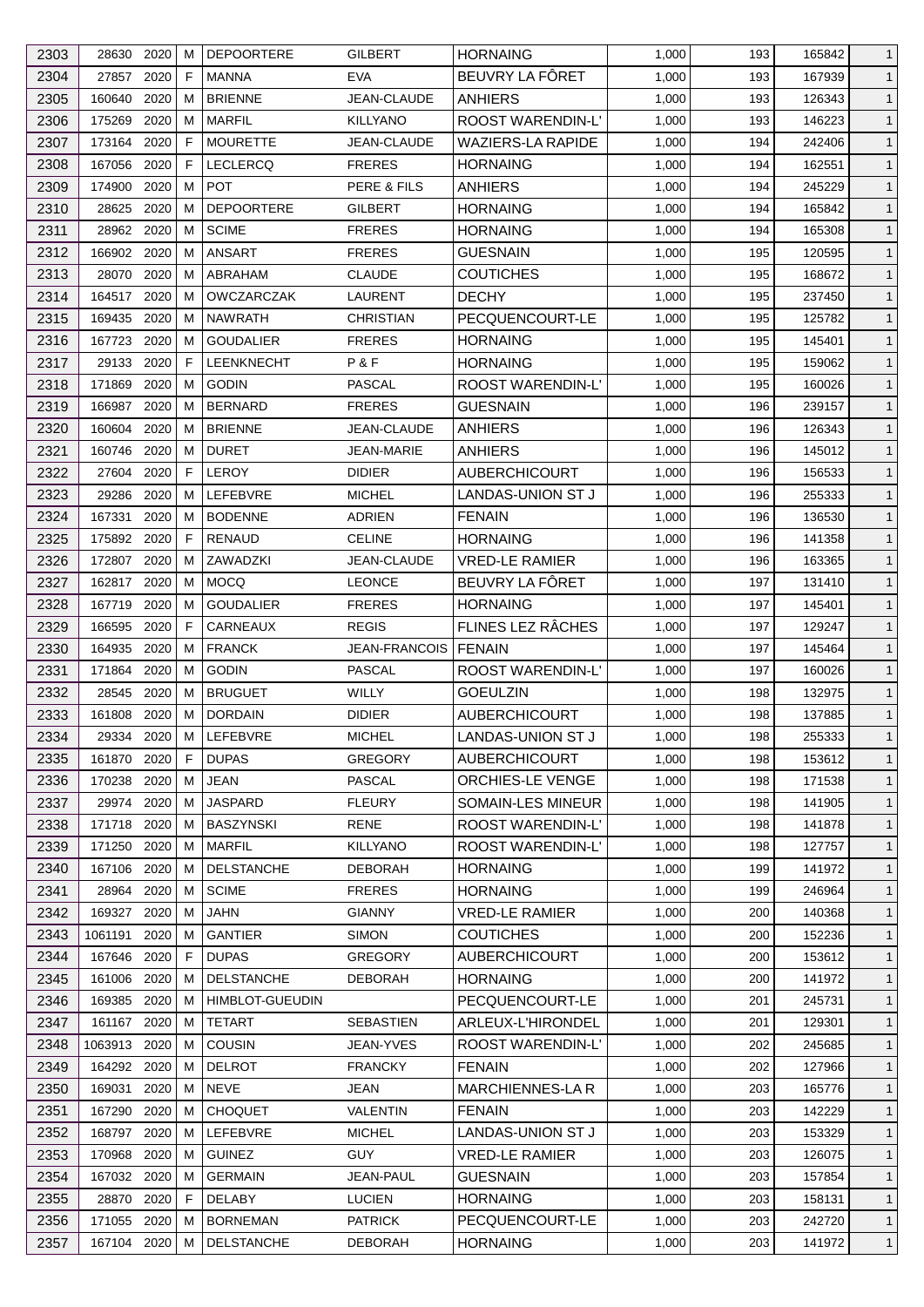| 2358 | 57788       | 2020 | м | <b>LEBLANC</b>         | ANDRE                | <b>DECHY</b>                  | 1,000 | 203 | 136975 | 1            |
|------|-------------|------|---|------------------------|----------------------|-------------------------------|-------|-----|--------|--------------|
| 2359 | 1061208     | 2020 | м | <b>GANTIER</b>         | <b>SIMON</b>         | <b>COUTICHES</b>              | 1,000 | 204 | 152236 | $\mathbf{1}$ |
| 2360 | 29626       | 2020 | м | <b>BORNEMAN</b>        | <b>PATRICK</b>       | PECQUENCOURT-LE               | 1,000 | 204 | 242720 | $\mathbf{1}$ |
| 2361 | 173361      | 2020 | м | <b>DUCHATEAU</b>       | ALBERT               | <b>WAZIERS-LA RAPIDE</b>      | 1,000 | 204 | 123655 | $\mathbf{1}$ |
| 2362 | 161511      | 2020 | M | <b>DUPIRE</b>          | <b>YVES</b>          | ARLEUX-L'HIRONDEL             | 1,000 | 204 | 131592 | $\mathbf{1}$ |
| 2363 | 170380      | 2020 | м | <b>RYSER</b>           | <b>MATHIEU</b>       | <b>ORCHIES-LE VENGE</b>       | 1,000 | 204 | 146817 | $\mathbf{1}$ |
| 2364 | 167517      | 2020 | м | <b>BODENNE</b>         | ADRIEN               | <b>FENAIN</b>                 | 1,000 | 204 | 123046 | $\mathbf{1}$ |
| 2365 | 175228      | 2020 | F | <b>BOUTELEUX</b>       | <b>SARTORE</b>       | ROOST WARENDIN-L'             | 1,000 | 204 | 245339 | $\mathbf{1}$ |
| 2366 | 167120      | 2020 | м | <b>DELSTANCHE</b>      | DEBORAH              | <b>HORNAING</b>               | 1,000 | 205 | 141972 | $\mathbf{1}$ |
| 2367 | 320251      | 2020 | M | <b>POULET</b>          | <b>BRUNO</b>         | <b>MONTIGNY EN OSTR</b>       | 1,000 | 205 | 158146 | $\mathbf{1}$ |
| 2368 | 28848       | 2020 | F | <b>DELABY</b>          | <b>LUCIEN</b>        | <b>HORNAING</b>               | 1,000 | 205 | 240604 | $\mathbf{1}$ |
| 2369 | 165553      | 2020 | м | <b>DELROT</b>          | TONY                 | <b>FENAIN</b>                 | 1,000 | 205 | 141564 | $\mathbf{1}$ |
| 2370 | 160574      | 2020 | м | <b>BALLE</b>           | JEREMY               | <b>ANHIERS</b>                | 1,000 | 205 | 160024 | $\mathbf{1}$ |
| 2371 | 162801      | 2020 | м | <b>MOCQ</b>            | <b>LEONCE</b>        | BEUVRY LA FÔRET               | 1,000 | 205 | 147606 | $\mathbf{1}$ |
| 2372 | 162227      | 2020 | м | <b>WOITRAIN</b>        | <b>LUDOVIC</b>       | AUBERCHICOURT                 | 1,000 | 206 | 121286 | $\mathbf{1}$ |
| 2373 | 167261      | 2020 | F | <b>CHOQUET</b>         | VALENTIN             | <b>FENAIN</b>                 | 1,000 | 206 | 142229 | $\mathbf{1}$ |
| 2374 | 168031      | 2020 | м | <b>DOURNEL</b>         | O&C                  | <b>HORNAING</b>               | 1,000 | 206 | 155951 | $\mathbf{1}$ |
| 2375 | 28178       | 2020 | м | <b>BRICOUT</b>         | P&F                  | <b>COUTICHES</b>              | 1,000 | 206 | 168936 | $\mathbf{1}$ |
| 2376 | 28196       | 2020 | F | <b>GANTIER</b>         | <b>SIMON</b>         | <b>COUTICHES</b>              | 1,000 | 206 | 152236 | $\mathbf{1}$ |
| 2377 | 1117032     | 2020 | F | <b>CATTIAUX</b>        |                      | <b>AUBERCHICOURT</b>          | 1,000 | 206 | 116486 | $\mathbf{1}$ |
|      |             |      |   |                        | <b>BERNARD</b>       | BEUVRY LA FÖRET               |       | 206 |        |              |
| 2378 | 162829      | 2020 | м | <b>MOCQ</b>            | <b>LEONCE</b>        |                               | 1,000 |     | 147606 | $\mathbf{1}$ |
| 2379 | 166574      | 2020 | м | <b>NOEZ</b>            | <b>JEAN-BAPTISTE</b> | BEUVRY LA FÔRET               | 1,000 | 206 | 175415 | $\mathbf{1}$ |
| 2380 | 169575      | 2020 | м | <b>SULKOWSKI</b>       | <b>STEPHAN</b>       | <b>VRED-LE RAMIER</b>         | 1,000 | 206 | 140657 | $\mathbf{1}$ |
| 2381 | 163468      | 2020 | м | <b>DESMARETS</b>       | <b>BERNARD</b>       | DOUAI-L'UNION                 | 1,000 | 206 | 120292 | $\mathbf{1}$ |
| 2382 | 170232      | 2020 | м | JEAN                   | PASCAL               | <b>ORCHIES-LE VENGE</b>       | 1,000 | 207 | 135849 | $\mathbf{1}$ |
| 2383 | 30008       | 2020 | F | VAN STEERTEGHEM        | <b>CEDRIC</b>        | <b>VRED-LE RAMIER</b>         | 1,000 | 207 | 153672 | $\mathbf{1}$ |
| 2384 | 172544      | 2020 | M | <b>JASPARD</b>         | <b>FLEURY</b>        | SOMAIN-LES MINEUR             | 1,000 | 207 | 141905 | $\mathbf{1}$ |
| 2385 | 28364       | 2020 | м | <b>NOWAK</b>           | PHIL/ALEX            | <b>DECHY</b>                  | 1,000 | 207 | 238447 | $\mathbf{1}$ |
| 2386 | 29630       | 2020 | м | <b>BORNEMAN</b>        | <b>PATRICK</b>       | PECQUENCOURT-LE               | 1,000 | 207 | 140670 | $\mathbf{1}$ |
| 2387 | 171233      | 2020 | м | <b>DEMARCQ</b>         | <b>FRERES</b>        | <b>ORCHIES-LE VENGE</b>       | 1,000 | 207 | 253261 | $\mathbf{1}$ |
| 2388 | 170244      | 2020 | M | <b>JEAN</b>            | <b>PASCAL</b>        | <b>ORCHIES-LE VENGE</b>       | 1,000 | 207 | 135849 | $\mathbf{1}$ |
| 2389 | 113831      | 2020 | F | <b>POULET</b>          | <b>BRUNO</b>         | MONTIGNY EN OSTR              | 1,000 | 207 | 240627 | $\mathbf{1}$ |
| 2390 | 27975 2020  |      | м | <b>JACOBS</b>          |                      | JEAN-FRANCOIS BEUVRY LA FÔRET | 1,000 | 208 | 139829 | $\mathbf{1}$ |
| 2391 | 164811      | 2020 | M | LUGEZ                  | <b>ALBERT</b>        | <b>FENAIN</b>                 | 1,000 | 208 | 142067 | $\mathbf{1}$ |
| 2392 | 162827      | 2020 | м | <b>MOCQ</b>            | <b>LEONCE</b>        | BEUVRY LA FÖRET               | 1,000 | 208 | 147606 | $\mathbf{1}$ |
| 2393 | 165234      | 2020 | м | <b>DELROT</b>          | <b>FRANCKY</b>       | <b>FENAIN</b>                 | 1,000 | 208 | 127966 | $\mathbf{1}$ |
| 2394 | 164062      | 2020 | м | <b>BOUDART</b>         | <b>THIERRY</b>       | <b>DECHY</b>                  | 1,000 | 208 | 119537 | $\mathbf{1}$ |
| 2395 | 29164       | 2020 | F | LEENKNECHT             | P&F                  | <b>HORNAING</b>               | 1,000 | 208 | 138820 | $\mathbf{1}$ |
| 2396 | 167108      | 2020 | м | <b>DELSTANCHE</b>      | <b>DEBORAH</b>       | <b>HORNAING</b>               | 1,000 | 208 | 141972 | $\mathbf{1}$ |
| 2397 | 167997      | 2020 | м | <b>HANQUEZ</b>         | <b>DAVID</b>         | <b>HORNAING</b>               | 1,000 | 208 | 120318 | $\mathbf{1}$ |
| 2398 | 28155       | 2020 | м | <b>BRICOUT</b>         | P&F                  | <b>COUTICHES</b>              | 1,000 | 209 | 168936 | $\mathbf{1}$ |
| 2399 | 28235       | 2020 | F | <b>GANTIER</b>         | <b>SIMON</b>         | <b>COUTICHES</b>              | 1,000 | 209 | 152236 | $\mathbf{1}$ |
| 2400 | 172758      | 2020 | м | <b>GUYOT</b>           | DANIEL               | <b>VRED-LE RAMIER</b>         | 1,000 | 209 | 162895 | $\mathbf{1}$ |
| 2401 | 28690       | 2020 | м | <b>DEPOORTERE</b>      | GILBERT              | <b>HORNAING</b>               | 1,000 | 209 | 247852 | $\mathbf{1}$ |
| 2402 | 175256      | 2020 | м | CARON                  | <b>BERNARD</b>       | ANHIERS                       | 1,000 | 209 | 125134 | $\mathbf{1}$ |
| 2403 | 1061210     | 2020 | F | <b>GANTIER</b>         | <b>SIMON</b>         | <b>COUTICHES</b>              | 1,000 | 209 | 152236 | $\mathbf{1}$ |
| 2404 | 164607      | 2020 | м | <b>DESSAINS</b>        | P&F                  | <b>DECHY</b>                  | 1,000 | 210 | 137664 | $\mathbf{1}$ |
| 2405 | 166917      | 2020 | м | <b>ANSART</b>          | <b>FRERES</b>        | <b>GUESNAIN</b>               | 1,000 | 210 | 120595 | $\mathbf{1}$ |
| 2406 | 28220       | 2020 | м | <b>GODIN</b>           | <b>PASCAL</b>        | ROOST WARENDIN-L'             | 1,000 | 210 | 160026 | $\mathbf{1}$ |
| 2407 | 169112 2020 |      | F | <b>GANTIER</b>         | <b>SIMON</b>         | <b>COUTICHES</b>              | 1,000 | 210 | 152236 | $\mathbf{1}$ |
| 2408 | 169795      | 2020 | F | <b>HIMBLOT-GUEUDIN</b> |                      | PECQUENCOURT-LE               | 1,000 | 210 | 245731 | $\mathbf{1}$ |
| 2409 | 28114       | 2020 | м | <b>BRICOUT</b>         | P&F                  | COUTICHES                     | 1,000 | 210 | 150197 | $\mathbf{1}$ |
| 2410 | 240971      | 2020 | м | <b>SCIME</b>           | <b>FRERES</b>        | <b>HORNAING</b>               | 1,000 | 211 | 130992 | $\mathbf{1}$ |
| 2411 | 164991      | 2020 | F | <b>DELROT</b>          | <b>FRANCKY</b>       | <b>FENAIN</b>                 | 1,000 | 211 | 142956 | $\mathbf{1}$ |
| 2412 | 173459 2020 |      | F | <b>HANQUEZ</b>         | <b>DAVID</b>         | <b>HORNAING</b>               | 1,000 | 211 | 136440 | $\mathbf{1}$ |
|      |             |      |   |                        |                      |                               |       |     |        |              |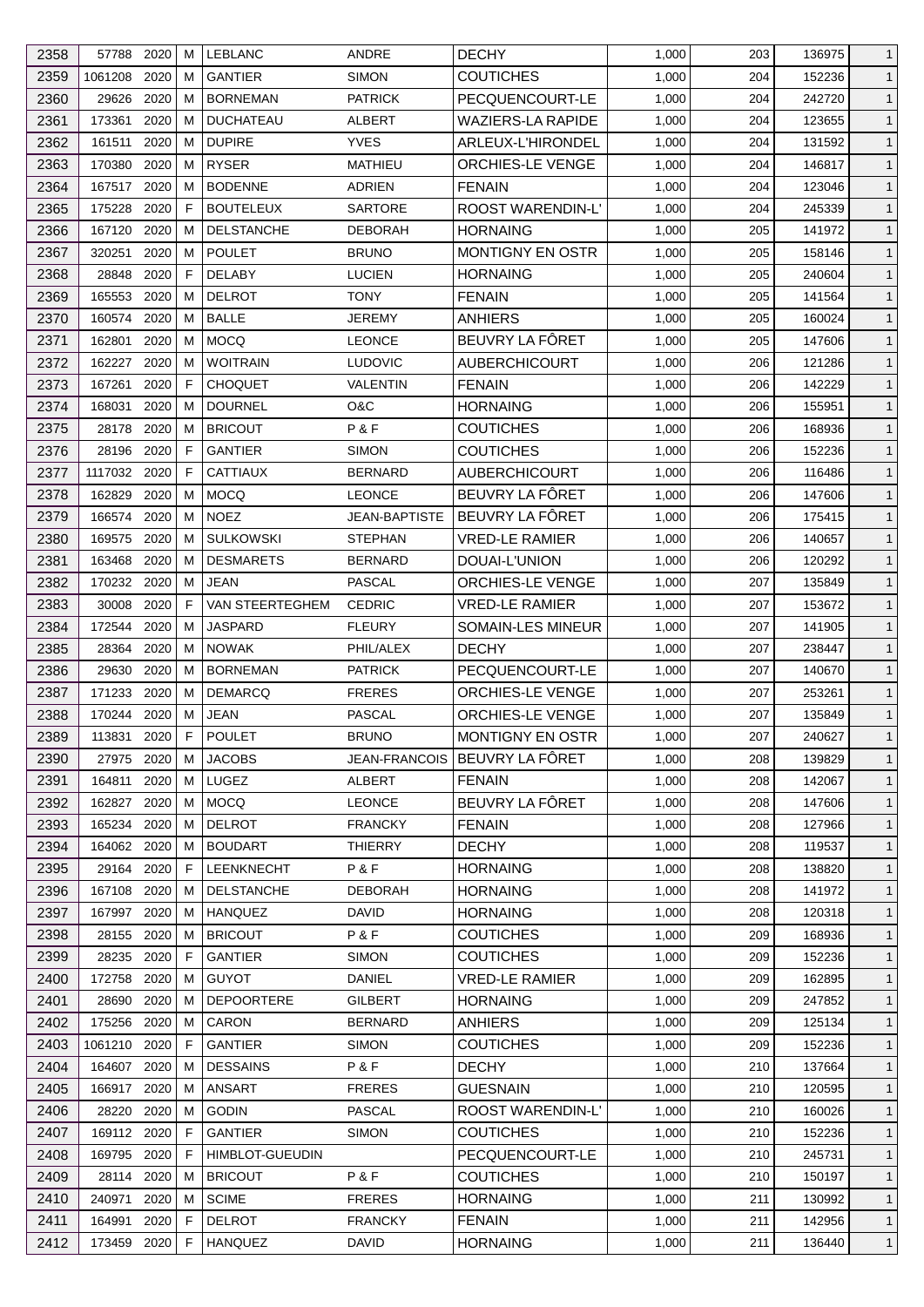| 2413 | 29778             | 2020         | м           | <b>COUSIN</b>                      | <b>JEAN-YVES</b>     | ROOST WARENDIN-L'                         | 1,000 | 212 | 162777 | $\mathbf{1}$ |
|------|-------------------|--------------|-------------|------------------------------------|----------------------|-------------------------------------------|-------|-----|--------|--------------|
| 2414 | 169250            | 2020         | м           | <b>DASSONVILLE</b>                 | <b>JEAN-MARC</b>     | MARCHIENNES-LA R                          | 1,000 | 212 | 146013 | $\mathbf{1}$ |
| 2415 | 161861            | 2020         | М           | <b>DUPAS</b>                       | <b>GREGORY</b>       | <b>AUBERCHICOURT</b>                      | 1,000 | 212 | 153612 | $\mathbf{1}$ |
| 2416 | 27909             | 2020         | м           | <b>MOCQ</b>                        | <b>LEONCE</b>        | BEUVRY LA FÔRET                           | 1,000 | 213 | 249462 | $\mathbf{1}$ |
| 2417 | 167122            | 2020         | м           | <b>DELSTANCHE</b>                  | <b>DEBORAH</b>       | <b>HORNAING</b>                           | 1,000 | 213 | 141972 | $\mathbf{1}$ |
| 2418 | 27945             | 2020         | M           | <b>MOCQ</b>                        | <b>LEONCE</b>        | BEUVRY LA FÔRET                           | 1,000 | 213 | 131410 | $\mathbf{1}$ |
| 2419 | 168551            | 2020         | м           | <b>TIBERGHIEN</b>                  | <b>JEAN-JACQUES</b>  | BEUVRY LA FÔRET                           | 1,000 | 213 | 167271 | $\mathbf{1}$ |
| 2420 | 29553             | 2020         | м           | <b>BOONAERT</b>                    | <b>DANIEL</b>        | <b>ORCHIES-LE VENGE</b>                   | 1,000 | 213 | 253869 | $\mathbf{1}$ |
| 2421 | 165682            | 2020         | м           | <b>TISON</b>                       | <b>JEAN-LOUIS</b>    | <b>FENAIN</b>                             | 1,000 | 213 | 162757 | $\mathbf{1}$ |
| 2422 | 173369            | 2020         | м           | <b>DUCHATEAU</b>                   | ALBERT               | <b>WAZIERS-LA RAPIDE</b>                  | 1,000 | 213 | 123655 | $\mathbf{1}$ |
| 2423 | 167008            | 2020         | F           | <b>BERNARD</b>                     | <b>FRERES</b>        | <b>GUESNAIN</b>                           | 1,000 | 213 | 239157 | $\mathbf{1}$ |
| 2424 | 164051            | 2020         | м           | <b>BOUDART</b>                     | <b>THIERRY</b>       | <b>DECHY</b>                              | 1,000 | 213 | 119537 | $\mathbf{1}$ |
| 2425 | 28312 2020        |              | F           | <b>BOUABDALLAH</b>                 | AHMED                | <b>DECHY</b>                              | 1,000 | 213 | 137260 | $\mathbf{1}$ |
| 2426 | 27904             | 2020         | М           | <b>MOCQ</b>                        | <b>LEONCE</b>        | BEUVRY LA FÔRET                           | 1,000 | 213 | 166961 | $\mathbf{1}$ |
| 2427 | 173121            | 2020         | F           | VAN STEERTEGHEM                    | <b>CEDRIC</b>        | <b>VRED-LE RAMIER</b>                     | 1,000 | 213 | 236194 | $\mathbf{1}$ |
| 2428 | 174955            | 2020         | М           | LAINE                              | <b>ERIC</b>          | ANHIERS                                   | 1,000 | 214 | 142148 | $\mathbf{1}$ |
| 2429 | 29369             | 2020         | м           | <b>VAN DAMME</b>                   | <b>LUCIEN</b>        | <b>MONTIGNY EN OSTR</b>                   | 1,000 | 214 | 134786 | $\mathbf{1}$ |
| 2430 | 170088            | 2020         | м           | DANGREMONT                         | DANIEL               | ORCHIES-LE VENGE                          | 1,000 | 214 | 249344 | $\mathbf{1}$ |
| 2431 | 175343            | 2020         | м           | <b>MANNA</b>                       | <b>EVA</b>           | BEUVRY LA FÔRET                           | 1,000 | 214 | 167939 | $\mathbf{1}$ |
| 2432 | 164064            | 2020         | м           | <b>BOUDART</b>                     | <b>THIERRY</b>       | <b>DECHY</b>                              | 1,000 | 214 | 137746 | $\mathbf{1}$ |
| 2433 | 28356             | 2020         | м           | <b>NOWAK</b>                       | PHIL/ALEX            | <b>DECHY</b>                              | 1,000 | 215 | 119874 | $\mathbf{1}$ |
| 2434 | 27960             | 2020         | м           | <b>MOCQ</b>                        | <b>LEONCE</b>        | BEUVRY LA FÔRET                           | 1,000 | 215 | 147606 | $\mathbf{1}$ |
| 2435 | 28207             | 2020         | м           | <b>GANTIER</b>                     | <b>SIMON</b>         | <b>COUTICHES</b>                          | 1,000 | 215 | 170384 | $\mathbf{1}$ |
| 2436 | 166972            | 2020         | м           | <b>BERNARD</b>                     | <b>FRERES</b>        | <b>GUESNAIN</b>                           | 1,000 | 215 | 239157 | $\mathbf{1}$ |
| 2437 | 29313             | 2020         | М           | LEFEBVRE                           | <b>MICHEL</b>        | LANDAS-UNION ST J                         | 1,000 | 215 | 153329 | $\mathbf{1}$ |
| 2438 | 160833            | 2020         | м           | <b>TETART</b>                      | SEBASTIEN            | ARLEUX-L'HIRONDEL                         | 1,000 | 215 | 231437 | $\mathbf{1}$ |
| 2439 | 167541            | 2020         | F           | <b>BODENNE</b>                     | <b>ADRIEN</b>        | <b>FENAIN</b>                             | 1,000 | 216 | 157365 | $\mathbf{1}$ |
| 2440 | 172328            | 2020         | М           | <b>PIEDANNA</b>                    | <b>RAYMOND</b>       | PECQUENCOURT-LE                           | 1,000 | 216 | 160546 | $\mathbf{1}$ |
| 2441 | 175258            | 2020         | м           | <b>DELVALLEZ</b>                   | <b>CHRISTOPHE</b>    | <b>HORNAING</b>                           | 1,000 | 216 | 127382 | $\mathbf{1}$ |
| 2442 | 172331            | 2020         | м           | PIEDANNA                           | <b>RAYMOND</b>       | PECQUENCOURT-LE                           | 1,000 | 216 | 160546 | $\mathbf{1}$ |
| 2443 | 165162            | 2020         | м           | <b>MARTIN</b>                      | <b>LUDOVIC</b>       | <b>FENAIN</b>                             | 1,000 | 216 | 248075 | $\mathbf{1}$ |
| 2444 | 168344 2020       |              | $\mathsf F$ | LEENKNECHT                         | P&F                  | <b>HORNAING</b>                           | 1,000 | 217 | 241125 | $\mathbf{1}$ |
|      |                   |              |             |                                    | WILLY                |                                           |       |     |        |              |
| 2445 | 28557             | 2020         | М           | <b>BRUGUET</b>                     |                      | <b>GOEULZIN</b><br><b>DECHY</b>           | 1,000 | 217 | 132975 | $\mathbf{1}$ |
| 2446 | 163970<br>1061900 | 2020<br>2020 | м           | <b>DUPRET</b><br><b>BARGIACCHI</b> | <b>MARC ANDRE</b>    |                                           | 1,000 | 217 | 121142 | $\mathbf{1}$ |
| 2447 |                   |              | м           |                                    | <b>YVES</b>          | <b>FENAIN</b><br><b>SOMAIN-LES MINEUR</b> | 1,000 | 217 | 162079 | $\mathbf{1}$ |
| 2448 | 172571            | 2020         | м           | <b>FLEURY</b>                      | <b>LEONARD JEAN-</b> |                                           | 1,000 | 218 | 162938 | $\mathbf{1}$ |
| 2449 | 27963             | 2020         | м           | <b>JACOBS</b>                      | JEAN-FRANCOIS        | BEUVRY LA FÔRET                           | 1,000 | 218 | 139829 | $\mathbf{1}$ |
| 2450 | 168518            | 2020         | м           | LEFEBVRE                           | <b>MICHEL</b>        | LANDAS-UNION ST J                         | 1,000 | 218 | 153329 | $\mathbf{1}$ |
| 2451 | 163968            | 2020         | М           | <b>DUPRET</b>                      | <b>MARC ANDRE</b>    | <b>DECHY</b>                              | 1,000 | 218 | 121142 | $\mathbf{1}$ |
| 2452 | 6002090           | 2020         | м           | <b>BRUGUET</b>                     | WILLY                | <b>GOEULZIN</b>                           | 1,000 | 218 | 234178 | $\mathbf{1}$ |
| 2453 | 29302             | 2020         | м           | LEFEBVRE                           | <b>MICHEL</b>        | LANDAS-UNION ST J                         | 1,000 | 218 | 153329 | $\mathbf{1}$ |
| 2454 | 163984 2020       |              | M           | <b>DUPRET</b>                      | <b>MARC ANDRE</b>    | <b>DECHY</b>                              | 1,000 | 218 | 121142 | $\mathbf{1}$ |
| 2455 | 29925             | 2020         | м           | VERHAEGHE                          | <b>BERTRAND</b>      | PECQUENCOURT-LE                           | 1,000 | 219 | 153399 | $\mathbf{1}$ |
| 2456 | 28957             | 2020         | м           | <b>SCIME</b>                       | <b>FRERES</b>        | <b>HORNAING</b>                           | 1,000 | 219 | 165308 | $\mathbf{1}$ |
| 2457 | 167113            | 2020         | м           | <b>DELSTANCHE</b>                  | <b>DEBORAH</b>       | <b>HORNAING</b>                           | 1,000 | 219 | 141972 | $\mathbf{1}$ |
| 2458 | 162842 2020       |              | м           | <b>WAUTIER</b>                     | <b>GILBERT</b>       | BEUVRY LA FÔRET                           | 1,000 | 220 | 254244 | $\mathbf{1}$ |
| 2459 | 28979             | 2020         | м           | <b>SCIME</b>                       | <b>FRERES</b>        | <b>HORNAING</b>                           | 1,000 | 220 | 130992 | $\mathbf{1}$ |
| 2460 | 28217             | 2020         | F           | <b>GANTIER</b>                     | <b>SIMON</b>         | <b>COUTICHES</b>                          | 1,000 | 220 | 134083 | $\mathbf{1}$ |
| 2461 | 172687            | 2020         | м           | LEGRAND                            | <b>SERGE</b>         | <b>VRED-LE RAMIER</b>                     | 1,000 | 220 | 163125 | $\mathbf{1}$ |
| 2462 | 160820            | 2020         | м           | <b>TETART</b>                      | <b>SEBASTIEN</b>     | ARLEUX-L'HIRONDEL                         | 1,000 | 220 | 114354 | $\mathbf{1}$ |
| 2463 | 27862             | 2020         | F           | <b>MANNA</b>                       | <b>EVA</b>           | BEUVRY LA FÖRET                           | 1,000 | 220 | 167939 | $\mathbf{1}$ |
| 2464 | 162061            | 2020         | м           | <b>ORIOT</b>                       | <b>LIONEL</b>        | <b>AUBERCHICOURT</b>                      | 1,000 | 221 | 120590 | $\mathbf{1}$ |
| 2465 | 163149            | 2020         | м           | LOMBARD                            | <b>ALAIN</b>         | <b>COUTICHES</b>                          | 1,000 | 221 | 147250 | $\mathbf{1}$ |
| 2466 | 162034            | 2020         | м           | <b>ORIOT</b>                       | <b>LIONEL</b>        | <b>AUBERCHICOURT</b>                      | 1,000 | 221 | 136936 | $\mathbf{1}$ |
| 2467 | 171547 2020       |              | М           | COUSIN                             | JEAN-YVES            | ROOST WARENDIN-L'                         | 1,000 | 221 | 144608 | $\mathbf{1}$ |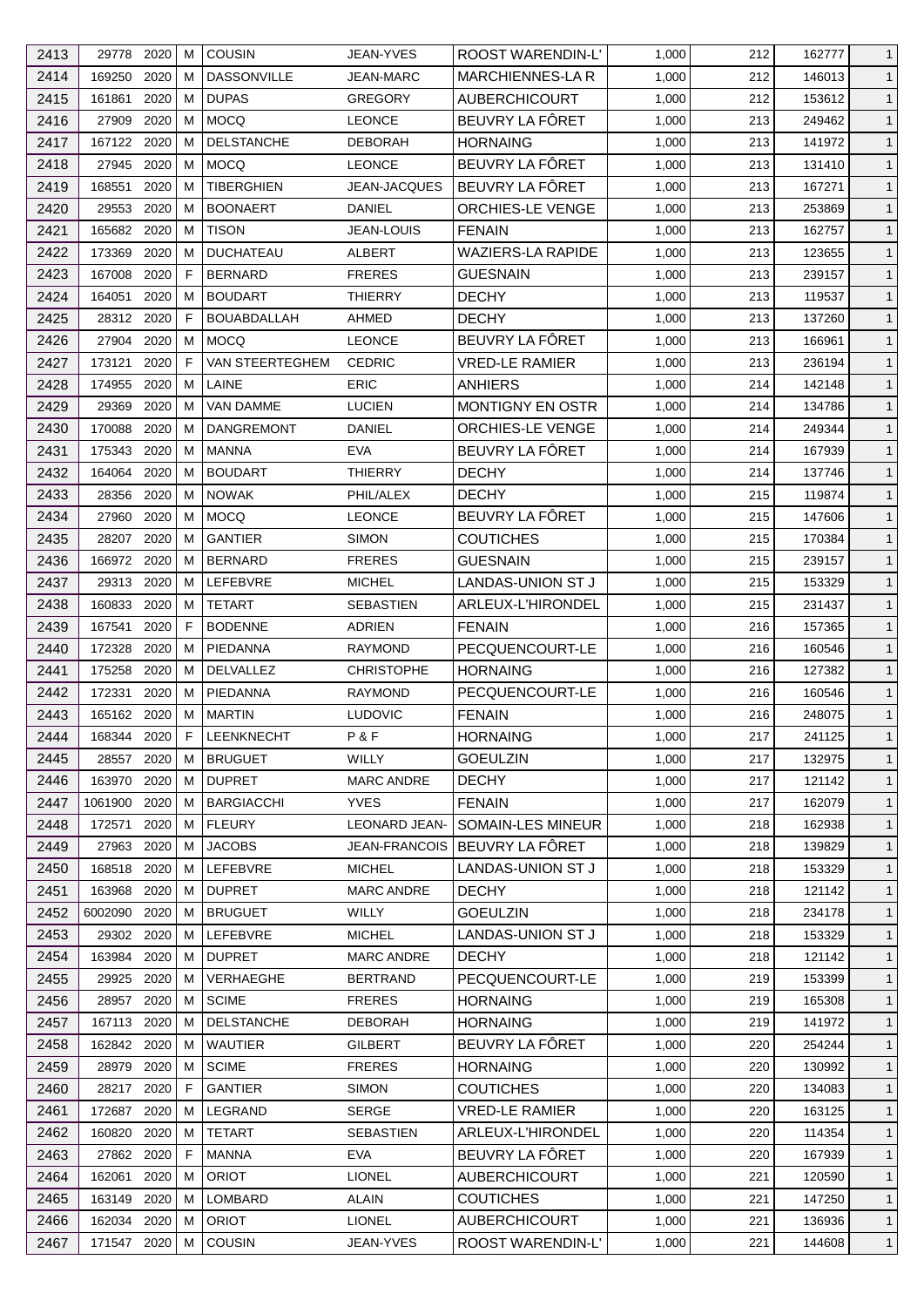| 2468 | 28349       | 2020 | м | <b>NOWAK</b>      | PHIL/ALEX           | <b>DECHY</b>             | 1,000 | 221 | 119874 | $\mathbf{1}$ |
|------|-------------|------|---|-------------------|---------------------|--------------------------|-------|-----|--------|--------------|
| 2469 | 167854      | 2020 | м | <b>POTELLE</b>    | P&F                 | <b>HORNAING</b>          | 1,000 | 221 | 128701 | $\mathbf{1}$ |
| 2470 | 165260      | 2020 | F | <b>DELROT</b>     | <b>FRANCKY</b>      | <b>FENAIN</b>            | 1,000 | 222 | 142956 | $\mathbf{1}$ |
| 2471 | 169443      | 2020 | м | <b>NAWRATH</b>    | <b>CHRISTIAN</b>    | PECQUENCOURT-LE          | 1,000 | 222 | 125782 | $\mathbf{1}$ |
| 2472 | 160894      | 2020 | М | <b>ROSSI</b>      | DAVID               | ARLEUX-L'HIRONDEL        | 1,000 | 222 | 126118 | $\mathbf{1}$ |
| 2473 | 28263       | 2020 | м | <b>GANTIER</b>    | <b>SIMON</b>        | <b>COUTICHES</b>         | 1,000 | 222 | 134083 | $\mathbf{1}$ |
| 2474 | 27646       | 2020 | F | <b>MARTIN</b>     | PHILIPPE            | AUBERCHICOURT            | 1,000 | 222 | 236072 | $\mathbf{1}$ |
| 2475 | 165681      | 2020 | м | <b>TISON</b>      | <b>JEAN-LOUIS</b>   | <b>FENAIN</b>            | 1,000 | 222 | 142457 | $\mathbf{1}$ |
| 2476 | 161997      | 2020 | F | <b>MARTIN</b>     | <b>PHILIPPE</b>     | <b>AUBERCHICOURT</b>     | 1,000 | 222 | 134046 | $\mathbf{1}$ |
| 2477 | 6002058     | 2020 | F | <b>BOUTELEUX</b>  | <b>SARTORE</b>      | ROOST WARENDIN-L'        | 1,000 | 223 | 125841 | $\mathbf{1}$ |
| 2478 | 160520      | 2020 | м | <b>DEFRANCE</b>   | FILLE & PERE        | <b>ANHIERS</b>           | 1,000 | 223 | 237740 | $\mathbf{1}$ |
| 2479 | 171236      | 2020 | м | <b>BORNEMAN</b>   | <b>GREGORY</b>      | PECQUENCOURT-LE          | 1,000 | 223 | 141375 | $\mathbf{1}$ |
| 2480 | 173114      | 2020 | м | VAN STEERTEGHEM   | <b>CEDRIC</b>       | <b>VRED-LE RAMIER</b>    | 1,000 | 223 | 153672 | $\mathbf{1}$ |
| 2481 | 28488       | 2020 | M | <b>POTELLE</b>    | P&F                 | <b>HORNAING</b>          | 1,000 | 223 | 245252 | $\mathbf{1}$ |
| 2482 | 167426      | 2020 | м | <b>BUCHART</b>    | JEAN-PAUL           | <b>HORNAING</b>          | 1,000 | 223 | 143154 | $\mathbf{1}$ |
| 2483 | 27924       | 2020 | M | <b>MOCQ</b>       | <b>LEONCE</b>       | BEUVRY LA FÔRET          | 1,000 | 223 | 166961 | $\mathbf{1}$ |
| 2484 | 163053      | 2020 | м | <b>GANTIER</b>    | <b>SIMON</b>        | <b>COUTICHES</b>         | 1,000 | 224 | 134083 | $\mathbf{1}$ |
| 2485 | 161509      | 2020 | м | <b>DUPIRE</b>     | <b>YVES</b>         | ARLEUX-L'HIRONDEL        | 1,000 | 224 | 115287 | $\mathbf{1}$ |
| 2486 | 173803      | 2020 | м | <b>MENUT</b>      | <b>FABRICE</b>      | WAZIERS-LA RAPIDE        | 1,000 | 224 | 237884 | $\mathbf{1}$ |
| 2487 | 164088      | 2020 | м | <b>BOUDART</b>    | <b>THIERRY</b>      | <b>DECHY</b>             | 1,000 | 224 | 119537 | $\mathbf{1}$ |
| 2488 | 175207      | 2020 | м | <b>MANNA</b>      | <b>EVA</b>          | BEUVRY LA FÔRET          | 1,000 | 224 | 167939 | $\mathbf{1}$ |
|      | 161940      | 2020 |   | <b>LEROY</b>      | <b>DIDIER</b>       |                          |       |     |        |              |
| 2489 |             |      | м |                   |                     | <b>AUBERCHICOURT</b>     | 1,000 | 224 | 136726 | $\mathbf{1}$ |
| 2490 | 160707      | 2020 | F | <b>CARON</b>      | <b>BERNARD</b>      | ANHIERS                  | 1,000 | 224 | 125134 | $\mathbf{1}$ |
| 2491 | 167612      | 2020 | м | <b>VANGHELLE</b>  | <b>CELINE</b>       | <b>HORNAING</b>          | 1,000 | 224 | 239517 | $\mathbf{1}$ |
| 2492 | 164895      | 2020 | м | <b>MORELLE</b>    | <b>ERIC</b>         | <b>FENAIN</b>            | 1,000 | 224 | 145275 | $\mathbf{1}$ |
| 2493 | 27622       | 2020 | F | <b>LEROY</b>      | <b>DIDIER</b>       | <b>AUBERCHICOURT</b>     | 1,000 | 224 | 156533 | $\mathbf{1}$ |
| 2494 | 162686      | 2020 | M | <b>MANNA</b>      | <b>EVA</b>          | BEUVRY LA FÔRET          | 1,000 | 224 | 132536 | $\mathbf{1}$ |
| 2495 | 1067646     | 2020 | м | <b>GANTIER</b>    | <b>SIMON</b>        | <b>COUTICHES</b>         | 1,000 | 225 | 253314 | $\mathbf{1}$ |
| 2496 | 29558       | 2020 | м | <b>BOONAERT</b>   | DANIEL              | ORCHIES-LE VENGE         | 1,000 | 225 | 152150 | $\mathbf{1}$ |
| 2497 | 160847      | 2020 | м | <b>TETART</b>     | SEBASTIEN           | ARLEUX-L'HIRONDEL        | 1,000 | 225 | 149254 | $\mathbf{1}$ |
| 2498 | 165581      | 2020 | М | <b>DELROT</b>     | <b>TONY</b>         | <b>FENAIN</b>            | 1,000 | 225 | 127140 | $\mathbf{1}$ |
| 2499 | 28371       | 2020 | м | <b>NOWAK</b>      | PHIL/ALEX           | <b>DECHY</b>             | 1,000 | 225 | 119874 | $\mathbf{1}$ |
| 2500 | 28171       | 2020 | F | <b>GANTIER</b>    | <b>SIMON</b>        | <b>COUTICHES</b>         | 1,000 | 225 | 170384 | $\mathbf{1}$ |
| 2501 | 162733      | 2020 | м | <b>TISON</b>      | <b>JEAN-LOUIS</b>   | <b>FENAIN</b>            | 1,000 | 225 | 142457 | $\mathbf{1}$ |
| 2502 | 160702      | 2020 | м | CARON             | <b>BERNARD</b>      | <b>ANHIERS</b>           | 1,000 | 225 | 125134 | $\mathbf{1}$ |
| 2503 | 165730      | 2020 | м | <b>DELROT</b>     | <b>TONY</b>         | <b>FENAIN</b>            | 1,000 | 226 | 141564 | $\mathbf{1}$ |
| 2504 | 164057      | 2020 | м | <b>BOUDART</b>    | <b>THIERRY</b>      | <b>DECHY</b>             | 1,000 | 226 | 119537 | $\mathbf{1}$ |
| 2505 | 168008      | 2020 | м | <b>DOURNEL</b>    | O&C                 | <b>HORNAING</b>          | 1,000 | 226 | 136552 | $\mathbf{1}$ |
| 2506 | 168007      | 2020 | м | <b>DOURNEL</b>    | O&C                 | <b>HORNAING</b>          | 1,000 | 226 | 155951 | $\mathbf{1}$ |
| 2507 | 161186      | 2020 | м | <b>DORDAIN</b>    | JEAN-JACQUES        | ARLEUX-L'HIRONDEL        | 1,000 | 226 | 126157 | $\mathbf{1}$ |
| 2508 | 1061220     | 2020 | F | <b>GANTIER</b>    | <b>SIMON</b>        | <b>COUTICHES</b>         | 1,000 | 226 | 134083 | $\mathbf{1}$ |
| 2509 | 167257      | 2020 | м | <b>CHOQUET</b>    | VALENTIN            | <b>FENAIN</b>            | 1,000 | 227 | 244624 | $\mathbf{1}$ |
| 2510 | 29527       | 2020 | м | <b>BOONAERT</b>   | DANIEL              | <b>ORCHIES-LE VENGE</b>  | 1,000 | 227 | 152150 | $\mathbf{1}$ |
| 2511 | 161815      | 2020 | м | <b>DORDAIN</b>    | <b>DIDIER</b>       | <b>AUBERCHICOURT</b>     | 1,000 | 227 | 157896 | $\mathbf{1}$ |
| 2512 | 169350      | 2020 | М | <b>JAHN</b>       | <b>GIANNY</b>       | <b>VRED-LE RAMIER</b>    | 1,000 | 227 | 124066 | $\mathbf{1}$ |
| 2513 | 170838      | 2020 | м | <b>BORNEMAN</b>   | CHRISTIAN           | PECQUENCOURT-LE          | 1,000 | 227 | 125667 | $\mathbf{1}$ |
| 2514 | 172343      | 2020 | м | PIEDANNA          | <b>RAYMOND</b>      | PECQUENCOURT-LE          | 1,000 | 228 | 242633 | $\mathbf{1}$ |
| 2515 | 168018      | 2020 | м | <b>DOURNEL</b>    | O&C                 | <b>HORNAING</b>          | 1,000 | 228 | 238406 | $\mathbf{1}$ |
| 2516 | 170441      | 2020 | м | <b>JASPARD</b>    | <b>FLEURY</b>       | SOMAIN-LES MINEUR        | 1,000 | 228 | 141905 | $\mathbf{1}$ |
| 2517 | 168593      | 2020 | м | <b>TIBERGHIEN</b> | <b>JEAN-JACQUES</b> | BEUVRY LA FÖRET          | 1,000 | 228 | 167271 | $\mathbf{1}$ |
| 2518 | 175338      | 2020 | F | <b>MANNA</b>      | <b>EVA</b>          | BEUVRY LA FÖRET          | 1,000 | 229 | 132536 | $\mathbf{1}$ |
| 2519 | 166563      | 2020 | F | CARNEAUX          | <b>REGIS</b>        | <b>FLINES LEZ RACHES</b> | 1,000 | 229 | 146106 | $\mathbf{1}$ |
| 2520 | 170379      | 2020 | м | <b>RYSER</b>      | <b>MATHIEU</b>      | ORCHIES-LE VENGE         | 1,000 | 229 | 165631 | $\mathbf{1}$ |
| 2521 | 161802      | 2020 | м | <b>DORDAIN</b>    | <b>DIDIER</b>       | <b>AUBERCHICOURT</b>     | 1,000 | 229 | 137885 | $\mathbf{1}$ |
| 2522 | 170395 2020 |      | М | <b>RYSER</b>      | <b>MATHIEU</b>      | ORCHIES-LE VENGE         | 1,000 | 229 | 165631 | $\mathbf{1}$ |
|      |             |      |   |                   |                     |                          |       |     |        |              |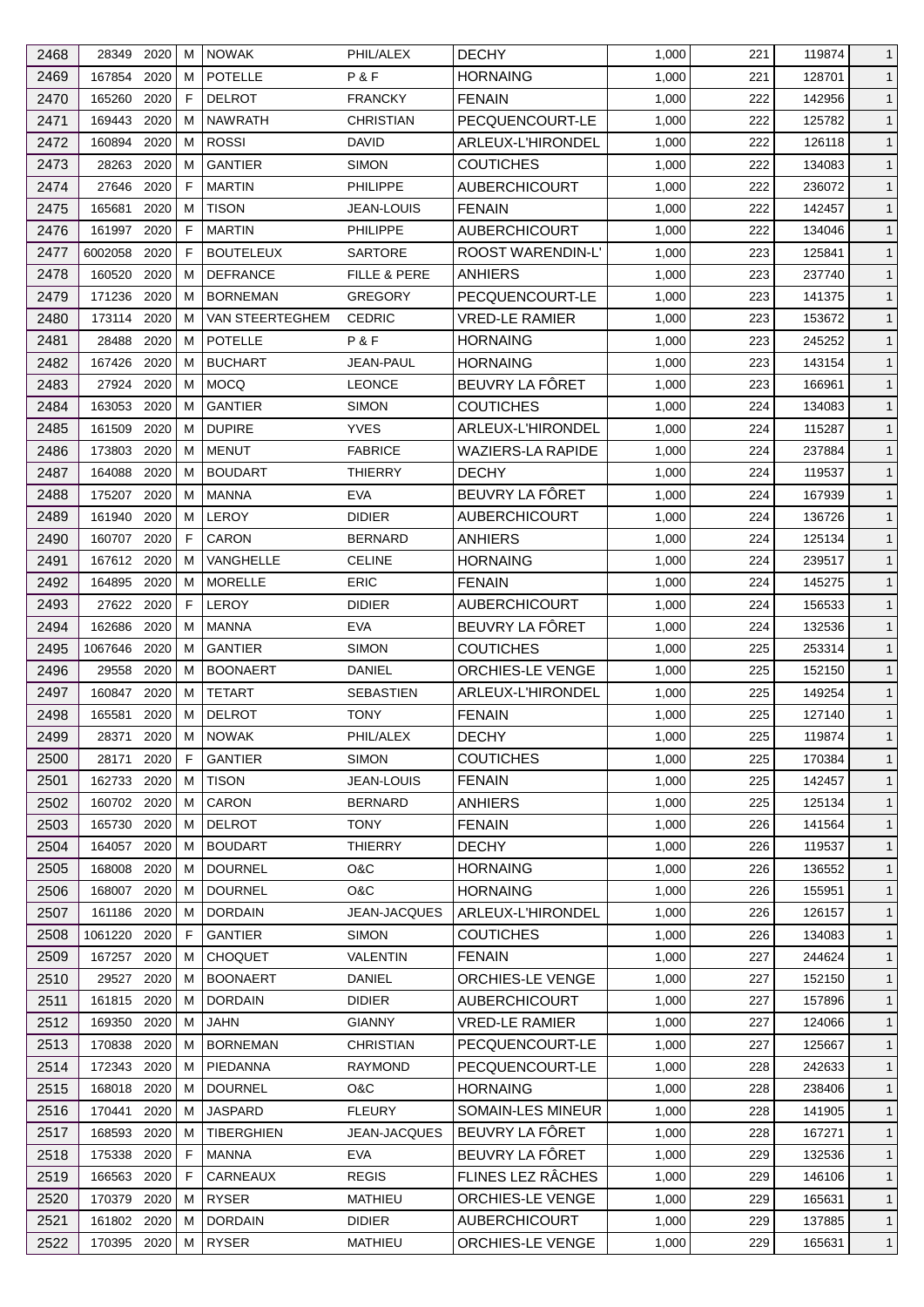| 2523 | 167701           | 2020         | м           | <b>GOUDALIER</b>                | <b>FRERES</b>                 | <b>HORNAING</b>                    | 1,000 | 229        | 145401 | $\mathbf{1}$                 |
|------|------------------|--------------|-------------|---------------------------------|-------------------------------|------------------------------------|-------|------------|--------|------------------------------|
| 2524 | 162076           | 2020         | м           | <b>ORIOT</b>                    | <b>LIONEL</b>                 | <b>AUBERCHICOURT</b>               | 1,000 | 229        | 120590 | $\mathbf{1}$                 |
| 2525 | 175333           | 2020         | м           | <b>MANNA</b>                    | <b>EVA</b>                    | BEUVRY LA FÔRET                    | 1,000 | 229        | 167939 | $\mathbf{1}$                 |
| 2526 | 170386           | 2020         | м           | <b>RYSER</b>                    | <b>MATHIEU</b>                | ORCHIES-LE VENGE                   | 1,000 | 230        | 146817 | $\mathbf{1}$                 |
| 2527 | 169431           | 2020         | м           | <b>NAWRATH</b>                  | <b>CHRISTIAN</b>              | PECQUENCOURT-LE                    | 1,000 | 230        | 125782 | $\mathbf{1}$                 |
| 2528 | 27891            | 2020         | F           | <b>MANNA</b>                    | <b>EVA</b>                    | BEUVRY LA FÔRET                    | 1,000 | 230        | 132536 | $\mathbf{1}$                 |
| 2529 | 27572            | 2020         | F           | <b>ORIOT</b>                    | <b>LIONEL</b>                 | <b>AUBERCHICOURT</b>               | 1,000 | 230        | 156127 | $\mathbf{1}$                 |
| 2530 | 170376           | 2020         | м           | <b>RYSER</b>                    | <b>MATHIEU</b>                | <b>ORCHIES-LE VENGE</b>            | 1,000 | 230        | 146817 | $\mathbf{1}$                 |
| 2531 | 170197           | 2020         | м           | <b>DEMARCQ</b>                  | <b>FRERES</b>                 | <b>ORCHIES-LE VENGE</b>            | 1,000 | 230        | 253261 | $\mathbf{1}$                 |
| 2532 | 170198           | 2020         | м           | <b>DEMARCQ</b>                  | <b>FRERES</b>                 | ORCHIES-LE VENGE                   | 1,000 | 230        | 151144 | $\mathbf{1}$                 |
| 2533 | 165622           | 2020         | м           | <b>MUCCIANTE</b>                | <b>HUBERT</b>                 | <b>FENAIN</b>                      | 1,000 | 230        | 141790 | $\mathbf{1}$                 |
| 2534 | 161955           | 2020         | м           | <b>LEROY</b>                    | <b>DIDIER</b>                 | <b>AUBERCHICOURT</b>               | 1,000 | 231        | 156533 | $\mathbf{1}$                 |
| 2535 | 170260           | 2020         | м           | <b>JEAN</b>                     | <b>PASCAL</b>                 | <b>ORCHIES-LE VENGE</b>            | 1,000 | 231        | 171538 | $\mathbf{1}$                 |
| 2536 | 167129           | 2020         | м           | <b>DELSTANCHE</b>               | <b>DEBORAH</b>                | <b>HORNAING</b>                    | 1,000 | 231        | 141972 | $\mathbf{1}$                 |
| 2537 | 169799           | 2020         | м           | <b>HIMBLOT-GUEUDIN</b>          |                               | PECQUENCOURT-LE                    | 1,000 | 231        | 162979 | $\mathbf{1}$                 |
| 2538 | 164085           | 2020         | м           | <b>BOUDART</b>                  | <b>THIERRY</b>                | <b>DECHY</b>                       | 1,000 | 231        | 238703 | $\mathbf{1}$                 |
| 2539 | 168013           | 2020         | М           | <b>DOURNEL</b>                  | O&C                           | <b>HORNAING</b>                    | 1,000 | 231        | 136552 | $\mathbf{1}$                 |
| 2540 | 162074           | 2020         | м           | <b>ORIOT</b>                    | <b>LIONEL</b>                 | <b>AUBERCHICOURT</b>               | 1,000 | 231        | 156127 | $\mathbf{1}$                 |
| 2541 | 28047            | 2020         | м           | ABRAHAM                         | <b>CLAUDE</b>                 | <b>COUTICHES</b>                   | 1,000 | 231        | 251312 | $\mathbf{1}$                 |
| 2542 | 169446           | 2020         | м           | <b>NAWRATH</b>                  | <b>CHRISTIAN</b>              | PECQUENCOURT-LE                    | 1,000 | 232        | 125782 | $\mathbf{1}$                 |
| 2543 | 29765            | 2020         | м           | <b>COUSIN</b>                   | JEAN-YVES                     | ROOST WARENDIN-L'                  | 1,000 | 232        | 162777 | $\mathbf{1}$                 |
| 2544 | 160572           | 2020         | м           | <b>BALLE</b>                    | <b>JEREMY</b>                 | <b>ANHIERS</b>                     | 1,000 | 232        | 124218 | $\mathbf{1}$                 |
| 2545 | 165575           | 2020         | м           | <b>DELROT</b>                   | <b>TONY</b>                   | <b>FENAIN</b>                      | 1,000 | 232        | 141564 | $\mathbf{1}$                 |
| 2546 | 168510           | 2020         | м           | <b>TIBERGHIEN</b>               | JEAN-JACQUES                  | BEUVRY LA FÔRET                    | 1,000 | 232        | 167271 | $\mathbf{1}$                 |
| 2547 | 169815           | 2020         | м           | <b>SZPERKA</b>                  | <b>STANISLAS</b>              | <b>MONTIGNY EN OSTR</b>            | 1,000 | 232        | 241799 | $\mathbf{1}$                 |
| 2548 | 174902           | 2020         | м           | <b>POT</b>                      | PERE & FILS                   | <b>ANHIERS</b>                     | 1,000 | 232        | 126307 | $\mathbf{1}$                 |
|      |                  |              | м           | <b>ORIOT</b>                    |                               |                                    |       |            |        |                              |
| 2549 | 162006           | 2020<br>2020 | м           | <b>DEFRANCE</b>                 | <b>LIONEL</b><br>FILLE & PERE | <b>AUBERCHICOURT</b>               | 1,000 | 232<br>233 | 156127 | $\mathbf{1}$<br>$\mathbf{1}$ |
| 2550 | 160511<br>168092 |              |             |                                 |                               | <b>ANHIERS</b>                     | 1,000 |            | 237740 |                              |
| 2551 | 29688            | 2020<br>2020 | м           | <b>DESOR</b><br><b>BORNEMAN</b> | MARC<br><b>GREGORY</b>        | <b>HORNAING</b><br>PECQUENCOURT-LE | 1,000 | 233        | 141507 | $\mathbf{1}$                 |
| 2552 | 169244           |              | м           | <b>DASSONVILLE</b>              |                               |                                    | 1,000 | 233        | 160826 | $\mathbf{1}$                 |
| 2553 |                  | 2020         | м           |                                 | <b>JEAN-MARC</b>              | <b>MARCHIENNES-LA R</b>            | 1,000 | 233        | 248177 | $\mathbf{1}$                 |
| 2554 | 166540           | 2020         | $\mathsf F$ | CARNEAUX                        | <b>REGIS</b>                  | FLINES LEZ RÂCHES                  | 1,000 | 233        | 129247 | $\mathbf{1}$                 |
| 2555 | 173165 2020      |              | М           | <b>MOURETTE</b>                 | JEAN-CLAUDE                   | <b>WAZIERS-LA RAPIDE</b>           | 1,000 | 233        | 242406 | $\mathbf{1}$                 |
| 2556 | 164928           | 2020         | М           | <b>FRANCK</b>                   | <b>JEAN-FRANCOIS</b>          | <b>FENAIN</b>                      | 1,000 | 233        | 145464 | $\mathbf{1}$                 |
| 2557 | 164587           | 2020         | м           | <b>DESSAINS</b>                 | P & F                         | <b>DECHY</b>                       | 1,000 | 233        | 137664 | $\mathbf{1}$                 |
| 2558 | 160599           | 2020         | м           | <b>BALLE</b>                    | <b>JEREMY</b>                 | <b>ANHIERS</b>                     | 1,000 | 234        | 124218 | $\mathbf{1}$                 |
| 2559 | 28658            | 2020         | м           | <b>DEPOORTERE</b>               | <b>GILBERT</b>                | <b>HORNAING</b>                    | 1,000 | 234        | 247852 | $\mathbf{1}$                 |
| 2560 | 169292 2020      |              | м           | VAN DAMME                       | <b>LUCIEN</b>                 | <b>MONTIGNY EN OSTR</b>            | 1,000 | 234        | 118535 | $\mathbf{1}$                 |
| 2561 | 172512 2020      |              | м           | <b>JASPARD</b>                  | <b>FLEURY</b>                 | SOMAIN-LES MINEUR                  | 1,000 | 234        | 162325 | $\mathbf{1}$                 |
| 2562 | 165214           | 2020         | м           | VAILLE                          | PASCAL                        | <b>FENAIN</b>                      | 1,000 | 234        | 142173 | $\mathbf{1}$                 |
| 2563 | 168799           | 2020         | м           | LEFEBVRE                        | <b>MICHEL</b>                 | LANDAS-UNION ST J                  | 1,000 | 234        | 153329 | $\mathbf{1}$                 |
| 2564 | 164090           | 2020         | М           | <b>BOUDART</b>                  | <b>THIERRY</b>                | <b>DECHY</b>                       | 1,000 | 234        | 137746 | $\mathbf{1}$                 |
| 2565 | 29539            | 2020         | м           | <b>BOONAERT</b>                 | DANIEL                        | <b>ORCHIES-LE VENGE</b>            | 1,000 | 234        | 152150 | $\mathbf{1}$                 |
| 2566 | 240101           | 2020         | м           | <b>BONHOMME</b>                 | ROMUALD                       | <b>EXTERIEUR</b>                   | 1,000 | 234        | 124050 | $\mathbf{1}$                 |
| 2567 | 172339           | 2020         | м           | PIEDANNA                        | <b>RAYMOND</b>                | PECQUENCOURT-LE                    | 1,000 | 234        | 140343 | $\mathbf{1}$                 |
| 2568 | 170959           | 2020         | М           | <b>GUINEZ</b>                   | <b>GUY</b>                    | <b>VRED-LE RAMIER</b>              | 1,000 | 234        | 126075 | $\mathbf{1}$                 |
| 2569 | 165618           | 2020         | м           | <b>MUCCIANTE</b>                | <b>HUBERT</b>                 | <b>FENAIN</b>                      | 1,000 | 235        | 162147 | $\mathbf{1}$                 |
| 2570 | 29208            | 2020         | м           | <b>DEFRETIN</b>                 | <b>YVES</b>                   | BEUVRY LA FÔRET                    | 1,000 | 235        | 258453 | $\mathbf{1}$                 |
| 2571 | 28590            | 2020         | F           | VANGHELLE                       | C&R                           | <b>HORNAING</b>                    | 1,000 | 235        | 136494 | $\mathbf{1}$                 |
| 2572 | 174358           | 2020         | м           | <b>ROSSI</b>                    | <b>DAVID</b>                  | ARLEUX-L'HIRONDEL                  | 1,000 | 235        | 108879 | $\mathbf{1}$                 |
| 2573 | 161419           | 2020         | м           | <b>FAVA</b>                     | <b>BENJAMIN</b>               | ARLEUX-L'HIRONDEL                  | 1,000 | 235        | 238683 | $\mathbf{1}$                 |
| 2574 | 161546           | 2020         | м           | <b>DUPIRE</b>                   | <b>YVES</b>                   | ARLEUX-L'HIRONDEL                  | 1,000 | 236        | 131592 | $\mathbf{1}$                 |
| 2575 | 167133           | 2020         | М           | <b>DELSTANCHE</b>               | <b>DEBORAH</b>                | <b>HORNAING</b>                    | 1,000 | 236        | 141972 | $\mathbf{1}$                 |
| 2576 | 28920            | 2020         | м           | <b>SCIME</b>                    | <b>FRERES</b>                 | <b>HORNAING</b>                    | 1,000 | 236        | 165308 | $\mathbf{1}$                 |
| 2577 | 1061209 2020     |              | м           | <b>GANTIER</b>                  | <b>SIMON</b>                  | <b>COUTICHES</b>                   | 1,000 | 236        | 134083 | $\mathbf{1}$                 |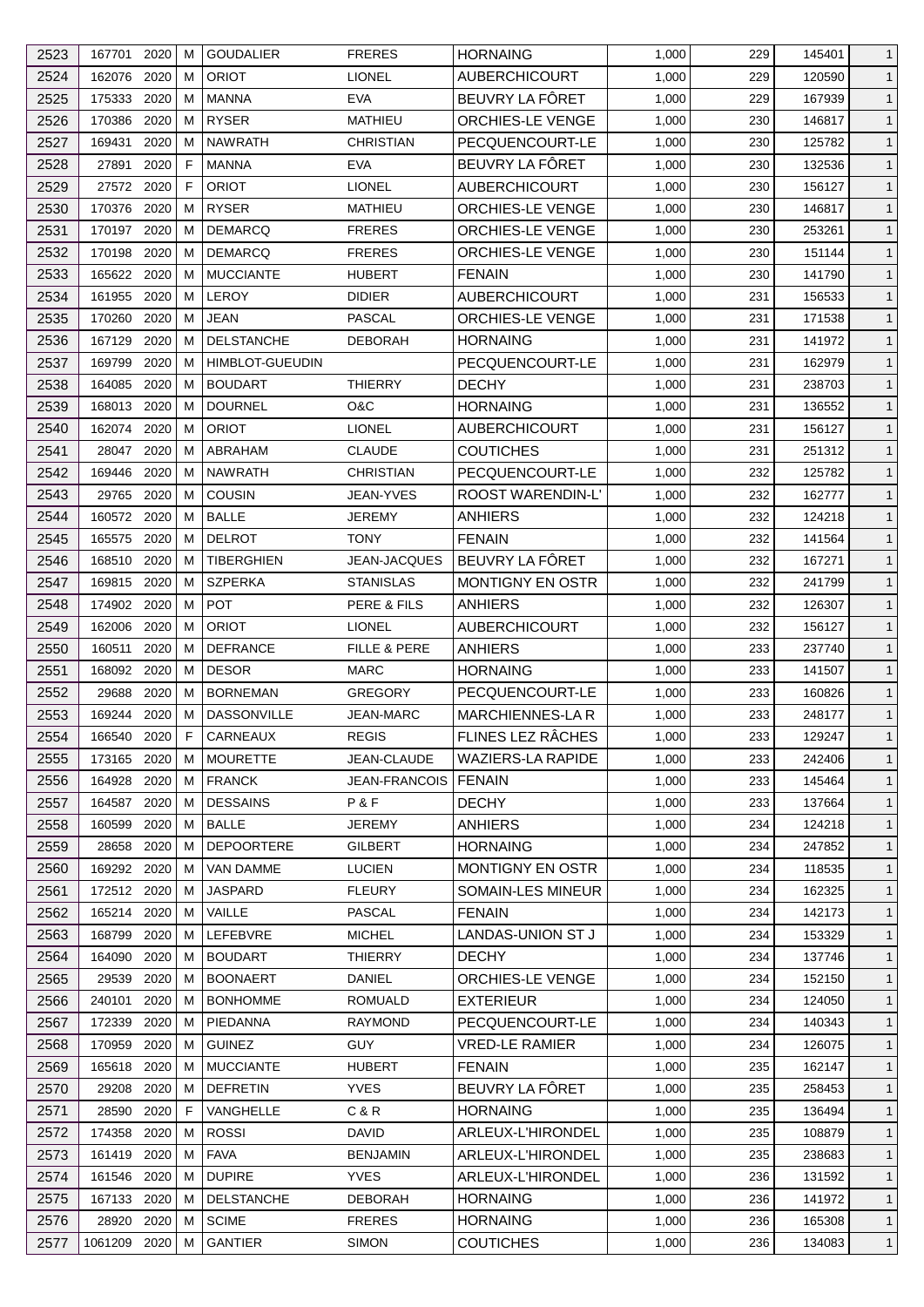| 2578 | 167130 2020 |      | м | <b>DELSTANCHE</b>  | <b>DEBORAH</b>       | <b>HORNAING</b>                    | 1,000 | 236 | 141972 | $\mathbf{1}$ |
|------|-------------|------|---|--------------------|----------------------|------------------------------------|-------|-----|--------|--------------|
| 2579 | 175242 2020 |      | м | <b>DEPOORTERE</b>  | GILBERT              | <b>HORNAING</b>                    | 1,000 | 236 | 165842 | $\mathbf{1}$ |
| 2580 | 27653       | 2020 | м | <b>ROMANOWICZ</b>  | <b>JEAN-PIERRE</b>   | <b>FENAIN</b>                      | 1,000 | 236 | 119849 | $\mathbf{1}$ |
| 2581 | 163299      | 2020 | F | QUIN               | <b>THIERRY</b>       | DOUAI-L'UNION                      | 1,000 | 236 | 124690 | $\mathbf{1}$ |
| 2582 | 171710      | 2020 | м | <b>BASZYNSKI</b>   | RENE                 | <b>ROOST WARENDIN-L'</b>           | 1,000 | 236 | 141878 | $\mathbf{1}$ |
| 2583 | 160815      | 2020 | м | <b>TETART</b>      | <b>SEBASTIEN</b>     | ARLEUX-L'HIRONDEL                  | 1,000 | 237 | 149254 | $\mathbf{1}$ |
| 2584 | 164753      | 2020 | м | LUGEZ              | ALBERT               | <b>FENAIN</b>                      | 1,000 | 237 | 142067 | $\mathbf{1}$ |
| 2585 | 167267      | 2020 | F | <b>CHOQUET</b>     | <b>VALENTIN</b>      | <b>FENAIN</b>                      | 1,000 | 237 | 162647 | $\mathbf{1}$ |
| 2586 | 27847       | 2020 | м | <b>WAUTIER</b>     | <b>GILBERT</b>       | BEUVRY LA FÔRET                    | 1,000 | 237 | 254244 | $\mathbf{1}$ |
| 2587 | 242717      | 2020 | F | <b>DERACHE</b>     | <b>ROBERT</b>        | <b>FENAIN</b>                      | 1,000 | 237 | 156701 | $\mathbf{1}$ |
| 2588 | 28320       | 2020 | м | <b>BOUABDALLAH</b> | <b>AHMED</b>         | <b>DECHY</b>                       | 1,000 | 237 | 120420 | $\mathbf{1}$ |
| 2589 | 163003      | 2020 | м | <b>NOEZ</b>        | JEAN-BAPTISTE        | BEUVRY LA FÔRET                    | 1,000 | 237 | 154786 | $\mathbf{1}$ |
| 2590 | 171084      | 2020 | м | JAHN               | <b>GIANNY</b>        | <b>VRED-LE RAMIER</b>              | 1,000 | 237 | 159611 | $\mathbf{1}$ |
| 2591 | 2045963     | 2020 | м | <b>BOUTELEUX</b>   | <b>SARTORE</b>       | ROOST WARENDIN-L'                  | 1,000 | 237 | 162308 | $\mathbf{1}$ |
| 2592 | 165570      | 2020 | м | <b>DELROT</b>      | <b>TONY</b>          | <b>FENAIN</b>                      | 1,000 | 237 | 127140 | $\mathbf{1}$ |
| 2593 | 28694       | 2020 | м | <b>DEPOORTERE</b>  | GILBERT              | <b>HORNAING</b>                    | 1,000 | 237 | 145471 | $\mathbf{1}$ |
| 2594 | 170828      | 2020 | м | <b>BORNEMAN</b>    | <b>CHRISTIAN</b>     | PECQUENCOURT-LE                    | 1,000 | 237 | 141658 | $\mathbf{1}$ |
| 2595 | 167607      | 2020 | м | VANGHELLE          | <b>CELINE</b>        | <b>HORNAING</b>                    | 1,000 | 237 | 239517 | $\mathbf{1}$ |
| 2596 | 29958       | 2020 | м | VERHAEGHE          | <b>BERTRAND</b>      | PECQUENCOURT-LE                    | 1,000 | 238 | 134171 | $\mathbf{1}$ |
| 2597 | 162167      | 2020 | м | ROMANOWICZ         | ALAIN                | <b>FENAIN</b>                      | 1,000 | 238 | 241735 | $\mathbf{1}$ |
| 2598 | 27874       | 2020 | F | MANNA              | <b>EVA</b>           | BEUVRY LA FÔRET                    | 1,000 | 239 | 250339 | $\mathbf{1}$ |
| 2599 | 172325      | 2020 | м | PIEDANNA           | <b>RAYMOND</b>       | PECQUENCOURT-LE                    | 1,000 | 239 | 140343 | $\mathbf{1}$ |
| 2600 | 169324 2020 |      | м | <b>JAHN</b>        | <b>GIANNY</b>        | <b>VRED-LE RAMIER</b>              | 1,000 | 239 | 159611 | $\mathbf{1}$ |
| 2601 | 161715 2020 |      | F | <b>MARTIN</b>      | <b>PHILIPPE</b>      | <b>AUBERCHICOURT</b>               | 1,000 | 239 | 153766 | $\mathbf{1}$ |
| 2602 | 27887       | 2020 | м | MANNA              | <b>EVA</b>           | BEUVRY LA FÔRET                    | 1,000 | 239 | 148346 | $\mathbf{1}$ |
| 2603 | 29517       | 2020 | м | <b>BOONAERT</b>    | DANIEL               | ORCHIES-LE VENGE                   | 1,000 | 239 | 253869 | $\mathbf{1}$ |
| 2604 | 167125      | 2020 | м | DELSTANCHE         | <b>DEBORAH</b>       | <b>HORNAING</b>                    | 1,000 | 239 | 141972 | $\mathbf{1}$ |
| 2605 | 173804      | 2020 | м | <b>MENUT</b>       | <b>FABRICE</b>       | <b>WAZIERS-LA RAPIDE</b>           | 1,000 | 240 | 154975 | $\mathbf{1}$ |
| 2606 | 169470      | 2020 | м | <b>POTIEZ</b>      | <b>YVES</b>          | MONTIGNY EN OSTR                   | 1,000 | 240 | 125589 | $\mathbf{1}$ |
| 2607 | 168096      | 2020 | м | <b>DESOR</b>       | MARC                 | <b>HORNAING</b>                    | 1,000 | 240 | 141507 | $\mathbf{1}$ |
| 2608 | 168322 2020 |      | M | <b>LEENKNECHT</b>  | P&F                  | <b>HORNAING</b>                    | 1,000 | 240 | 124239 | $\mathbf{1}$ |
|      |             |      |   |                    |                      |                                    |       |     |        |              |
| 2609 | 166903 2020 |      | M | ANSART             | <b>FRERES</b>        | <b>GUESNAIN</b><br>BEUVRY LA FÔRET | 1,000 | 240 | 120595 | $\mathbf{1}$ |
| 2610 | 175219 2020 |      | F | MANNA              | <b>EVA</b>           |                                    | 1,000 | 240 | 250339 | $\mathbf{1}$ |
| 2611 | 166579      | 2020 | F | CARNEAUX           | <b>REGIS</b>         | FLINES LEZ RÂCHES                  | 1,000 | 241 | 146106 | $\mathbf{1}$ |
| 2612 | 27838       | 2020 | м | <b>WAUTIER</b>     | GILBERT              | BEUVRY LA FÔRET                    | 1,000 | 241 | 254244 | $\mathbf{1}$ |
| 2613 | 162044      | 2020 | м | <b>ORIOT</b>       | <b>LIONEL</b>        | <b>AUBERCHICOURT</b>               | 1,000 | 241 | 156127 | $\mathbf{1}$ |
| 2614 | 163128      | 2020 | м | CARNEAUX           | <b>REGIS</b>         | FLINES LEZ RÂCHES                  | 1,000 | 241 | 146106 | $\mathbf{1}$ |
| 2615 | 161531      | 2020 | м | <b>DUPIRE</b>      | <b>YVES</b>          | ARLEUX-L'HIRONDEL                  | 1,000 | 241 | 150766 | $\mathbf{1}$ |
| 2616 | 168330      | 2020 | м | LEENKNECHT         | P&F                  | <b>HORNAING</b>                    | 1,000 | 241 | 124239 | $\mathbf{1}$ |
| 2617 | 241988      | 2020 | F | <b>RENAUD</b>      | <b>CELINE</b>        | <b>HORNAING</b>                    | 1,000 | 241 | 141358 | $\mathbf{1}$ |
| 2618 | 6034485     | 2020 | м | JEAN               | <b>PASCAL</b>        | <b>ORCHIES-LE VENGE</b>            | 1,000 | 241 | 171538 | $\mathbf{1}$ |
| 2619 | 163297      | 2020 | м | QUIN               | THIERRY              | DOUAI-L'UNION                      | 1,000 | 242 | 124690 | $\mathbf{1}$ |
| 2620 | 28218       | 2020 | F | <b>GANTIER</b>     | <b>SIMON</b>         | <b>COUTICHES</b>                   | 1,000 | 242 | 253314 | $\mathbf{1}$ |
| 2621 | 173177      | 2020 | м | <b>MOURETTE</b>    | JEAN-CLAUDE          | <b>WAZIERS-LA RAPIDE</b>           | 1,000 | 242 | 159588 | $\mathbf{1}$ |
| 2622 | 27912 2020  |      | M | <b>MOCQ</b>        | <b>LEONCE</b>        | BEUVRY LA FÔRET                    | 1,000 | 242 | 147606 | $\mathbf{1}$ |
| 2623 | 172555      | 2020 | м | <b>FLEURY</b>      | <b>LEONARD JEAN-</b> | SOMAIN-LES MINEUR                  | 1,000 | 242 | 245127 | $\mathbf{1}$ |
| 2624 | 28898       | 2020 | м | RENAUD             | <b>MAXIME</b>        | <b>FENAIN</b>                      | 1,000 | 242 | 127984 | $\mathbf{1}$ |
| 2625 | 28850       | 2020 | м | <b>DELABY</b>      | <b>LUCIEN</b>        | <b>HORNAING</b>                    | 1,000 | 242 | 138762 | $\mathbf{1}$ |
| 2626 | 174389      | 2020 | F | <b>ROSSI</b>       | <b>DAVID</b>         | ARLEUX-L'HIRONDEL                  | 1,000 | 242 | 126118 | $\mathbf{1}$ |
| 2627 | 27962 2020  |      | м | <b>JACOBS</b>      | <b>JEAN-FRANCOIS</b> | BEUVRY LA FÖRET                    | 1,000 | 242 | 139829 | $\mathbf{1}$ |
| 2628 | 29717       | 2020 | м | <b>MARFIL</b>      | <b>KILLYANO</b>      | ROOST WARENDIN-L'                  | 1,000 | 242 | 146223 | $\mathbf{1}$ |
| 2629 | 27560       | 2020 | м | LHEUREUX           | <b>ALAIN</b>         | <b>DOUAI/FRAIS MARAIS</b>          | 1,000 | 243 | 241255 | $\mathbf{1}$ |
| 2630 | 27822 2020  |      | F | <b>MANNA</b>       | <b>EVA</b>           | BEUVRY LA FÔRET                    | 1,000 | 243 | 132536 | $\mathbf{1}$ |
| 2631 | 27602 2020  |      | F | <b>LEROY</b>       | <b>DIDIER</b>        | <b>AUBERCHICOURT</b>               | 1,000 | 243 | 238807 | $\mathbf{1}$ |
| 2632 | 28346 2020  |      | м | <b>NOWAK</b>       | PHIL/ALEX            | <b>DECHY</b>                       | 1,000 | 243 | 119874 | $\mathbf{1}$ |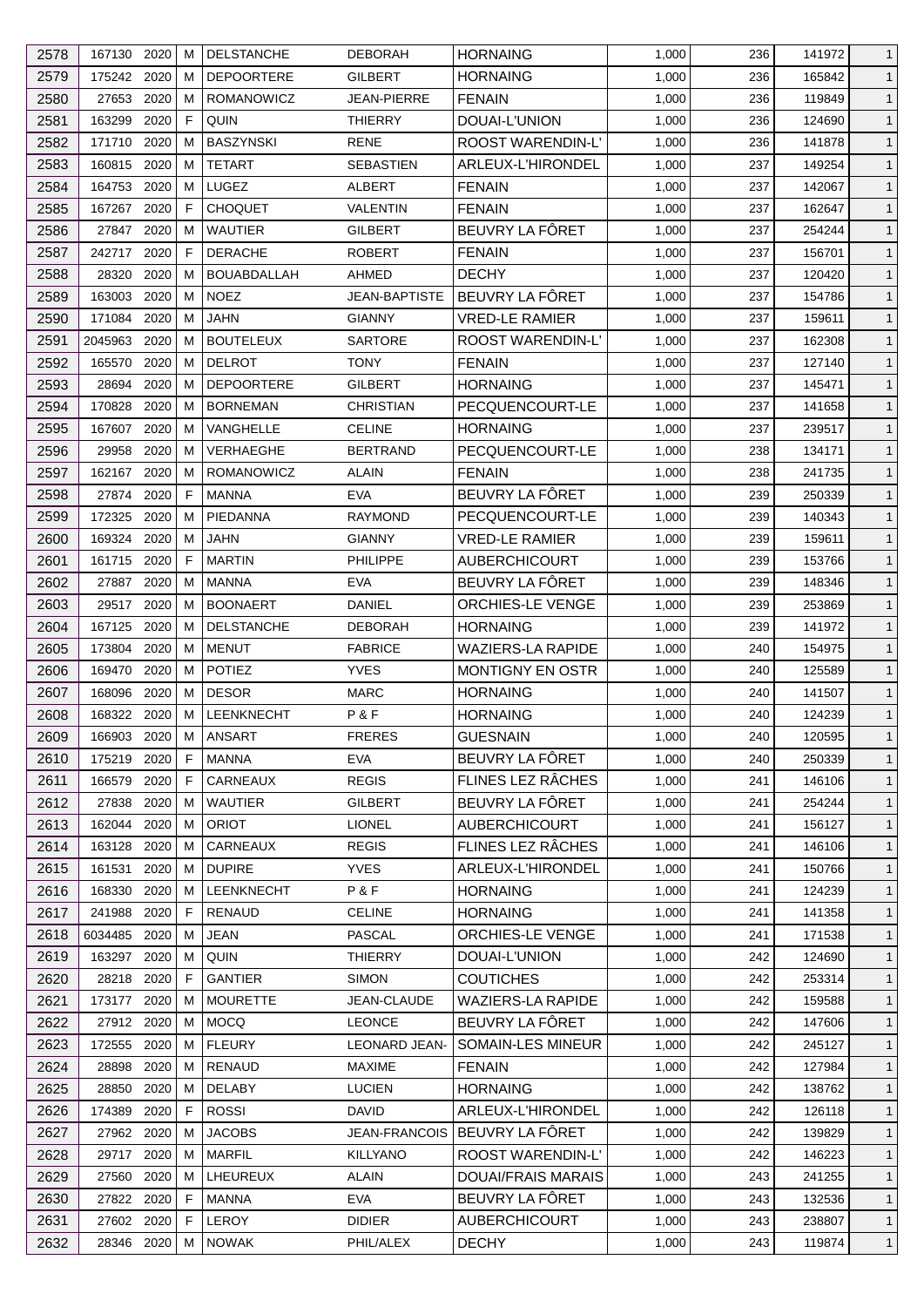| 2633 | 169035 2020 |      | M  | <b>NEVE</b>            | <b>JEAN</b>            | MARCHIENNES-LA R         | 1,000 | 243 | 130626 | $\mathbf{1}$ |
|------|-------------|------|----|------------------------|------------------------|--------------------------|-------|-----|--------|--------------|
| 2634 | 161138      | 2020 | м  | <b>DELSTANCHE</b>      | <b>DEBORAH</b>         | <b>HORNAING</b>          | 1,000 | 243 | 162411 | $\mathbf{1}$ |
| 2635 | 172683      | 2020 | м  | LEGRAND                | <b>SERGE</b>           | <b>VRED-LE RAMIER</b>    | 1,000 | 244 | 143565 | $\mathbf{1}$ |
| 2636 | 29854       | 2020 | м  | <b>JONCKEERE</b>       | <b>STEPHANIE</b>       | <b>ROOST WARENDIN-L'</b> | 1,000 | 244 | 160525 | $\mathbf{1}$ |
| 2637 | 167263      | 2020 | м  | <b>CHOQUET</b>         | VALENTIN               | <b>FENAIN</b>            | 1,000 | 244 | 244624 | $\mathbf{1}$ |
| 2638 | 164964      | 2020 | м  | <b>DELROT</b>          | <b>CLAUDY</b>          | <b>FENAIN</b>            | 1,000 | 244 | 127285 | $\mathbf{1}$ |
| 2639 | 28007       | 2020 | м  | <b>JACOBS</b>          | <b>JEAN-FRANCOIS</b>   | BEUVRY LA FÔRET          | 1,000 | 244 | 157682 | $\mathbf{1}$ |
| 2640 | 164664      | 2020 | м  | <b>BOUABDALLAH</b>     | AHMED                  | <b>DECHY</b>             | 1,000 | 244 | 137260 | $\mathbf{1}$ |
| 2641 | 29709       | 2020 | М  | LHEUREUX               | SAMUEL                 | <b>ANHIERS</b>           | 1,000 | 244 | 162035 | $\mathbf{1}$ |
| 2642 | 171875      | 2020 | м  | <b>GODIN</b>           | PASCAL                 | <b>ROOST WARENDIN-L'</b> | 1,000 | 244 | 243025 | $\mathbf{1}$ |
| 2643 | 161865      | 2020 | м  | <b>DUPAS</b>           | <b>GREGORY</b>         | <b>AUBERCHICOURT</b>     | 1,000 | 244 | 133859 | $\mathbf{1}$ |
| 2644 | 29683       | 2020 | м  | <b>BORNEMAN</b>        | <b>GREGORY</b>         | PECQUENCOURT-LE          | 1,000 | 244 | 243271 | $\mathbf{1}$ |
| 2645 | 28720       | 2020 | м  | <b>MANNA</b>           | <b>EVA</b>             | BEUVRY LA FÖRET          | 1,000 | 244 | 148346 | $\mathbf{1}$ |
| 2646 | 164507      | 2020 | м  | <b>OWCZARCZAK</b>      | <b>LAURENT</b>         | <b>DECHY</b>             | 1,000 | 245 | 154522 | $\mathbf{1}$ |
| 2647 | 28319       | 2020 | м  | <b>BOUABDALLAH</b>     | AHMED                  | <b>DECHY</b>             | 1,000 | 245 | 137260 | $\mathbf{1}$ |
| 2648 | 168006      | 2020 | м  | <b>DOURNEL</b>         | O&C                    | <b>HORNAING</b>          | 1,000 | 245 | 155951 | $\mathbf{1}$ |
| 2649 | 167433      | 2020 | м  | <b>BUCHART</b>         | JEAN-PAUL              | <b>HORNAING</b>          | 1,000 | 245 | 129148 | $\mathbf{1}$ |
| 2650 | 28755       | 2020 | м  | <b>COUPIN</b>          | <b>PHILIPPE</b>        | <b>FENAIN</b>            | 1,000 | 245 | 130780 | $\mathbf{1}$ |
| 2651 | 30042 2020  |      | F  | VAN STEERTEGHEM        | <b>CEDRIC</b>          | <b>VRED-LE RAMIER</b>    | 1,000 | 246 | 153672 | $\mathbf{1}$ |
| 2652 | 168002      | 2020 | м  | <b>DOURNEL</b>         | O&C                    | <b>HORNAING</b>          | 1,000 | 246 | 136552 | $\mathbf{1}$ |
| 2653 | 166841      | 2020 | м  | <b>FILLASSIER</b>      | <b>FREDERIC</b>        | GUESNAIN                 | 1,000 | 246 | 120737 |              |
|      |             | 2020 |    | <b>TISON</b>           |                        | <b>FENAIN</b>            |       |     |        | $\mathbf{1}$ |
| 2654 | 165686      |      | м  |                        | JEAN-LOUIS             |                          | 1,000 | 246 | 162757 | $\mathbf{1}$ |
| 2655 | 163231      | 2020 | м  | LOMBARD                | <b>ALAIN</b>           | COUTICHES                | 1,000 | 246 | 147250 | $\mathbf{1}$ |
| 2656 | 164915      | 2020 | M  | <b>FRANCK</b>          | JEAN-FRANCOIS   FENAIN |                          | 1,000 | 247 | 145464 | $\mathbf{1}$ |
| 2657 | 28003       | 2020 | м  | <b>JACOBS</b>          | JEAN-FRANCOIS          | BEUVRY LA FÔRET          | 1,000 | 247 | 157682 | $\mathbf{1}$ |
| 2658 | 27624       | 2020 | F  | LEROY                  | <b>DIDIER</b>          | <b>AUBERCHICOURT</b>     | 1,000 | 247 | 156533 | $\mathbf{1}$ |
| 2659 | 27990       | 2020 | м  | <b>JACOBS</b>          | JEAN-FRANCOIS          | BEUVRY LA FÔRET          | 1,000 | 247 | 139829 | $\mathbf{1}$ |
| 2660 | 161537      | 2020 | м  | <b>DUPIRE</b>          | <b>YVES</b>            | ARLEUX-L'HIRONDEL        | 1,000 | 247 | 131592 | $\mathbf{1}$ |
| 2661 | 169370      | 2020 | м  | <b>HIMBLOT-GUEUDIN</b> |                        | PECQUENCOURT-LE          | 1,000 | 247 | 245731 | $\mathbf{1}$ |
| 2662 | 165698      | 2020 | M  | <b>TISON</b>           | <b>JEAN-LOUIS</b>      | <b>FENAIN</b>            | 1,000 | 247 | 162757 | $\mathbf{1}$ |
| 2663 | 28769       | 2020 | м  | <b>COUPIN</b>          | PHILIPPE               | <b>FENAIN</b>            | 1,000 | 247 | 130780 | $\mathbf{1}$ |
| 2664 | 171601      | 2020 | M  | <b>VERITE</b>          | SEBASTIEN              | ROOST WARENDIN-L'        | 1,000 | 247 | 162771 | $\mathbf{1}$ |
| 2665 | 28393 2020  |      | M  | <b>NOWAK</b>           | PHIL/ALEX              | <b>DECHY</b>             | 1,000 | 248 | 119874 | $\mathbf{1}$ |
| 2666 | 161830      | 2020 | м  | <b>DORDAIN</b>         | <b>DIDIER</b>          | <b>AUBERCHICOURT</b>     | 1,000 | 248 | 137885 | $\mathbf{1}$ |
| 2667 | 172324      | 2020 | м  | PIEDANNA               | <b>RAYMOND</b>         | PECQUENCOURT-LE          | 1,000 | 248 | 140343 | $\mathbf{1}$ |
| 2668 | 162887      | 2020 | м  | <b>JACOBS</b>          | <b>JEAN-FRANCOIS</b>   | BEUVRY LA FÔRET          | 1,000 | 248 | 139829 | $\mathbf{1}$ |
| 2669 | 167526 2020 |      | F  | <b>BODENNE</b>         | <b>ADRIEN</b>          | <b>FENAIN</b>            | 1,000 | 248 | 136530 | $\mathbf{1}$ |
| 2670 | 171014 2020 |      | м  | <b>BORNEMAN</b>        | <b>PATRICK</b>         | PECQUENCOURT-LE          | 1,000 | 248 | 160401 | $\mathbf{1}$ |
| 2671 | 167837      | 2020 | F. | <b>POTELLE</b>         | P&F                    | <b>HORNAING</b>          | 1,000 | 248 | 128701 | $\mathbf{1}$ |
| 2672 | 29880       | 2020 | м  | <b>JASPARD</b>         | <b>FLEURY</b>          | SOMAIN-LES MINEUR        | 1,000 | 248 | 244300 | $\mathbf{1}$ |
| 2673 | 1069754     | 2020 | M  | <b>LUGEZ</b>           | ALBERT                 | <b>FENAIN</b>            | 1,000 | 249 | 142067 | $\mathbf{1}$ |
| 2674 | 164924      | 2020 | м  | <b>FRANCK</b>          | <b>JEAN-FRANCOIS</b>   | <b>FENAIN</b>            | 1,000 | 249 | 145464 | $\mathbf{1}$ |
| 2675 | 161183      | 2020 | м  | <b>DORDAIN</b>         | JEAN-JACQUES           | ARLEUX-L'HIRONDEL        | 1,000 | 249 | 126157 | $\mathbf{1}$ |
| 2676 | 162724      | 2020 | M  | <b>FACHE</b>           | <b>VINCENT</b>         | BEUVRY LA FÖRET          | 1,000 | 249 | 171063 | $\mathbf{1}$ |
| 2677 | 1067675     | 2020 | F  | <b>GANTIER</b>         | <b>SIMON</b>           | <b>COUTICHES</b>         | 1,000 | 249 | 170384 | $\mathbf{1}$ |
| 2678 | 167861      | 2020 | м  | <b>POTELLE</b>         | P&F                    | <b>HORNAING</b>          | 1,000 | 249 | 128701 | $\mathbf{1}$ |
| 2679 | 162019      | 2020 | F. | <b>ORIOT</b>           | <b>LIONEL</b>          | <b>AUBERCHICOURT</b>     | 1,000 | 249 | 136936 | $\mathbf{1}$ |
| 2680 | 173480 2020 |      | F  | LEENKNECHT             | P&F                    | <b>HORNAING</b>          | 1,000 | 249 | 159062 | $\mathbf{1}$ |
| 2681 | 164962 2020 |      | м  | <b>DELROT</b>          | <b>CLAUDY</b>          | <b>FENAIN</b>            | 1,000 | 250 | 127285 | $\mathbf{1}$ |
| 2682 | 162203      | 2020 | м  | <b>WOITRAIN</b>        | <b>LUDOVIC</b>         | <b>AUBERCHICOURT</b>     | 1,000 | 250 | 121286 | $\mathbf{1}$ |
| 2683 | 28764       | 2020 | м  | <b>COUPIN</b>          | PHILIPPE               | <b>FENAIN</b>            | 1,000 | 250 | 130780 | $\mathbf{1}$ |
| 2684 | 169009      | 2020 | M  | NEVE                   | JEAN                   | <b>MARCHIENNES-LAR</b>   | 1,000 | 250 | 165776 | $\mathbf{1}$ |
| 2685 | 169033      | 2020 | м  | <b>NEVE</b>            | <b>JEAN</b>            | <b>MARCHIENNES-LAR</b>   | 1,000 | 250 | 165776 | $\mathbf{1}$ |
|      |             |      | F  | VANGHELLE              | C & R                  |                          |       |     |        |              |
| 2686 | 30188       | 2020 |    |                        |                        | <b>HORNAING</b>          | 1,000 | 250 | 136494 | $\mathbf{1}$ |
| 2687 | 162064 2020 |      | м  | <b>ORIOT</b>           | <b>LIONEL</b>          | <b>AUBERCHICOURT</b>     | 1,000 | 250 | 156127 | $\mathbf{1}$ |